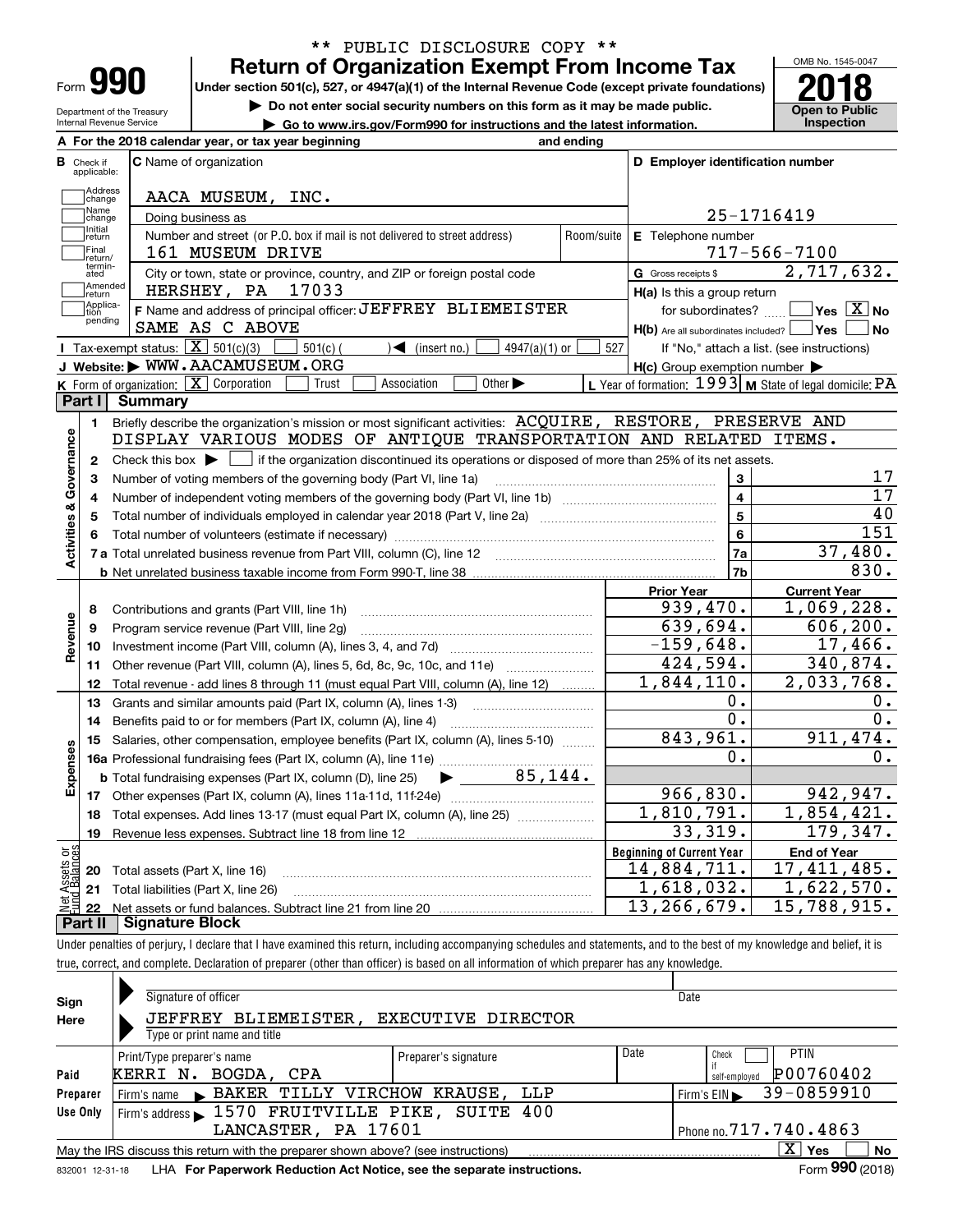|              | AACA MUSEUM, INC.<br>Form 990 (2018)                                                                                                         | 25-1716419             | Page $2$                |
|--------------|----------------------------------------------------------------------------------------------------------------------------------------------|------------------------|-------------------------|
|              | <b>Statement of Program Service Accomplishments</b><br>Part III                                                                              |                        |                         |
|              |                                                                                                                                              |                        | $\overline{\mathbf{x}}$ |
| 1            | Briefly describe the organization's mission:                                                                                                 |                        |                         |
|              | THE AACA MUSEUM IS DEDICATED TO THE PRESERVATION AND PRESENTATION OF                                                                         |                        |                         |
|              |                                                                                                                                              |                        |                         |
|              | MOTOR VEHICLE HISTORY IN A MANNER THAT PROVIDES FOR THE EDUCATION AND                                                                        |                        |                         |
|              | ENTERTAINMENT OF OUR GUESTS.                                                                                                                 |                        |                         |
|              |                                                                                                                                              |                        |                         |
| $\mathbf{2}$ | Did the organization undertake any significant program services during the year which were not listed on the                                 |                        |                         |
|              | prior Form 990 or 990-EZ?                                                                                                                    | $\boxed{\text{X}}$ Yes | ∣No                     |
|              | If "Yes," describe these new services on Schedule O.                                                                                         |                        |                         |
| 3            | Did the organization cease conducting, or make significant changes in how it conducts, any program services?                                 | $\Box$ Yes $\Box$ No   |                         |
|              | If "Yes," describe these changes on Schedule O.                                                                                              |                        |                         |
|              |                                                                                                                                              |                        |                         |
| 4            | Describe the organization's program service accomplishments for each of its three largest program services, as measured by expenses.         |                        |                         |
|              | Section 501(c)(3) and 501(c)(4) organizations are required to report the amount of grants and allocations to others, the total expenses, and |                        |                         |
|              | revenue, if any, for each program service reported.                                                                                          |                        |                         |
| 4a           | 1,582,409. including grants of \$<br>$0.$ (Revenue \$<br>(Expenses \$<br>(Code:                                                              |                        | 374,016.                |
|              | THE PRINCIPAL PROGRAM SERVICE OF THE AACA MUSEUM CONSISTS OF OPERATING                                                                       |                        |                         |
|              | AN AUTOMOTIVE/TRANSPORTATION MUSEUM, OPEN TO THE PUBLIC 362 DAYS PER                                                                         |                        |                         |
|              | IT IS DEDICATED TO THE PRESERVATION, EDUCATION, AND DISPLAY OF<br>YEAR.                                                                      |                        |                         |
|              | MOTOR VEHICLE HISTORY, AND IT HOSTED XXX VISITORS THIS YEAR.                                                                                 | THE                    |                         |
|              | DISPLAYS IN THE MUSEUM ARE EDUCATIONAL IN NATURE,                                                                                            | AND THERE ARE          |                         |
|              |                                                                                                                                              |                        |                         |
|              | SPECIFIC EDUCATIONAL PROGRAMS CONDUCTED AS WELL.                                                                                             | IN RECOGNITION OF THE  |                         |
|              | QUALITY OF ITS DISPLAY, THE AACA MUSEUM HAS BEEN DESIGNATED BY THE                                                                           |                        |                         |
|              | SMITHSONIAN INSTITUTION AS AN AFFILIATE MUSEUM.                                                                                              | THE AACA MUSEUM HAS    |                         |
|              | ALSO BEEN RECOGNIZED BY A WIDE VARIETY OF AUTOMOTIVE JOURNALS AND NEWS                                                                       |                        |                         |
|              | PERIODICALS AS ONE OF THE TOP AUTOMOTIVE MUSEUMS IN THE WORLD.                                                                               |                        |                         |
|              |                                                                                                                                              |                        |                         |
|              | THE DISPLAYS COMPRISE APPROXIMATELY 70,000 SQUARE FEET OF SPACE WITH A                                                                       |                        |                         |
| 4b           | $3,626$ . including grants of \$<br>$0.$ (Revenue \$                                                                                         |                        | 10,577.                 |
|              | (Expenses \$<br>(Code:<br>PUBLIC EDUCATION IS AN INTEGRAL COMPONENT OF THE MUSEUM'S MISSION AND                                              |                        |                         |
|              |                                                                                                                                              |                        |                         |
|              | LINKED TO ITS ACTIVITIES.<br>THE EDUCATIONAL PROGRAM BEGINS WITH THE WIDE                                                                    |                        |                         |
|              | VARIETY OF CARS, TRUCKS, BUSES AND MOTORCYCLES DISPLAYED (APPROXIMATELY                                                                      |                        |                         |
|              | 150 IN THE MAIN BUILDING) THAT RANGE FROM THE LATE 1800S THROUGH THE                                                                         |                        |                         |
|              | 1990S.<br>IS SUPPORTED BY HISTORICALLY ACCURATE BACKDROPS THAT<br>IT                                                                         |                        |                         |
|              | POPULATE EACH DECADE SCENE IN THE MAIN GALLERY.                                                                                              | ADDITIONALLY, SMALLER  |                         |
|              | THEMES EXHIBITIONS MAY BE FOUND THROUGHOUT ALL THREE FLOORS, INCLUDING                                                                       |                        |                         |
|              | TWO WHEELED VEHICLES, A WORLD CLASS DISPLAY OF APPROXIMATELY 500                                                                             |                        |                         |
|              | RADIATOR CAPS AND HOOD ORNAMENTS ARRANGED CHRONOLOGICALLY AND                                                                                |                        |                         |
|              | GEOGRAPHICALLY BY COUNTRY OF ORIGIN, LICENSE PLATE COLLECTIONS, THEMED                                                                       |                        |                         |
|              | AND GROUPED TWO DIMENSIONAL ARTWORK AND STAND ALONE INTERACTIVE UNITS                                                                        |                        |                         |
|              |                                                                                                                                              |                        |                         |
|              | PLACED THROUGHOUT OUR SPACE. ALL EXHIBITED ITEMS ARE SUPPORTED BY                                                                            |                        |                         |
|              | $13$ , $611$ and including grants of \$<br>$0 \cdot$ ) (Revenue \$<br>) (Expenses \$<br>4c (Code:                                            |                        | 221,607.                |
|              | THE AACA MUSEUM, INC. IS A PUBLIC NON-PROFIT ORGANIZATION THAT OFFERS A                                                                      |                        |                         |
|              | DIVERSE MEMBERSHIP PROGRAM. THE MEMBERSHIP PROGRAM IS INTENDED TO GROW                                                                       |                        |                         |
|              | OUR "MUSEUM FAMILY" ACROSS ALL CATEGORIES FROM INDIVIDUALS AND FAMILIES                                                                      |                        |                         |
|              | TO CORPORATE MEMBERS. ACCORDINGLY, SOME OF THE CURRENT CATEGORIES                                                                            |                        |                         |
|              | INCLUDE: INDIVIDUAL, FAMILY, SUPPORTING, LIFETIME AND 161 SOCIETY, OUR                                                                       |                        |                         |
|              | HIGHEST LEVEL OF MEMBERSHIP WHOSE MEMBERS PERIODICALLY HAVE THE                                                                              |                        |                         |
|              | OPPORTUNITY TO PARTICIPATE IN AUTOMOTIVE BASED TRAVELS LOCALLY,                                                                              |                        |                         |
|              |                                                                                                                                              |                        |                         |
|              | DOMESTICALLY AND SOMETIMES INTERNATIONALLY.                                                                                                  |                        |                         |
|              |                                                                                                                                              |                        |                         |
|              | RECENTLY, THE MUSEUM HAS EXPANDED ITS MEMBERSHIP LEVELS TO INCLUDE A                                                                         |                        |                         |
|              | TUCKER MEMBERSHIP, FOCUSED ON OUR WORLD CLASS COLLECTION, AND OFFERING                                                                       |                        |                         |
|              | SPECIAL EDUCATIONAL PROGRAMS, NEWSLETTERS AND OTHER SUBJECT RELATED                                                                          |                        |                         |
|              | 4d Other program services (Describe in Schedule O.)                                                                                          |                        |                         |
|              | (Expenses \$<br>(Revenue \$                                                                                                                  |                        |                         |
|              | including grants of \$<br>1,599,646.                                                                                                         |                        |                         |
|              | 4e Total program service expenses $\blacktriangleright$                                                                                      |                        | $000$ ( $0.22$          |

Form (2018) **990**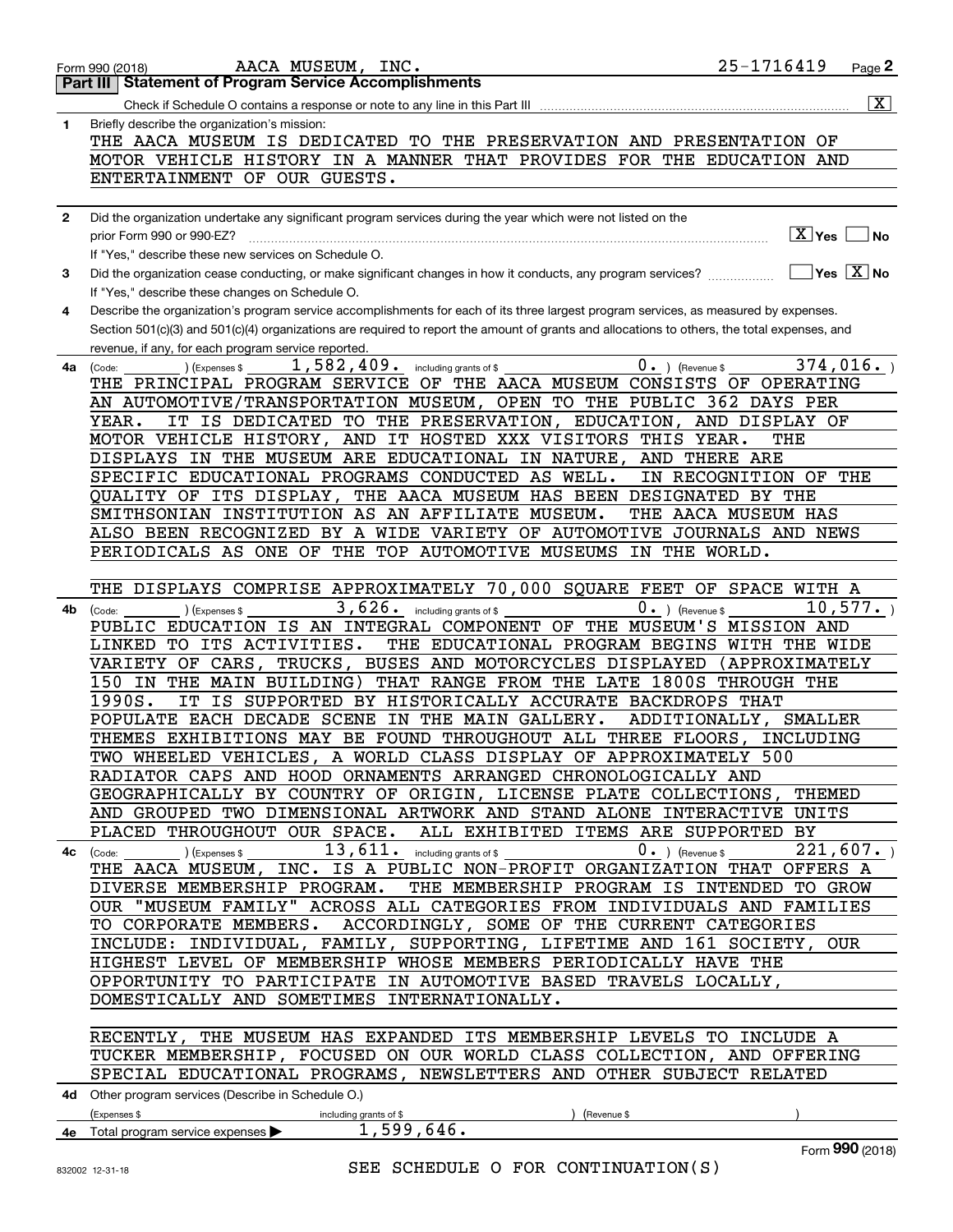|     |                                                                                                                                      |                 | Yes | No |
|-----|--------------------------------------------------------------------------------------------------------------------------------------|-----------------|-----|----|
| 1.  | Is the organization described in section $501(c)(3)$ or $4947(a)(1)$ (other than a private foundation)?                              |                 |     |    |
|     |                                                                                                                                      | 1               | х   |    |
| 2   |                                                                                                                                      | $\mathbf{2}$    | X   |    |
| 3   | Did the organization engage in direct or indirect political campaign activities on behalf of or in opposition to candidates for      |                 |     |    |
|     |                                                                                                                                      | 3               |     | x. |
| 4   | Section 501(c)(3) organizations. Did the organization engage in lobbying activities, or have a section 501(h) election in effect     |                 |     |    |
|     |                                                                                                                                      | 4               |     | х  |
| 5   | Is the organization a section 501(c)(4), 501(c)(5), or 501(c)(6) organization that receives membership dues, assessments, or         |                 |     |    |
|     |                                                                                                                                      | 5               |     | х  |
| 6   | Did the organization maintain any donor advised funds or any similar funds or accounts for which donors have the right to            |                 |     |    |
|     | provide advice on the distribution or investment of amounts in such funds or accounts? If "Yes," complete Schedule D, Part I         | 6               |     | х  |
| 7   | Did the organization receive or hold a conservation easement, including easements to preserve open space,                            |                 |     |    |
|     |                                                                                                                                      | 7               |     | х  |
| 8   | Did the organization maintain collections of works of art, historical treasures, or other similar assets? If "Yes," complete         |                 |     |    |
|     |                                                                                                                                      | 8               | х   |    |
|     |                                                                                                                                      |                 |     |    |
| 9   | Did the organization report an amount in Part X, line 21, for escrow or custodial account liability, serve as a custodian for        |                 |     |    |
|     | amounts not listed in Part X; or provide credit counseling, debt management, credit repair, or debt negotiation services?            |                 |     | x  |
|     |                                                                                                                                      | 9               |     |    |
| 10  | Did the organization, directly or through a related organization, hold assets in temporarily restricted endowments, permanent        |                 |     |    |
|     |                                                                                                                                      | 10              | х   |    |
| 11  | If the organization's answer to any of the following questions is "Yes," then complete Schedule D, Parts VI, VII, VIII, IX, or X     |                 |     |    |
|     | as applicable.                                                                                                                       |                 |     |    |
|     | a Did the organization report an amount for land, buildings, and equipment in Part X, line 10? If "Yes," complete Schedule D,        |                 |     |    |
|     |                                                                                                                                      | 11a             | х   |    |
|     | <b>b</b> Did the organization report an amount for investments - other securities in Part X, line 12 that is 5% or more of its total |                 |     |    |
|     |                                                                                                                                      | 11 <sub>b</sub> |     | x  |
|     | c Did the organization report an amount for investments - program related in Part X, line 13 that is 5% or more of its total         |                 |     |    |
|     |                                                                                                                                      | 11c             |     | х  |
|     | d Did the organization report an amount for other assets in Part X, line 15 that is 5% or more of its total assets reported in       |                 |     |    |
|     |                                                                                                                                      | 11d             | х   |    |
|     | e Did the organization report an amount for other liabilities in Part X, line 25? If "Yes," complete Schedule D, Part X              | 11e             | Х   |    |
|     | f Did the organization's separate or consolidated financial statements for the tax year include a footnote that addresses            |                 |     |    |
|     | the organization's liability for uncertain tax positions under FIN 48 (ASC 740)? If "Yes," complete Schedule D, Part X               | 11f             |     | x  |
|     | 12a Did the organization obtain separate, independent audited financial statements for the tax year? If "Yes," complete              |                 |     |    |
|     | Schedule D, Parts XI and XII                                                                                                         | 12a             | Х   |    |
|     | <b>b</b> Was the organization included in consolidated, independent audited financial statements for the tax year?                   |                 |     |    |
|     | If "Yes," and if the organization answered "No" to line 12a, then completing Schedule D, Parts XI and XII is optional                | 12 <sub>b</sub> |     | х  |
| 13  |                                                                                                                                      | 13              |     | X  |
|     | 14a Did the organization maintain an office, employees, or agents outside of the United States?                                      | 14a             |     | x  |
|     | <b>b</b> Did the organization have aggregate revenues or expenses of more than \$10,000 from grantmaking, fundraising, business,     |                 |     |    |
|     | investment, and program service activities outside the United States, or aggregate foreign investments valued at \$100,000           |                 |     |    |
|     |                                                                                                                                      | 14b             |     | x  |
| 15  | Did the organization report on Part IX, column (A), line 3, more than \$5,000 of grants or other assistance to or for any            |                 |     |    |
|     |                                                                                                                                      | 15              |     | x  |
| 16  | Did the organization report on Part IX, column (A), line 3, more than \$5,000 of aggregate grants or other assistance to             |                 |     |    |
|     |                                                                                                                                      | 16              |     | х  |
| 17  | Did the organization report a total of more than \$15,000 of expenses for professional fundraising services on Part IX,              |                 |     |    |
|     |                                                                                                                                      |                 |     | х  |
|     |                                                                                                                                      | 17              |     |    |
| 18  | Did the organization report more than \$15,000 total of fundraising event gross income and contributions on Part VIII, lines         |                 | х   |    |
|     |                                                                                                                                      | 18              |     |    |
| 19  | Did the organization report more than \$15,000 of gross income from gaming activities on Part VIII, line 9a? If "Yes."               |                 |     |    |
|     |                                                                                                                                      | 19              | X   |    |
| 20a |                                                                                                                                      | <b>20a</b>      |     | x  |
| b   | If "Yes" to line 20a, did the organization attach a copy of its audited financial statements to this return?                         | 20 <sub>b</sub> |     |    |
| 21  | Did the organization report more than \$5,000 of grants or other assistance to any domestic organization or                          |                 |     |    |
|     |                                                                                                                                      | 21              |     | x  |

Form (2018) **990**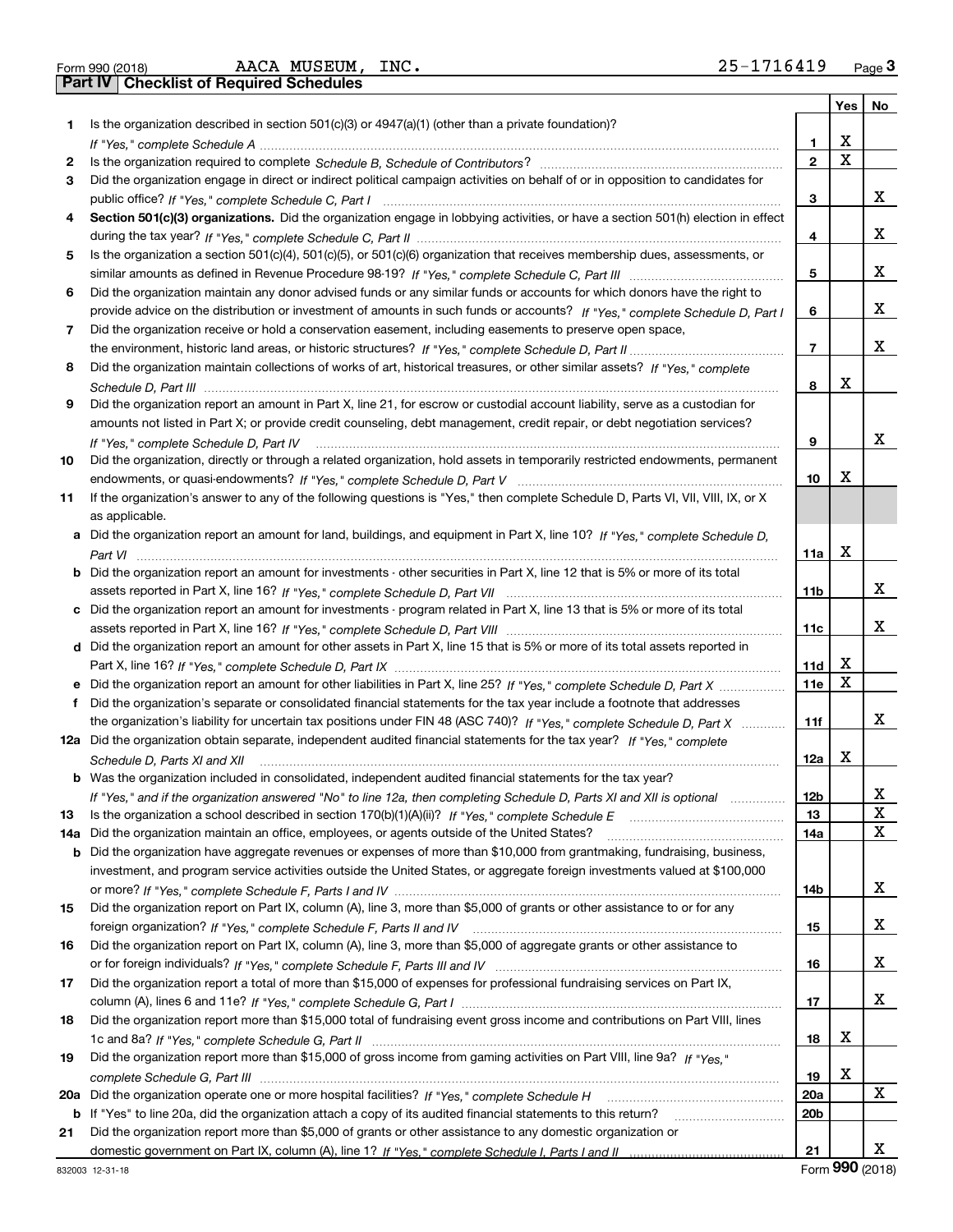|  | Form 990 (2018) |  |
|--|-----------------|--|
|  |                 |  |

*(continued)*

|               |                                                                                                                                     |                 | Yes | No |
|---------------|-------------------------------------------------------------------------------------------------------------------------------------|-----------------|-----|----|
| 22            | Did the organization report more than \$5,000 of grants or other assistance to or for domestic individuals on                       |                 |     |    |
|               |                                                                                                                                     | 22              |     | x  |
| 23            | Did the organization answer "Yes" to Part VII, Section A, line 3, 4, or 5 about compensation of the organization's current          |                 |     |    |
|               | and former officers, directors, trustees, key employees, and highest compensated employees? If "Yes," complete                      |                 |     |    |
|               |                                                                                                                                     | 23              |     | x  |
|               | 24a Did the organization have a tax-exempt bond issue with an outstanding principal amount of more than \$100,000 as of the         |                 |     |    |
|               | last day of the year, that was issued after December 31, 2002? If "Yes," answer lines 24b through 24d and complete                  |                 |     |    |
|               |                                                                                                                                     | 24a             |     | x  |
| b             | Did the organization invest any proceeds of tax-exempt bonds beyond a temporary period exception?                                   | 24 <sub>b</sub> |     |    |
|               | c Did the organization maintain an escrow account other than a refunding escrow at any time during the year to defease              |                 |     |    |
|               |                                                                                                                                     | 24c             |     |    |
|               |                                                                                                                                     | 24d             |     |    |
|               | 25a Section 501(c)(3), 501(c)(4), and 501(c)(29) organizations. Did the organization engage in an excess benefit                    |                 |     |    |
|               |                                                                                                                                     | 25a             |     | x  |
|               | <b>b</b> Is the organization aware that it engaged in an excess benefit transaction with a disqualified person in a prior year, and |                 |     |    |
|               | that the transaction has not been reported on any of the organization's prior Forms 990 or 990-EZ? If "Yes," complete               |                 |     |    |
|               | Schedule L. Part I                                                                                                                  | 25b             |     | x  |
| 26            | Did the organization report any amount on Part X, line 5, 6, or 22 for receivables from or payables to any current or               |                 |     |    |
|               | former officers, directors, trustees, key employees, highest compensated employees, or disqualified persons? If "Yes."              |                 |     |    |
|               | complete Schedule L, Part II                                                                                                        | 26              |     | x  |
| 27            | Did the organization provide a grant or other assistance to an officer, director, trustee, key employee, substantial                |                 |     |    |
|               | contributor or employee thereof, a grant selection committee member, or to a 35% controlled entity or family member                 |                 |     |    |
|               |                                                                                                                                     | 27              |     | x  |
| 28            | Was the organization a party to a business transaction with one of the following parties (see Schedule L, Part IV                   |                 |     |    |
|               | instructions for applicable filing thresholds, conditions, and exceptions):                                                         |                 |     |    |
| а             | A current or former officer, director, trustee, or key employee? If "Yes," complete Schedule L, Part IV                             | 28a             |     | X  |
| b             | A family member of a current or former officer, director, trustee, or key employee? If "Yes," complete Schedule L, Part IV          | 28 <sub>b</sub> |     | X  |
| с             | An entity of which a current or former officer, director, trustee, or key employee (or a family member thereof) was an officer,     |                 |     |    |
|               |                                                                                                                                     | 28c             |     | х  |
| 29            |                                                                                                                                     | 29              | X   |    |
| 30            | Did the organization receive contributions of art, historical treasures, or other similar assets, or qualified conservation         |                 |     |    |
|               |                                                                                                                                     | 30              | x   |    |
| 31            | Did the organization liquidate, terminate, or dissolve and cease operations?                                                        |                 |     |    |
|               |                                                                                                                                     | 31              |     | x  |
| 32            | Did the organization sell, exchange, dispose of, or transfer more than 25% of its net assets? If "Yes," complete                    |                 |     |    |
|               |                                                                                                                                     | 32              |     | x  |
| 33            | Did the organization own 100% of an entity disregarded as separate from the organization under Regulations                          |                 |     |    |
|               |                                                                                                                                     | 33              |     | x  |
| 34            | Was the organization related to any tax-exempt or taxable entity? If "Yes," complete Schedule R, Part II, III, or IV, and           |                 |     |    |
|               |                                                                                                                                     | 34              |     | x  |
|               | 35a Did the organization have a controlled entity within the meaning of section 512(b)(13)?                                         | 35a             |     | X  |
|               | b If "Yes" to line 35a, did the organization receive any payment from or engage in any transaction with a controlled entity         |                 |     |    |
|               |                                                                                                                                     | 35b             |     |    |
| 36            | Section 501(c)(3) organizations. Did the organization make any transfers to an exempt non-charitable related organization?          |                 |     |    |
|               |                                                                                                                                     | 36              |     | x  |
| 37            | Did the organization conduct more than 5% of its activities through an entity that is not a related organization                    |                 |     |    |
|               | and that is treated as a partnership for federal income tax purposes? If "Yes," complete Schedule R, Part VI                        | 37              |     | x  |
| 38            | Did the organization complete Schedule O and provide explanations in Schedule O for Part VI, lines 11b and 19?                      |                 |     |    |
|               | Note. All Form 990 filers are required to complete Schedule O                                                                       | 38              | х   |    |
| <b>Part V</b> | <b>Statements Regarding Other IRS Filings and Tax Compliance</b>                                                                    |                 |     |    |
|               | Check if Schedule O contains a response or note to any line in this Part V                                                          |                 |     |    |
|               |                                                                                                                                     |                 | Yes | No |
|               | 11<br>1a                                                                                                                            |                 |     |    |
| b             | Enter the number of Forms W-2G included in line 1a. Enter -0- if not applicable<br>1b                                               |                 |     |    |
| c             | Did the organization comply with backup withholding rules for reportable payments to vendors and reportable gaming                  |                 |     |    |
|               |                                                                                                                                     | 1c              | х   |    |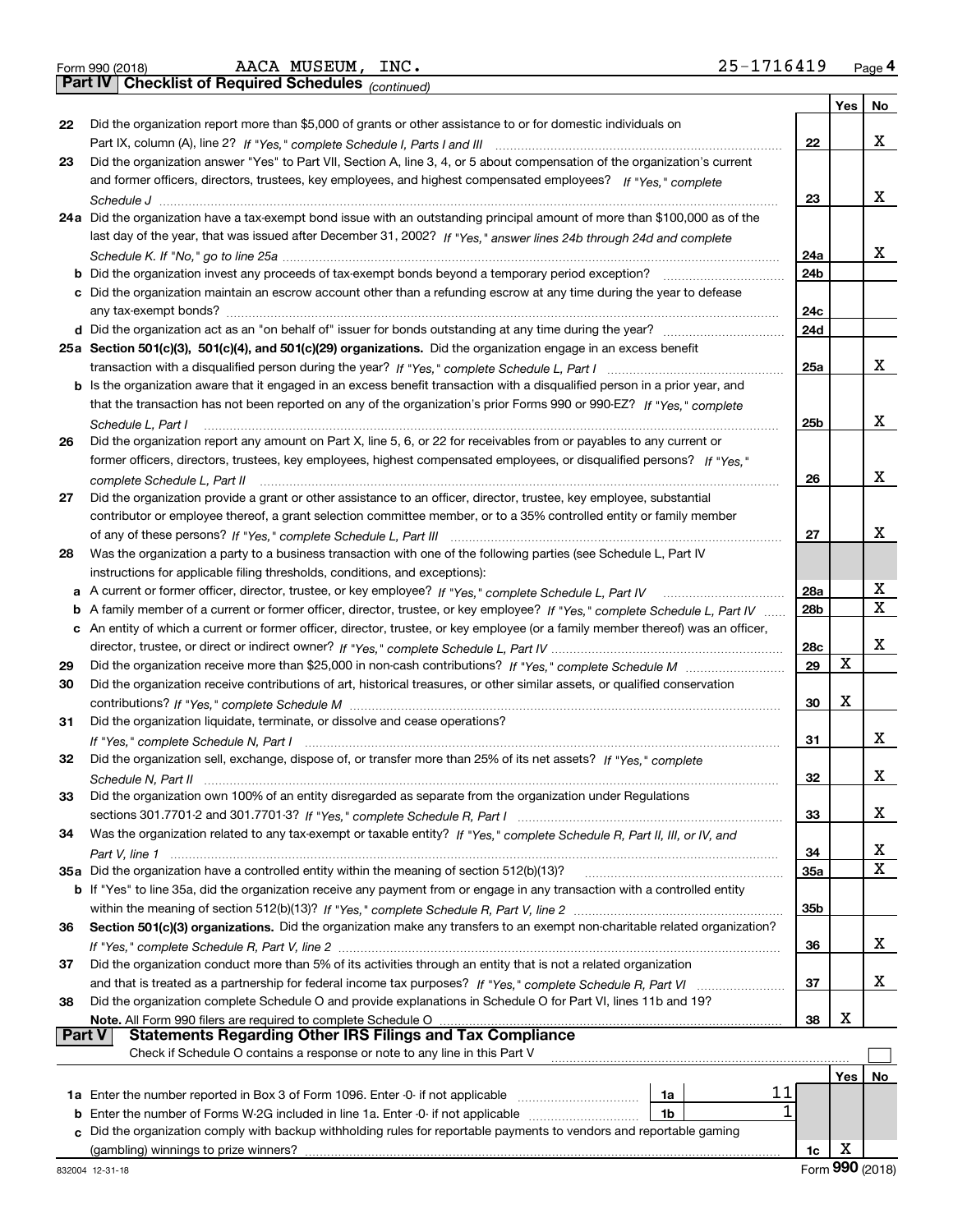|               | $25 - 1716419$<br>AACA MUSEUM, INC.<br>Form 990 (2018)                                                                                          |                |     | Page $5$    |  |  |  |  |  |
|---------------|-------------------------------------------------------------------------------------------------------------------------------------------------|----------------|-----|-------------|--|--|--|--|--|
| <b>Part V</b> | Statements Regarding Other IRS Filings and Tax Compliance (continued)                                                                           |                |     |             |  |  |  |  |  |
|               |                                                                                                                                                 |                | Yes | No          |  |  |  |  |  |
|               | <b>2a</b> Enter the number of employees reported on Form W-3, Transmittal of Wage and Tax Statements,                                           |                |     |             |  |  |  |  |  |
|               | 40<br>2a<br>filed for the calendar year ending with or within the year covered by this return                                                   |                |     |             |  |  |  |  |  |
| b             | If at least one is reported on line 2a, did the organization file all required federal employment tax returns?                                  | 2 <sub>b</sub> | X   |             |  |  |  |  |  |
|               | <b>Note.</b> If the sum of lines 1a and 2a is greater than 250, you may be required to $e$ -file (see instructions) <i>marrouum</i> manu-       |                |     |             |  |  |  |  |  |
|               | 3a Did the organization have unrelated business gross income of \$1,000 or more during the year?                                                | 3a             | X   |             |  |  |  |  |  |
|               |                                                                                                                                                 | 3 <sub>b</sub> | X   |             |  |  |  |  |  |
|               | 4a At any time during the calendar year, did the organization have an interest in, or a signature or other authority over, a                    |                |     |             |  |  |  |  |  |
|               |                                                                                                                                                 | 4a             |     | х           |  |  |  |  |  |
|               | <b>b</b> If "Yes," enter the name of the foreign country: $\blacktriangleright$                                                                 |                |     |             |  |  |  |  |  |
|               | See instructions for filing requirements for FinCEN Form 114, Report of Foreign Bank and Financial Accounts (FBAR).                             |                |     |             |  |  |  |  |  |
|               | 5a Was the organization a party to a prohibited tax shelter transaction at any time during the tax year?                                        | 5a             |     | х           |  |  |  |  |  |
| b             |                                                                                                                                                 | 5 <sub>b</sub> |     | х           |  |  |  |  |  |
| с             |                                                                                                                                                 | 5 <sub>c</sub> |     |             |  |  |  |  |  |
|               | 6a Does the organization have annual gross receipts that are normally greater than \$100,000, and did the organization solicit                  |                |     |             |  |  |  |  |  |
|               | any contributions that were not tax deductible as charitable contributions?                                                                     | 6a             |     | х           |  |  |  |  |  |
|               | <b>b</b> If "Yes," did the organization include with every solicitation an express statement that such contributions or gifts                   |                |     |             |  |  |  |  |  |
|               | were not tax deductible?                                                                                                                        | 6b             |     |             |  |  |  |  |  |
| 7             | Organizations that may receive deductible contributions under section 170(c).                                                                   |                |     |             |  |  |  |  |  |
| a             | Did the organization receive a payment in excess of \$75 made partly as a contribution and partly for goods and services provided to the payor? | 7a             | X   |             |  |  |  |  |  |
| b             | If "Yes," did the organization notify the donor of the value of the goods or services provided?                                                 | 7b             | X   |             |  |  |  |  |  |
| c             | Did the organization sell, exchange, or otherwise dispose of tangible personal property for which it was required                               |                |     |             |  |  |  |  |  |
|               | to file Form 8282?                                                                                                                              | 7c             |     | Χ           |  |  |  |  |  |
| d             | 7d                                                                                                                                              |                |     |             |  |  |  |  |  |
| е             | Did the organization receive any funds, directly or indirectly, to pay premiums on a personal benefit contract?                                 | 7e             |     | х           |  |  |  |  |  |
| Ť.            | Did the organization, during the year, pay premiums, directly or indirectly, on a personal benefit contract?                                    | 7f             |     | $\mathbf X$ |  |  |  |  |  |
| g             | If the organization received a contribution of qualified intellectual property, did the organization file Form 8899 as required?                |                |     |             |  |  |  |  |  |
| h             | If the organization received a contribution of cars, boats, airplanes, or other vehicles, did the organization file a Form 1098-C?              |                |     |             |  |  |  |  |  |
| 8             | Sponsoring organizations maintaining donor advised funds. Did a donor advised fund maintained by the                                            |                |     |             |  |  |  |  |  |
|               | sponsoring organization have excess business holdings at any time during the year?                                                              | 8              |     |             |  |  |  |  |  |
| 9             | Sponsoring organizations maintaining donor advised funds.                                                                                       |                |     |             |  |  |  |  |  |
| а             | Did the sponsoring organization make any taxable distributions under section 4966?                                                              | 9a             |     |             |  |  |  |  |  |
| b             | Did the sponsoring organization make a distribution to a donor, donor advisor, or related person?                                               | 9b             |     |             |  |  |  |  |  |
| 10            | Section 501(c)(7) organizations. Enter:                                                                                                         |                |     |             |  |  |  |  |  |
| а             | 10a                                                                                                                                             |                |     |             |  |  |  |  |  |
| b             | Gross receipts, included on Form 990, Part VIII, line 12, for public use of club facilities<br>10b                                              |                |     |             |  |  |  |  |  |
| 11            | Section 501(c)(12) organizations. Enter:                                                                                                        |                |     |             |  |  |  |  |  |
| а             | 11a                                                                                                                                             |                |     |             |  |  |  |  |  |
| b             | Gross income from other sources (Do not net amounts due or paid to other sources against                                                        |                |     |             |  |  |  |  |  |
|               | 11b                                                                                                                                             |                |     |             |  |  |  |  |  |
|               | 12a Section 4947(a)(1) non-exempt charitable trusts. Is the organization filing Form 990 in lieu of Form 1041?                                  | 12a            |     |             |  |  |  |  |  |
| b             | If "Yes," enter the amount of tax-exempt interest received or accrued during the year<br>12b                                                    |                |     |             |  |  |  |  |  |
| 13            | Section 501(c)(29) qualified nonprofit health insurance issuers.                                                                                |                |     |             |  |  |  |  |  |
|               |                                                                                                                                                 | 1За            |     |             |  |  |  |  |  |
|               | <b>Note.</b> See the instructions for additional information the organization must report on Schedule O.                                        |                |     |             |  |  |  |  |  |
|               | <b>b</b> Enter the amount of reserves the organization is required to maintain by the states in which the                                       |                |     |             |  |  |  |  |  |
|               | 13 <sub>b</sub>                                                                                                                                 |                |     |             |  |  |  |  |  |
| с             | 13 <sub>c</sub>                                                                                                                                 |                |     |             |  |  |  |  |  |
| 14a           | Did the organization receive any payments for indoor tanning services during the tax year?                                                      | 14a            |     | х           |  |  |  |  |  |
| b             |                                                                                                                                                 | 14b            |     |             |  |  |  |  |  |
| 15            | Is the organization subject to the section 4960 tax on payment(s) of more than \$1,000,000 in remuneration or                                   |                |     |             |  |  |  |  |  |
|               |                                                                                                                                                 | 15             |     | х           |  |  |  |  |  |
|               | If "Yes," see instructions and file Form 4720, Schedule N.                                                                                      |                |     |             |  |  |  |  |  |
| 16            | Is the organization an educational institution subject to the section 4968 excise tax on net investment income?<br>.                            | 16             |     | х           |  |  |  |  |  |
|               | If "Yes," complete Form 4720, Schedule O.                                                                                                       |                |     |             |  |  |  |  |  |

Form (2018) **990**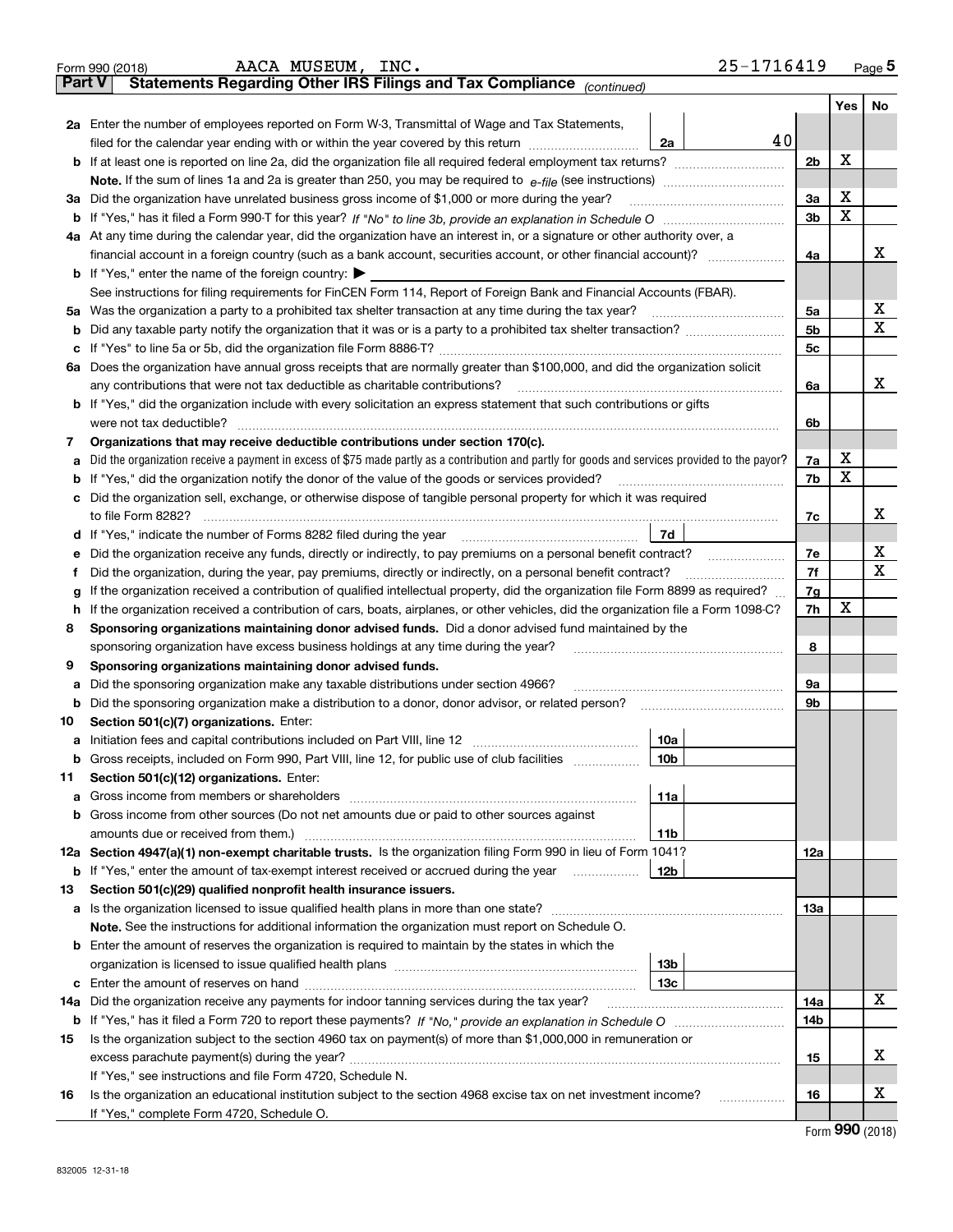|          | AACA MUSEUM, INC.<br>Form 990 (2018)                                                                                                                                                                                                                                                                                                                                        | 25-1716419 |                 |                         | Page $6$           |
|----------|-----------------------------------------------------------------------------------------------------------------------------------------------------------------------------------------------------------------------------------------------------------------------------------------------------------------------------------------------------------------------------|------------|-----------------|-------------------------|--------------------|
|          | <b>Part VI</b><br>Governance, Management, and Disclosure For each "Yes" response to lines 2 through 7b below, and for a "No" response                                                                                                                                                                                                                                       |            |                 |                         |                    |
|          | to line 8a, 8b, or 10b below, describe the circumstances, processes, or changes in Schedule O. See instructions.                                                                                                                                                                                                                                                            |            |                 |                         |                    |
|          | Check if Schedule O contains a response or note to any line in this Part VI [11] [12] Check if Schedule O contains a response or note to any line in this Part VI                                                                                                                                                                                                           |            |                 |                         | $\boxed{\text{X}}$ |
|          | <b>Section A. Governing Body and Management</b>                                                                                                                                                                                                                                                                                                                             |            |                 |                         |                    |
|          |                                                                                                                                                                                                                                                                                                                                                                             |            |                 | Yes                     | No                 |
|          | 1a Enter the number of voting members of the governing body at the end of the tax year<br>1a                                                                                                                                                                                                                                                                                | 17         |                 |                         |                    |
|          | If there are material differences in voting rights among members of the governing body, or if the governing                                                                                                                                                                                                                                                                 |            |                 |                         |                    |
|          | body delegated broad authority to an executive committee or similar committee, explain in Schedule O.                                                                                                                                                                                                                                                                       |            |                 |                         |                    |
| b        | Enter the number of voting members included in line 1a, above, who are independent<br>1b                                                                                                                                                                                                                                                                                    | 17         |                 |                         |                    |
| 2        | Did any officer, director, trustee, or key employee have a family relationship or a business relationship with any other                                                                                                                                                                                                                                                    |            |                 |                         |                    |
|          | officer, director, trustee, or key employee?                                                                                                                                                                                                                                                                                                                                |            | 2               |                         | х                  |
| з        | Did the organization delegate control over management duties customarily performed by or under the direct supervision                                                                                                                                                                                                                                                       |            |                 |                         |                    |
|          |                                                                                                                                                                                                                                                                                                                                                                             |            | 3               |                         | x                  |
| 4        | Did the organization make any significant changes to its governing documents since the prior Form 990 was filed?                                                                                                                                                                                                                                                            |            | 4               |                         | X                  |
| 5        |                                                                                                                                                                                                                                                                                                                                                                             |            | 5               |                         | X                  |
| 6        | Did the organization have members or stockholders?                                                                                                                                                                                                                                                                                                                          |            | 6               |                         | X                  |
| 7a       | Did the organization have members, stockholders, or other persons who had the power to elect or appoint one or                                                                                                                                                                                                                                                              |            |                 |                         |                    |
|          | $\begin{bmatrix} \begin{bmatrix} 0 & 0 & 0 & 0 \\ 0 & 0 & 0 & 0 \\ 0 & 0 & 0 & 0 \\ 0 & 0 & 0 & 0 \\ 0 & 0 & 0 & 0 \\ 0 & 0 & 0 & 0 & 0 \\ 0 & 0 & 0 & 0 & 0 \\ 0 & 0 & 0 & 0 & 0 \\ 0 & 0 & 0 & 0 & 0 \\ 0 & 0 & 0 & 0 & 0 \\ 0 & 0 & 0 & 0 & 0 \\ 0 & 0 & 0 & 0 & 0 \\ 0 & 0 & 0 & 0 & 0 & 0 \\ 0 & 0 & 0 & 0 & 0 & 0 \\ 0 & 0 & $<br>more members of the governing body? |            | 7a              |                         | х                  |
|          | b Are any governance decisions of the organization reserved to (or subject to approval by) members, stockholders, or                                                                                                                                                                                                                                                        |            |                 |                         |                    |
|          | persons other than the governing body?                                                                                                                                                                                                                                                                                                                                      |            | 7b              |                         | х                  |
| 8        | Did the organization contemporaneously document the meetings held or written actions undertaken during the year by the following:                                                                                                                                                                                                                                           |            |                 |                         |                    |
| a        |                                                                                                                                                                                                                                                                                                                                                                             |            | 8a              | х                       |                    |
| b        | Each committee with authority to act on behalf of the governing body?                                                                                                                                                                                                                                                                                                       |            | 8b              | X                       |                    |
| 9        | Is there any officer, director, trustee, or key employee listed in Part VII, Section A, who cannot be reached at the                                                                                                                                                                                                                                                        |            |                 |                         |                    |
|          |                                                                                                                                                                                                                                                                                                                                                                             |            | 9               |                         | x                  |
|          | Section B. Policies <sub>(This</sub> Section B requests information about policies not required by the Internal Revenue Code.)                                                                                                                                                                                                                                              |            |                 |                         |                    |
|          |                                                                                                                                                                                                                                                                                                                                                                             |            |                 | Yes                     | No                 |
|          |                                                                                                                                                                                                                                                                                                                                                                             |            | 10a             |                         | Χ                  |
|          | b If "Yes," did the organization have written policies and procedures governing the activities of such chapters, affiliates,                                                                                                                                                                                                                                                |            |                 |                         |                    |
|          | and branches to ensure their operations are consistent with the organization's exempt purposes?                                                                                                                                                                                                                                                                             |            | 10 <sub>b</sub> |                         |                    |
| 11a      | Has the organization provided a complete copy of this Form 990 to all members of its governing body before filing the form?                                                                                                                                                                                                                                                 |            | 11a             | X                       |                    |
|          | <b>b</b> Describe in Schedule O the process, if any, used by the organization to review this Form 990.                                                                                                                                                                                                                                                                      |            |                 |                         |                    |
|          | 12a Did the organization have a written conflict of interest policy? If "No," go to line 13                                                                                                                                                                                                                                                                                 |            | 12a             | х                       |                    |
|          |                                                                                                                                                                                                                                                                                                                                                                             |            | 12 <sub>b</sub> | X                       |                    |
| с        | Did the organization regularly and consistently monitor and enforce compliance with the policy? If "Yes," describe                                                                                                                                                                                                                                                          |            |                 |                         |                    |
|          | in Schedule O how this was done with the continuum control of the control of the control of the control of the                                                                                                                                                                                                                                                              |            | 12c             | x                       |                    |
|          |                                                                                                                                                                                                                                                                                                                                                                             |            | 13              | $\overline{\textbf{X}}$ |                    |
| 14       | Did the organization have a written document retention and destruction policy?                                                                                                                                                                                                                                                                                              |            | 14              | X                       |                    |
| 15       | Did the process for determining compensation of the following persons include a review and approval by independent                                                                                                                                                                                                                                                          |            |                 |                         |                    |
|          | persons, comparability data, and contemporaneous substantiation of the deliberation and decision?                                                                                                                                                                                                                                                                           |            |                 | х                       |                    |
| a        | The organization's CEO, Executive Director, or top management official manufactured contains and contained a support of the Director, or top management official manufactured and contain a support of the state of the state                                                                                                                                               |            | 15a             |                         |                    |
|          | Other officers or key employees of the organization                                                                                                                                                                                                                                                                                                                         |            | 15b             |                         | X                  |
|          | If "Yes" to line 15a or 15b, describe the process in Schedule O (see instructions).                                                                                                                                                                                                                                                                                         |            |                 |                         |                    |
|          | 16a Did the organization invest in, contribute assets to, or participate in a joint venture or similar arrangement with a                                                                                                                                                                                                                                                   |            |                 |                         | x                  |
|          | taxable entity during the year?<br>b If "Yes," did the organization follow a written policy or procedure requiring the organization to evaluate its participation                                                                                                                                                                                                           |            | 16a             |                         |                    |
|          |                                                                                                                                                                                                                                                                                                                                                                             |            |                 |                         |                    |
|          | in joint venture arrangements under applicable federal tax law, and take steps to safeguard the organization's                                                                                                                                                                                                                                                              |            |                 |                         |                    |
|          | <b>Section C. Disclosure</b>                                                                                                                                                                                                                                                                                                                                                |            | 16b             |                         |                    |
|          | List the states with which a copy of this Form 990 is required to be filed $\blacktriangleright$ PA                                                                                                                                                                                                                                                                         |            |                 |                         |                    |
| 17<br>18 | Section 6104 requires an organization to make its Forms 1023 (1024 or 1024-A if applicable), 990, and 990-T (Section 501(c)(3)s only) available                                                                                                                                                                                                                             |            |                 |                         |                    |
|          | for public inspection. Indicate how you made these available. Check all that apply.                                                                                                                                                                                                                                                                                         |            |                 |                         |                    |
|          | $X$ Upon request<br>Another's website<br>Own website                                                                                                                                                                                                                                                                                                                        |            |                 |                         |                    |
| 19       | Other (explain in Schedule O)<br>Describe in Schedule O whether (and if so, how) the organization made its governing documents, conflict of interest policy, and financial                                                                                                                                                                                                  |            |                 |                         |                    |
|          | statements available to the public during the tax year.                                                                                                                                                                                                                                                                                                                     |            |                 |                         |                    |
| 20       | State the name, address, and telephone number of the person who possesses the organization's books and records                                                                                                                                                                                                                                                              |            |                 |                         |                    |
|          | DENNIS BECK, DIR., OPERATIONS & FIN. - 717-566-7100                                                                                                                                                                                                                                                                                                                         |            |                 |                         |                    |
|          | 17033<br>161 MUSEUM DRIVE, HERSHEY, PA                                                                                                                                                                                                                                                                                                                                      |            |                 |                         |                    |
|          |                                                                                                                                                                                                                                                                                                                                                                             |            |                 |                         |                    |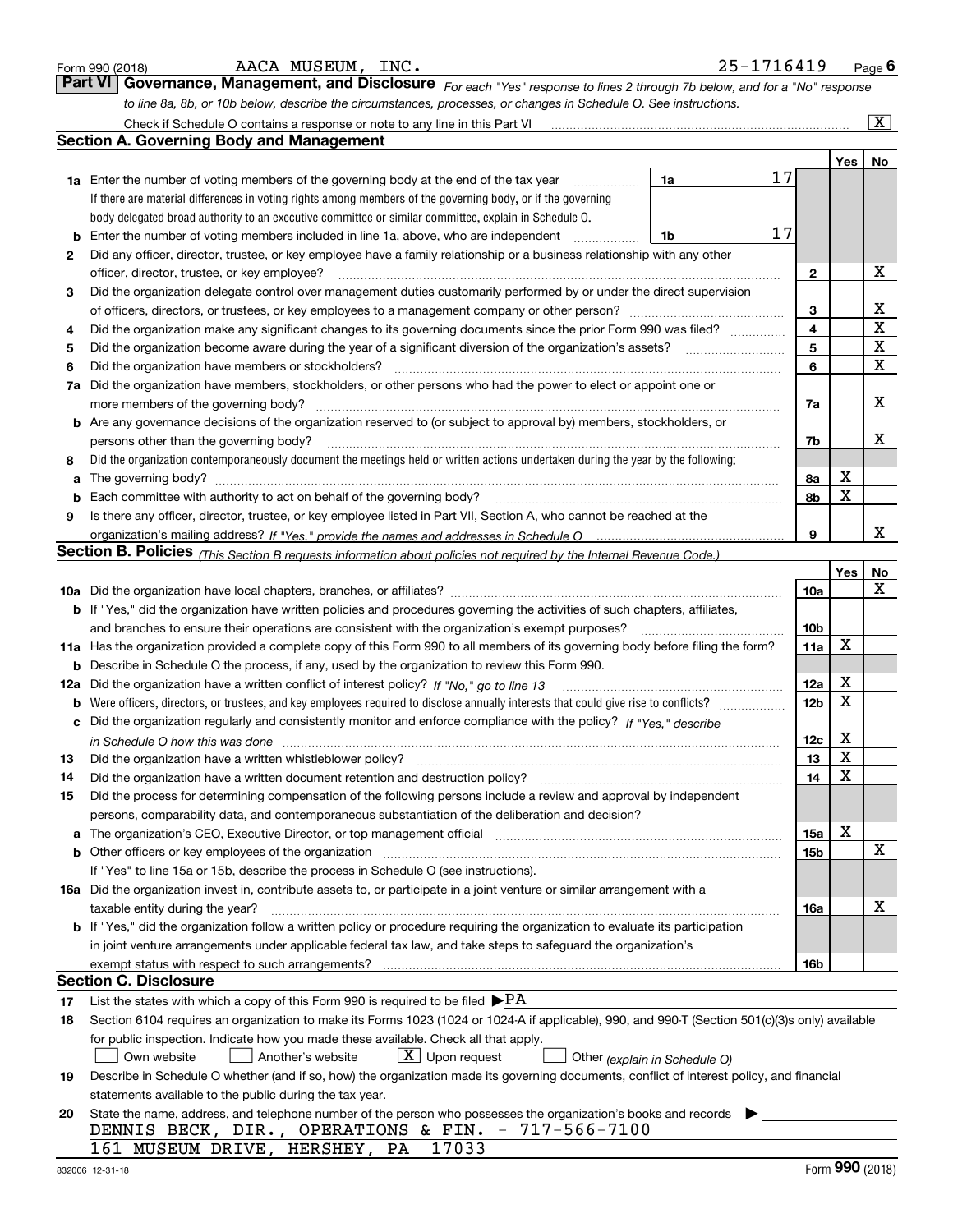$\mathcal{L}^{\text{max}}$ 

| orm 990 (2018) <sup>.</sup>                   | AACA MUSEUM, INC. | 25-1716419                                                                                 | Page <i>I</i> |
|-----------------------------------------------|-------------------|--------------------------------------------------------------------------------------------|---------------|
|                                               |                   | Part VII Compensation of Officers, Directors, Trustees, Key Employees, Highest Compensated |               |
| <b>Employees, and Independent Contractors</b> |                   |                                                                                            |               |

Check if Schedule O contains a response or note to any line in this Part VII

**Section A. Officers, Directors, Trustees, Key Employees, and Highest Compensated Employees**

**1a**  Complete this table for all persons required to be listed. Report compensation for the calendar year ending with or within the organization's tax year.

**•** List all of the organization's current officers, directors, trustees (whether individuals or organizations), regardless of amount of compensation. Enter -0- in columns  $(D)$ ,  $(E)$ , and  $(F)$  if no compensation was paid.

● List all of the organization's **current** key employees, if any. See instructions for definition of "key employee."

**•** List the organization's five current highest compensated employees (other than an officer, director, trustee, or key employee) who received reportable compensation (Box 5 of Form W-2 and/or Box 7 of Form 1099-MISC) of more than \$100,000 from the organization and any related organizations.

 $\bullet$  List all of the organization's **former** officers, key employees, and highest compensated employees who received more than \$100,000 of reportable compensation from the organization and any related organizations.

**•** List all of the organization's former directors or trustees that received, in the capacity as a former director or trustee of the organization, more than \$10,000 of reportable compensation from the organization and any related organizations.

List persons in the following order: individual trustees or directors; institutional trustees; officers; key employees; highest compensated employees; and former such persons.

Check this box if neither the organization nor any related organization compensated any current officer, director, or trustee.  $\mathcal{L}^{\text{max}}$ 

| (A)                            | (B)                                                                          |                               |                      | (C)                                                                                                         |              |                                   |        | (D)                                            | (E)                                              | (F)                                                                               |
|--------------------------------|------------------------------------------------------------------------------|-------------------------------|----------------------|-------------------------------------------------------------------------------------------------------------|--------------|-----------------------------------|--------|------------------------------------------------|--------------------------------------------------|-----------------------------------------------------------------------------------|
| Name and Title                 | Average<br>hours per                                                         |                               |                      | Position<br>(do not check more than one<br>box, unless person is both an<br>officer and a director/trustee) |              |                                   |        | Reportable<br>compensation                     | Reportable<br>compensation                       | Estimated<br>amount of                                                            |
|                                | week<br>(list any<br>hours for<br>related<br>organizations<br>below<br>line) | ndividual trustee or director | nstitutional trustee | Officer                                                                                                     | Key employee | Highest compensated<br>  employee | Former | from<br>the<br>organization<br>(W-2/1099-MISC) | from related<br>organizations<br>(W-2/1099-MISC) | other<br>compensation<br>from the<br>organization<br>and related<br>organizations |
| HENRY W. HALLOWELL, III<br>(1) | 30.00                                                                        |                               |                      |                                                                                                             |              |                                   |        |                                                |                                                  |                                                                                   |
| PRESIDENT AND DIRECTOR         |                                                                              | $\mathbf X$                   |                      | X                                                                                                           |              |                                   |        | $\mathbf 0$ .                                  | $\mathbf 0$ .                                    | $0_{.}$                                                                           |
| DALE YINGST<br>(2)             | 8.00                                                                         |                               |                      |                                                                                                             |              |                                   |        |                                                |                                                  |                                                                                   |
| VICE PRESIDENT AND DIRECTOR    |                                                                              | X                             |                      | X                                                                                                           |              |                                   |        | $\mathbf 0$ .                                  | $\mathbf 0$ .                                    | $\mathbf 0$ .                                                                     |
| ALAN L. BRECHBILL<br>(3)       | 5.00                                                                         |                               |                      |                                                                                                             |              |                                   |        |                                                |                                                  |                                                                                   |
| <b>DIRECTOR</b>                |                                                                              | X                             |                      |                                                                                                             |              |                                   |        | $\mathbf 0$ .                                  | $\mathbf 0$ .                                    | $0_{.}$                                                                           |
| WILLIAM D. CAMMACK<br>(4)      | 1.00                                                                         |                               |                      |                                                                                                             |              |                                   |        |                                                |                                                  |                                                                                   |
| <b>DIRECTOR</b>                |                                                                              | $\mathbf X$                   |                      |                                                                                                             |              |                                   |        | $\mathbf 0$ .                                  | $\mathbf 0$ .                                    | $\mathbf 0$ .                                                                     |
| (5) RICHARD A. CLYNE           | 3.00                                                                         |                               |                      |                                                                                                             |              |                                   |        |                                                |                                                  |                                                                                   |
| <b>DIRECTOR</b>                |                                                                              | $\mathbf X$                   |                      |                                                                                                             |              |                                   |        | $\mathbf 0$ .                                  | $\mathbf 0$ .                                    | $\mathbf 0$ .                                                                     |
| (6)<br>WILLIAM EDMUNDS         | 5.00                                                                         |                               |                      |                                                                                                             |              |                                   |        |                                                |                                                  |                                                                                   |
| <b>DIRECTOR</b>                |                                                                              | $\mathbf X$                   |                      |                                                                                                             |              |                                   |        | $\mathbf 0$ .                                  | $\mathbf 0$ .                                    | $\mathbf 0$ .                                                                     |
| EDWARD R. LACEY<br>(7)         | 25.00                                                                        |                               |                      |                                                                                                             |              |                                   |        |                                                |                                                  |                                                                                   |
| TREASURER AND DIRECTOR         |                                                                              | $\mathbf X$                   |                      | X                                                                                                           |              |                                   |        | $\mathbf 0$ .                                  | $\mathbf 0$ .                                    | $\mathbf 0$ .                                                                     |
| WILLIAM S. ROTHERMEL<br>(8)    | 12.00                                                                        |                               |                      |                                                                                                             |              |                                   |        |                                                |                                                  |                                                                                   |
| SECRETARY AND DIRECTOR         |                                                                              | $\mathbf X$                   |                      | X                                                                                                           |              |                                   |        | $\mathbf 0$ .                                  | $\mathbf 0$ .                                    | $\mathbf 0$ .                                                                     |
| (9) ANTONIA W. ROTHMAN         | 5.00                                                                         |                               |                      |                                                                                                             |              |                                   |        |                                                |                                                  |                                                                                   |
| <b>DIRECTOR</b>                |                                                                              | $\mathbf X$                   |                      |                                                                                                             |              |                                   |        | $\mathbf 0$ .                                  | $\mathbf 0$ .                                    | $\mathbf 0$ .                                                                     |
| (10) DONALD E. SCHELL, JR.     | 3.00                                                                         |                               |                      |                                                                                                             |              |                                   |        |                                                |                                                  |                                                                                   |
| <b>DIRECTOR</b>                |                                                                              | $\mathbf X$                   |                      |                                                                                                             |              |                                   |        | $\mathbf 0$ .                                  | $\mathbf 0$ .                                    | $\mathbf 0$ .                                                                     |
| (11) RICHARD P. SILLS, ESQ     | 10.00                                                                        |                               |                      |                                                                                                             |              |                                   |        |                                                |                                                  |                                                                                   |
| <b>DIRECTOR</b>                |                                                                              | $\mathbf X$                   |                      |                                                                                                             |              |                                   |        | $\mathbf 0$ .                                  | $\mathbf 0$ .                                    | $0_{.}$                                                                           |
| (12) WILLIAM H. SMITH          | 3.00                                                                         |                               |                      |                                                                                                             |              |                                   |        |                                                |                                                  |                                                                                   |
| ASST. SECRETARY & DIRECTOR     |                                                                              | $\mathbf X$                   |                      | X                                                                                                           |              |                                   |        | $\mathbf 0$ .                                  | $\mathbf 0$ .                                    | $\mathbf 0$ .                                                                     |
| (13) JOHN DOCKENDORF           | 1.00                                                                         |                               |                      |                                                                                                             |              |                                   |        |                                                |                                                  |                                                                                   |
| <b>DIRECTOR</b>                |                                                                              | $\mathbf X$                   |                      |                                                                                                             |              |                                   |        | $\mathbf 0$ .                                  | $\mathbf 0$ .                                    | $\mathbf 0$ .                                                                     |
| (14) ANDREW SAFT               | 3.00                                                                         |                               |                      |                                                                                                             |              |                                   |        |                                                |                                                  |                                                                                   |
| <b>DIRECTOR</b>                |                                                                              | $\mathbf X$                   |                      |                                                                                                             |              |                                   |        | $\mathbf 0$ .                                  | $\mathbf 0$ .                                    | $0_{.}$                                                                           |
| (15) GERALD WEBER              | 1.00                                                                         |                               |                      |                                                                                                             |              |                                   |        |                                                |                                                  |                                                                                   |
| <b>DIRECTOR</b>                |                                                                              | $\mathbf X$                   |                      |                                                                                                             |              |                                   |        | $\mathbf 0$ .                                  | $\mathbf 0$ .                                    | $0_{.}$                                                                           |
| (16) MARK LIEBERMAN            | 1.00                                                                         |                               |                      |                                                                                                             |              |                                   |        |                                                |                                                  |                                                                                   |
| <b>DIRECTOR</b>                |                                                                              | $\mathbf X$                   |                      |                                                                                                             |              |                                   |        | $\mathbf 0$ .                                  | $\mathbf 0$ .                                    | $\mathbf 0$ .                                                                     |
| (17) JOEL HOPKINS              | 1.00                                                                         |                               |                      |                                                                                                             |              |                                   |        |                                                |                                                  |                                                                                   |
| <b>DIRECTOR</b>                |                                                                              | $\mathbf X$                   |                      |                                                                                                             |              |                                   |        | $\mathbf 0$ .                                  | $\mathbf 0$ .                                    | $\mathbf 0$ .                                                                     |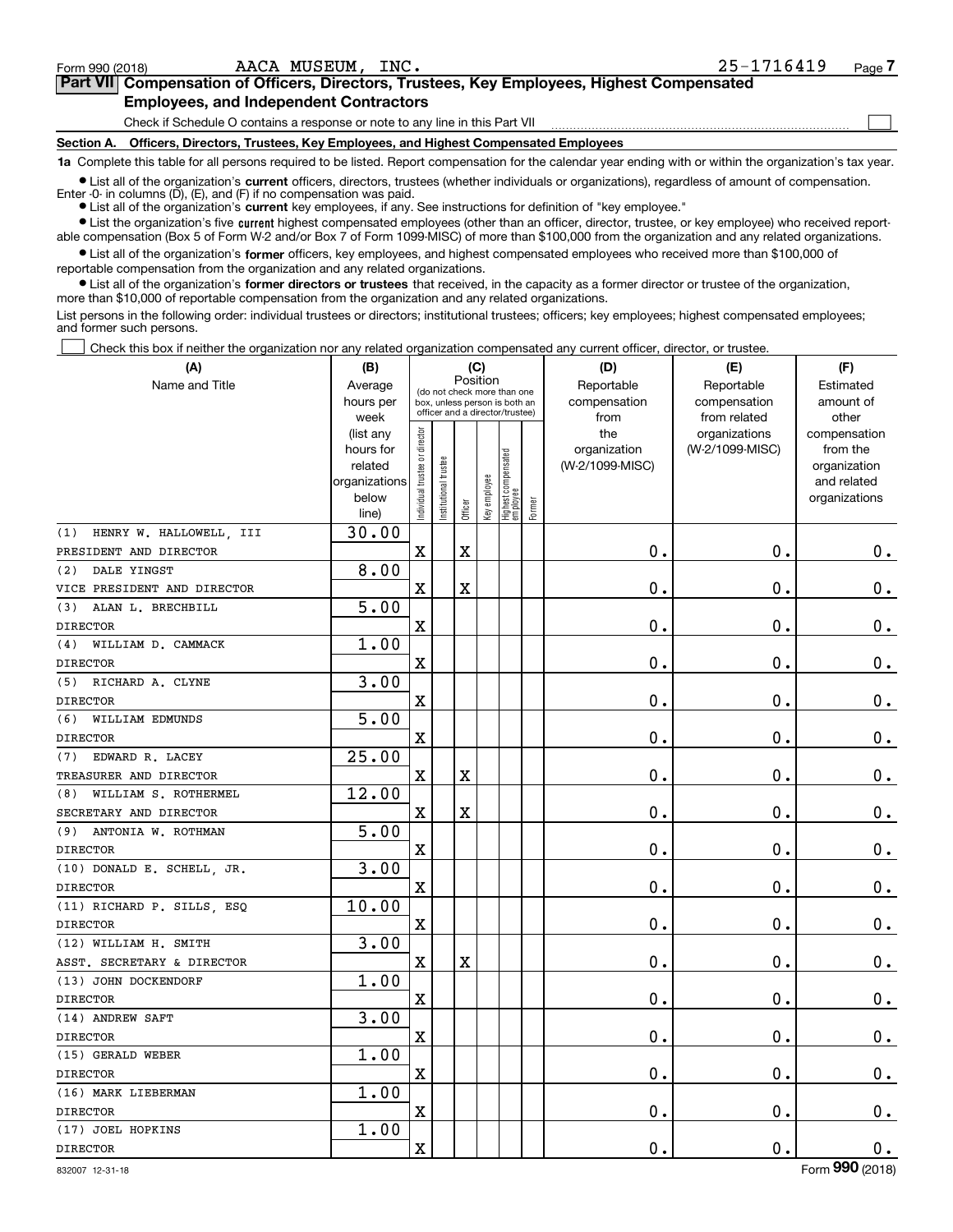| AACA MUSEUM, INC.<br>Form 990 (2018)                                                                                                                                                                                                                        |                                                                      |                                                                                                                    |                       |         |              |                                 |        |                                           | 25-1716419                                        |                                      |                                                                          | Page 8           |
|-------------------------------------------------------------------------------------------------------------------------------------------------------------------------------------------------------------------------------------------------------------|----------------------------------------------------------------------|--------------------------------------------------------------------------------------------------------------------|-----------------------|---------|--------------|---------------------------------|--------|-------------------------------------------|---------------------------------------------------|--------------------------------------|--------------------------------------------------------------------------|------------------|
| <b>Part VII</b><br>Section A. Officers, Directors, Trustees, Key Employees, and Highest Compensated Employees (continued)                                                                                                                                   |                                                                      |                                                                                                                    |                       |         |              |                                 |        |                                           |                                                   |                                      |                                                                          |                  |
| (A)<br>Name and title                                                                                                                                                                                                                                       | (B)<br>Average<br>hours per<br>week                                  | (C)<br>Position<br>(do not check more than one<br>box, unless person is both an<br>officer and a director/trustee) |                       |         |              |                                 |        | (D)<br>Reportable<br>compensation<br>from | (E)<br>Reportable<br>compensation<br>from related |                                      | (F)<br>Estimated<br>amount of                                            | other            |
|                                                                                                                                                                                                                                                             | (list any<br>hours for<br>related<br>organizations<br>below<br>line) | ndividual trustee or director                                                                                      | Institutional trustee | Officer | key employee | Highest compensated<br>employee | Former | the<br>organization<br>(W-2/1099-MISC)    | organizations<br>(W-2/1099-MISC)                  |                                      | compensation<br>from the<br>organization<br>and related<br>organizations |                  |
| (18) JEFFREY BLIEMEISTER                                                                                                                                                                                                                                    | 55.00                                                                |                                                                                                                    |                       |         |              |                                 |        |                                           |                                                   |                                      |                                                                          |                  |
| EXECUTIVE DIRECTOR                                                                                                                                                                                                                                          |                                                                      |                                                                                                                    |                       | X       |              |                                 |        | 102,847.                                  |                                                   | 0.                                   |                                                                          | 25,519.          |
|                                                                                                                                                                                                                                                             |                                                                      |                                                                                                                    |                       |         |              |                                 |        |                                           |                                                   |                                      |                                                                          |                  |
|                                                                                                                                                                                                                                                             |                                                                      |                                                                                                                    |                       |         |              |                                 |        |                                           |                                                   |                                      |                                                                          |                  |
|                                                                                                                                                                                                                                                             |                                                                      |                                                                                                                    |                       |         |              |                                 |        |                                           |                                                   |                                      |                                                                          |                  |
|                                                                                                                                                                                                                                                             |                                                                      |                                                                                                                    |                       |         |              |                                 |        |                                           |                                                   |                                      |                                                                          |                  |
|                                                                                                                                                                                                                                                             |                                                                      |                                                                                                                    |                       |         |              |                                 |        | 102,847.                                  |                                                   | 0.                                   |                                                                          | 25,519.          |
| c Total from continuation sheets to Part VII, Section A <b>Constanting the Continuum</b>                                                                                                                                                                    |                                                                      |                                                                                                                    |                       |         |              |                                 |        | 0.<br>102,847.                            |                                                   | $\overline{0}$ .<br>$\overline{0}$ . |                                                                          | $0$ .<br>25,519. |
| Total number of individuals (including but not limited to those listed above) who received more than \$100,000 of reportable<br>$\mathbf{2}$                                                                                                                |                                                                      |                                                                                                                    |                       |         |              |                                 |        |                                           |                                                   |                                      |                                                                          |                  |
| compensation from the organization $\blacktriangleright$                                                                                                                                                                                                    |                                                                      |                                                                                                                    |                       |         |              |                                 |        |                                           |                                                   |                                      |                                                                          | 1                |
|                                                                                                                                                                                                                                                             |                                                                      |                                                                                                                    |                       |         |              |                                 |        |                                           |                                                   |                                      | Yes                                                                      | No               |
| Did the organization list any former officer, director, or trustee, key employee, or highest compensated employee on<br>3                                                                                                                                   |                                                                      |                                                                                                                    |                       |         |              |                                 |        |                                           |                                                   |                                      |                                                                          |                  |
| line 1a? If "Yes," complete Schedule J for such individual manufactured contained and the Ves," complete Schedule J for such individual                                                                                                                     |                                                                      |                                                                                                                    |                       |         |              |                                 |        |                                           |                                                   |                                      | 3                                                                        | х                |
| For any individual listed on line 1a, is the sum of reportable compensation and other compensation from the organization<br>4                                                                                                                               |                                                                      |                                                                                                                    |                       |         |              |                                 |        |                                           |                                                   |                                      | 4                                                                        | х                |
| Did any person listed on line 1a receive or accrue compensation from any unrelated organization or individual for services<br>5                                                                                                                             |                                                                      |                                                                                                                    |                       |         |              |                                 |        |                                           |                                                   |                                      |                                                                          |                  |
|                                                                                                                                                                                                                                                             |                                                                      |                                                                                                                    |                       |         |              |                                 |        |                                           |                                                   |                                      | 5                                                                        | х                |
| <b>Section B. Independent Contractors</b>                                                                                                                                                                                                                   |                                                                      |                                                                                                                    |                       |         |              |                                 |        |                                           |                                                   |                                      |                                                                          |                  |
| Complete this table for your five highest compensated independent contractors that received more than \$100,000 of compensation from<br>1<br>the organization. Report compensation for the calendar year ending with or within the organization's tax year. |                                                                      |                                                                                                                    |                       |         |              |                                 |        |                                           |                                                   |                                      |                                                                          |                  |
| (A)<br>Name and business address                                                                                                                                                                                                                            |                                                                      |                                                                                                                    | <b>NONE</b>           |         |              |                                 |        | (B)<br>Description of services            |                                                   |                                      | (C)<br>Compensation                                                      |                  |
|                                                                                                                                                                                                                                                             |                                                                      |                                                                                                                    |                       |         |              |                                 |        |                                           |                                                   |                                      |                                                                          |                  |
|                                                                                                                                                                                                                                                             |                                                                      |                                                                                                                    |                       |         |              |                                 |        |                                           |                                                   |                                      |                                                                          |                  |
|                                                                                                                                                                                                                                                             |                                                                      |                                                                                                                    |                       |         |              |                                 |        |                                           |                                                   |                                      |                                                                          |                  |
|                                                                                                                                                                                                                                                             |                                                                      |                                                                                                                    |                       |         |              |                                 |        |                                           |                                                   |                                      |                                                                          |                  |
|                                                                                                                                                                                                                                                             |                                                                      |                                                                                                                    |                       |         |              |                                 |        |                                           |                                                   |                                      |                                                                          |                  |
| Total number of independent contractors (including but not limited to those listed above) who received more than<br>2<br>\$100,000 of compensation from the organization                                                                                    |                                                                      |                                                                                                                    |                       |         | 0            |                                 |        |                                           |                                                   |                                      |                                                                          |                  |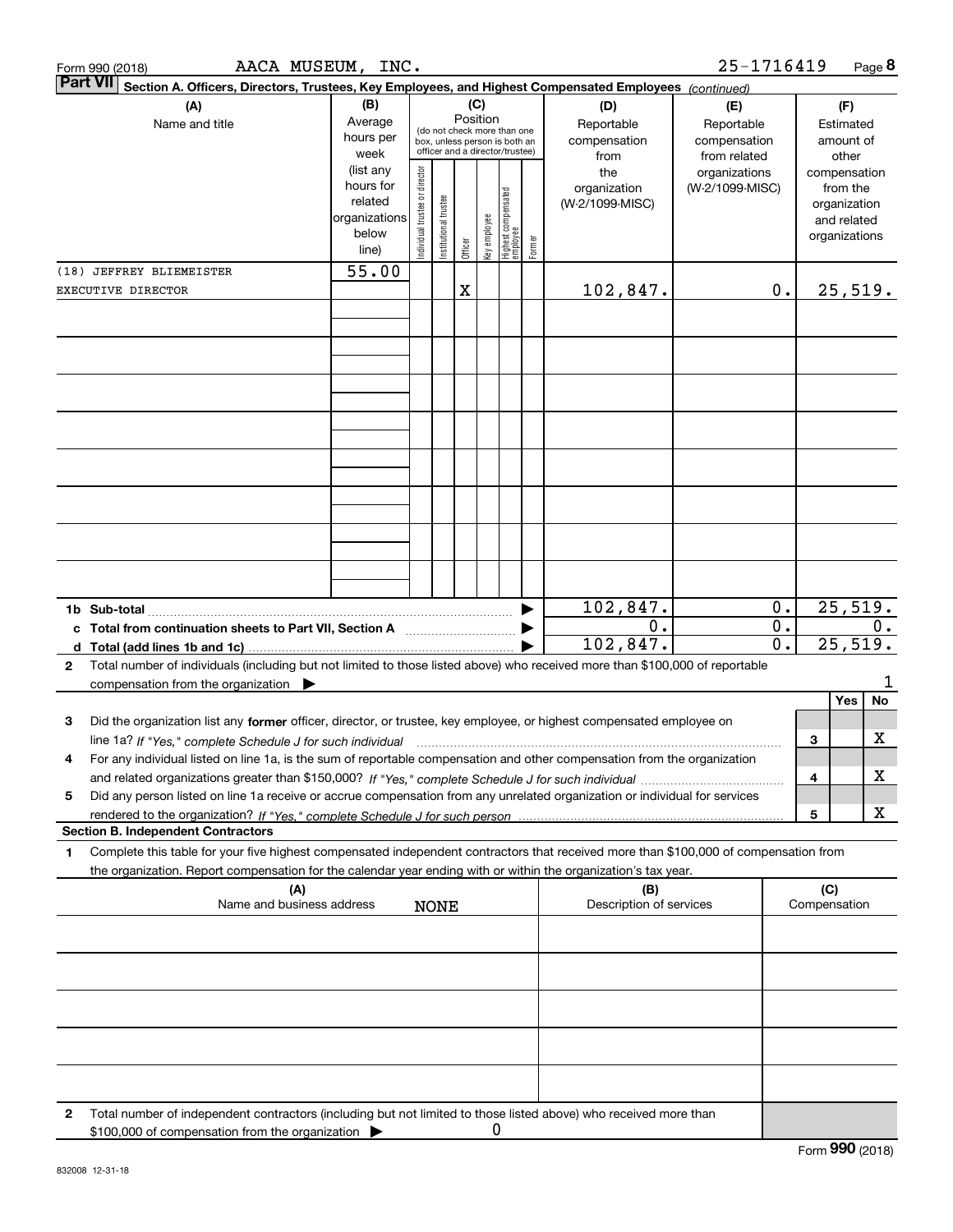|                                                           |    | Check if Schedule O contains a response or note to any line in this Part VIII      |                              |                                  |                                                 |                                         |                                                                    |
|-----------------------------------------------------------|----|------------------------------------------------------------------------------------|------------------------------|----------------------------------|-------------------------------------------------|-----------------------------------------|--------------------------------------------------------------------|
|                                                           |    |                                                                                    |                              | Total revenue                    | (B)<br>Related or<br>exempt function<br>revenue | (C)<br>Unrelated<br>business<br>revenue | (D)<br>Revenuè excluded<br>from tax under<br>sections<br>512 - 514 |
|                                                           |    | 1 a Federated campaigns                                                            | 1a                           |                                  |                                                 |                                         |                                                                    |
|                                                           |    | <b>b</b> Membership dues                                                           | 1 <sub>b</sub>               |                                  |                                                 |                                         |                                                                    |
| Contributions, Gifts, Grants<br>and Other Similar Amounts |    | c Fundraising events                                                               | 72,705.<br>1c                |                                  |                                                 |                                         |                                                                    |
|                                                           |    | d Related organizations                                                            | 1d                           |                                  |                                                 |                                         |                                                                    |
|                                                           |    | e Government grants (contributions)                                                | 22,014.<br>1e                |                                  |                                                 |                                         |                                                                    |
|                                                           |    | f All other contributions, gifts, grants, and                                      |                              |                                  |                                                 |                                         |                                                                    |
|                                                           |    | similar amounts not included above                                                 | 974,509.<br>1f               |                                  |                                                 |                                         |                                                                    |
|                                                           |    | g Noncash contributions included in lines 1a-1f: \$                                | 512,970.                     |                                  |                                                 |                                         |                                                                    |
|                                                           |    |                                                                                    | ▶                            | 1,069,228.                       |                                                 |                                         |                                                                    |
|                                                           |    |                                                                                    | <b>Business Code</b>         |                                  |                                                 |                                         |                                                                    |
|                                                           |    | 2 a MUSEUM ADMISSIONS                                                              | 713990                       | 374,016.                         | 374,016.                                        |                                         |                                                                    |
|                                                           |    | <b>b MEMBERSHIP DUES</b>                                                           | 713990                       | 206,920.                         | 206,920.                                        |                                         |                                                                    |
|                                                           |    | c TOUR SALES                                                                       | 713990                       | 14,687.                          | 14,687.                                         |                                         |                                                                    |
|                                                           |    | d EDUCATION REVENUE                                                                | 713990                       | 10,577.                          | 10,577.                                         |                                         |                                                                    |
| Program Service<br>Revenue                                | е  |                                                                                    |                              |                                  |                                                 |                                         |                                                                    |
|                                                           |    | f All other program service revenue                                                |                              |                                  |                                                 |                                         |                                                                    |
|                                                           | a  |                                                                                    |                              | 606, 200.                        |                                                 |                                         |                                                                    |
|                                                           | 3  | Investment income (including dividends, interest, and                              |                              |                                  |                                                 |                                         |                                                                    |
|                                                           |    |                                                                                    |                              | 53,111.                          |                                                 |                                         | 53,111.                                                            |
|                                                           | 4  | Income from investment of tax-exempt bond proceeds                                 |                              |                                  |                                                 |                                         |                                                                    |
|                                                           | 5  |                                                                                    |                              |                                  |                                                 |                                         |                                                                    |
|                                                           |    |                                                                                    | (i) Real<br>(ii) Personal    |                                  |                                                 |                                         |                                                                    |
|                                                           |    | 6 a Gross rents                                                                    | 245, 206.                    |                                  |                                                 |                                         |                                                                    |
|                                                           |    | <b>b</b> Less: rental expenses                                                     | $\sqrt{13,474}$ .            |                                  |                                                 |                                         |                                                                    |
|                                                           |    | c Rental income or (loss)                                                          | 231,732.                     |                                  |                                                 |                                         |                                                                    |
|                                                           |    | d Net rental income or (loss)                                                      |                              | 231,732.                         |                                                 |                                         | 231,732.                                                           |
|                                                           |    | 7 a Gross amount from sales of                                                     | (i) Securities<br>(ii) Other |                                  |                                                 |                                         |                                                                    |
|                                                           |    | assets other than inventory                                                        | 195,274.247,632.             |                                  |                                                 |                                         |                                                                    |
|                                                           |    | <b>b</b> Less: cost or other basis                                                 |                              |                                  |                                                 |                                         |                                                                    |
|                                                           |    | and sales expenses  [167,726. 310,825.                                             |                              |                                  |                                                 |                                         |                                                                    |
|                                                           |    |                                                                                    |                              |                                  |                                                 |                                         |                                                                    |
|                                                           |    |                                                                                    |                              | $-35,645.$                       |                                                 |                                         | $-35,645.$                                                         |
| g                                                         |    | 8 a Gross income from fundraising events (not<br>including \$ ________ 72, 705. of |                              |                                  |                                                 |                                         |                                                                    |
| Other Reven                                               |    | contributions reported on line 1c). See                                            |                              |                                  |                                                 |                                         |                                                                    |
|                                                           |    |                                                                                    | $a$ 106,028.                 |                                  |                                                 |                                         |                                                                    |
|                                                           |    |                                                                                    | $b$ 97,062.                  |                                  |                                                 |                                         |                                                                    |
|                                                           |    | c Net income or (loss) from fundraising events                                     | ▶<br>.                       | 8,966.                           |                                                 |                                         | 8,966.                                                             |
|                                                           |    | 9 a Gross income from gaming activities. See                                       |                              |                                  |                                                 |                                         |                                                                    |
|                                                           |    |                                                                                    | $a$ 77,480.                  |                                  |                                                 |                                         |                                                                    |
|                                                           |    | <b>b</b> Less: direct expenses                                                     | $b \overline{41,252}$ .      |                                  |                                                 |                                         |                                                                    |
|                                                           |    | c Net income or (loss) from gaming activities                                      |                              | 36, 228.                         |                                                 |                                         | 36,228.                                                            |
|                                                           |    | 10 a Gross sales of inventory, less returns                                        |                              |                                  |                                                 |                                         |                                                                    |
|                                                           |    |                                                                                    | $a$ 113,984.                 |                                  |                                                 |                                         |                                                                    |
|                                                           |    |                                                                                    | $b \mid 53, 525.$            |                                  |                                                 |                                         |                                                                    |
|                                                           |    | c Net income or (loss) from sales of inventory                                     |                              | 60,459.                          |                                                 | 37,480.                                 | 22,979.                                                            |
|                                                           |    | Miscellaneous Revenue                                                              | <b>Business Code</b>         |                                  |                                                 |                                         |                                                                    |
|                                                           |    | 11 a LAWNCARE & SNOW REMOV.                                                        | 900099                       | 2,110.                           |                                                 |                                         | 2,110.                                                             |
|                                                           |    | b CREDIT CARD REWARDS                                                              | 900099                       | 786.                             |                                                 |                                         | $\overline{786}$ .                                                 |
|                                                           |    | c VENDING MACHINE COMM.                                                            | 900099                       | 468.                             |                                                 |                                         | 468.                                                               |
|                                                           |    |                                                                                    | 900099                       | 125.                             |                                                 |                                         | 125.                                                               |
|                                                           |    |                                                                                    |                              | 3,489.                           |                                                 |                                         |                                                                    |
|                                                           | 12 |                                                                                    |                              | $\blacktriangleright$ 2,033,768. | 606, 200.                                       |                                         | $37,480.$ 320,860.                                                 |

Form 990 (2018) Page

AACA MUSEUM, INC. 25-1716419

**Part VIII Statement of Revenue**

**9**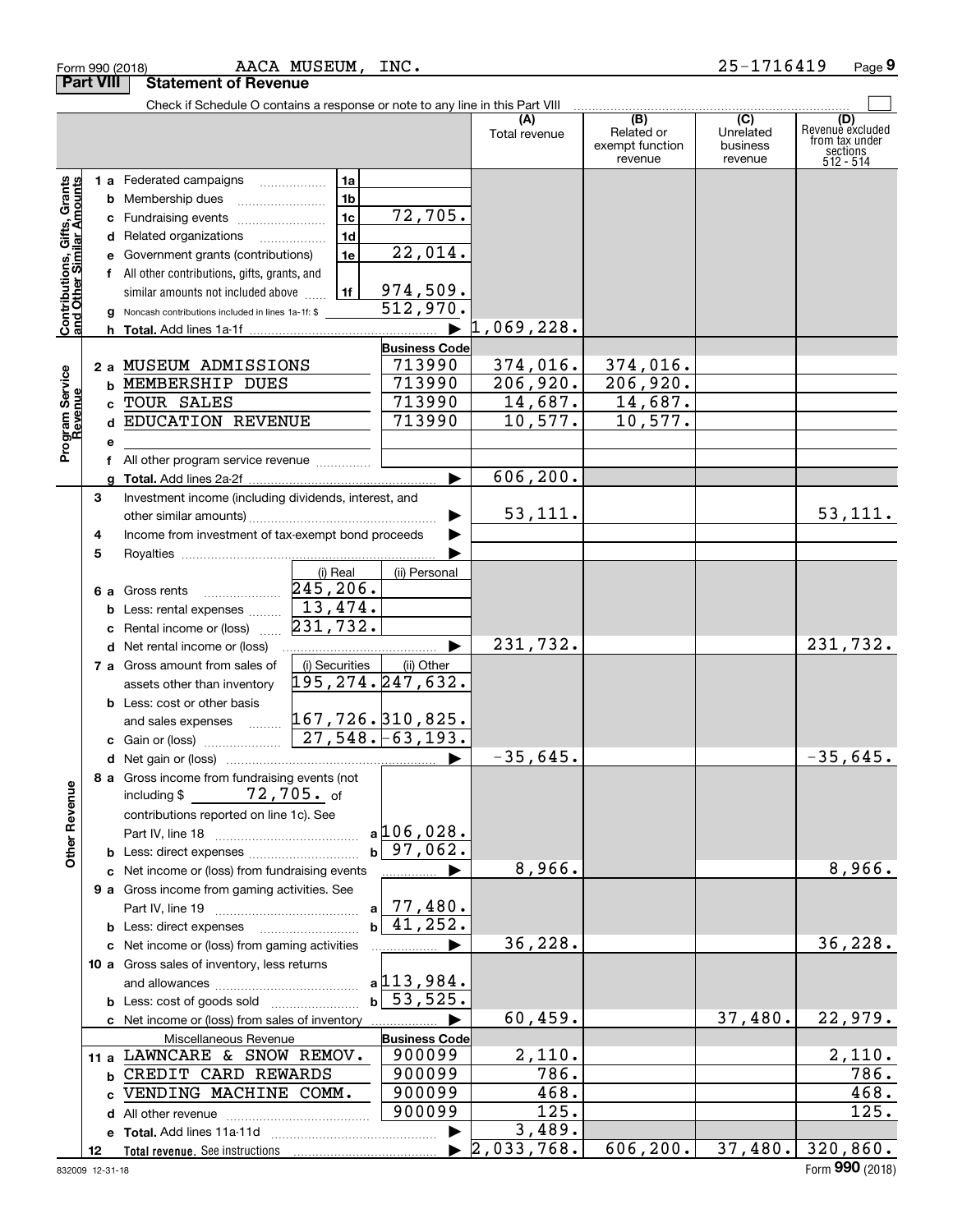|  | Form 990 (2018) |
|--|-----------------|

AACA MUSEUM, INC. 25-1716419

*Section 501(c)(3) and 501(c)(4) organizations must complete all columns. All other organizations must complete column (A).*

|              | Do not include amounts reported on lines 6b,<br>7b, 8b, 9b, and 10b of Part VIII.                        | (A)<br>Total expenses                  | (B)<br>Program service<br>expenses | $\overline{(C)}$<br>Management and<br>general expenses | (D)<br>Fundraising<br>expenses |
|--------------|----------------------------------------------------------------------------------------------------------|----------------------------------------|------------------------------------|--------------------------------------------------------|--------------------------------|
| 1.           | Grants and other assistance to domestic organizations                                                    |                                        |                                    |                                                        |                                |
|              | and domestic governments. See Part IV, line 21                                                           |                                        |                                    |                                                        |                                |
| $\mathbf{2}$ | Grants and other assistance to domestic                                                                  |                                        |                                    |                                                        |                                |
|              | individuals. See Part IV, line 22                                                                        |                                        |                                    |                                                        |                                |
| 3            | Grants and other assistance to foreign                                                                   |                                        |                                    |                                                        |                                |
|              | organizations, foreign governments, and foreign                                                          |                                        |                                    |                                                        |                                |
|              | individuals. See Part IV, lines 15 and 16                                                                |                                        |                                    |                                                        |                                |
| 4            | Benefits paid to or for members                                                                          |                                        |                                    |                                                        |                                |
| 5            | Compensation of current officers, directors,                                                             |                                        |                                    |                                                        |                                |
|              | trustees, and key employees                                                                              | 128, 366.                              | 111,678.                           | 10,493.                                                | 6, 195.                        |
| 6            | Compensation not included above, to disqualified                                                         |                                        |                                    |                                                        |                                |
|              | persons (as defined under section 4958(f)(1)) and                                                        |                                        |                                    |                                                        |                                |
|              | persons described in section $4958(c)(3)(B)$<br>.                                                        |                                        |                                    |                                                        |                                |
| 7            |                                                                                                          | 618,685.                               | 538, 256.                          | 49,494.                                                | 30,935.                        |
| 8            | Pension plan accruals and contributions (include                                                         |                                        |                                    |                                                        |                                |
|              | section 401(k) and 403(b) employer contributions)                                                        | <u>13,619.</u><br>$\overline{59,901.}$ | $\frac{11,947.}{52,600.}$          | $\frac{1,189}{5,055}$                                  | 483.<br>2,246.                 |
| 9            |                                                                                                          | 90,903.                                | 81,276.                            | 5,924.                                                 | 3,703.                         |
| 10           |                                                                                                          |                                        |                                    |                                                        |                                |
| 11           | Fees for services (non-employees):                                                                       |                                        |                                    |                                                        |                                |
| a            |                                                                                                          | $\overline{53,649}$ .                  | 38,434.                            | 15, 215.                                               |                                |
| b            |                                                                                                          | 21,048.                                |                                    | 21,048.                                                |                                |
| c            |                                                                                                          |                                        |                                    |                                                        |                                |
| d<br>e       | Professional fundraising services. See Part IV, line 17                                                  |                                        |                                    |                                                        |                                |
| f            | Investment management fees                                                                               |                                        |                                    |                                                        |                                |
| $\mathbf{q}$ | Other. (If line 11g amount exceeds 10% of line 25,                                                       |                                        |                                    |                                                        |                                |
|              | column (A) amount, list line 11g expenses on Sch O.)                                                     |                                        |                                    |                                                        |                                |
| 12           |                                                                                                          | 98, 977.                               | 98,977.                            |                                                        |                                |
| 13           |                                                                                                          | 136,840.                               | 110, 112.                          | 24,560.                                                | 2,168.                         |
| 14           |                                                                                                          | 999.                                   | $\overline{529}$ .                 | $\overline{291}$ .                                     | $\overline{179}$ .             |
| 15           |                                                                                                          |                                        |                                    |                                                        |                                |
| 16           |                                                                                                          | 154, 219.                              | 148,995.                           | 5,224.                                                 |                                |
| 17           | Travel                                                                                                   |                                        |                                    |                                                        |                                |
| 18           | Payments of travel or entertainment expenses                                                             |                                        |                                    |                                                        |                                |
|              | for any federal, state, or local public officials                                                        |                                        |                                    |                                                        |                                |
| 19           | Conferences, conventions, and meetings                                                                   | 9,775.                                 | 9,042.                             | 398.                                                   | 335.                           |
| 20           | Interest                                                                                                 | 49,440.                                | 45,485.                            | 3,955.                                                 |                                |
| 21           |                                                                                                          |                                        |                                    |                                                        |                                |
| 22           | Depreciation, depletion, and amortization                                                                | 231, 163.                              | 212,670.                           | 18,493.                                                |                                |
| 23           | Insurance                                                                                                | 55,682.                                | 50,605.                            | 5,077.                                                 |                                |
| 24           | Other expenses. Itemize expenses not covered<br>above. (List miscellaneous expenses in line 24e. If line |                                        |                                    |                                                        |                                |
|              | 24e amount exceeds 10% of line 25, column (A)<br>amount, list line 24e expenses on Schedule O.)          |                                        |                                    |                                                        |                                |
| a            | MUSEUM EVENT EXPENSE                                                                                     | 32,902.                                |                                    |                                                        | 32,902.                        |
| b            | VEHICLE EXPENSE                                                                                          | 26,502.                                | 26,502.                            |                                                        |                                |
| C            | MISCELLANEOUS EXPENSE                                                                                    | 20, 162.                               | $\overline{20,162.}$               |                                                        |                                |
| d            | TICKET EXPENSE                                                                                           | 18,096.                                | 18,096.                            |                                                        |                                |
|              | e All other expenses                                                                                     | 33,493.                                | 24, 280.                           | 3,215.                                                 | 5,998.                         |
| 25           | Total functional expenses. Add lines 1 through 24e                                                       | 1,854,421.                             | 1,599,646.                         | 169,631.                                               | 85,144.                        |
| 26           | Joint costs. Complete this line only if the organization                                                 |                                        |                                    |                                                        |                                |
|              | reported in column (B) joint costs from a combined                                                       |                                        |                                    |                                                        |                                |
|              | educational campaign and fundraising solicitation.                                                       |                                        |                                    |                                                        |                                |
|              | Check here $\blacktriangleright$<br>if following SOP 98-2 (ASC 958-720)                                  |                                        |                                    |                                                        |                                |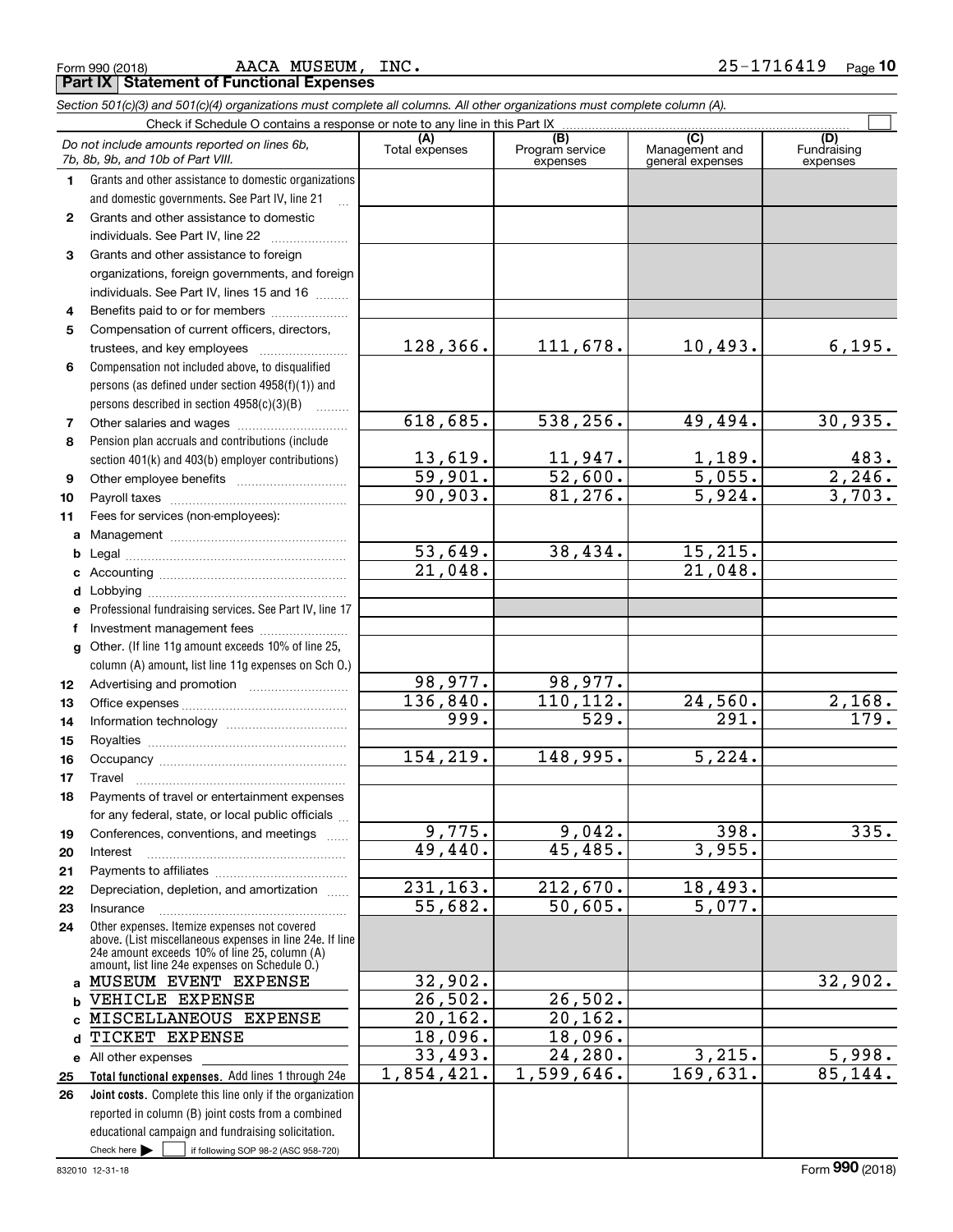|                             |    | Check if Schedule O contains a response or note to any line in this Part X [11] manufacture in the Schedule O contains a response or note to any line in this Part X [11] manufacture in the Schedule O contains and the Sched |  |                         |                          |                |                                 |
|-----------------------------|----|--------------------------------------------------------------------------------------------------------------------------------------------------------------------------------------------------------------------------------|--|-------------------------|--------------------------|----------------|---------------------------------|
|                             |    |                                                                                                                                                                                                                                |  |                         | (A)<br>Beginning of year |                | (B)<br>End of year              |
|                             | 1  |                                                                                                                                                                                                                                |  |                         | $\overline{2,200}$ .     | $\mathbf{1}$   | 2,200.                          |
|                             | 2  |                                                                                                                                                                                                                                |  |                         | 208,400.                 | $\mathbf{2}$   | 301,950.                        |
|                             | 3  |                                                                                                                                                                                                                                |  |                         | 231, 225.                | $\mathbf{3}$   | 213, 277.                       |
|                             | 4  |                                                                                                                                                                                                                                |  |                         | 58,980.                  | $\overline{4}$ | 69,800.                         |
|                             | 5  | Loans and other receivables from current and former officers, directors,                                                                                                                                                       |  |                         |                          |                |                                 |
|                             |    | trustees, key employees, and highest compensated employees. Complete                                                                                                                                                           |  |                         |                          |                |                                 |
|                             |    | Part II of Schedule L                                                                                                                                                                                                          |  |                         |                          | 5              |                                 |
|                             | 6  | Loans and other receivables from other disqualified persons (as defined under                                                                                                                                                  |  |                         |                          |                |                                 |
|                             |    | section 4958(f)(1)), persons described in section 4958(c)(3)(B), and contributing                                                                                                                                              |  |                         |                          |                |                                 |
|                             |    | employers and sponsoring organizations of section 501(c)(9) voluntary                                                                                                                                                          |  |                         |                          |                |                                 |
|                             |    | employees' beneficiary organizations (see instr). Complete Part II of Sch L                                                                                                                                                    |  |                         |                          | 6              |                                 |
| Assets                      | 7  |                                                                                                                                                                                                                                |  |                         |                          | $\overline{7}$ |                                 |
|                             | 8  |                                                                                                                                                                                                                                |  |                         | 66, 158.                 | 8              | 63,471.                         |
|                             | 9  | Prepaid expenses and deferred charges                                                                                                                                                                                          |  |                         | 90,040.                  | $\mathbf{9}$   | 80,777.                         |
|                             |    | <b>10a</b> Land, buildings, and equipment: cost or other                                                                                                                                                                       |  |                         |                          |                |                                 |
|                             |    | basis. Complete Part VI of Schedule D  10a                                                                                                                                                                                     |  | <u>8,716,075.</u>       |                          |                |                                 |
|                             |    | $\frac{10b}{2}$<br><b>b</b> Less: accumulated depreciation                                                                                                                                                                     |  | $\overline{3,241,787.}$ | 5,623,416.               | 10c            | $\frac{5,474,288.}{1,529,038.}$ |
|                             | 11 |                                                                                                                                                                                                                                |  |                         | 1,609,264.               | 11             |                                 |
|                             | 12 |                                                                                                                                                                                                                                |  |                         |                          | 12             |                                 |
|                             | 13 |                                                                                                                                                                                                                                |  |                         |                          | 13             |                                 |
|                             | 14 |                                                                                                                                                                                                                                |  | 14                      |                          |                |                                 |
|                             | 15 |                                                                                                                                                                                                                                |  |                         | 6,995,028.               | 15             | 9,676,684.                      |
|                             | 16 |                                                                                                                                                                                                                                |  |                         | 14,884,711.              | 16             | 17, 411, 485.                   |
|                             | 17 |                                                                                                                                                                                                                                |  | 172,015.                | 17                       | 175,473.       |                                 |
|                             | 18 |                                                                                                                                                                                                                                |  |                         |                          | 18             |                                 |
|                             | 19 |                                                                                                                                                                                                                                |  |                         | 176,983.                 | 19             | 149,640.                        |
|                             | 20 |                                                                                                                                                                                                                                |  |                         |                          | 20             |                                 |
|                             | 21 | Escrow or custodial account liability. Complete Part IV of Schedule D                                                                                                                                                          |  |                         |                          | 21             |                                 |
|                             | 22 | Loans and other payables to current and former officers, directors, trustees,                                                                                                                                                  |  |                         |                          |                |                                 |
|                             |    | key employees, highest compensated employees, and disqualified persons.                                                                                                                                                        |  |                         |                          |                |                                 |
| Liabilities                 |    |                                                                                                                                                                                                                                |  |                         | 1,242,972.               | 22             | 1,272,919.                      |
|                             | 23 | Secured mortgages and notes payable to unrelated third parties                                                                                                                                                                 |  |                         |                          | 23             |                                 |
|                             | 24 |                                                                                                                                                                                                                                |  |                         |                          | 24             |                                 |
|                             | 25 | Other liabilities (including federal income tax, payables to related third<br>parties, and other liabilities not included on lines 17-24). Complete Part X of                                                                  |  |                         |                          |                |                                 |
|                             |    | Schedule D                                                                                                                                                                                                                     |  |                         | 26,062.                  | 25             | 24,538.                         |
|                             | 26 | Total liabilities. Add lines 17 through 25                                                                                                                                                                                     |  |                         | 1,618,032.               | 26             | 1,622,570.                      |
|                             |    | Organizations that follow SFAS 117 (ASC 958), check here $\blacktriangleright \begin{array}{c} \boxed{X} \end{array}$ and                                                                                                      |  |                         |                          |                |                                 |
|                             |    | complete lines 27 through 29, and lines 33 and 34.                                                                                                                                                                             |  |                         |                          |                |                                 |
|                             | 27 |                                                                                                                                                                                                                                |  |                         | 12,350,255.              | 27             | 14,740,904.                     |
|                             | 28 | Temporarily restricted net assets                                                                                                                                                                                              |  |                         | 146, 713.                | 28             | 292,603.                        |
|                             | 29 | Permanently restricted net assets                                                                                                                                                                                              |  |                         | 769, 711.                | 29             | 755,408.                        |
| Net Assets or Fund Balances |    | Organizations that do not follow SFAS 117 (ASC 958), check here ▶ □                                                                                                                                                            |  |                         |                          |                |                                 |
|                             |    | and complete lines 30 through 34.                                                                                                                                                                                              |  |                         |                          |                |                                 |
|                             | 30 |                                                                                                                                                                                                                                |  |                         |                          | 30             |                                 |
|                             | 31 | Paid-in or capital surplus, or land, building, or equipment fund                                                                                                                                                               |  |                         |                          | 31             |                                 |
|                             | 32 | Retained earnings, endowment, accumulated income, or other funds                                                                                                                                                               |  |                         |                          | 32             |                                 |
|                             | 33 | Total net assets or fund balances                                                                                                                                                                                              |  |                         | 13, 266, 679.            | 33             | 15,788,915.                     |
|                             | 34 |                                                                                                                                                                                                                                |  |                         | 14,884,711.              | 34             | 17, 411, 485.                   |

Form (2018) **990**

# **Part X** | Balance Sheet

| Form 990 (2018 |  |  |
|----------------|--|--|
|                |  |  |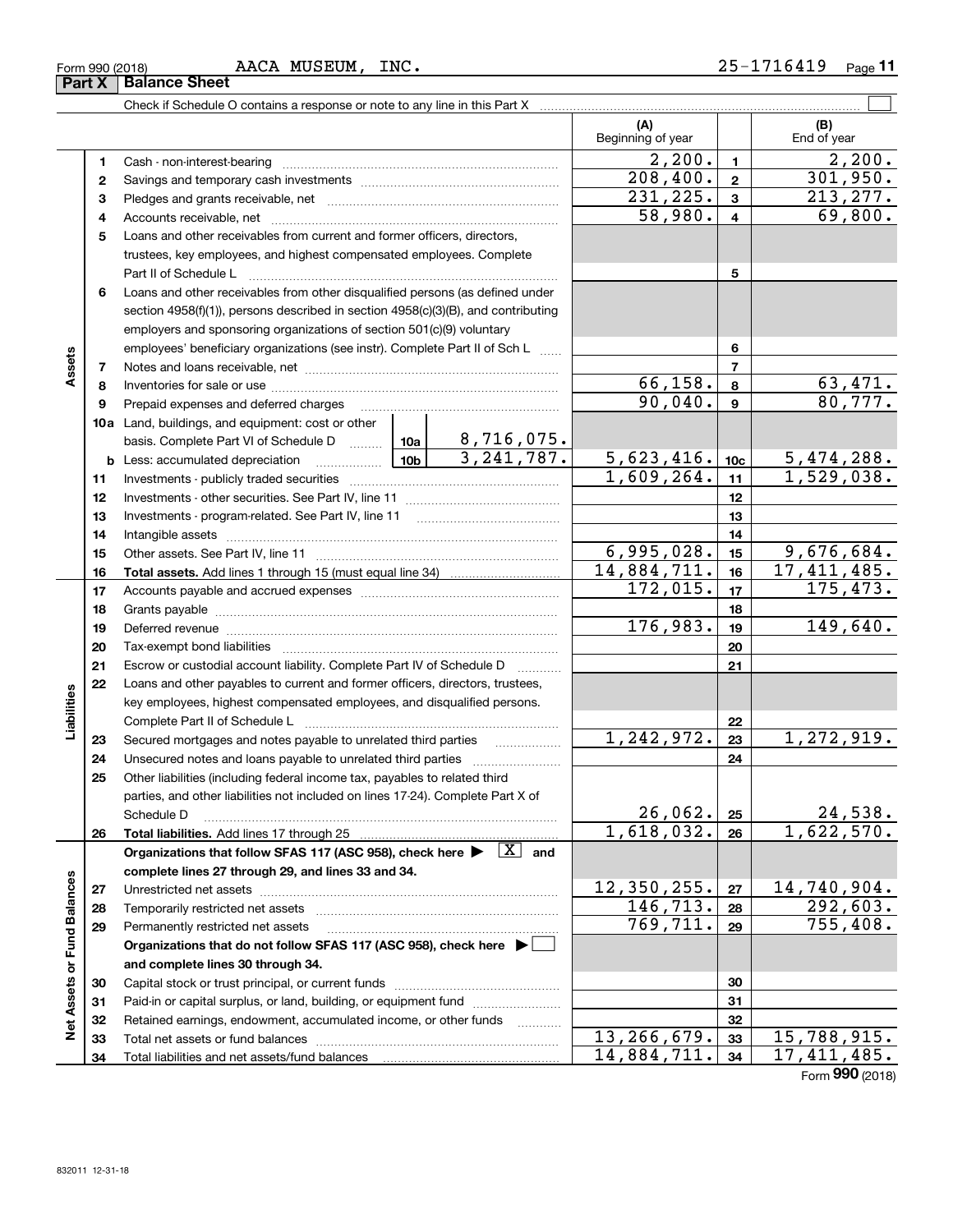|    | AACA MUSEUM, INC.<br>Form 990 (2018)                                                                                            | 25-1716419              |                         |     | Page $12$                |
|----|---------------------------------------------------------------------------------------------------------------------------------|-------------------------|-------------------------|-----|--------------------------|
|    | <b>Reconciliation of Net Assets</b><br><b>Part XI</b>                                                                           |                         |                         |     |                          |
|    | Check if Schedule O contains a response or note to any line in this Part XI                                                     |                         |                         |     | $\lceil \text{X} \rceil$ |
|    |                                                                                                                                 |                         |                         |     |                          |
| 1  | Total revenue (must equal Part VIII, column (A), line 12)                                                                       | 1                       | 2,033,768.              |     |                          |
| 2  | Total expenses (must equal Part IX, column (A), line 25)                                                                        | $\mathbf{2}$            | $\overline{1,854,421.}$ |     |                          |
| З  | Revenue less expenses. Subtract line 2 from line 1                                                                              | 3                       | 179,347.                |     |                          |
| 4  |                                                                                                                                 | $\overline{\mathbf{4}}$ | 13,266,679.             |     |                          |
| 5  | Net unrealized gains (losses) on investments                                                                                    | 5                       | $-168, 244.$            |     |                          |
| 6  | Donated services and use of facilities                                                                                          | 6                       |                         |     |                          |
| 7  | Investment expenses                                                                                                             | $\overline{7}$          |                         |     |                          |
| 8  | Prior period adjustments                                                                                                        | 8                       | 2,529,081.              |     |                          |
| 9  |                                                                                                                                 | 9                       |                         |     | $-17,948.$               |
| 10 | Net assets or fund balances at end of year. Combine lines 3 through 9 (must equal Part X, line 33,                              |                         |                         |     |                          |
|    | column (B))                                                                                                                     | 10                      | 15,788,915.             |     |                          |
|    | Part XII Financial Statements and Reporting                                                                                     |                         |                         |     |                          |
|    |                                                                                                                                 |                         |                         |     |                          |
|    |                                                                                                                                 |                         |                         | Yes | No                       |
| 1  | $\boxed{\mathbf{X}}$ Accrual<br>Accounting method used to prepare the Form 990: <u>June</u> Cash<br>Other                       |                         |                         |     |                          |
|    | If the organization changed its method of accounting from a prior year or checked "Other," explain in Schedule O.               |                         |                         |     |                          |
|    | 2a Were the organization's financial statements compiled or reviewed by an independent accountant?                              |                         | 2a                      |     | Χ                        |
|    | If "Yes," check a box below to indicate whether the financial statements for the year were compiled or reviewed on a            |                         |                         |     |                          |
|    | separate basis, consolidated basis, or both:                                                                                    |                         |                         |     |                          |
|    | Separate basis<br><b>Consolidated basis</b><br>Both consolidated and separate basis                                             |                         |                         |     |                          |
|    | <b>b</b> Were the organization's financial statements audited by an independent accountant?                                     |                         | 2 <sub>b</sub>          | X   |                          |
|    | If "Yes," check a box below to indicate whether the financial statements for the year were audited on a separate basis,         |                         |                         |     |                          |
|    | consolidated basis, or both:                                                                                                    |                         |                         |     |                          |
|    | $X$ Separate basis<br>Consolidated basis<br>Both consolidated and separate basis                                                |                         |                         |     |                          |
|    | c If "Yes" to line 2a or 2b, does the organization have a committee that assumes responsibility for oversight of the audit,     |                         |                         |     |                          |
|    |                                                                                                                                 |                         | 2c                      | x   |                          |
|    | If the organization changed either its oversight process or selection process during the tax year, explain in Schedule O.       |                         |                         |     |                          |
|    | 3a As a result of a federal award, was the organization required to undergo an audit or audits as set forth in the Single Audit |                         |                         |     |                          |
|    |                                                                                                                                 |                         | За                      |     | x                        |
|    | b If "Yes," did the organization undergo the required audit or audits? If the organization did not undergo the required audit   |                         |                         |     |                          |
|    | or audits, explain why in Schedule O and describe any steps taken to undergo such audits                                        |                         | 3b                      |     |                          |

Form (2018) **990**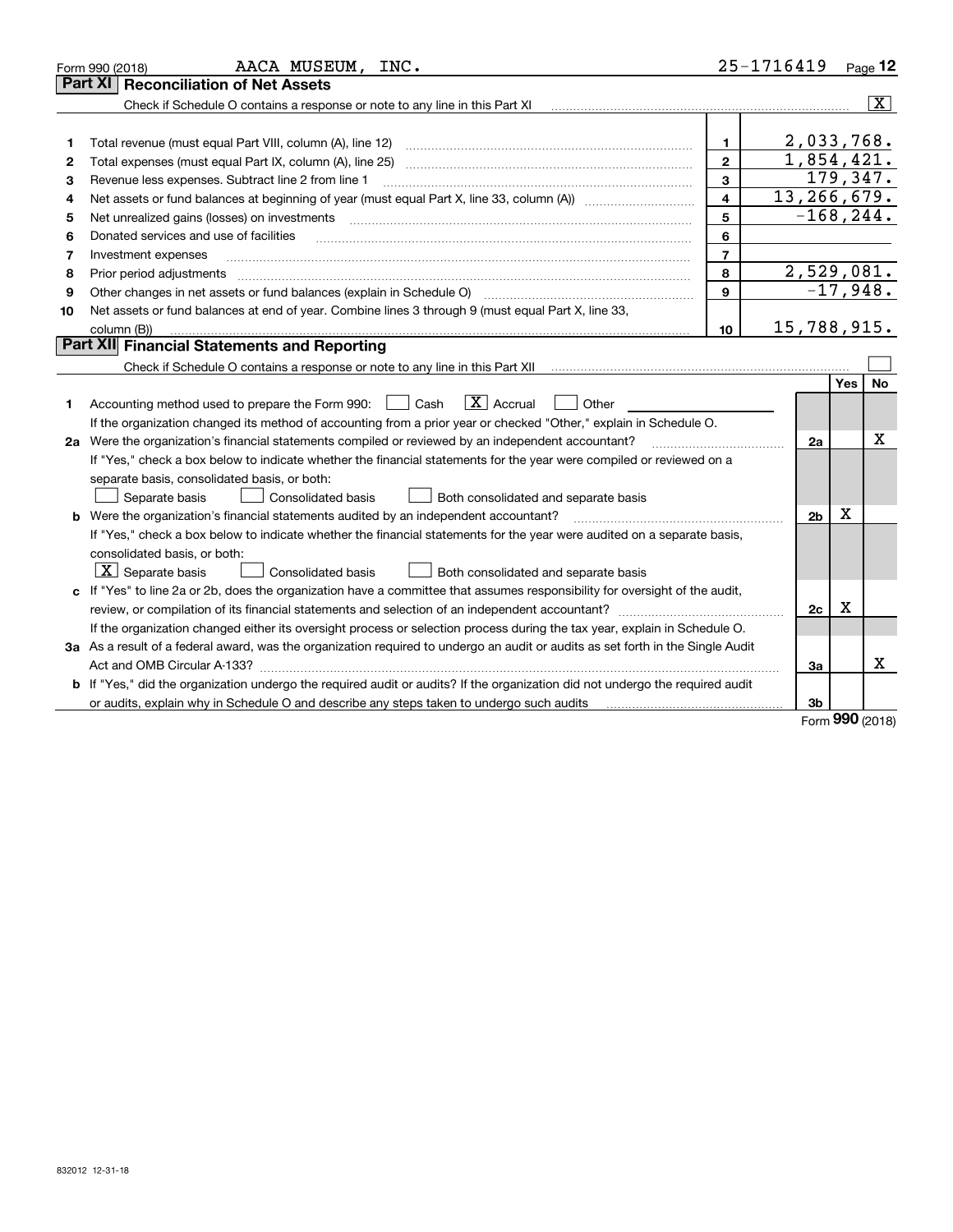**(Form 990 or 990-EZ)**

## **Public Charity Status and Public Support**

**Complete if the organization is a section 501(c)(3) organization or a section 4947(a)(1) nonexempt charitable trust. | Attach to Form 990 or Form 990-EZ.** 

| OMB No. 1545-0047            |
|------------------------------|
| 2018                         |
| Open to Public<br>Inspection |

| Department of the Treasury<br>Internal Revenue Service |                      |                          |                                               | Attach to Form 990 or Form 990-EZ.<br>Go to www.irs.gov/Form990 for instructions and the latest information. |                                                                                                                                               |     |                                                                |                            |  | <b>Open to Public</b><br>Inspection |  |  |  |
|--------------------------------------------------------|----------------------|--------------------------|-----------------------------------------------|--------------------------------------------------------------------------------------------------------------|-----------------------------------------------------------------------------------------------------------------------------------------------|-----|----------------------------------------------------------------|----------------------------|--|-------------------------------------|--|--|--|
|                                                        |                      | Name of the organization |                                               |                                                                                                              | <b>Employer identification number</b>                                                                                                         |     |                                                                |                            |  |                                     |  |  |  |
|                                                        |                      |                          |                                               | AACA MUSEUM,                                                                                                 | INC.                                                                                                                                          |     |                                                                |                            |  |                                     |  |  |  |
|                                                        | Part I               |                          |                                               |                                                                                                              | Reason for Public Charity Status (All organizations must complete this part.) See instructions.                                               |     |                                                                |                            |  |                                     |  |  |  |
|                                                        |                      |                          |                                               |                                                                                                              | The organization is not a private foundation because it is: (For lines 1 through 12, check only one box.)                                     |     |                                                                |                            |  |                                     |  |  |  |
| 1.                                                     |                      |                          |                                               |                                                                                                              | A church, convention of churches, or association of churches described in section 170(b)(1)(A)(i).                                            |     |                                                                |                            |  |                                     |  |  |  |
| 2                                                      |                      |                          |                                               |                                                                                                              | A school described in section 170(b)(1)(A)(ii). (Attach Schedule E (Form 990 or 990-EZ).)                                                     |     |                                                                |                            |  |                                     |  |  |  |
| 3                                                      |                      |                          |                                               |                                                                                                              | A hospital or a cooperative hospital service organization described in section 170(b)(1)(A)(iii).                                             |     |                                                                |                            |  |                                     |  |  |  |
| 4                                                      |                      |                          |                                               |                                                                                                              | A medical research organization operated in conjunction with a hospital described in section 170(b)(1)(A)(iii). Enter the hospital's name,    |     |                                                                |                            |  |                                     |  |  |  |
|                                                        |                      | city, and state:         |                                               |                                                                                                              |                                                                                                                                               |     |                                                                |                            |  |                                     |  |  |  |
| 5                                                      |                      |                          |                                               |                                                                                                              | An organization operated for the benefit of a college or university owned or operated by a governmental unit described in                     |     |                                                                |                            |  |                                     |  |  |  |
|                                                        |                      |                          |                                               | section 170(b)(1)(A)(iv). (Complete Part II.)                                                                |                                                                                                                                               |     |                                                                |                            |  |                                     |  |  |  |
| 6                                                      |                      |                          |                                               |                                                                                                              | A federal, state, or local government or governmental unit described in section 170(b)(1)(A)(v).                                              |     |                                                                |                            |  |                                     |  |  |  |
| 7                                                      |                      |                          |                                               |                                                                                                              | An organization that normally receives a substantial part of its support from a governmental unit or from the general public described in     |     |                                                                |                            |  |                                     |  |  |  |
|                                                        |                      |                          |                                               | section 170(b)(1)(A)(vi). (Complete Part II.)                                                                |                                                                                                                                               |     |                                                                |                            |  |                                     |  |  |  |
| 8                                                      |                      |                          |                                               |                                                                                                              | A community trust described in section 170(b)(1)(A)(vi). (Complete Part II.)                                                                  |     |                                                                |                            |  |                                     |  |  |  |
| 9                                                      |                      |                          |                                               |                                                                                                              | An agricultural research organization described in section 170(b)(1)(A)(ix) operated in conjunction with a land-grant college                 |     |                                                                |                            |  |                                     |  |  |  |
|                                                        |                      |                          |                                               |                                                                                                              | or university or a non-land-grant college of agriculture (see instructions). Enter the name, city, and state of the college or                |     |                                                                |                            |  |                                     |  |  |  |
|                                                        |                      | university:              |                                               |                                                                                                              |                                                                                                                                               |     |                                                                |                            |  |                                     |  |  |  |
|                                                        | $10 \quad \boxed{X}$ |                          |                                               |                                                                                                              | An organization that normally receives: (1) more than 33 1/3% of its support from contributions, membership fees, and gross receipts from     |     |                                                                |                            |  |                                     |  |  |  |
|                                                        |                      |                          |                                               |                                                                                                              | activities related to its exempt functions - subject to certain exceptions, and (2) no more than 33 1/3% of its support from gross investment |     |                                                                |                            |  |                                     |  |  |  |
|                                                        |                      |                          |                                               |                                                                                                              | income and unrelated business taxable income (less section 511 tax) from businesses acquired by the organization after June 30, 1975.         |     |                                                                |                            |  |                                     |  |  |  |
|                                                        |                      |                          |                                               | See section 509(a)(2). (Complete Part III.)                                                                  |                                                                                                                                               |     |                                                                |                            |  |                                     |  |  |  |
| 11                                                     |                      |                          |                                               |                                                                                                              | An organization organized and operated exclusively to test for public safety. See section 509(a)(4).                                          |     |                                                                |                            |  |                                     |  |  |  |
| 12 <sub>2</sub>                                        |                      |                          |                                               |                                                                                                              | An organization organized and operated exclusively for the benefit of, to perform the functions of, or to carry out the purposes of one or    |     |                                                                |                            |  |                                     |  |  |  |
|                                                        |                      |                          |                                               |                                                                                                              | more publicly supported organizations described in section 509(a)(1) or section 509(a)(2). See section 509(a)(3). Check the box in            |     |                                                                |                            |  |                                     |  |  |  |
|                                                        |                      |                          |                                               |                                                                                                              | lines 12a through 12d that describes the type of supporting organization and complete lines 12e, 12f, and 12g.                                |     |                                                                |                            |  |                                     |  |  |  |
| а                                                      |                      |                          |                                               |                                                                                                              | Type I. A supporting organization operated, supervised, or controlled by its supported organization(s), typically by giving                   |     |                                                                |                            |  |                                     |  |  |  |
|                                                        |                      |                          |                                               |                                                                                                              | the supported organization(s) the power to regularly appoint or elect a majority of the directors or trustees of the supporting               |     |                                                                |                            |  |                                     |  |  |  |
|                                                        |                      |                          |                                               | organization. You must complete Part IV, Sections A and B.                                                   |                                                                                                                                               |     |                                                                |                            |  |                                     |  |  |  |
| b                                                      |                      |                          |                                               |                                                                                                              | Type II. A supporting organization supervised or controlled in connection with its supported organization(s), by having                       |     |                                                                |                            |  |                                     |  |  |  |
|                                                        |                      |                          |                                               |                                                                                                              | control or management of the supporting organization vested in the same persons that control or manage the supported                          |     |                                                                |                            |  |                                     |  |  |  |
|                                                        |                      |                          |                                               | organization(s). You must complete Part IV, Sections A and C.                                                |                                                                                                                                               |     |                                                                |                            |  |                                     |  |  |  |
| c                                                      |                      |                          |                                               |                                                                                                              | Type III functionally integrated. A supporting organization operated in connection with, and functionally integrated with,                    |     |                                                                |                            |  |                                     |  |  |  |
|                                                        |                      |                          |                                               |                                                                                                              | its supported organization(s) (see instructions). You must complete Part IV, Sections A, D, and E.                                            |     |                                                                |                            |  |                                     |  |  |  |
| d                                                      |                      |                          |                                               |                                                                                                              | Type III non-functionally integrated. A supporting organization operated in connection with its supported organization(s)                     |     |                                                                |                            |  |                                     |  |  |  |
|                                                        |                      |                          |                                               |                                                                                                              | that is not functionally integrated. The organization generally must satisfy a distribution requirement and an attentiveness                  |     |                                                                |                            |  |                                     |  |  |  |
|                                                        |                      |                          |                                               |                                                                                                              | requirement (see instructions). You must complete Part IV, Sections A and D, and Part V.                                                      |     |                                                                |                            |  |                                     |  |  |  |
| е                                                      |                      |                          |                                               |                                                                                                              | Check this box if the organization received a written determination from the IRS that it is a Type I, Type II, Type III                       |     |                                                                |                            |  |                                     |  |  |  |
|                                                        |                      |                          |                                               |                                                                                                              | functionally integrated, or Type III non-functionally integrated supporting organization.                                                     |     |                                                                |                            |  |                                     |  |  |  |
|                                                        |                      |                          | f Enter the number of supported organizations |                                                                                                              |                                                                                                                                               |     |                                                                |                            |  |                                     |  |  |  |
|                                                        |                      |                          |                                               | Provide the following information about the supported organization(s).                                       |                                                                                                                                               |     |                                                                |                            |  |                                     |  |  |  |
|                                                        |                      | (i) Name of supported    |                                               | (ii) EIN                                                                                                     | (iii) Type of organization                                                                                                                    |     | (iv) Is the organization listed<br>in your governing document? | (v) Amount of monetary     |  | (vi) Amount of other                |  |  |  |
|                                                        |                      | organization             |                                               |                                                                                                              | (described on lines 1-10<br>above (see instructions))                                                                                         | Yes | No                                                             | support (see instructions) |  | support (see instructions)          |  |  |  |
|                                                        |                      |                          |                                               |                                                                                                              |                                                                                                                                               |     |                                                                |                            |  |                                     |  |  |  |
|                                                        |                      |                          |                                               |                                                                                                              |                                                                                                                                               |     |                                                                |                            |  |                                     |  |  |  |
|                                                        |                      |                          |                                               |                                                                                                              |                                                                                                                                               |     |                                                                |                            |  |                                     |  |  |  |
|                                                        |                      |                          |                                               |                                                                                                              |                                                                                                                                               |     |                                                                |                            |  |                                     |  |  |  |
|                                                        |                      |                          |                                               |                                                                                                              |                                                                                                                                               |     |                                                                |                            |  |                                     |  |  |  |
|                                                        |                      |                          |                                               |                                                                                                              |                                                                                                                                               |     |                                                                |                            |  |                                     |  |  |  |
|                                                        |                      |                          |                                               |                                                                                                              |                                                                                                                                               |     |                                                                |                            |  |                                     |  |  |  |
|                                                        |                      |                          |                                               |                                                                                                              |                                                                                                                                               |     |                                                                |                            |  |                                     |  |  |  |
|                                                        |                      |                          |                                               |                                                                                                              |                                                                                                                                               |     |                                                                |                            |  |                                     |  |  |  |
|                                                        |                      |                          |                                               |                                                                                                              |                                                                                                                                               |     |                                                                |                            |  |                                     |  |  |  |
|                                                        |                      |                          |                                               |                                                                                                              |                                                                                                                                               |     |                                                                |                            |  |                                     |  |  |  |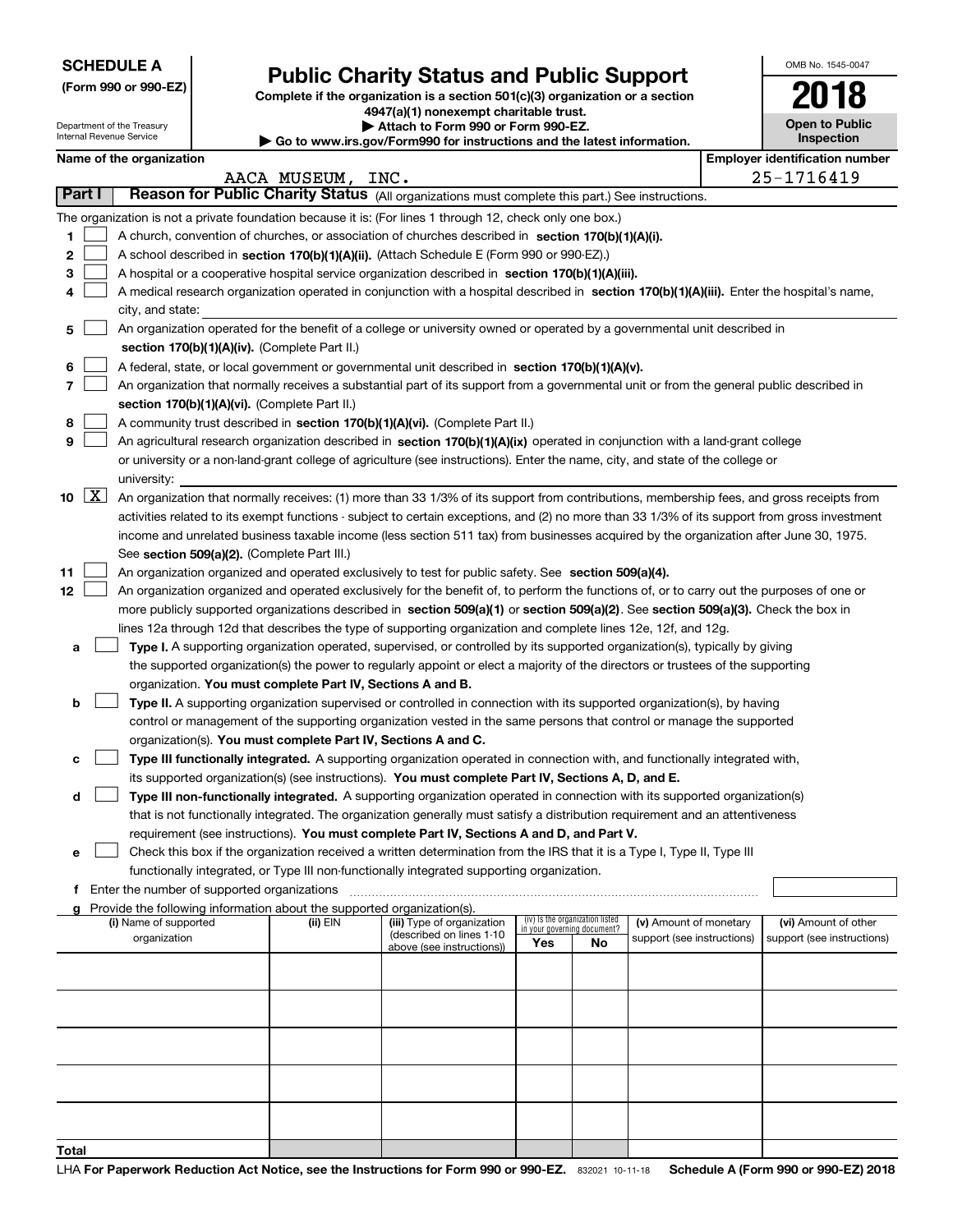### Schedule A (Form 990 or 990-EZ) 2018 Page AACA MUSEUM, INC. 25-1716419

|  |  |  |  |  |  |  | $25 - 1716419$ Page 2 |
|--|--|--|--|--|--|--|-----------------------|
|--|--|--|--|--|--|--|-----------------------|

**Part II Support Schedule for Organizations Described in Sections 170(b)(1)(A)(iv) and 170(b)(1)(A)(vi)** 

(Complete only if you checked the box on line 5, 7, or 8 of Part I or if the organization failed to qualify under Part III. If the organization fails to qualify under the tests listed below, please complete Part III.)

|     | <b>Section A. Public Support</b>                                                                                                                                                                                |          |          |            |            |                 |           |  |  |
|-----|-----------------------------------------------------------------------------------------------------------------------------------------------------------------------------------------------------------------|----------|----------|------------|------------|-----------------|-----------|--|--|
|     | Calendar year (or fiscal year beginning in) $\blacktriangleright$                                                                                                                                               | (a) 2014 | (b) 2015 | $(c)$ 2016 | $(d)$ 2017 | (e) 2018        | (f) Total |  |  |
|     | 1 Gifts, grants, contributions, and                                                                                                                                                                             |          |          |            |            |                 |           |  |  |
|     | membership fees received. (Do not                                                                                                                                                                               |          |          |            |            |                 |           |  |  |
|     | include any "unusual grants.")                                                                                                                                                                                  |          |          |            |            |                 |           |  |  |
|     | 2 Tax revenues levied for the organ-                                                                                                                                                                            |          |          |            |            |                 |           |  |  |
|     | ization's benefit and either paid to                                                                                                                                                                            |          |          |            |            |                 |           |  |  |
|     | or expended on its behalf                                                                                                                                                                                       |          |          |            |            |                 |           |  |  |
| з   | The value of services or facilities                                                                                                                                                                             |          |          |            |            |                 |           |  |  |
|     | furnished by a governmental unit to                                                                                                                                                                             |          |          |            |            |                 |           |  |  |
|     | the organization without charge                                                                                                                                                                                 |          |          |            |            |                 |           |  |  |
|     | Total. Add lines 1 through 3                                                                                                                                                                                    |          |          |            |            |                 |           |  |  |
| 5   | The portion of total contributions                                                                                                                                                                              |          |          |            |            |                 |           |  |  |
|     | by each person (other than a                                                                                                                                                                                    |          |          |            |            |                 |           |  |  |
|     | governmental unit or publicly                                                                                                                                                                                   |          |          |            |            |                 |           |  |  |
|     | supported organization) included                                                                                                                                                                                |          |          |            |            |                 |           |  |  |
|     | on line 1 that exceeds 2% of the                                                                                                                                                                                |          |          |            |            |                 |           |  |  |
|     | amount shown on line 11,                                                                                                                                                                                        |          |          |            |            |                 |           |  |  |
|     | column (f)                                                                                                                                                                                                      |          |          |            |            |                 |           |  |  |
|     | 6 Public support. Subtract line 5 from line 4.                                                                                                                                                                  |          |          |            |            |                 |           |  |  |
|     | <b>Section B. Total Support</b>                                                                                                                                                                                 |          |          |            |            |                 |           |  |  |
|     | Calendar year (or fiscal year beginning in)                                                                                                                                                                     | (a) 2014 | (b) 2015 | $(c)$ 2016 | $(d)$ 2017 | (e) 2018        | (f) Total |  |  |
|     | 7 Amounts from line 4                                                                                                                                                                                           |          |          |            |            |                 |           |  |  |
| 8   | Gross income from interest,                                                                                                                                                                                     |          |          |            |            |                 |           |  |  |
|     | dividends, payments received on                                                                                                                                                                                 |          |          |            |            |                 |           |  |  |
|     | securities loans, rents, royalties,                                                                                                                                                                             |          |          |            |            |                 |           |  |  |
|     | and income from similar sources                                                                                                                                                                                 |          |          |            |            |                 |           |  |  |
| 9   | Net income from unrelated business                                                                                                                                                                              |          |          |            |            |                 |           |  |  |
|     | activities, whether or not the                                                                                                                                                                                  |          |          |            |            |                 |           |  |  |
|     | business is regularly carried on                                                                                                                                                                                |          |          |            |            |                 |           |  |  |
| 10  | Other income. Do not include gain                                                                                                                                                                               |          |          |            |            |                 |           |  |  |
|     | or loss from the sale of capital                                                                                                                                                                                |          |          |            |            |                 |           |  |  |
|     | assets (Explain in Part VI.)                                                                                                                                                                                    |          |          |            |            |                 |           |  |  |
|     | 11 Total support. Add lines 7 through 10                                                                                                                                                                        |          |          |            |            | 12 <sup>2</sup> |           |  |  |
|     | <b>12</b> Gross receipts from related activities, etc. (see instructions)<br>First five years. If the Form 990 is for the organization's first, second, third, fourth, or fifth tax year as a section 501(c)(3) |          |          |            |            |                 |           |  |  |
| 13  |                                                                                                                                                                                                                 |          |          |            |            |                 |           |  |  |
|     | Section C. Computation of Public Support Percentage                                                                                                                                                             |          |          |            |            |                 |           |  |  |
| 14. |                                                                                                                                                                                                                 |          |          |            |            | 14              | %         |  |  |
| 15  | Public support percentage from 2017 Schedule A, Part II, line 14 [2010] contains a manuscription of Public support percentage from 2017 Schedule A, Part II, line 14                                            |          |          |            |            | 15              | %         |  |  |
|     | 16a 33 1/3% support test - 2018. If the organization did not check the box on line 13, and line 14 is 33 1/3% or more, check this box and                                                                       |          |          |            |            |                 |           |  |  |
|     | stop here. The organization qualifies as a publicly supported organization                                                                                                                                      |          |          |            |            |                 |           |  |  |
|     | b 33 1/3% support test - 2017. If the organization did not check a box on line 13 or 16a, and line 15 is 33 1/3% or more, check this box                                                                        |          |          |            |            |                 |           |  |  |
|     | and stop here. The organization qualifies as a publicly supported organization                                                                                                                                  |          |          |            |            |                 |           |  |  |
|     | 17a 10% -facts-and-circumstances test - 2018. If the organization did not check a box on line 13, 16a, or 16b, and line 14 is 10% or more,                                                                      |          |          |            |            |                 |           |  |  |
|     | and if the organization meets the "facts-and-circumstances" test, check this box and stop here. Explain in Part VI how the organization                                                                         |          |          |            |            |                 |           |  |  |
|     | meets the "facts-and-circumstances" test. The organization qualifies as a publicly supported organization <i>marroummumumum</i>                                                                                 |          |          |            |            |                 |           |  |  |
|     | <b>b 10% -facts-and-circumstances test - 2017.</b> If the organization did not check a box on line 13, 16a, 16b, or 17a, and line 15 is 10% or                                                                  |          |          |            |            |                 |           |  |  |
|     | more, and if the organization meets the "facts-and-circumstances" test, check this box and stop here. Explain in Part VI how the                                                                                |          |          |            |            |                 |           |  |  |
|     | organization meets the "facts-and-circumstances" test. The organization qualifies as a publicly supported organization                                                                                          |          |          |            |            |                 |           |  |  |
| 18. | Private foundation. If the organization did not check a box on line 13, 16a, 16b, 17a, or 17b, check this box and see instructions                                                                              |          |          |            |            |                 |           |  |  |

**Schedule A (Form 990 or 990-EZ) 2018**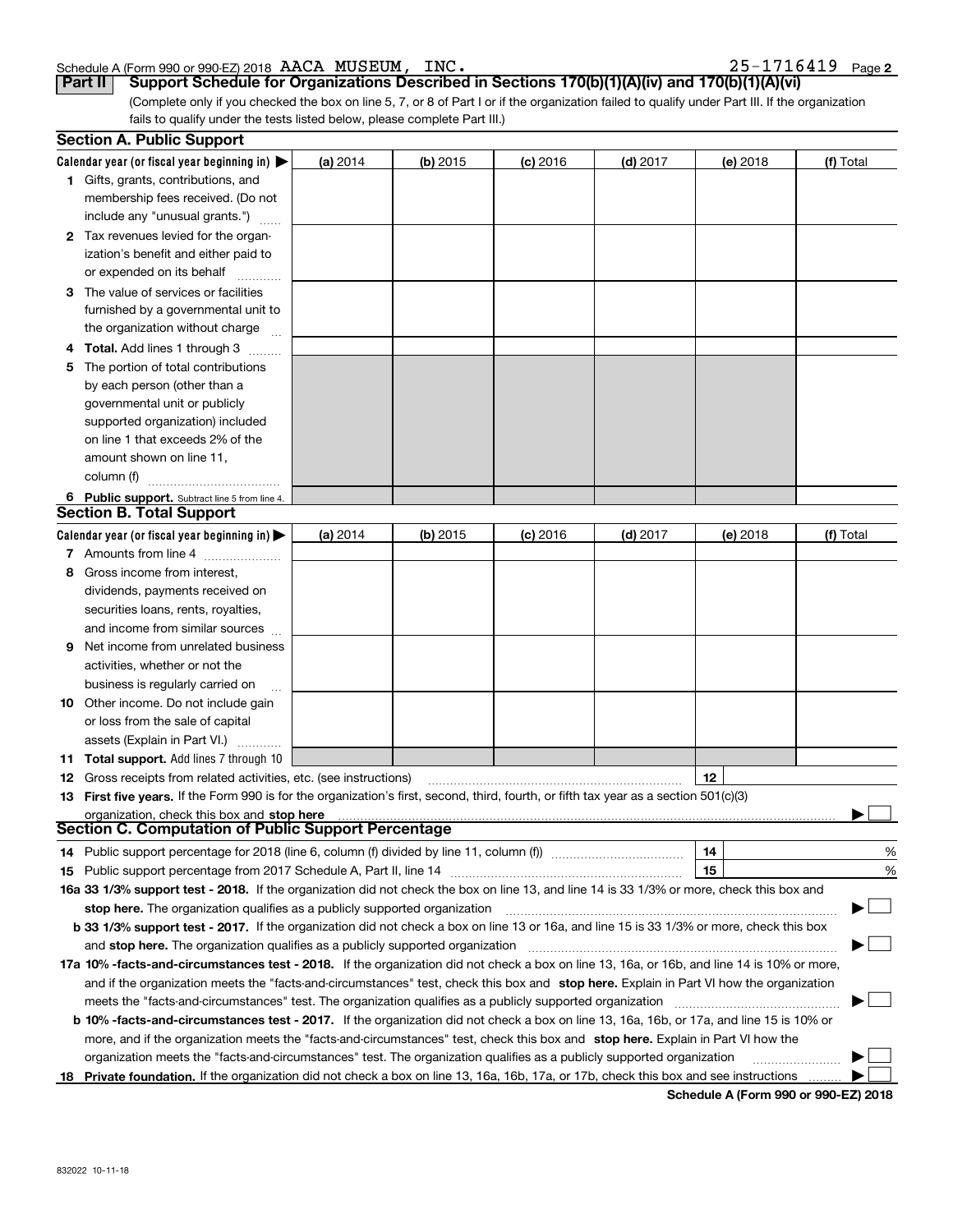#### Schedule A (Form 990 or 990-EZ) 2018 Page AACA MUSEUM, INC. 25-1716419

### **Part III Support Schedule for Organizations Described in Section 509(a)(2)**

(Complete only if you checked the box on line 10 of Part I or if the organization failed to qualify under Part II. If the organization fails to qualify under the tests listed below, please complete Part II.)

#### **8 Public support.** (Subtract line 7c from line 6.) **b** Amounts included on lines 2 and 3 received from other than disqualified persons that exceed the greater of \$5,000 or 1% of the amount on line 13 for the year  $\ldots$ ............... **13 Total support.** (Add lines 9, 10c, 11, and 12.) **Calendar year (or fiscal year beginning in) | Calendar year (or fiscal year beginning in) | (a)** 2014 **| (b)** 2015 **| (c)** 2016 **| (d)** 2017 **| (e)** 2018 **| (f) 1**Gifts, grants, contributions, and **2** Gross receipts from admissions, **3** Gross receipts from activities that **4**Tax revenues levied for the organ-**5** The value of services or facilities **6 Total.** Add lines 1 through 5  $\,\ldots\ldots\,$ **7a**Amounts included on lines 1, 2, and **c** Add lines 7a and 7b  $\ldots$   $\ldots$   $\ldots$  ... **(a)** 2014 **| (b)** 2015 **| (c)** 2016 **| (d)** 2017 **| (e)** 2018 **| (f) 9** Amounts from line 6  $^{10}$ **10a**Gross income from interest, **b** Unrelated business taxable income **c** Add lines 10a and 10b  $^{100}$ **11** Net income from unrelated business **12** Other income. Do not include gain **14 First five years.** If the Form 990 is for the organization's first, second, third, fourth, or fifth tax year as a section 501(c)(3) organization, **stop here** check this box and | **15** Public support percentage for 2018 (line 8, column (f), divided by line 13, column (f)) **16151617** Investment income percentage for 2018 (line 10c, column (f), divided by line 13, column (f)) **18 2017** Investment income percentage from Schedule A, Part III, line 17 ~~~~~~~~~~~~~~~~~~**19a 33 1/3% support tests - 2018.** If the organization did not check the box on line 14, and line 15 is more than 33 1/3%, and line 17 is not **20Private foundation.**  If the organization did not check a box on line 14, 19a, or 19b, check this box and see instructions | **1718b 33 1/3% support tests - 2017.** If the organization did not check a box on line 14 or line 19a, and line 16 is more than 33 1/3%, and more than 33 1/3%, check this box and stop here. The organization qualifies as a publicly supported organization *manimumment* line 18 is not more than 33 1/3%, check this box and stop here. The organization qualifies as a publicly supported organization  $\Box$ (less section 511 taxes) from businesses acquired after June 30, 1975 (a) 2014 14 **| (b)** 2015 **| (c)** 2016 **| (d)** 2017 **| (e)** 2018 **| (f)** Total membership fees received. (Do not include any "unusual grants.") merchandise sold or services performed, or facilities furnished in any activity that is related to the organization's tax-exempt purpose are not an unrelated trade or business under section 513  $\quad$ ization's benefit and either paid to or expended on its behalf  $^{+}_{-}\,$   $^{+}\,$   $^{+}\,$ furnished by a governmental unit to the organization without charge 3 received from disqualified persons (a) 2014 14 **| (b)** 2015 **| (c)** 2016 **| (d)** 2017 **| (e)** 2018 **| (f)** Total dividends, payments received on securities loans, rents, royalties, and income from similar sources activities not included in line 10b, whether or not the business is regularly carried on or loss from the sale of capital assets (Explain in Part VI.) ............ Public support percentage from 2017 Schedule A, Part III, line 15 % 71.93 % 72.42 % 8.99 % 6.90 **Section A. Public Support Section B. Total Support Section C. Computation of Public Support Percentage Section D. Computation of Investment Income Percentage**  $\mathcal{L}^{\text{max}}$  $\boxed{\text{X}}$  $\mathcal{L}^{\text{max}}$  $\mathcal{L}^{\text{max}}$ 1146280. 1046437. 786,896. 939,470. 1069228. 4988311. 806,779. 1153931. 639,747. 639,694. 606,200. 3846351. 1953059. 2200368. 1426643. 1579164. 1675428. 8834662. 1953059. 2200368. 1426643. 1579164. 1675428. 8834662. 112,382. 175,136. 211,906. 27,221. 526,645. 0. 112,382. 175,136. 211,906. 27,221. 526,645. 8308017. 61,303. 44,823. 316,129. 318,066. 298,317. 1038638. 61,303. 44,823. 316,129. 318,066. 298,317. 1038638. 369,745. 350,132. 289,738. 365,924. 300,981. 1676520. 2274726.11549820. 2384107. 2595323. 2032510. 2263154.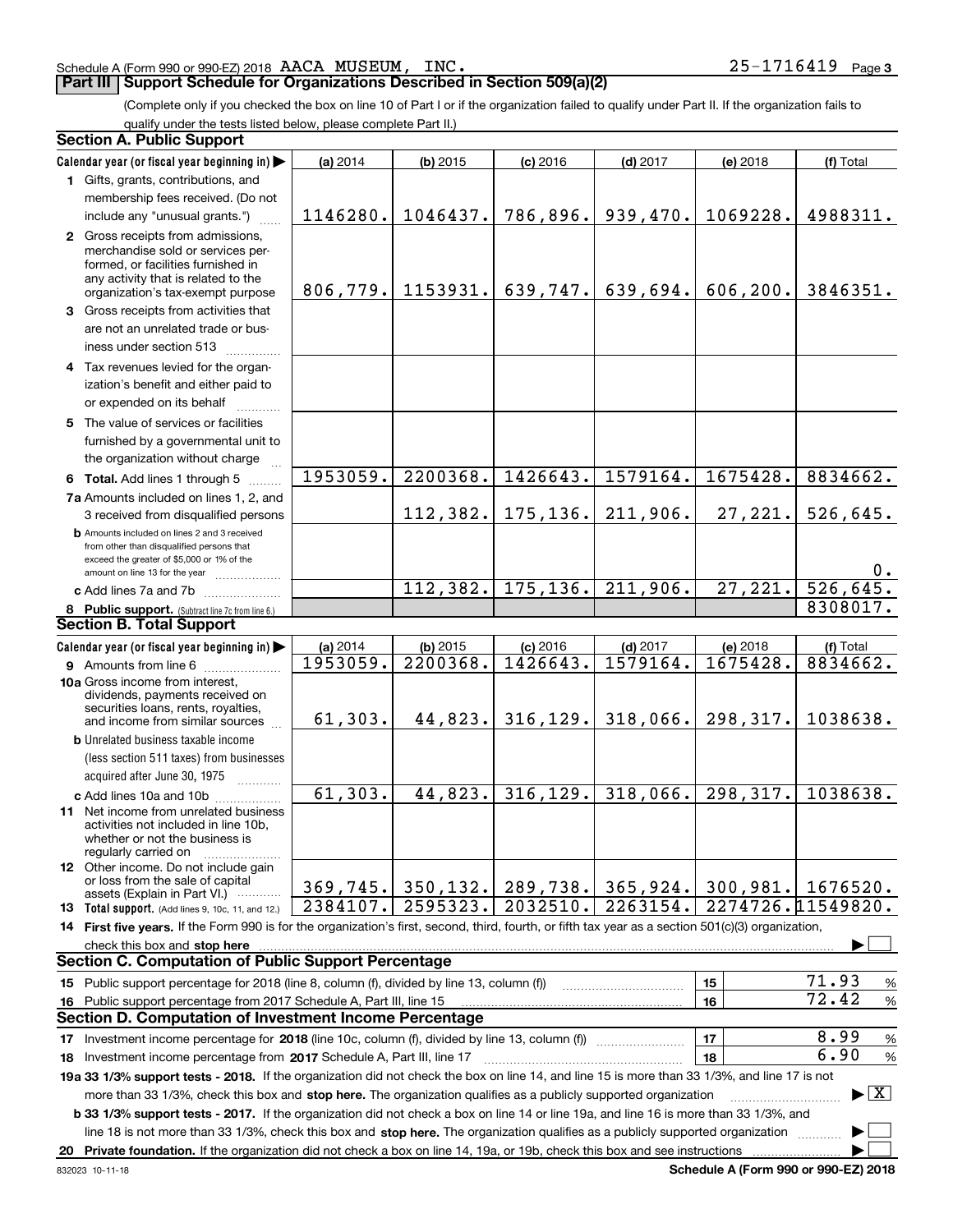**1**

**2**

**3a**

**3b**

**3c**

**4a**

**4b**

**4c**

**5a**

**5b5c**

**6**

**7**

**8**

**9a**

**9b**

**9c**

**10a**

**10b**

**YesNo**

## **Part IV Supporting Organizations**

(Complete only if you checked a box in line 12 on Part I. If you checked 12a of Part I, complete Sections A and B. If you checked 12b of Part I, complete Sections A and C. If you checked 12c of Part I, complete Sections A, D, and E. If you checked 12d of Part I, complete Sections A and D, and complete Part V.)

#### **Section A. All Supporting Organizations**

- **1** Are all of the organization's supported organizations listed by name in the organization's governing documents? If "No," describe in **Part VI** how the supported organizations are designated. If designated by *class or purpose, describe the designation. If historic and continuing relationship, explain.*
- **2** Did the organization have any supported organization that does not have an IRS determination of status under section 509(a)(1) or (2)? If "Yes," explain in Part VI how the organization determined that the supported *organization was described in section 509(a)(1) or (2).*
- **3a** Did the organization have a supported organization described in section 501(c)(4), (5), or (6)? If "Yes," answer *(b) and (c) below.*
- **b** Did the organization confirm that each supported organization qualified under section 501(c)(4), (5), or (6) and satisfied the public support tests under section 509(a)(2)? If "Yes," describe in **Part VI** when and how the *organization made the determination.*
- **c**Did the organization ensure that all support to such organizations was used exclusively for section 170(c)(2)(B) purposes? If "Yes," explain in **Part VI** what controls the organization put in place to ensure such use.
- **4a***If* Was any supported organization not organized in the United States ("foreign supported organization")? *"Yes," and if you checked 12a or 12b in Part I, answer (b) and (c) below.*
- **b** Did the organization have ultimate control and discretion in deciding whether to make grants to the foreign supported organization? If "Yes," describe in **Part VI** how the organization had such control and discretion *despite being controlled or supervised by or in connection with its supported organizations.*
- **c** Did the organization support any foreign supported organization that does not have an IRS determination under sections 501(c)(3) and 509(a)(1) or (2)? If "Yes," explain in **Part VI** what controls the organization used *to ensure that all support to the foreign supported organization was used exclusively for section 170(c)(2)(B) purposes.*
- **5a***If "Yes,"* Did the organization add, substitute, or remove any supported organizations during the tax year? answer (b) and (c) below (if applicable). Also, provide detail in **Part VI,** including (i) the names and EIN *numbers of the supported organizations added, substituted, or removed; (ii) the reasons for each such action; (iii) the authority under the organization's organizing document authorizing such action; and (iv) how the action was accomplished (such as by amendment to the organizing document).*
- **b** Type I or Type II only. Was any added or substituted supported organization part of a class already designated in the organization's organizing document?
- **cSubstitutions only.**  Was the substitution the result of an event beyond the organization's control?
- **6** Did the organization provide support (whether in the form of grants or the provision of services or facilities) to **Part VI.** *If "Yes," provide detail in* support or benefit one or more of the filing organization's supported organizations? anyone other than (i) its supported organizations, (ii) individuals that are part of the charitable class benefited by one or more of its supported organizations, or (iii) other supporting organizations that also
- **7**Did the organization provide a grant, loan, compensation, or other similar payment to a substantial contributor *If "Yes," complete Part I of Schedule L (Form 990 or 990-EZ).* regard to a substantial contributor? (as defined in section 4958(c)(3)(C)), a family member of a substantial contributor, or a 35% controlled entity with
- **8** Did the organization make a loan to a disqualified person (as defined in section 4958) not described in line 7? *If "Yes," complete Part I of Schedule L (Form 990 or 990-EZ).*
- **9a** Was the organization controlled directly or indirectly at any time during the tax year by one or more in section 509(a)(1) or (2))? If "Yes," *provide detail in* <code>Part VI.</code> disqualified persons as defined in section 4946 (other than foundation managers and organizations described
- **b** Did one or more disqualified persons (as defined in line 9a) hold a controlling interest in any entity in which the supporting organization had an interest? If "Yes," provide detail in P**art VI**.
- **c**Did a disqualified person (as defined in line 9a) have an ownership interest in, or derive any personal benefit from, assets in which the supporting organization also had an interest? If "Yes," provide detail in P**art VI.**
- **10a** Was the organization subject to the excess business holdings rules of section 4943 because of section supporting organizations)? If "Yes," answer 10b below. 4943(f) (regarding certain Type II supporting organizations, and all Type III non-functionally integrated
	- **b** Did the organization have any excess business holdings in the tax year? (Use Schedule C, Form 4720, to *determine whether the organization had excess business holdings.)*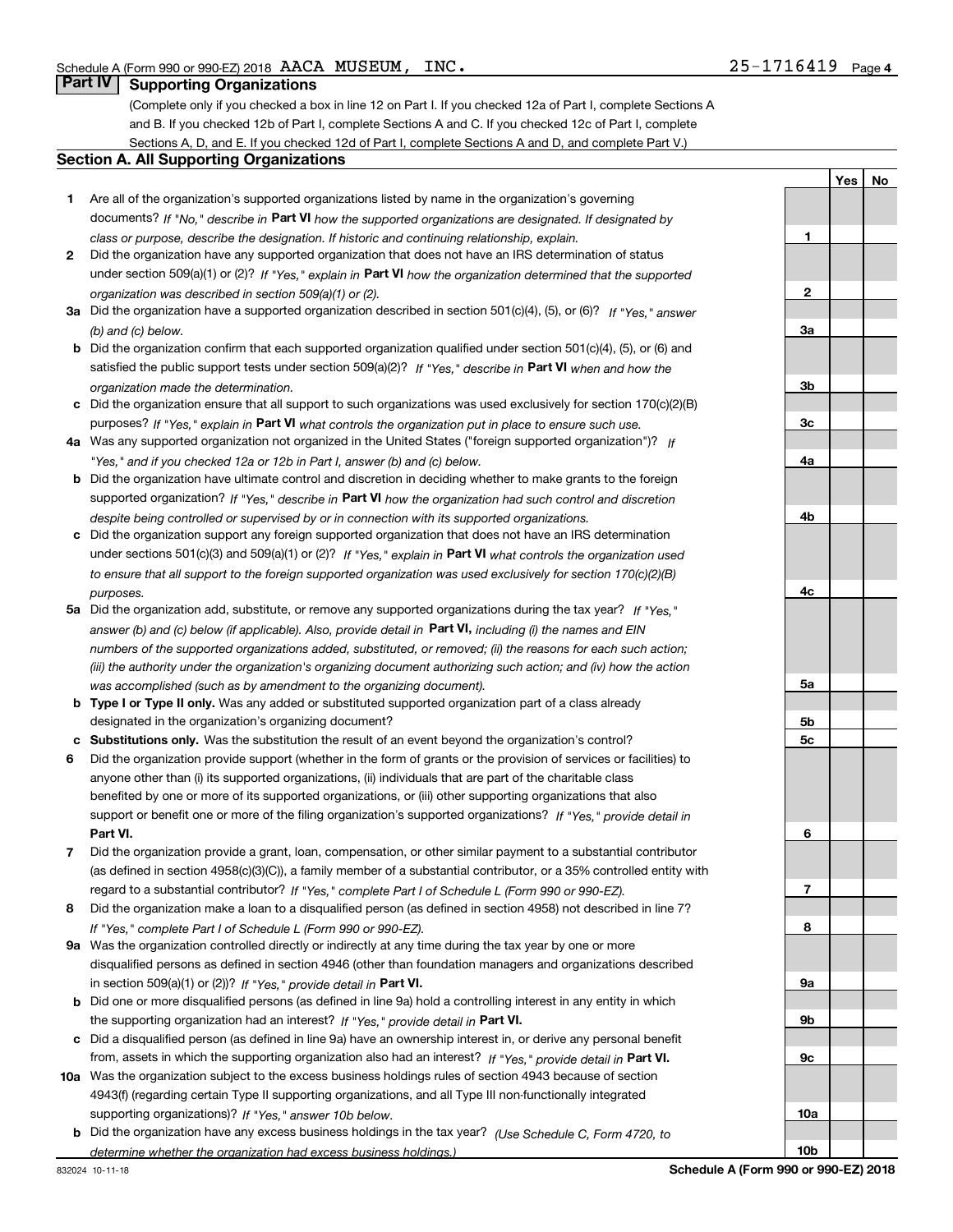|    |                                                                                                                                   |     | Yes | No |
|----|-----------------------------------------------------------------------------------------------------------------------------------|-----|-----|----|
| 11 | Has the organization accepted a gift or contribution from any of the following persons?                                           |     |     |    |
|    | a A person who directly or indirectly controls, either alone or together with persons described in (b) and (c)                    |     |     |    |
|    | below, the governing body of a supported organization?                                                                            | 11a |     |    |
|    | <b>b</b> A family member of a person described in (a) above?                                                                      | 11b |     |    |
|    | c A 35% controlled entity of a person described in (a) or (b) above? If "Yes" to a, b, or c, provide detail in Part VI.           | 11c |     |    |
|    | <b>Section B. Type I Supporting Organizations</b>                                                                                 |     |     |    |
|    |                                                                                                                                   |     | Yes | No |
| 1  | Did the directors, trustees, or membership of one or more supported organizations have the power to                               |     |     |    |
|    | regularly appoint or elect at least a majority of the organization's directors or trustees at all times during the                |     |     |    |
|    | tax year? If "No," describe in Part VI how the supported organization(s) effectively operated, supervised, or                     |     |     |    |
|    | controlled the organization's activities. If the organization had more than one supported organization,                           |     |     |    |
|    | describe how the powers to appoint and/or remove directors or trustees were allocated among the supported                         |     |     |    |
|    | organizations and what conditions or restrictions, if any, applied to such powers during the tax year.                            | 1   |     |    |
| 2  | Did the organization operate for the benefit of any supported organization other than the supported                               |     |     |    |
|    | organization(s) that operated, supervised, or controlled the supporting organization? If "Yes," explain in                        |     |     |    |
|    | Part VI how providing such benefit carried out the purposes of the supported organization(s) that operated,                       |     |     |    |
|    | supervised, or controlled the supporting organization.                                                                            | 2   |     |    |
|    | <b>Section C. Type II Supporting Organizations</b>                                                                                |     |     |    |
|    |                                                                                                                                   |     | Yes | No |
| 1. | Were a majority of the organization's directors or trustees during the tax year also a majority of the directors                  |     |     |    |
|    | or trustees of each of the organization's supported organization(s)? If "No," describe in Part VI how control                     |     |     |    |
|    | or management of the supporting organization was vested in the same persons that controlled or managed                            |     |     |    |
|    | the supported organization(s).                                                                                                    | 1   |     |    |
|    | Section D. All Type III Supporting Organizations                                                                                  |     |     |    |
|    |                                                                                                                                   |     | Yes | No |
| 1  | Did the organization provide to each of its supported organizations, by the last day of the fifth month of the                    |     |     |    |
|    | organization's tax year, (i) a written notice describing the type and amount of support provided during the prior tax             |     |     |    |
|    | year, (ii) a copy of the Form 990 that was most recently filed as of the date of notification, and (iii) copies of the            |     |     |    |
|    | organization's governing documents in effect on the date of notification, to the extent not previously provided?                  | 1   |     |    |
| 2  | Were any of the organization's officers, directors, or trustees either (i) appointed or elected by the supported                  |     |     |    |
|    | organization(s) or (ii) serving on the governing body of a supported organization? If "No," explain in Part VI how                |     |     |    |
|    | the organization maintained a close and continuous working relationship with the supported organization(s).                       | 2   |     |    |
| 3  | By reason of the relationship described in (2), did the organization's supported organizations have a                             |     |     |    |
|    | significant voice in the organization's investment policies and in directing the use of the organization's                        |     |     |    |
|    | income or assets at all times during the tax year? If "Yes," describe in Part VI the role the organization's                      |     |     |    |
|    | supported organizations played in this regard.                                                                                    | З   |     |    |
|    | Section E. Type III Functionally Integrated Supporting Organizations                                                              |     |     |    |
| 1  | Check the box next to the method that the organization used to satisfy the Integral Part Test during the year (see instructions). |     |     |    |
| a  | The organization satisfied the Activities Test. Complete line 2 below.                                                            |     |     |    |
| b  | The organization is the parent of each of its supported organizations. Complete line 3 below.                                     |     |     |    |
| c  | The organization supported a governmental entity. Describe in Part VI how you supported a government entity (see instructions),   |     |     |    |
| 2  | Activities Test. Answer (a) and (b) below.                                                                                        |     | Yes | No |
| a  | Did substantially all of the organization's activities during the tax year directly further the exempt purposes of                |     |     |    |
|    | the supported organization(s) to which the organization was responsive? If "Yes," then in Part VI identify                        |     |     |    |
|    | those supported organizations and explain how these activities directly furthered their exempt purposes,                          |     |     |    |
|    | how the organization was responsive to those supported organizations, and how the organization determined                         |     |     |    |
|    | that these activities constituted substantially all of its activities.                                                            | 2a  |     |    |
|    | <b>b</b> Did the activities described in (a) constitute activities that, but for the organization's involvement, one or more      |     |     |    |
|    | of the organization's supported organization(s) would have been engaged in? If "Yes," explain in Part VI the                      |     |     |    |
|    | reasons for the organization's position that its supported organization(s) would have engaged in these                            |     |     |    |
|    | activities but for the organization's involvement.                                                                                | 2b  |     |    |
| 3  | Parent of Supported Organizations. Answer (a) and (b) below.                                                                      |     |     |    |
| а  | Did the organization have the power to regularly appoint or elect a majority of the officers, directors, or                       |     |     |    |
|    | trustees of each of the supported organizations? Provide details in Part VI.                                                      | За  |     |    |
|    | <b>b</b> Did the organization exercise a substantial degree of direction over the policies, programs, and activities of each      |     |     |    |
|    | of its supported organizations? If "Yes," describe in Part VI the role played by the organization in this regard.                 | Зb  |     |    |

**Schedule A (Form 990 or 990-EZ) 2018**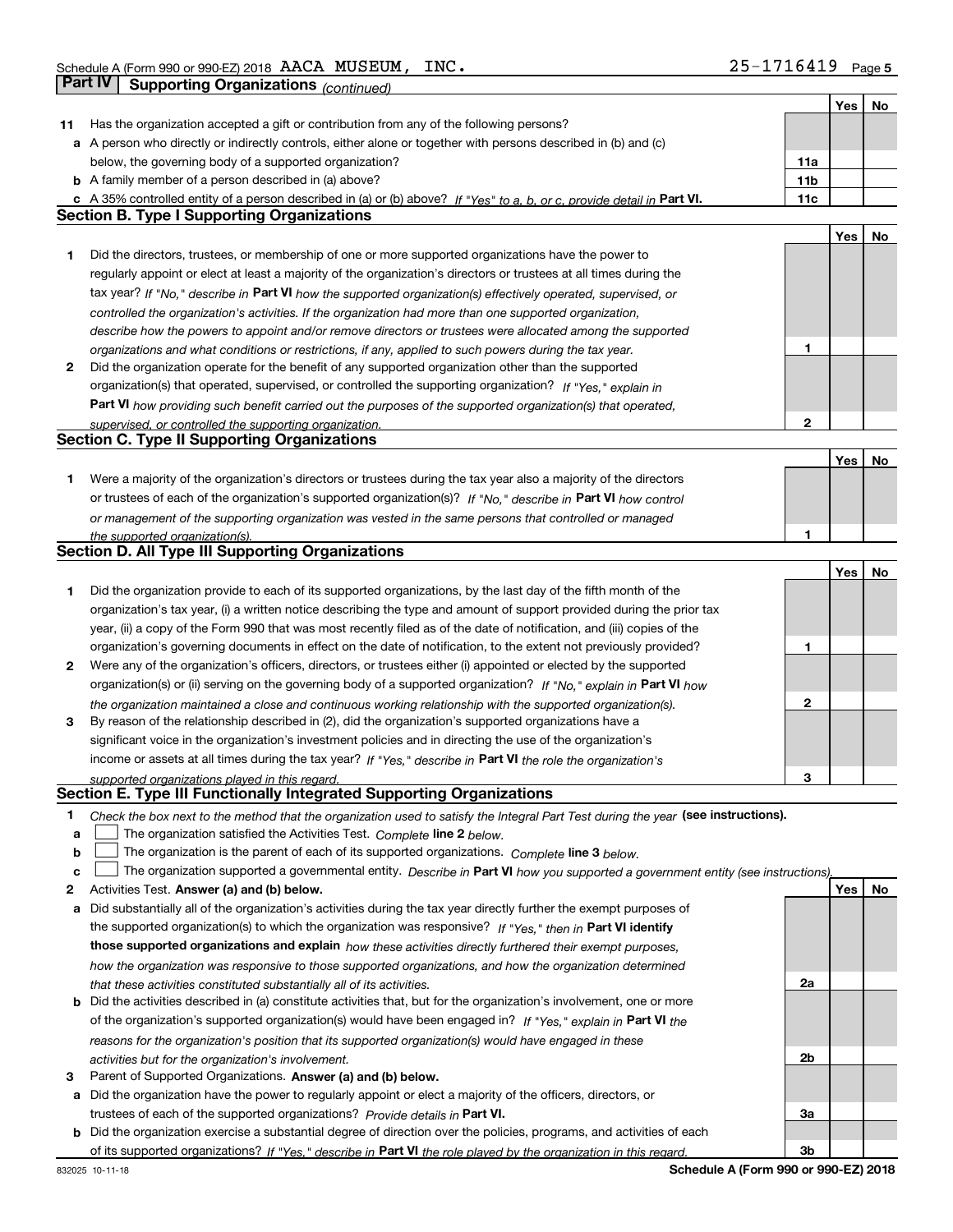|  | 2 Subtract line 2 from |  |
|--|------------------------|--|
|  |                        |  |

**Section A - Adjusted Net Income**

Net short-term capital gain

Depreciation and depletion

**4**Add lines 1 through 3

**3** Other gross income (see instructions)

Recoveries of prior-year distributions

**7** Other expenses (see instructions)

**12**

**5**

| Section B - Minimum Asset Amount |                                                                              |              | (A) Prior Year | (B) Current Year<br>(optional) |
|----------------------------------|------------------------------------------------------------------------------|--------------|----------------|--------------------------------|
| 1.                               | Aggregate fair market value of all non-exempt-use assets (see                |              |                |                                |
|                                  | instructions for short tax year or assets held for part of year):            |              |                |                                |
|                                  | a Average monthly value of securities                                        | 1a           |                |                                |
|                                  | <b>b</b> Average monthly cash balances                                       | 1b           |                |                                |
|                                  | c Fair market value of other non-exempt-use assets                           | 1c           |                |                                |
|                                  | d Total (add lines 1a, 1b, and 1c)                                           | 1d           |                |                                |
| е                                | <b>Discount</b> claimed for blockage or other                                |              |                |                                |
|                                  | factors (explain in detail in Part VI):                                      |              |                |                                |
| $\mathbf{2}$                     | Acquisition indebtedness applicable to non-exempt-use assets                 | $\mathbf{2}$ |                |                                |
| 3                                | Subtract line 2 from line 1d                                                 | 3            |                |                                |
| 4                                | Cash deemed held for exempt use. Enter 1-1/2% of line 3 (for greater amount, |              |                |                                |
|                                  | see instructions)                                                            | 4            |                |                                |
| 5                                | Net value of non-exempt-use assets (subtract line 4 from line 3)             | 5            |                |                                |
| 6                                | Multiply line 5 by .035                                                      | 6            |                |                                |
| 7                                | Recoveries of prior-year distributions                                       | 7            |                |                                |
| 8                                | Minimum Asset Amount (add line 7 to line 6)                                  | 8            |                |                                |
|                                  | Section C - Distributable Amount                                             |              |                | <b>Current Year</b>            |
|                                  | Adjusted net income for prior year (from Section A, line 8, Column A)        | 1            |                |                                |
| $\mathbf{2}$                     | Enter 85% of line 1                                                          | 2            |                |                                |
| 3                                | Minimum asset amount for prior year (from Section B, line 8, Column A)       | з            |                |                                |
| 4                                | Enter greater of line 2 or line 3                                            | 4            |                |                                |
| 5                                | Income tax imposed in prior year                                             | 5            |                |                                |
| 6                                | <b>Distributable Amount.</b> Subtract line 5 from line 4, unless subject to  |              |                |                                |
|                                  | emergency temporary reduction (see instructions)                             | 6            |                |                                |

## Schedule A (Form 990 or 990-EZ) 2018 Page AACA MUSEUM, INC. 25-1716419

**6** Portion of operating expenses paid or incurred for production or

collection of gross income or for management, conservation, or

maintenance of property held for production of income (see instructions)

**8 Adjusted Net Income** (subtract lines 5, 6, and 7 from line 4) **8 8** 

**1SEP 10. See instructions.** All antegral Part Test as a qualifying trust on Nov. 20, 1970 (explain in Part VI.) See instructions. All other Type III non-functionally integrated supporting organizations must complete Sections A through E.  $\mathcal{L}^{\text{max}}$ 

**Part V Type III Non-Functionally Integrated 509(a)(3) Supporting Organizations** 

(A) Prior Year

**67**

**7**Check here if the current year is the organization's first as a non-functionally integrated Type III supporting organization (see instructions). $\mathcal{L}^{\text{max}}$ 

**Schedule A (Form 990 or 990-EZ) 2018**

(B) Current Year (optional)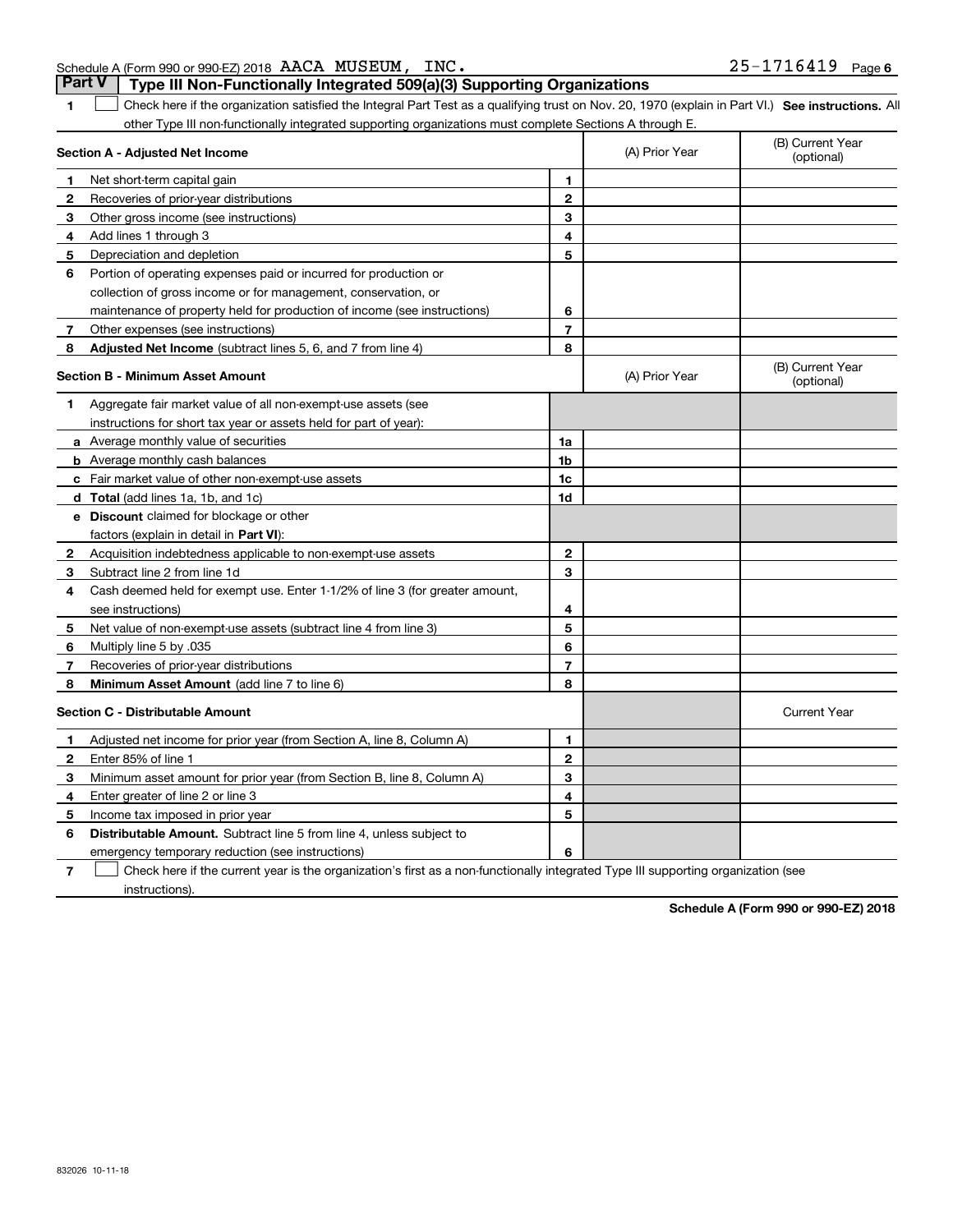| Part V | Type III Non-Functionally Integrated 509(a)(3) Supporting Organizations                    |                             | (continued)                           |                                         |  |
|--------|--------------------------------------------------------------------------------------------|-----------------------------|---------------------------------------|-----------------------------------------|--|
|        | <b>Section D - Distributions</b>                                                           |                             |                                       | <b>Current Year</b>                     |  |
| 1      | Amounts paid to supported organizations to accomplish exempt purposes                      |                             |                                       |                                         |  |
| 2      | Amounts paid to perform activity that directly furthers exempt purposes of supported       |                             |                                       |                                         |  |
|        | organizations, in excess of income from activity                                           |                             |                                       |                                         |  |
| з      | Administrative expenses paid to accomplish exempt purposes of supported organizations      |                             |                                       |                                         |  |
| 4      | Amounts paid to acquire exempt-use assets                                                  |                             |                                       |                                         |  |
| 5      | Qualified set-aside amounts (prior IRS approval required)                                  |                             |                                       |                                         |  |
| 6      | Other distributions (describe in Part VI). See instructions.                               |                             |                                       |                                         |  |
| 7      | <b>Total annual distributions.</b> Add lines 1 through 6.                                  |                             |                                       |                                         |  |
| 8      | Distributions to attentive supported organizations to which the organization is responsive |                             |                                       |                                         |  |
|        | (provide details in Part VI). See instructions.                                            |                             |                                       |                                         |  |
| 9      | Distributable amount for 2018 from Section C, line 6                                       |                             |                                       |                                         |  |
| 10     | Line 8 amount divided by line 9 amount                                                     |                             |                                       |                                         |  |
|        |                                                                                            | (i)                         | (iii)                                 | (iii)                                   |  |
|        | <b>Section E - Distribution Allocations</b> (see instructions)                             | <b>Excess Distributions</b> | <b>Underdistributions</b><br>Pre-2018 | <b>Distributable</b><br>Amount for 2018 |  |
| 1      | Distributable amount for 2018 from Section C, line 6                                       |                             |                                       |                                         |  |
| 2      | Underdistributions, if any, for years prior to 2018 (reason-                               |                             |                                       |                                         |  |
|        | able cause required- explain in <b>Part VI</b> ). See instructions.                        |                             |                                       |                                         |  |
| з      | Excess distributions carryover, if any, to 2018                                            |                             |                                       |                                         |  |
|        | <b>a</b> From 2013                                                                         |                             |                                       |                                         |  |
|        | $b$ From 2014                                                                              |                             |                                       |                                         |  |
|        | c From 2015                                                                                |                             |                                       |                                         |  |
|        | d From 2016                                                                                |                             |                                       |                                         |  |
|        | e From 2017                                                                                |                             |                                       |                                         |  |
|        | Total of lines 3a through e                                                                |                             |                                       |                                         |  |
|        | <b>g</b> Applied to underdistributions of prior years                                      |                             |                                       |                                         |  |
|        | <b>h</b> Applied to 2018 distributable amount                                              |                             |                                       |                                         |  |
|        | Carryover from 2013 not applied (see instructions)                                         |                             |                                       |                                         |  |
|        | Remainder. Subtract lines 3g, 3h, and 3i from 3f.                                          |                             |                                       |                                         |  |
| 4      | Distributions for 2018 from Section D,                                                     |                             |                                       |                                         |  |
|        | line $7:$                                                                                  |                             |                                       |                                         |  |
|        | <b>a</b> Applied to underdistributions of prior years                                      |                             |                                       |                                         |  |
|        | <b>b</b> Applied to 2018 distributable amount                                              |                             |                                       |                                         |  |
| c      | Remainder. Subtract lines 4a and 4b from 4.                                                |                             |                                       |                                         |  |
| 5      | Remaining underdistributions for years prior to 2018, if                                   |                             |                                       |                                         |  |
|        | any. Subtract lines 3g and 4a from line 2. For result greater                              |                             |                                       |                                         |  |
|        | than zero, explain in Part VI. See instructions.                                           |                             |                                       |                                         |  |
| 6      | Remaining underdistributions for 2018. Subtract lines 3h                                   |                             |                                       |                                         |  |
|        | and 4b from line 1. For result greater than zero, explain in                               |                             |                                       |                                         |  |
|        | Part VI. See instructions.                                                                 |                             |                                       |                                         |  |
| 7      | Excess distributions carryover to 2019. Add lines 3j                                       |                             |                                       |                                         |  |
|        | and 4c.                                                                                    |                             |                                       |                                         |  |
| 8      | Breakdown of line 7:                                                                       |                             |                                       |                                         |  |
|        | a Excess from 2014                                                                         |                             |                                       |                                         |  |
|        | <b>b</b> Excess from 2015                                                                  |                             |                                       |                                         |  |
|        | c Excess from 2016                                                                         |                             |                                       |                                         |  |
|        | d Excess from 2017                                                                         |                             |                                       |                                         |  |
|        | e Excess from 2018                                                                         |                             |                                       |                                         |  |
|        |                                                                                            |                             |                                       |                                         |  |

**Schedule A (Form 990 or 990-EZ) 2018**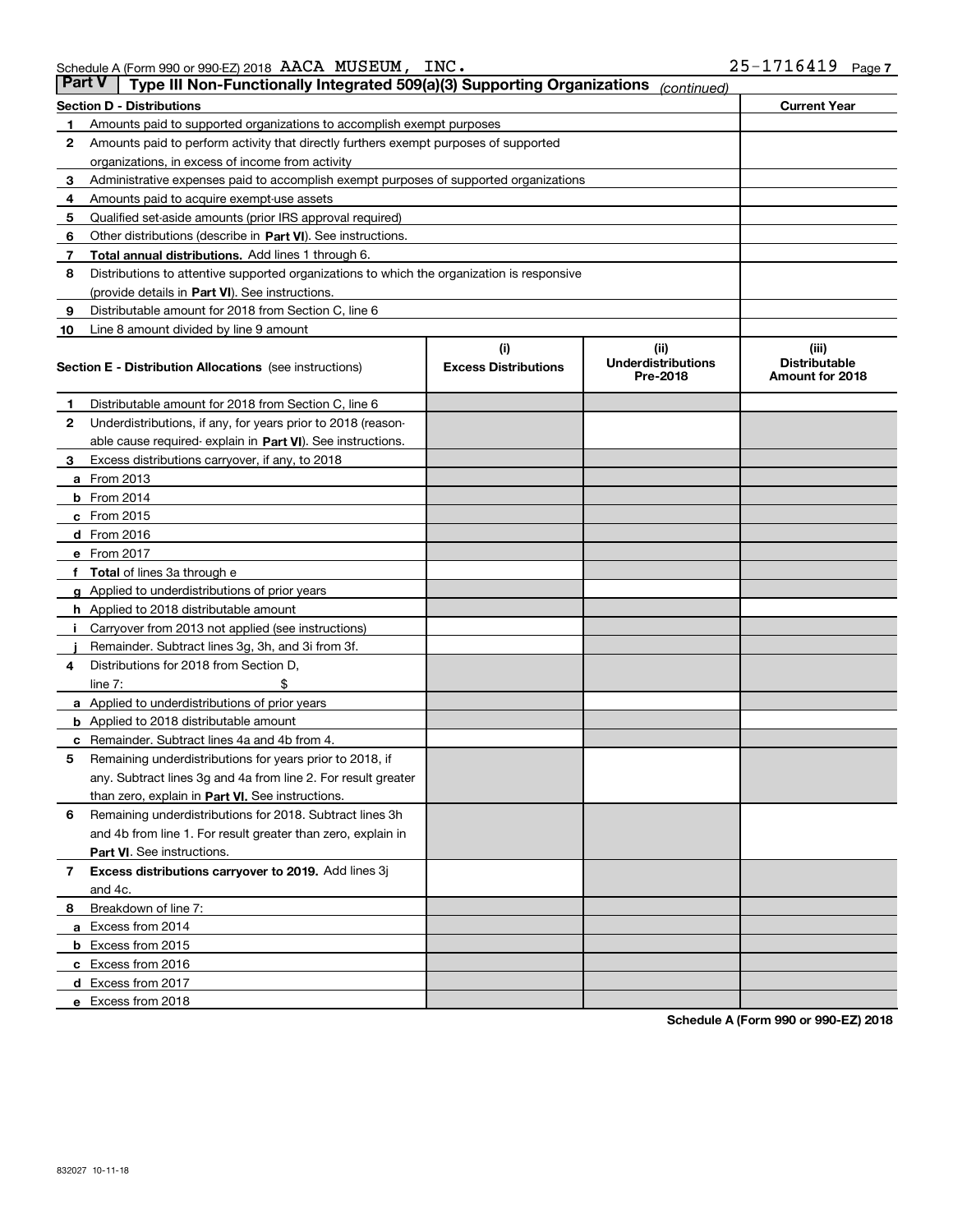Schedule A (Form 990 or 990-EZ) 2018 Page AACA MUSEUM, INC.

Part VI | Supplemental Information. Provide the explanations required by Part II, line 10; Part II, line 17a or 17b; Part III, line 12; Part IV, Section A, lines 1, 2, 3b, 3c, 4b, 4c, 5a, 6, 9a, 9b, 9c, 11a, 11b, and 11c; Part IV, Section B, lines 1 and 2; Part IV, Section C, line 1; Part IV, Section D, lines 2 and 3; Part IV, Section E, lines 1c, 2a, 2b, 3a, and 3b; Part V, line 1; Part V, Section B, line 1e; Part V, Section D, lines 5, 6, and 8; and Part V, Section E, lines 2, 5, and 6. Also complete this part for any additional information. (See instructions.)

SCHEDULE A, PART III, LINE 12, EXPLANATION FOR OTHER INCOME:

| OTHER INCOME            |                                                                                                                                |
|-------------------------|--------------------------------------------------------------------------------------------------------------------------------|
| $2014$ AMOUNT: $\sharp$ | 4,242.                                                                                                                         |
| 2015 AMOUNT:            | \$<br>12,129.                                                                                                                  |
| 2016 AMOUNT:            | \$<br>$1,235.$ $\qquad \qquad \qquad$                                                                                          |
| 2017 AMOUNT: \$         | 1,553. 2010 11:05:07 11:05:07 12:07:07 12:07:07 12:07:07 12:07:07 12:07:07 12:07:07:07:07:07:07:07:07:07:0                     |
| 2018 AMOUNT: \$         | 911.                                                                                                                           |
|                         |                                                                                                                                |
| CAR PART SALES          |                                                                                                                                |
| 2016 AMOUNT: \$         | 2,236.                                                                                                                         |
| 2017 AMOUNT: \$         | 2,233.                                                                                                                         |
| 2018 AMOUNT: \$         | 0.                                                                                                                             |
|                         |                                                                                                                                |
|                         | VENDING MACHINE COMMISSIONS                                                                                                    |
| 2016 AMOUNT: \$         |                                                                                                                                |
| 2017 AMOUNT: \$         | 1,446.                                                                                                                         |
| 2018 AMOUNT: \$         | 468.<br><u>a sa mga salawang mga sangang ng mga sangang ng mga sangang ng mga sangang ng mga sangang ng mga sangang ng mga</u> |
|                         |                                                                                                                                |
| LAWNCARE & SNOW REMOVAL |                                                                                                                                |
| 2016 AMOUNT: \$ 3,055.  |                                                                                                                                |
| 2017 AMOUNT: \$         | 2,544.                                                                                                                         |
| 2018 AMOUNT: \$         | 2,110.                                                                                                                         |
|                         |                                                                                                                                |
|                         | NON-CHARITABLE FUNDRAISING REVENUE                                                                                             |
| 2014 AMOUNT: \$         | 207,097.                                                                                                                       |
| 2015 AMOUNT: \$         | 173,472.                                                                                                                       |
| 2016 AMOUNT: \$         | 96,354.                                                                                                                        |
| 832028 10-11-18         | Schedule A (Form 990 or 990-EZ) 2018                                                                                           |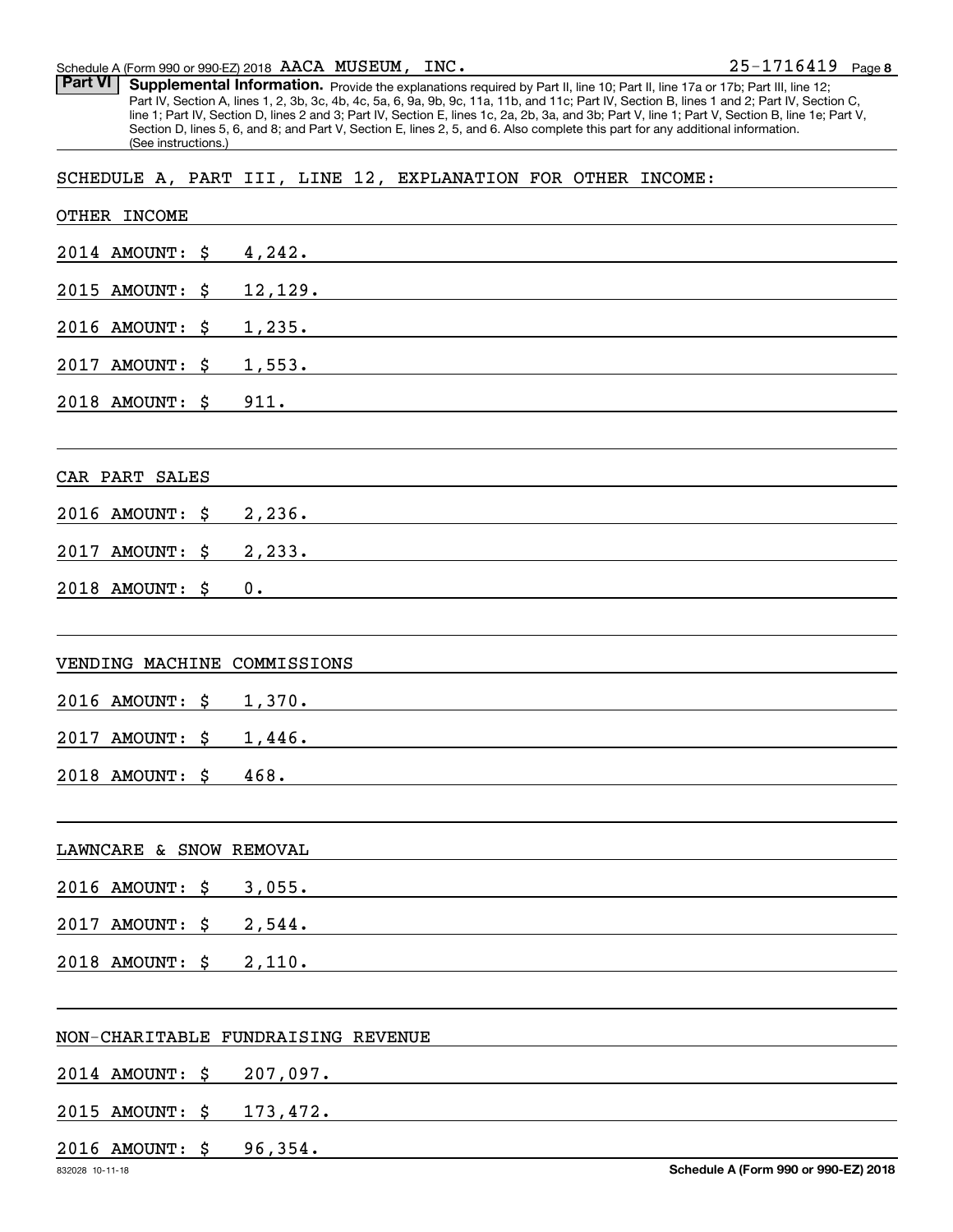| $25 - 1716419$ Page 8<br>INC.<br>Schedule A (Form 990 or 990-EZ) 2018 $\,$ AACA $\,$ MUSEUM , |  |
|-----------------------------------------------------------------------------------------------|--|
|-----------------------------------------------------------------------------------------------|--|

| <b>Part VI</b><br>Supplemental Information. Provide the explanations required by Part II, line 10; Part II, line 17a or 17b; Part III, line 12;<br>Part IV, Section A, lines 1, 2, 3b, 3c, 4b, 4c, 5a, 6, 9a, 9b, 9c, 11a, 11b, and 11c; Part IV, Section B, lines 1 and 2; Part IV, Section C,<br>line 1; Part IV, Section D, lines 2 and 3; Part IV, Section E, lines 1c, 2a, 2b, 3a, and 3b; Part V, line 1; Part V, Section B, line 1e; Part V,<br>Section D, lines 5, 6, and 8; and Part V, Section E, lines 2, 5, and 6. Also complete this part for any additional information.<br>(See instructions.) |    |                                                                          |  |  |
|---------------------------------------------------------------------------------------------------------------------------------------------------------------------------------------------------------------------------------------------------------------------------------------------------------------------------------------------------------------------------------------------------------------------------------------------------------------------------------------------------------------------------------------------------------------------------------------------------------------|----|--------------------------------------------------------------------------|--|--|
| 2017 AMOUNT: \$                                                                                                                                                                                                                                                                                                                                                                                                                                                                                                                                                                                               |    |                                                                          |  |  |
| 2018 AMOUNT: \$                                                                                                                                                                                                                                                                                                                                                                                                                                                                                                                                                                                               |    | 106,028.                                                                 |  |  |
| <b>GAMING REVENUE</b>                                                                                                                                                                                                                                                                                                                                                                                                                                                                                                                                                                                         |    |                                                                          |  |  |
| 2016 AMOUNT:                                                                                                                                                                                                                                                                                                                                                                                                                                                                                                                                                                                                  | \$ | 43,625.                                                                  |  |  |
| 2017 AMOUNT: \$                                                                                                                                                                                                                                                                                                                                                                                                                                                                                                                                                                                               |    |                                                                          |  |  |
| 2018 AMOUNT: \$                                                                                                                                                                                                                                                                                                                                                                                                                                                                                                                                                                                               |    |                                                                          |  |  |
|                                                                                                                                                                                                                                                                                                                                                                                                                                                                                                                                                                                                               |    | GROSS RECEIPTS FROM INVENTORY SALES                                      |  |  |
| 2014 AMOUNT: \$                                                                                                                                                                                                                                                                                                                                                                                                                                                                                                                                                                                               |    |                                                                          |  |  |
| 2015 AMOUNT: \$                                                                                                                                                                                                                                                                                                                                                                                                                                                                                                                                                                                               |    |                                                                          |  |  |
| 2016 AMOUNT: $$$                                                                                                                                                                                                                                                                                                                                                                                                                                                                                                                                                                                              |    |                                                                          |  |  |
| 2017 AMOUNT: \$                                                                                                                                                                                                                                                                                                                                                                                                                                                                                                                                                                                               |    |                                                                          |  |  |
| 2018 AMOUNT: \$                                                                                                                                                                                                                                                                                                                                                                                                                                                                                                                                                                                               |    | 113,984.<br><u> 1989 - Johann Stein, mars an de Britannich (b. 1989)</u> |  |  |
|                                                                                                                                                                                                                                                                                                                                                                                                                                                                                                                                                                                                               |    |                                                                          |  |  |
|                                                                                                                                                                                                                                                                                                                                                                                                                                                                                                                                                                                                               |    |                                                                          |  |  |
|                                                                                                                                                                                                                                                                                                                                                                                                                                                                                                                                                                                                               |    |                                                                          |  |  |
|                                                                                                                                                                                                                                                                                                                                                                                                                                                                                                                                                                                                               |    |                                                                          |  |  |
|                                                                                                                                                                                                                                                                                                                                                                                                                                                                                                                                                                                                               |    |                                                                          |  |  |
|                                                                                                                                                                                                                                                                                                                                                                                                                                                                                                                                                                                                               |    |                                                                          |  |  |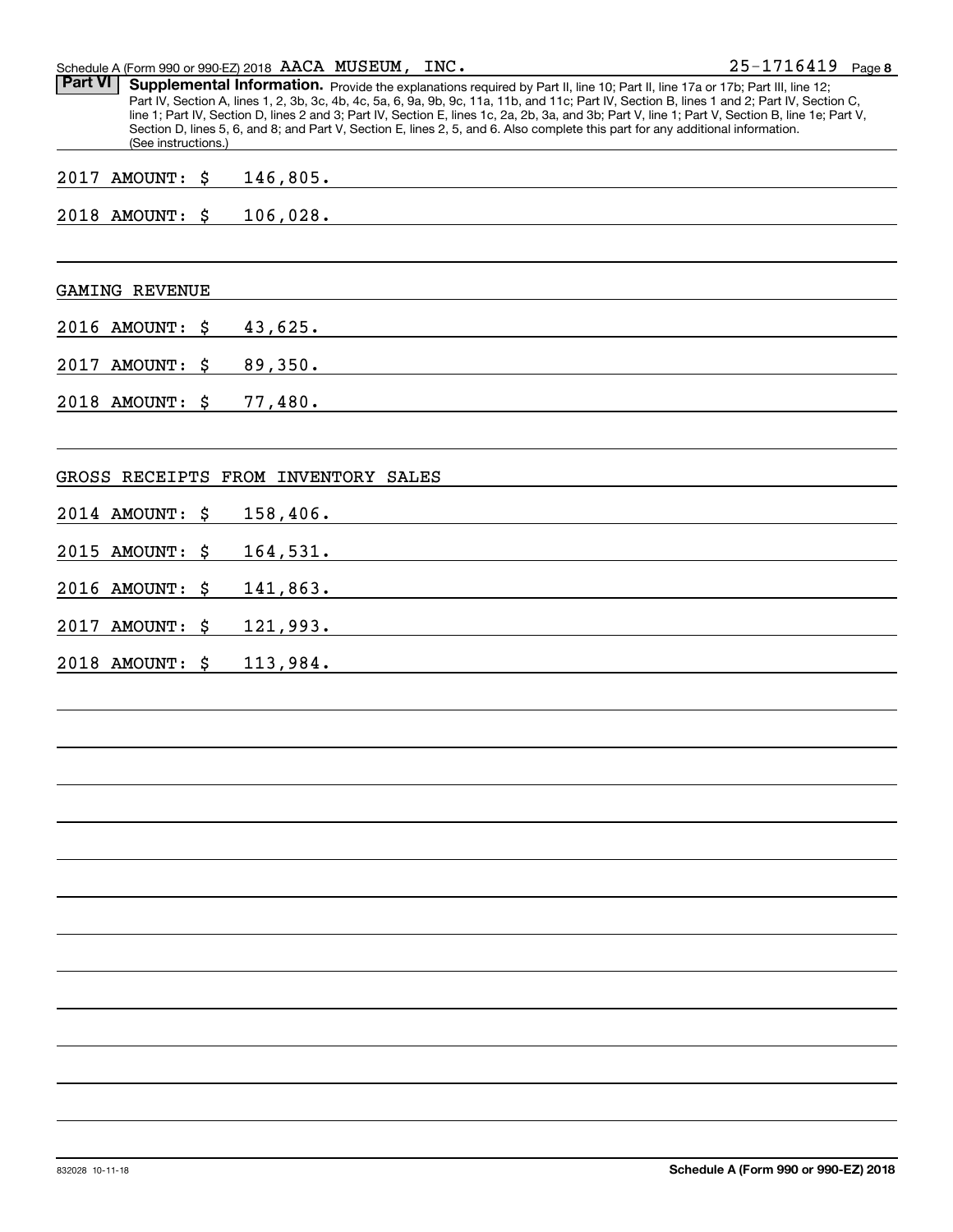Department of the Treasury Internal Revenue Service **(Form 990, 990-EZ, or 990-PF)**

Name of the organization

**Organization type** (check one):

### \*\* PUBLIC DISCLOSURE COPY \*\*

# **Schedule B Schedule of Contributors**

**| Attach to Form 990, Form 990-EZ, or Form 990-PF. | Go to www.irs.gov/Form990 for the latest information.** OMB No. 1545-0047

# **2018**

**Employer identification number**

| AACA MUSEUM, INC. | 25-1716419 |
|-------------------|------------|
|                   |            |

| Filers of:         | Section:                                                                  |
|--------------------|---------------------------------------------------------------------------|
| Form 990 or 990-EZ | $\lfloor x \rfloor$ 501(c)( 3) (enter number) organization                |
|                    | 4947(a)(1) nonexempt charitable trust not treated as a private foundation |
|                    | 527 political organization                                                |
| Form 990-PF        | 501(c)(3) exempt private foundation                                       |
|                    | 4947(a)(1) nonexempt charitable trust treated as a private foundation     |
|                    | 501(c)(3) taxable private foundation                                      |

Check if your organization is covered by the **General Rule** or a **Special Rule. Note:**  Only a section 501(c)(7), (8), or (10) organization can check boxes for both the General Rule and a Special Rule. See instructions.

### **General Rule**

 $\boxed{\textbf{X}}$  For an organization filing Form 990, 990-EZ, or 990-PF that received, during the year, contributions totaling \$5,000 or more (in money or property) from any one contributor. Complete Parts I and II. See instructions for determining a contributor's total contributions.

### **Special Rules**

any one contributor, during the year, total contributions of the greater of  $\,$  (1) \$5,000; or **(2)** 2% of the amount on (i) Form 990, Part VIII, line 1h; For an organization described in section 501(c)(3) filing Form 990 or 990-EZ that met the 33 1/3% support test of the regulations under sections 509(a)(1) and 170(b)(1)(A)(vi), that checked Schedule A (Form 990 or 990-EZ), Part II, line 13, 16a, or 16b, and that received from or (ii) Form 990-EZ, line 1. Complete Parts I and II.  $\mathcal{L}^{\text{max}}$ 

year, total contributions of more than \$1,000 *exclusively* for religious, charitable, scientific, literary, or educational purposes, or for the For an organization described in section 501(c)(7), (8), or (10) filing Form 990 or 990-EZ that received from any one contributor, during the prevention of cruelty to children or animals. Complete Parts I (entering "N/A" in column (b) instead of the contributor name and address), II, and III.  $\mathcal{L}^{\text{max}}$ 

purpose. Don't complete any of the parts unless the **General Rule** applies to this organization because it received *nonexclusively* year, contributions <sub>exclusively</sub> for religious, charitable, etc., purposes, but no such contributions totaled more than \$1,000. If this box is checked, enter here the total contributions that were received during the year for an  $\;$ exclusively religious, charitable, etc., For an organization described in section 501(c)(7), (8), or (10) filing Form 990 or 990-EZ that received from any one contributor, during the religious, charitable, etc., contributions totaling \$5,000 or more during the year  $\Box$ — $\Box$   $\Box$  $\mathcal{L}^{\text{max}}$ 

**Caution:**  An organization that isn't covered by the General Rule and/or the Special Rules doesn't file Schedule B (Form 990, 990-EZ, or 990-PF),  **must** but it answer "No" on Part IV, line 2, of its Form 990; or check the box on line H of its Form 990-EZ or on its Form 990-PF, Part I, line 2, to certify that it doesn't meet the filing requirements of Schedule B (Form 990, 990-EZ, or 990-PF).

**For Paperwork Reduction Act Notice, see the instructions for Form 990, 990-EZ, or 990-PF. Schedule B (Form 990, 990-EZ, or 990-PF) (2018)** LHA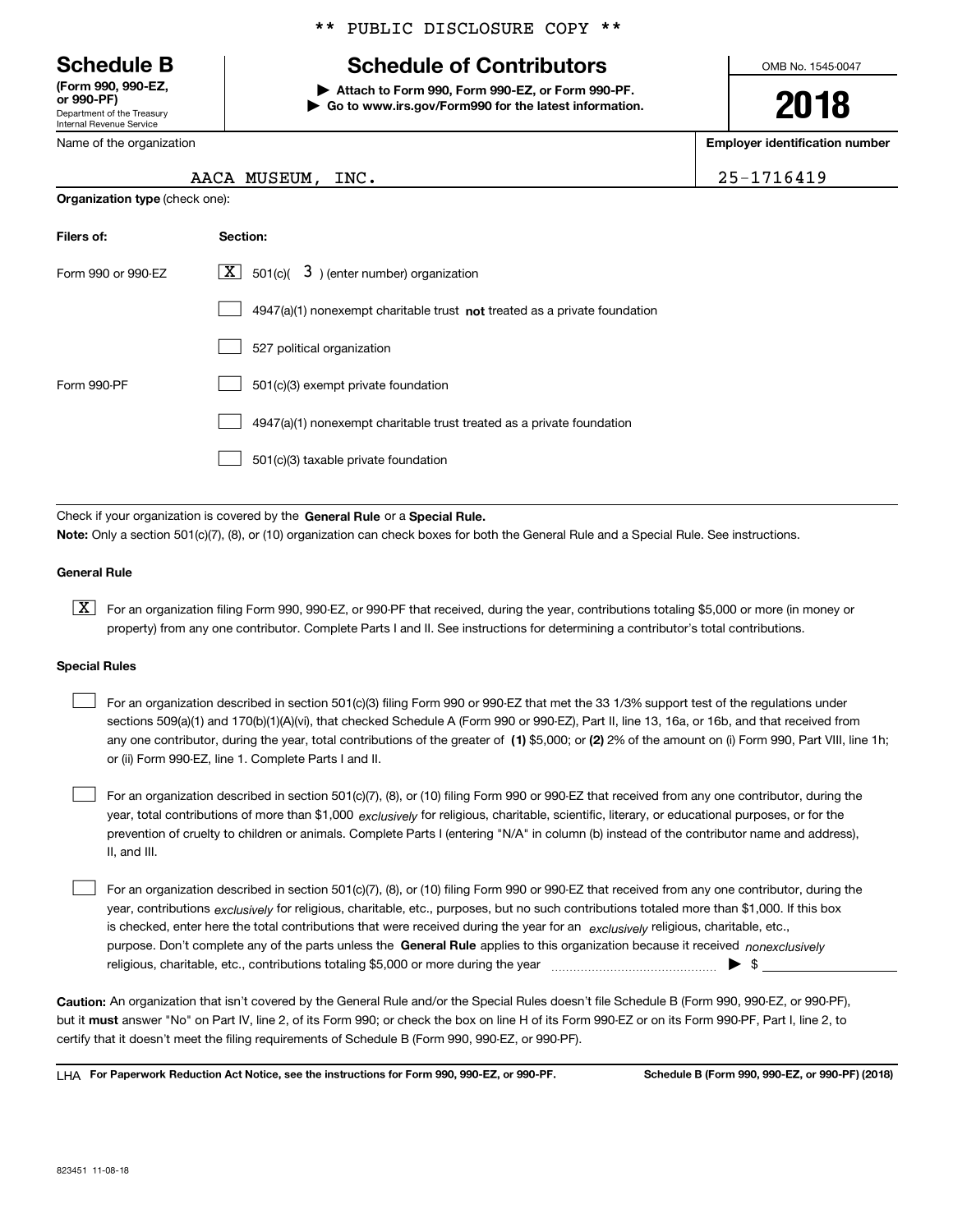# Schedule B (Form 990, 990-EZ, or 990-PF) (2018) Page 2

|            | Schedule B (Form 990, 990-EZ, or 990-PF) (2018)                                                |                                   | Page 2                                                                                                                               |
|------------|------------------------------------------------------------------------------------------------|-----------------------------------|--------------------------------------------------------------------------------------------------------------------------------------|
|            | Name of organization                                                                           |                                   | <b>Employer identification number</b>                                                                                                |
|            | AACA MUSEUM, INC.                                                                              |                                   | 25-1716419                                                                                                                           |
| Part I     | Contributors (see instructions). Use duplicate copies of Part I if additional space is needed. |                                   |                                                                                                                                      |
| (a)<br>No. | (b)<br>Name, address, and ZIP + 4                                                              | (c)<br><b>Total contributions</b> | (d)<br>Type of contribution                                                                                                          |
| 1          |                                                                                                | 105, 100.<br>\$                   | $\overline{\text{X}}$<br>Person<br>Payroll<br>Noncash<br>(Complete Part II for<br>noncash contributions.)                            |
| (a)<br>No. | (b)<br>Name, address, and ZIP + 4                                                              | (c)<br><b>Total contributions</b> | (d)<br>Type of contribution                                                                                                          |
| 2          |                                                                                                | 80,000.<br>\$                     | Person<br>Payroll<br>Noncash<br>$\overline{\texttt{X}}$<br>(Complete Part II for<br>noncash contributions.)                          |
| (a)<br>No. | (b)<br>Name, address, and ZIP + 4                                                              | (c)<br><b>Total contributions</b> | (d)<br>Type of contribution                                                                                                          |
| 3          |                                                                                                | 30,000.<br>\$                     | X<br>Person<br>Payroll<br>Noncash<br>(Complete Part II for<br>noncash contributions.)                                                |
| (a)<br>No. | (b)<br>Name, address, and ZIP + 4                                                              | (c)<br><b>Total contributions</b> | (d)<br>Type of contribution                                                                                                          |
| 4          |                                                                                                | 22,060.<br>\$                     | $\overline{\text{X}}$<br>Person<br>Payroll<br>Noncash<br>$\overline{\mathbf{X}}$<br>(Complete Part II for<br>noncash contributions.) |
| (a)<br>No. | (b)<br>Name, address, and ZIP + 4                                                              | (c)<br><b>Total contributions</b> | (d)<br>Type of contribution                                                                                                          |
| 5          |                                                                                                | 22,014.<br>\$                     | $\overline{\text{X}}$<br>Person<br>Payroll<br>Noncash<br>(Complete Part II for<br>noncash contributions.)                            |
| (a)<br>No. | (b)<br>Name, address, and ZIP + 4                                                              | (c)<br><b>Total contributions</b> | (d)<br>Type of contribution                                                                                                          |
| 6          |                                                                                                | 22,000.<br>\$                     | Person<br>Payroll<br>Noncash<br>$\overline{\text{X}}$<br>(Complete Part II for<br>noncash contributions.)                            |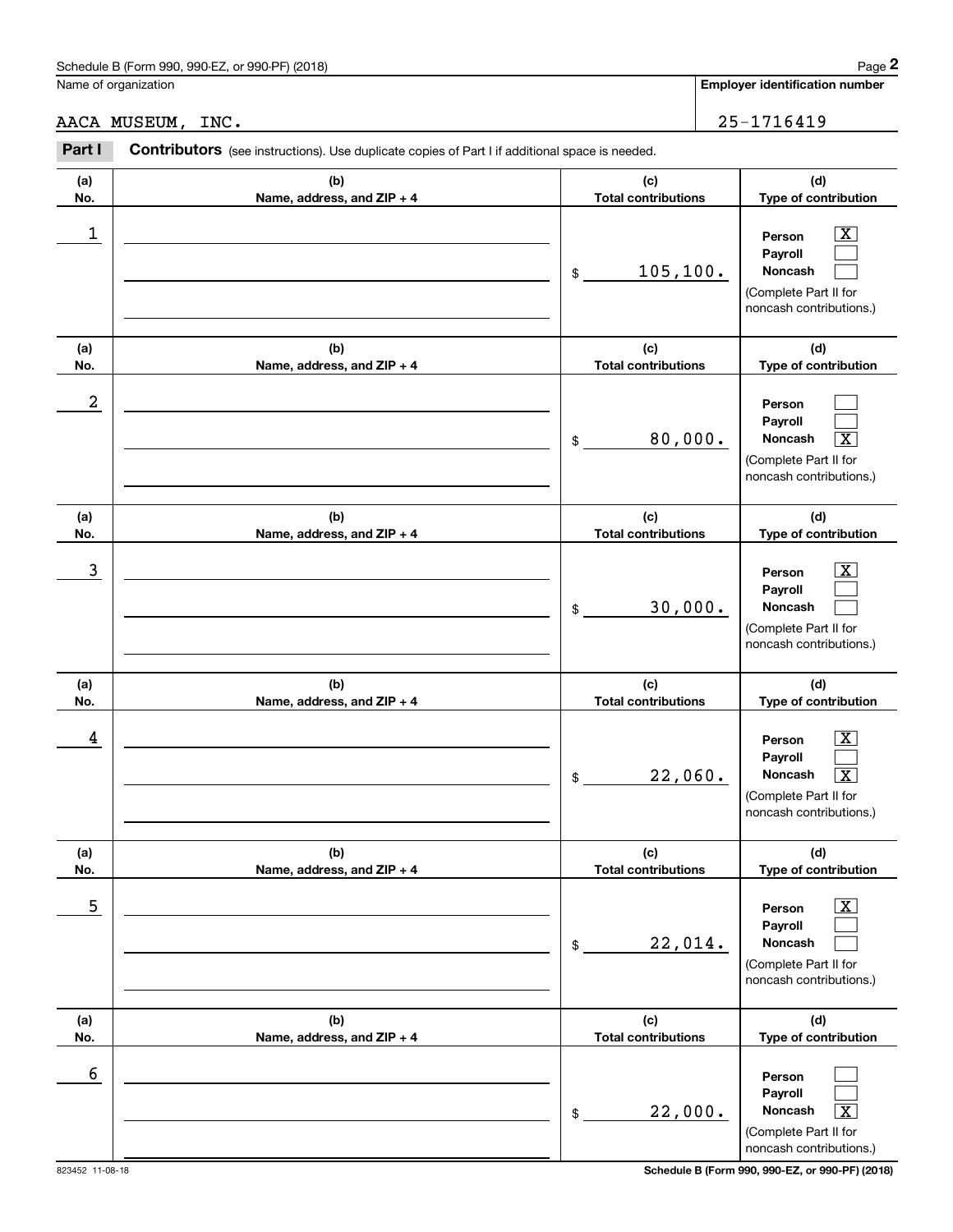# Schedule B (Form 990, 990-EZ, or 990-PF) (2018) Page 2

|                      | Schedule B (Form 990, 990-EZ, or 990-PF) (2018)                                                |                                   | Page 2                                                                                                             |
|----------------------|------------------------------------------------------------------------------------------------|-----------------------------------|--------------------------------------------------------------------------------------------------------------------|
| Name of organization |                                                                                                |                                   | Employer identification number                                                                                     |
|                      | AACA MUSEUM, INC.                                                                              |                                   | 25-1716419                                                                                                         |
| Part I               | Contributors (see instructions). Use duplicate copies of Part I if additional space is needed. |                                   |                                                                                                                    |
| (a)<br>No.           | (b)<br>Name, address, and ZIP + 4                                                              | (c)<br><b>Total contributions</b> | (d)<br>Type of contribution                                                                                        |
| 7                    |                                                                                                | 20,000.<br>\$                     | Person<br>Payroll<br>$\overline{\text{X}}$<br>Noncash<br>(Complete Part II for<br>noncash contributions.)          |
| (a)<br>No.           | (b)<br>Name, address, and ZIP + 4                                                              | (c)<br><b>Total contributions</b> | (d)<br>Type of contribution                                                                                        |
| 8                    |                                                                                                | 19,050.<br>\$                     | $\overline{\mathbf{X}}$<br>Person<br>Payroll<br><b>Noncash</b><br>(Complete Part II for<br>noncash contributions.) |
| (a)<br>No.           | (b)<br>Name, address, and ZIP + 4                                                              | (c)<br><b>Total contributions</b> | (d)<br>Type of contribution                                                                                        |
| 9                    |                                                                                                | 17,500.<br>\$                     | $\overline{\mathbf{X}}$<br>Person<br>Payroll<br>Noncash<br>(Complete Part II for<br>noncash contributions.)        |
| (a)<br>No.           | (b)<br>Name, address, and ZIP + 4                                                              | (c)<br><b>Total contributions</b> | (d)<br>Type of contribution                                                                                        |
| 10                   |                                                                                                | 16,120.<br>\$                     | $\mathbf{X}$<br>Person<br>Payroll<br>Noncash<br>(Complete Part II for<br>noncash contributions.)                   |
| (a)<br>No.           | (b)<br>Name, address, and ZIP + 4                                                              | (c)<br><b>Total contributions</b> | (d)<br>Type of contribution                                                                                        |
| 11                   |                                                                                                | 15,149.<br>\$                     | $\overline{\text{X}}$<br>Person<br>Payroll<br>Noncash<br>(Complete Part II for<br>noncash contributions.)          |
| (a)<br>No.           | (b)<br>Name, address, and ZIP + 4                                                              | (c)<br><b>Total contributions</b> | (d)<br>Type of contribution                                                                                        |
| 12                   |                                                                                                | 15,000.<br>\$                     | Person<br>Payroll<br>Noncash<br>$\overline{\text{X}}$<br>(Complete Part II for<br>noncash contributions.)          |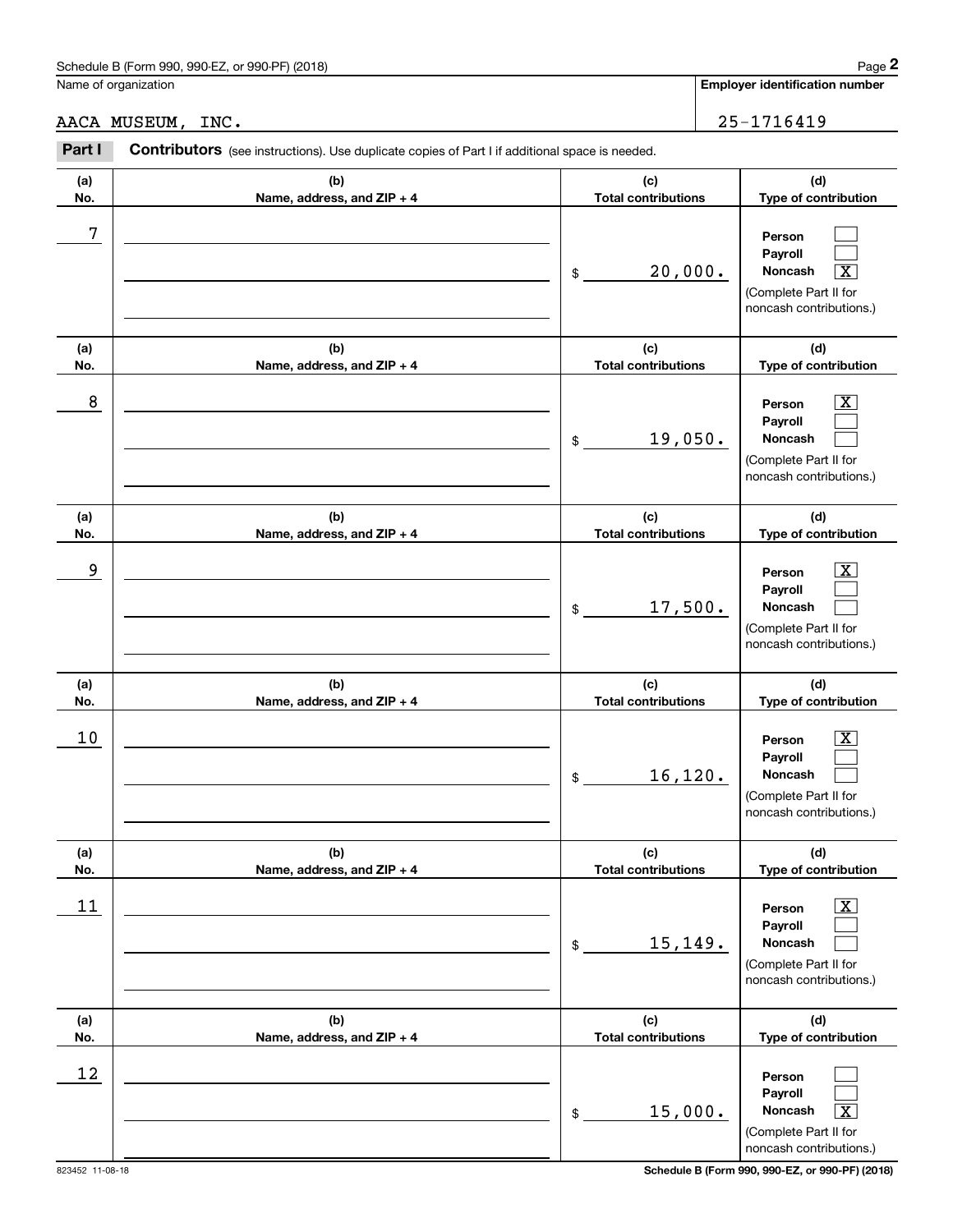|                   | Schedule B (Form 990, 990-EZ, or 990-PF) (2018)                                                       |                                   | Page 2                                                                                                                          |
|-------------------|-------------------------------------------------------------------------------------------------------|-----------------------------------|---------------------------------------------------------------------------------------------------------------------------------|
|                   | Name of organization                                                                                  |                                   | Employer identification number                                                                                                  |
| AACA MUSEUM, INC. |                                                                                                       |                                   | 25-1716419                                                                                                                      |
| Part I            | <b>Contributors</b> (see instructions). Use duplicate copies of Part I if additional space is needed. |                                   |                                                                                                                                 |
| (a)<br>No.        | (b)<br>Name, address, and ZIP + 4                                                                     | (c)<br><b>Total contributions</b> | (d)<br>Type of contribution                                                                                                     |
| 13                |                                                                                                       | 12,000.<br>\$                     | Person<br>Payroll<br>Noncash<br>$\overline{\texttt{X}}$<br>(Complete Part II for<br>noncash contributions.)                     |
| (a)<br>No.        | (b)<br>Name, address, and ZIP + 4                                                                     | (c)<br><b>Total contributions</b> | (d)<br>Type of contribution                                                                                                     |
| 14                |                                                                                                       | 11, 101.<br>\$                    | $\overline{\text{X}}$<br>Person<br>Payroll<br>Noncash<br>(Complete Part II for<br>noncash contributions.)                       |
| (a)<br>No.        | (b)<br>Name, address, and ZIP + 4                                                                     | (c)<br><b>Total contributions</b> | (d)<br>Type of contribution                                                                                                     |
| 15                |                                                                                                       | 10,000.<br>\$                     | $\overline{\text{X}}$<br>Person<br>Payroll<br>Noncash<br>(Complete Part II for<br>noncash contributions.)                       |
| (a)<br>No.        | (b)<br>Name, address, and ZIP + 4                                                                     | (c)<br><b>Total contributions</b> | (d)<br>Type of contribution                                                                                                     |
| 16                |                                                                                                       | 10,000.<br>\$                     | $\mathbf{X}$<br>Person<br>Payroll<br>Noncash<br>(Complete Part II for<br>noncash contributions.)                                |
| (a)<br>No.        | (b)<br>Name, address, and ZIP + 4                                                                     | (c)<br><b>Total contributions</b> | (d)<br>Type of contribution                                                                                                     |
| 17                |                                                                                                       | 10,000.<br>\$                     | $\boxed{\text{X}}$<br>Person<br>Payroll<br>Noncash<br>(Complete Part II for<br>noncash contributions.)                          |
| (a)<br>No.        | (b)<br>Name, address, and ZIP + 4                                                                     | (c)<br><b>Total contributions</b> | (d)<br>Type of contribution                                                                                                     |
| 18                |                                                                                                       | 9,500.<br>\$                      | $\boxed{\text{X}}$<br>Person<br>Payroll<br>Noncash<br>$\overline{\text{X}}$<br>(Complete Part II for<br>noncash contributions.) |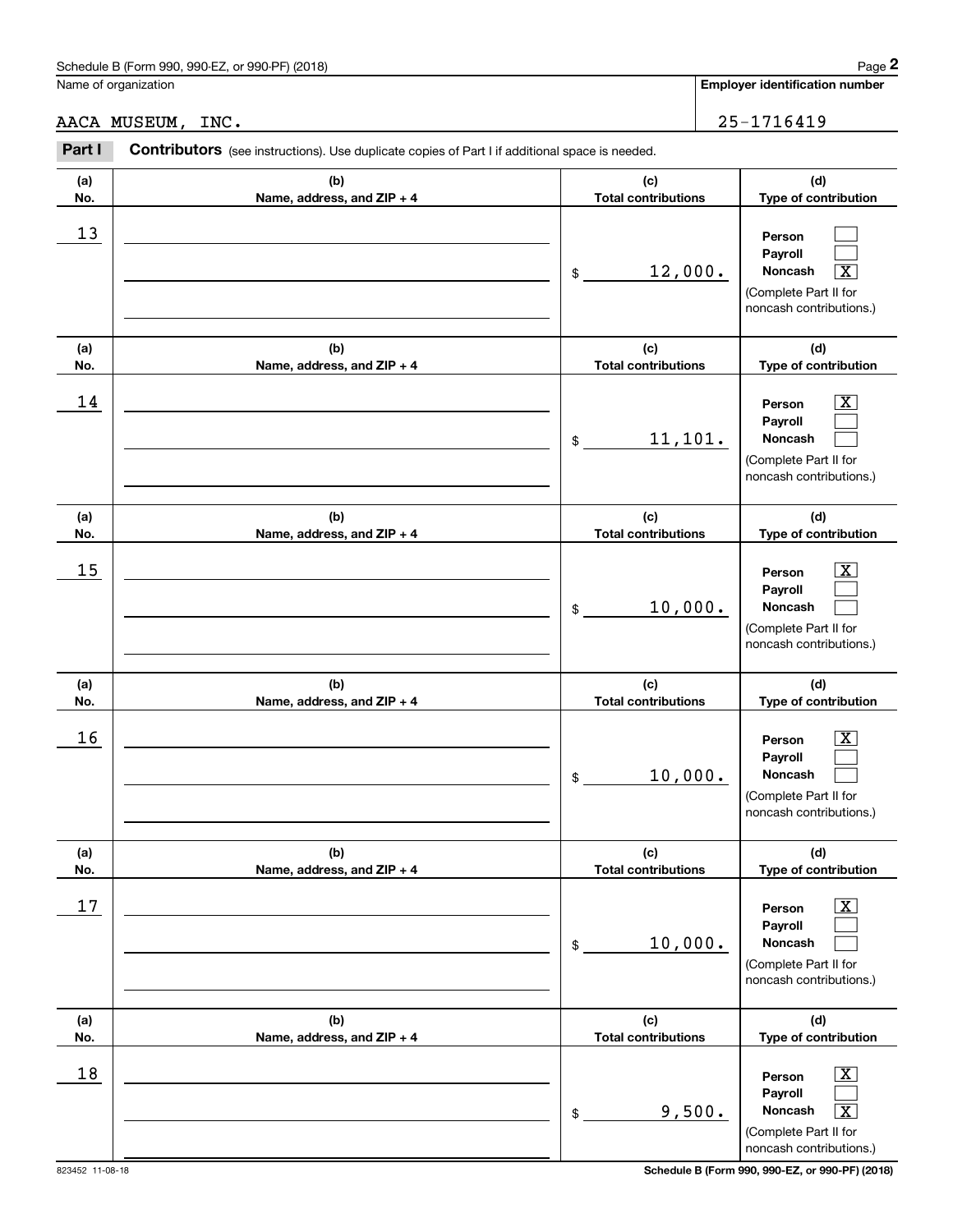|            | Schedule B (Form 990, 990-EZ, or 990-PF) (2018)                                                |                                   | Page 2                                                                                                                |
|------------|------------------------------------------------------------------------------------------------|-----------------------------------|-----------------------------------------------------------------------------------------------------------------------|
|            | Name of organization                                                                           |                                   | Employer identification number                                                                                        |
|            | AACA MUSEUM, INC.                                                                              |                                   | 25-1716419                                                                                                            |
| Part I     | Contributors (see instructions). Use duplicate copies of Part I if additional space is needed. |                                   |                                                                                                                       |
| (a)<br>No. | (b)<br>Name, address, and ZIP + 4                                                              | (c)<br><b>Total contributions</b> | (d)<br>Type of contribution                                                                                           |
| 19         |                                                                                                | \$                                | $\overline{\mathbf{X}}$<br>Person<br>Payroll<br>7,825.<br>Noncash<br>(Complete Part II for<br>noncash contributions.) |
| (a)<br>No. | (b)<br>Name, address, and ZIP + 4                                                              | (c)<br><b>Total contributions</b> | (d)<br>Type of contribution                                                                                           |
| 20         |                                                                                                | \$                                | $\overline{\mathbf{X}}$<br>Person<br>Payroll<br>7,500.<br>Noncash<br>(Complete Part II for<br>noncash contributions.) |
| (a)<br>No. | (b)<br>Name, address, and ZIP + 4                                                              | (c)<br><b>Total contributions</b> | (d)<br>Type of contribution                                                                                           |
| 21         |                                                                                                | \$                                | $\overline{\mathbf{X}}$<br>Person<br>Payroll<br>5,300.<br>Noncash<br>(Complete Part II for<br>noncash contributions.) |
| (a)<br>No. | (b)<br>Name, address, and ZIP + 4                                                              | (c)<br><b>Total contributions</b> | (d)<br>Type of contribution                                                                                           |
| 22         |                                                                                                | \$                                | $\mathbf{X}$<br>Person<br>Payroll<br>5,000.<br>Noncash<br>(Complete Part II for<br>noncash contributions.)            |
| (a)<br>No. | (b)<br>Name, address, and ZIP + 4                                                              | (c)<br><b>Total contributions</b> | (d)<br>Type of contribution                                                                                           |
| 23         |                                                                                                | \$                                | $\boxed{\text{X}}$<br>Person<br>Payroll<br>5,000.<br>Noncash<br>(Complete Part II for<br>noncash contributions.)      |
| (a)<br>No. | (b)<br>Name, address, and ZIP + 4                                                              | (c)<br><b>Total contributions</b> | (d)<br>Type of contribution                                                                                           |
| 24         |                                                                                                | \$                                | $\boxed{\text{X}}$<br>Person<br>Payroll<br>5,000.<br>Noncash<br>(Complete Part II for<br>noncash contributions.)      |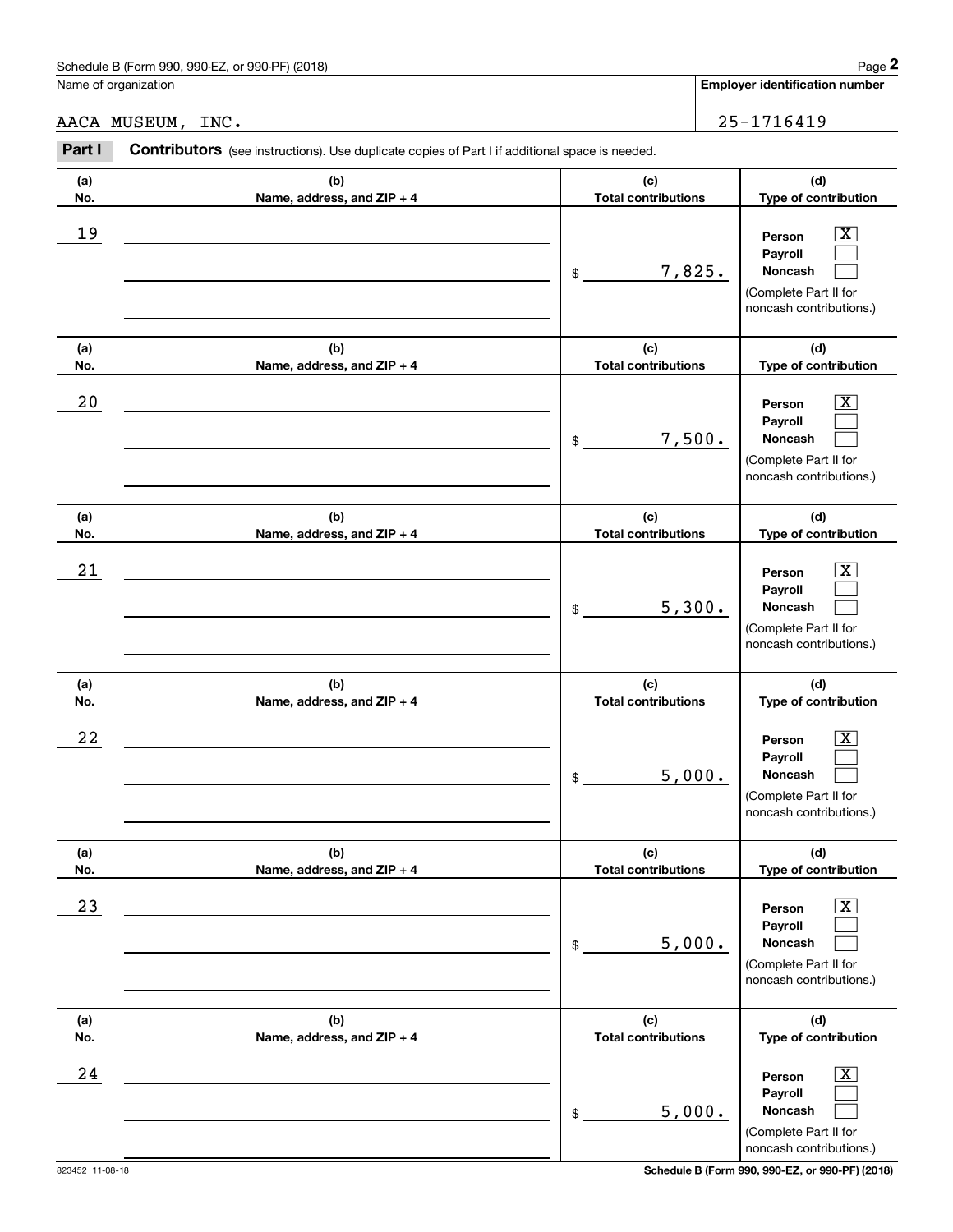|            | Schedule B (Form 990, 990-EZ, or 990-PF) (2018)                                                |                                   | Page 2                                                                                                                               |
|------------|------------------------------------------------------------------------------------------------|-----------------------------------|--------------------------------------------------------------------------------------------------------------------------------------|
|            | Name of organization                                                                           |                                   | <b>Employer identification number</b>                                                                                                |
|            | AACA MUSEUM, INC.                                                                              |                                   | 25-1716419                                                                                                                           |
| Part I     | Contributors (see instructions). Use duplicate copies of Part I if additional space is needed. |                                   |                                                                                                                                      |
| (a)<br>No. | (b)<br>Name, address, and ZIP + 4                                                              | (c)<br><b>Total contributions</b> | (d)<br>Type of contribution                                                                                                          |
| 25         |                                                                                                | 374,570.<br>\$                    | $\overline{\mathbf{X}}$<br>Person<br>Payroll<br>Noncash<br>$\overline{\text{X}}$<br>(Complete Part II for<br>noncash contributions.) |
| (a)<br>No. | (b)<br>Name, address, and ZIP + 4                                                              | (c)<br><b>Total contributions</b> | (d)<br>Type of contribution                                                                                                          |
| 26         |                                                                                                | 20,841.<br>\$                     | $\overline{\text{X}}$<br>Person<br>Payroll<br>Noncash<br>(Complete Part II for<br>noncash contributions.)                            |
| (a)<br>No. | (b)<br>Name, address, and ZIP + 4                                                              | (c)<br><b>Total contributions</b> | (d)<br>Type of contribution                                                                                                          |
|            |                                                                                                | \$                                | Person<br>Payroll<br>Noncash<br>(Complete Part II for<br>noncash contributions.)                                                     |
| (a)<br>No. | (b)<br>Name, address, and ZIP + 4                                                              | (c)<br><b>Total contributions</b> | (d)<br>Type of contribution                                                                                                          |
|            |                                                                                                | \$                                | Person<br>Payroll<br>Noncash<br>(Complete Part II for<br>noncash contributions.)                                                     |
| (a)<br>No. | (b)<br>Name, address, and ZIP + 4                                                              | (c)<br><b>Total contributions</b> | (d)<br>Type of contribution                                                                                                          |
|            |                                                                                                | \$                                | Person<br>Payroll<br>Noncash<br>(Complete Part II for<br>noncash contributions.)                                                     |
| (a)<br>No. | (b)<br>Name, address, and ZIP + 4                                                              | (c)<br><b>Total contributions</b> | (d)<br>Type of contribution                                                                                                          |
|            |                                                                                                | \$                                | Person<br>Payroll<br>Noncash<br>(Complete Part II for<br>noncash contributions.)                                                     |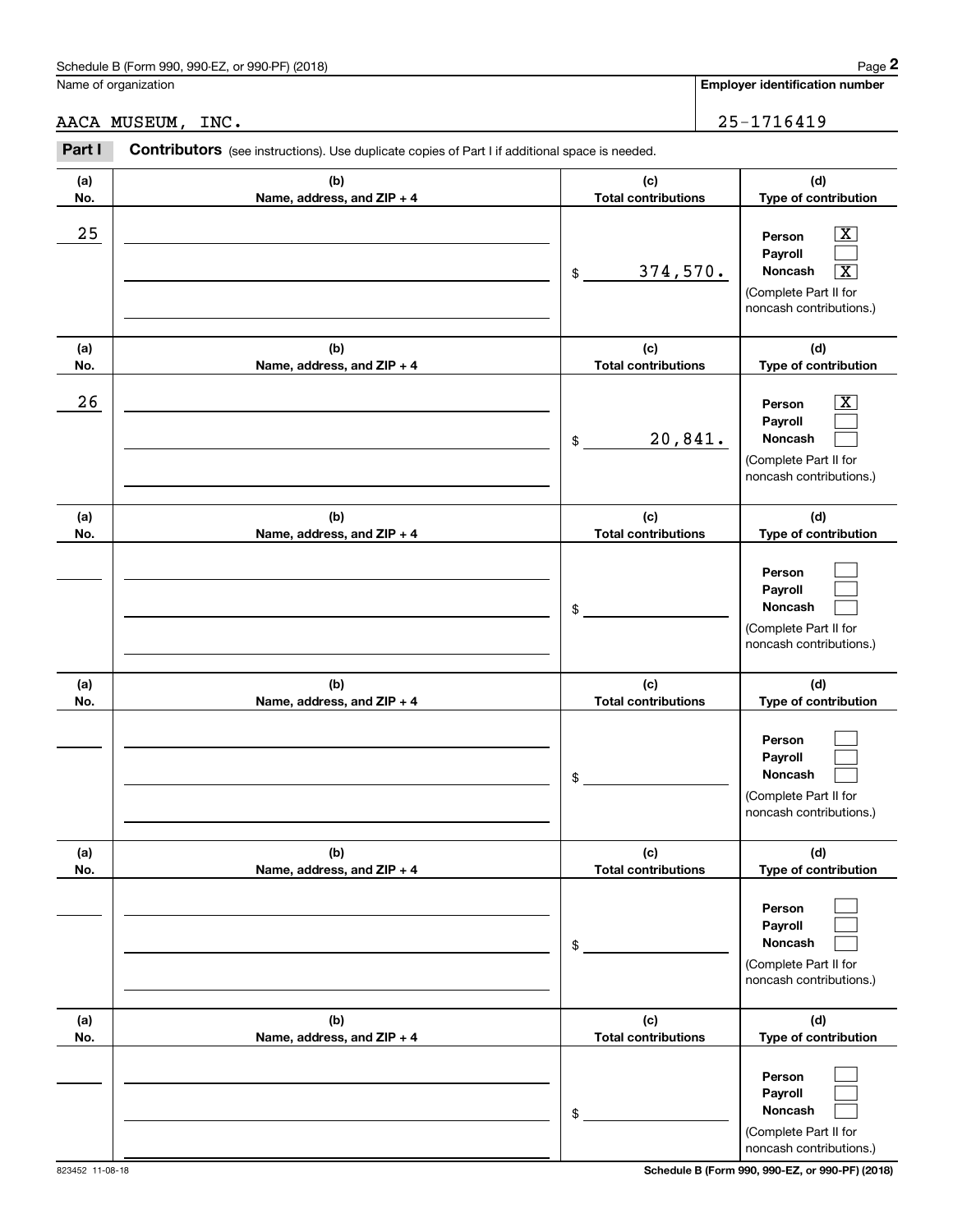|                              | Schedule B (Form 990, 990-EZ, or 990-PF) (2018)                                                     |                                                 | Page 3                                |
|------------------------------|-----------------------------------------------------------------------------------------------------|-------------------------------------------------|---------------------------------------|
|                              | Name of organization                                                                                |                                                 | <b>Employer identification number</b> |
|                              | AACA MUSEUM, INC.                                                                                   |                                                 | 25-1716419                            |
| Part II                      | Noncash Property (see instructions). Use duplicate copies of Part II if additional space is needed. |                                                 |                                       |
| (a)<br>No.<br>from<br>Part I | (b)<br>Description of noncash property given                                                        | (c)<br>FMV (or estimate)<br>(See instructions.) | (d)<br>Date received                  |
|                              | 1937 BUICK S & S HEARSE                                                                             |                                                 |                                       |
| 2                            |                                                                                                     | 80,000.<br>$\mathsf{\$}$                        | 07/30/18                              |
| (a)<br>No.<br>from<br>Part I | (b)<br>Description of noncash property given                                                        | (c)<br>FMV (or estimate)<br>(See instructions.) | (d)<br>Date received                  |
| 4                            | 1968 FORD MUSTANG                                                                                   |                                                 |                                       |
|                              |                                                                                                     | 22,000.<br>$\frac{1}{2}$                        | 05/15/18                              |
| (a)<br>No.<br>from<br>Part I | (b)<br>Description of noncash property given                                                        | (c)<br>FMV (or estimate)<br>(See instructions.) | (d)<br>Date received                  |
| 6                            | 1950 WILLYS JEEPSTER                                                                                |                                                 |                                       |
|                              |                                                                                                     | 22,000.<br>$\mathsf{\$}$                        | 08/22/18                              |
| (a)<br>No.<br>from<br>Part I | (b)<br>Description of noncash property given                                                        | (c)<br>FMV (or estimate)<br>(See instructions.) | (d)<br>Date received                  |
| 7                            | 1928 CHRYSLER MODEL 72                                                                              |                                                 |                                       |
|                              |                                                                                                     | 20,000.<br>$\mathsf{\$}$                        | 10/22/18                              |
| (a)<br>No.<br>from<br>Part I | (b)<br>Description of noncash property given                                                        | (c)<br>FMV (or estimate)<br>(See instructions.) | (d)<br>Date received                  |
| 12                           | 1929 NASH MODEL 420                                                                                 |                                                 |                                       |
|                              |                                                                                                     | 15,000.<br>$\mathsf{\$}$                        | 12/07/18                              |
| (a)<br>No.<br>from<br>Part I | (b)<br>Description of noncash property given                                                        | (c)<br>FMV (or estimate)<br>(See instructions.) | (d)<br>Date received                  |
| 13                           | 1963 INTERNATIONAL JITNEY                                                                           |                                                 |                                       |
|                              |                                                                                                     | 12,000.<br>\$                                   | 08/16/18                              |

823453 11-08-18 **Schedule B (Form 990, 990-EZ, or 990-PF) (2018)**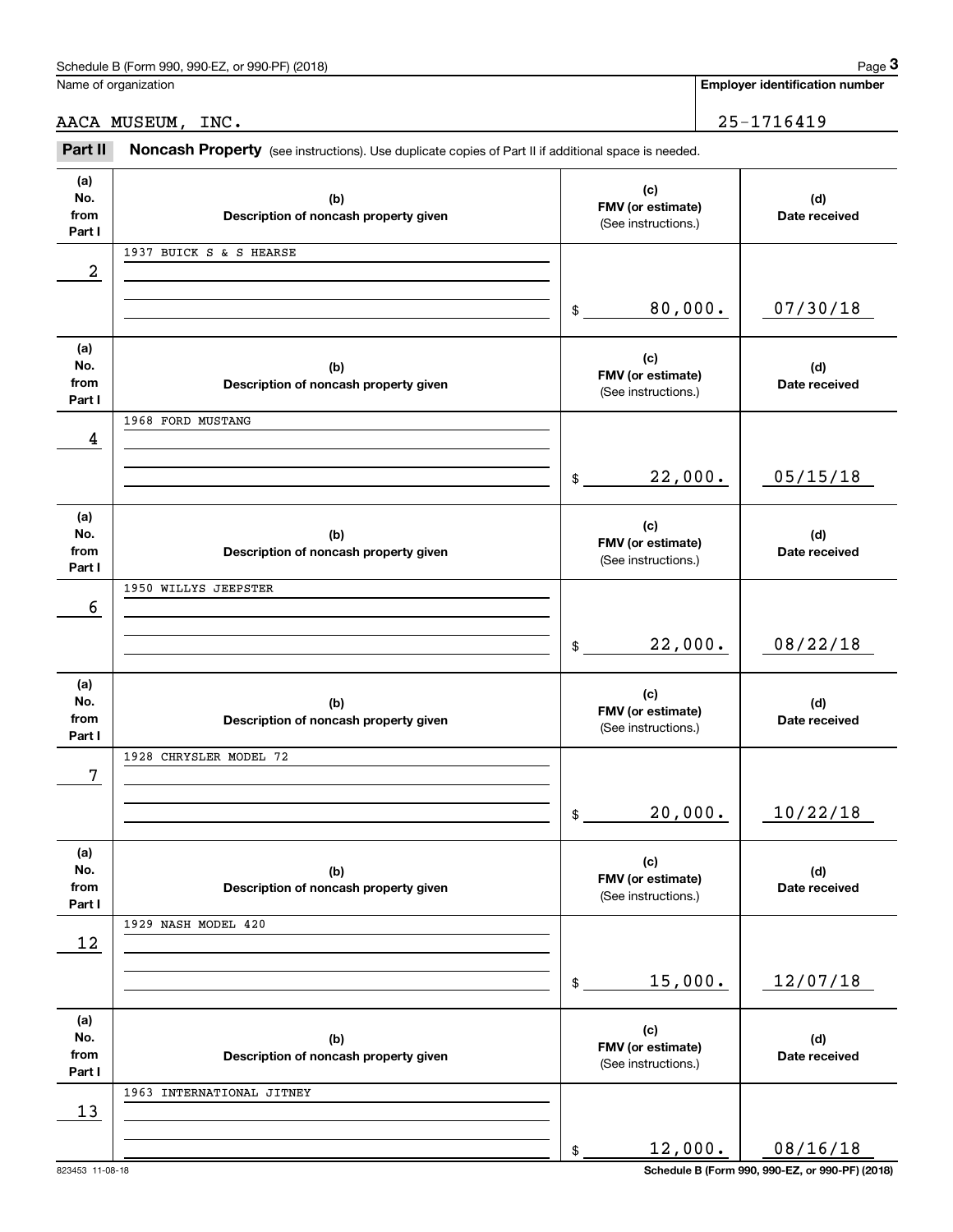|                              | Schedule B (Form 990, 990-EZ, or 990-PF) (2018)                                                     |                                                 |                                          | Page 3                                |  |
|------------------------------|-----------------------------------------------------------------------------------------------------|-------------------------------------------------|------------------------------------------|---------------------------------------|--|
|                              | Name of organization                                                                                |                                                 |                                          | <b>Employer identification number</b> |  |
|                              | AACA MUSEUM, INC.                                                                                   |                                                 |                                          | 25-1716419                            |  |
| Part II                      | Noncash Property (see instructions). Use duplicate copies of Part II if additional space is needed. |                                                 |                                          |                                       |  |
| (a)<br>No.<br>from<br>Part I | (b)<br>Description of noncash property given                                                        | (c)<br>FMV (or estimate)<br>(See instructions.) |                                          | (d)<br>Date received                  |  |
| 18                           | 1995 TOYOTA PRIVIA                                                                                  |                                                 |                                          |                                       |  |
|                              |                                                                                                     | 6,000.<br>\$                                    |                                          | 07/10/18                              |  |
| (a)<br>No.<br>from<br>Part I | (b)<br>Description of noncash property given                                                        | (c)<br>FMV (or estimate)<br>(See instructions.) |                                          | (d)<br>Date received                  |  |
| 25                           | BLUEPRINTS, 150 SHS BERKSHIRE HATHAWAY, PROP MOVIE CAR                                              |                                                 |                                          |                                       |  |
|                              |                                                                                                     | 324,570.<br>\$                                  |                                          | 01/01/18                              |  |
| (a)<br>No.<br>from<br>Part I | (b)<br>Description of noncash property given                                                        | (c)                                             | FMV (or estimate)<br>(See instructions.) |                                       |  |
|                              |                                                                                                     | \$                                              |                                          |                                       |  |
| (a)<br>No.<br>from<br>Part I | (b)<br>Description of noncash property given                                                        | (c)<br>FMV (or estimate)<br>(See instructions.) |                                          | (d)<br>Date received                  |  |
|                              |                                                                                                     | \$                                              |                                          |                                       |  |
| (a)<br>No.<br>from<br>Part I | (b)<br>Description of noncash property given                                                        | (c)<br>FMV (or estimate)<br>(See instructions.) |                                          | (d)<br>Date received                  |  |
|                              |                                                                                                     | \$                                              |                                          |                                       |  |
| (a)<br>No.<br>from<br>Part I | (b)<br>Description of noncash property given                                                        | (c)<br>FMV (or estimate)<br>(See instructions.) |                                          | (d)<br>Date received                  |  |
|                              |                                                                                                     | \$                                              |                                          |                                       |  |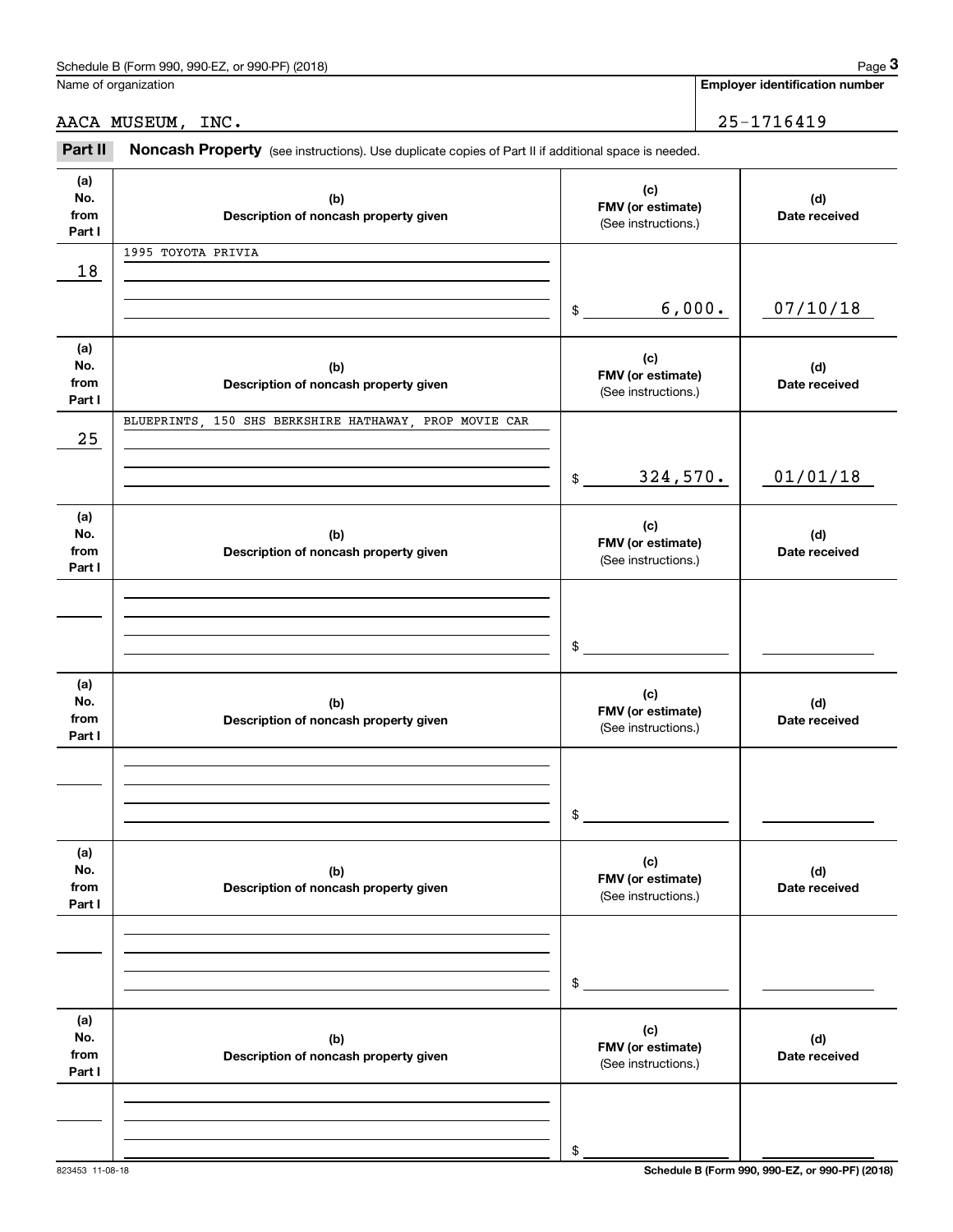|                           | Schedule B (Form 990, 990-EZ, or 990-PF) (2018)                                                                                                                                                                                                                                                 |                                          | Page 4                                                                                                                                                         |  |  |  |  |  |  |
|---------------------------|-------------------------------------------------------------------------------------------------------------------------------------------------------------------------------------------------------------------------------------------------------------------------------------------------|------------------------------------------|----------------------------------------------------------------------------------------------------------------------------------------------------------------|--|--|--|--|--|--|
|                           | Name of organization                                                                                                                                                                                                                                                                            |                                          | <b>Employer identification number</b>                                                                                                                          |  |  |  |  |  |  |
|                           | AACA MUSEUM, INC.                                                                                                                                                                                                                                                                               |                                          | 25-1716419                                                                                                                                                     |  |  |  |  |  |  |
| Part III                  |                                                                                                                                                                                                                                                                                                 |                                          | Exclusively religious, charitable, etc., contributions to organizations described in section 501(c)(7), (8), or (10) that total more than \$1,000 for the year |  |  |  |  |  |  |
|                           | from any one contributor. Complete columns (a) through (e) and the following line entry. For organizations<br>completing Part III, enter the total of exclusively religious, charitable, etc., contributions of \$1,000 or less for the year. (Enter this info. once.) $\blacktriangleright$ \$ |                                          |                                                                                                                                                                |  |  |  |  |  |  |
|                           | Use duplicate copies of Part III if additional space is needed.                                                                                                                                                                                                                                 |                                          |                                                                                                                                                                |  |  |  |  |  |  |
| (a) No.<br>from           | (b) Purpose of gift                                                                                                                                                                                                                                                                             | (c) Use of gift                          | (d) Description of how gift is held                                                                                                                            |  |  |  |  |  |  |
| Part I                    |                                                                                                                                                                                                                                                                                                 |                                          |                                                                                                                                                                |  |  |  |  |  |  |
|                           |                                                                                                                                                                                                                                                                                                 |                                          |                                                                                                                                                                |  |  |  |  |  |  |
|                           |                                                                                                                                                                                                                                                                                                 |                                          |                                                                                                                                                                |  |  |  |  |  |  |
|                           |                                                                                                                                                                                                                                                                                                 | (e) Transfer of gift                     |                                                                                                                                                                |  |  |  |  |  |  |
|                           |                                                                                                                                                                                                                                                                                                 |                                          |                                                                                                                                                                |  |  |  |  |  |  |
|                           | Transferee's name, address, and ZIP + 4                                                                                                                                                                                                                                                         |                                          | Relationship of transferor to transferee                                                                                                                       |  |  |  |  |  |  |
|                           |                                                                                                                                                                                                                                                                                                 |                                          |                                                                                                                                                                |  |  |  |  |  |  |
|                           |                                                                                                                                                                                                                                                                                                 |                                          |                                                                                                                                                                |  |  |  |  |  |  |
|                           |                                                                                                                                                                                                                                                                                                 |                                          |                                                                                                                                                                |  |  |  |  |  |  |
| (a) No.<br>from           | (b) Purpose of gift                                                                                                                                                                                                                                                                             | (c) Use of gift                          | (d) Description of how gift is held                                                                                                                            |  |  |  |  |  |  |
| Part I                    |                                                                                                                                                                                                                                                                                                 |                                          |                                                                                                                                                                |  |  |  |  |  |  |
|                           |                                                                                                                                                                                                                                                                                                 |                                          |                                                                                                                                                                |  |  |  |  |  |  |
|                           |                                                                                                                                                                                                                                                                                                 |                                          |                                                                                                                                                                |  |  |  |  |  |  |
|                           | (e) Transfer of gift                                                                                                                                                                                                                                                                            |                                          |                                                                                                                                                                |  |  |  |  |  |  |
|                           |                                                                                                                                                                                                                                                                                                 |                                          |                                                                                                                                                                |  |  |  |  |  |  |
|                           | Transferee's name, address, and ZIP + 4                                                                                                                                                                                                                                                         | Relationship of transferor to transferee |                                                                                                                                                                |  |  |  |  |  |  |
|                           |                                                                                                                                                                                                                                                                                                 |                                          |                                                                                                                                                                |  |  |  |  |  |  |
|                           |                                                                                                                                                                                                                                                                                                 |                                          |                                                                                                                                                                |  |  |  |  |  |  |
|                           |                                                                                                                                                                                                                                                                                                 |                                          |                                                                                                                                                                |  |  |  |  |  |  |
| (a) No.<br>from<br>Part I | (b) Purpose of gift                                                                                                                                                                                                                                                                             | (c) Use of gift                          | (d) Description of how gift is held                                                                                                                            |  |  |  |  |  |  |
|                           |                                                                                                                                                                                                                                                                                                 |                                          |                                                                                                                                                                |  |  |  |  |  |  |
|                           |                                                                                                                                                                                                                                                                                                 |                                          |                                                                                                                                                                |  |  |  |  |  |  |
|                           |                                                                                                                                                                                                                                                                                                 |                                          |                                                                                                                                                                |  |  |  |  |  |  |
|                           |                                                                                                                                                                                                                                                                                                 | (e) Transfer of gift                     |                                                                                                                                                                |  |  |  |  |  |  |
|                           |                                                                                                                                                                                                                                                                                                 |                                          |                                                                                                                                                                |  |  |  |  |  |  |
|                           | Transferee's name, address, and $ZIP + 4$                                                                                                                                                                                                                                                       |                                          | Relationship of transferor to transferee                                                                                                                       |  |  |  |  |  |  |
|                           |                                                                                                                                                                                                                                                                                                 |                                          |                                                                                                                                                                |  |  |  |  |  |  |
|                           |                                                                                                                                                                                                                                                                                                 |                                          |                                                                                                                                                                |  |  |  |  |  |  |
| (a) No.<br>from           |                                                                                                                                                                                                                                                                                                 |                                          |                                                                                                                                                                |  |  |  |  |  |  |
| Part I                    | (b) Purpose of gift                                                                                                                                                                                                                                                                             | (c) Use of gift                          | (d) Description of how gift is held                                                                                                                            |  |  |  |  |  |  |
|                           |                                                                                                                                                                                                                                                                                                 |                                          |                                                                                                                                                                |  |  |  |  |  |  |
|                           |                                                                                                                                                                                                                                                                                                 |                                          |                                                                                                                                                                |  |  |  |  |  |  |
|                           |                                                                                                                                                                                                                                                                                                 |                                          |                                                                                                                                                                |  |  |  |  |  |  |
|                           |                                                                                                                                                                                                                                                                                                 | (e) Transfer of gift                     |                                                                                                                                                                |  |  |  |  |  |  |
|                           |                                                                                                                                                                                                                                                                                                 |                                          |                                                                                                                                                                |  |  |  |  |  |  |
|                           | Transferee's name, address, and $ZIP + 4$                                                                                                                                                                                                                                                       |                                          | Relationship of transferor to transferee                                                                                                                       |  |  |  |  |  |  |
|                           |                                                                                                                                                                                                                                                                                                 |                                          |                                                                                                                                                                |  |  |  |  |  |  |
|                           |                                                                                                                                                                                                                                                                                                 |                                          |                                                                                                                                                                |  |  |  |  |  |  |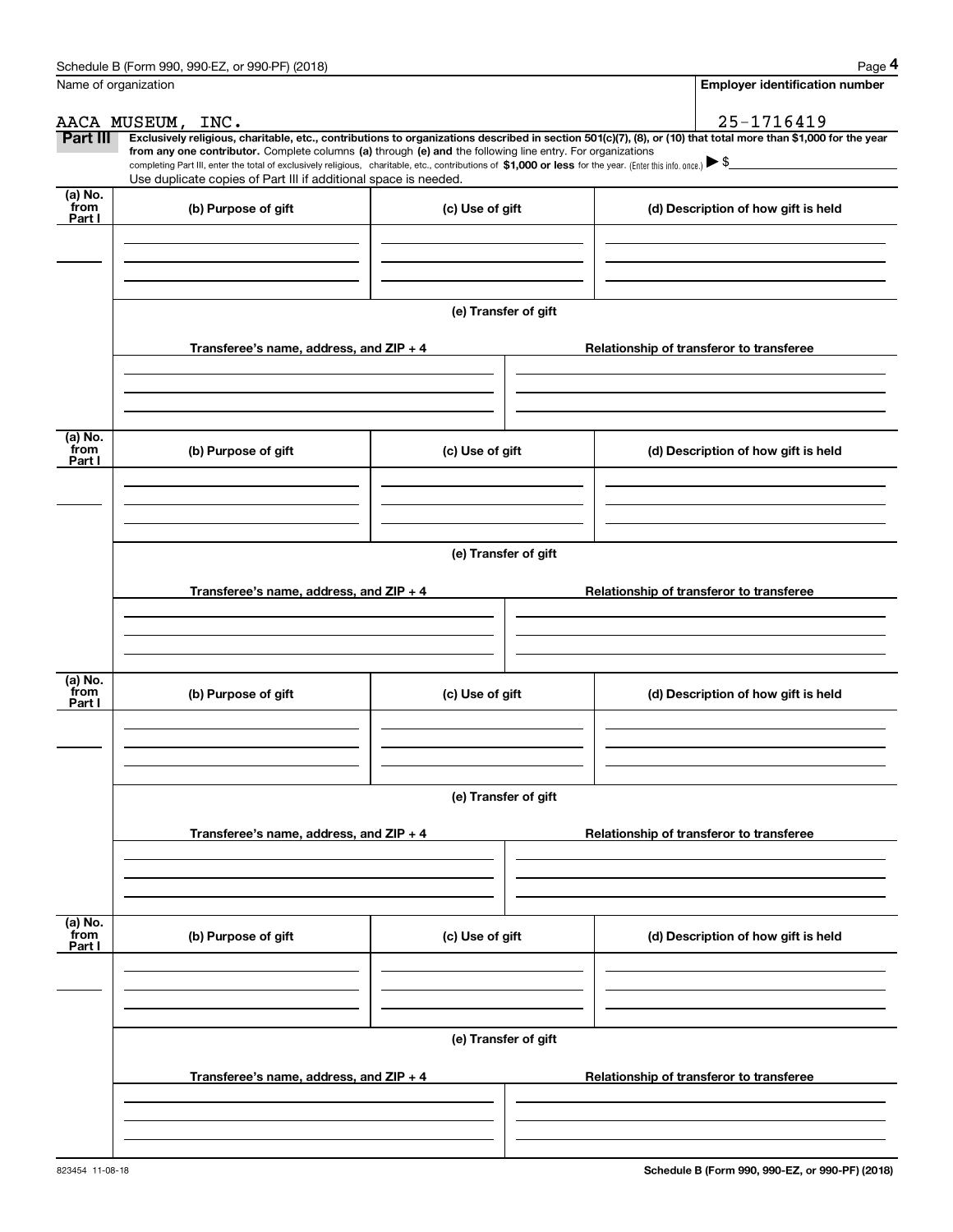|         |                                                                                                                                                                                                                                                                                                                     |                                                                                                                                                                                                                                | <b>Supplemental Financial Statements</b>                                                                                                                                                                                                                                                                                                                           |                          | OMB No. 1545-0047                     |  |  |
|---------|---------------------------------------------------------------------------------------------------------------------------------------------------------------------------------------------------------------------------------------------------------------------------------------------------------------------|--------------------------------------------------------------------------------------------------------------------------------------------------------------------------------------------------------------------------------|--------------------------------------------------------------------------------------------------------------------------------------------------------------------------------------------------------------------------------------------------------------------------------------------------------------------------------------------------------------------|--------------------------|---------------------------------------|--|--|
|         | <b>SCHEDULE D</b><br>(Form 990)                                                                                                                                                                                                                                                                                     |                                                                                                                                                                                                                                |                                                                                                                                                                                                                                                                                                                                                                    |                          |                                       |  |  |
|         |                                                                                                                                                                                                                                                                                                                     |                                                                                                                                                                                                                                | Complete if the organization answered "Yes" on Form 990,<br>Part IV, line 6, 7, 8, 9, 10, 11a, 11b, 11c, 11d, 11e, 11f, 12a, or 12b.                                                                                                                                                                                                                               |                          | <b>Open to Public</b>                 |  |  |
|         | Department of the Treasury<br>Internal Revenue Service                                                                                                                                                                                                                                                              |                                                                                                                                                                                                                                | Attach to Form 990.<br>Go to www.irs.gov/Form990 for instructions and the latest information.                                                                                                                                                                                                                                                                      |                          | <b>Inspection</b>                     |  |  |
|         | Name of the organization                                                                                                                                                                                                                                                                                            |                                                                                                                                                                                                                                |                                                                                                                                                                                                                                                                                                                                                                    |                          | <b>Employer identification number</b> |  |  |
|         |                                                                                                                                                                                                                                                                                                                     | AACA MUSEUM, INC.                                                                                                                                                                                                              |                                                                                                                                                                                                                                                                                                                                                                    |                          | 25-1716419                            |  |  |
| Part I  |                                                                                                                                                                                                                                                                                                                     |                                                                                                                                                                                                                                | Organizations Maintaining Donor Advised Funds or Other Similar Funds or Accounts. Complete if the                                                                                                                                                                                                                                                                  |                          |                                       |  |  |
|         |                                                                                                                                                                                                                                                                                                                     | organization answered "Yes" on Form 990, Part IV, line 6.                                                                                                                                                                      | (a) Donor advised funds                                                                                                                                                                                                                                                                                                                                            |                          | (b) Funds and other accounts          |  |  |
|         |                                                                                                                                                                                                                                                                                                                     |                                                                                                                                                                                                                                |                                                                                                                                                                                                                                                                                                                                                                    |                          |                                       |  |  |
| 1<br>2  |                                                                                                                                                                                                                                                                                                                     | Aggregate value of contributions to (during year)                                                                                                                                                                              |                                                                                                                                                                                                                                                                                                                                                                    |                          |                                       |  |  |
| 3       |                                                                                                                                                                                                                                                                                                                     | Aggregate value of grants from (during year)                                                                                                                                                                                   |                                                                                                                                                                                                                                                                                                                                                                    |                          |                                       |  |  |
| 4       |                                                                                                                                                                                                                                                                                                                     | Aggregate value at end of year measurement and the state of the state of the state of the state of the state of the state of the state of the state of the state of the state of the state of the state of the state of the st |                                                                                                                                                                                                                                                                                                                                                                    |                          |                                       |  |  |
| 5       | Did the organization inform all donors and donor advisors in writing that the assets held in donor advised funds                                                                                                                                                                                                    |                                                                                                                                                                                                                                |                                                                                                                                                                                                                                                                                                                                                                    |                          |                                       |  |  |
|         |                                                                                                                                                                                                                                                                                                                     |                                                                                                                                                                                                                                |                                                                                                                                                                                                                                                                                                                                                                    |                          | Yes<br><b>No</b>                      |  |  |
| 6       |                                                                                                                                                                                                                                                                                                                     |                                                                                                                                                                                                                                | Did the organization inform all grantees, donors, and donor advisors in writing that grant funds can be used only                                                                                                                                                                                                                                                  |                          |                                       |  |  |
|         |                                                                                                                                                                                                                                                                                                                     |                                                                                                                                                                                                                                | for charitable purposes and not for the benefit of the donor or donor advisor, or for any other purpose conferring                                                                                                                                                                                                                                                 |                          |                                       |  |  |
|         |                                                                                                                                                                                                                                                                                                                     |                                                                                                                                                                                                                                |                                                                                                                                                                                                                                                                                                                                                                    |                          | <b>Yes</b><br>No                      |  |  |
| Part II |                                                                                                                                                                                                                                                                                                                     |                                                                                                                                                                                                                                | Conservation Easements. Complete if the organization answered "Yes" on Form 990, Part IV, line 7.                                                                                                                                                                                                                                                                  |                          |                                       |  |  |
| 1       |                                                                                                                                                                                                                                                                                                                     | Purpose(s) of conservation easements held by the organization (check all that apply).                                                                                                                                          |                                                                                                                                                                                                                                                                                                                                                                    |                          |                                       |  |  |
|         |                                                                                                                                                                                                                                                                                                                     | Preservation of land for public use (e.g., recreation or education)                                                                                                                                                            | Preservation of a historically important land area                                                                                                                                                                                                                                                                                                                 |                          |                                       |  |  |
|         |                                                                                                                                                                                                                                                                                                                     | Protection of natural habitat                                                                                                                                                                                                  | Preservation of a certified historic structure                                                                                                                                                                                                                                                                                                                     |                          |                                       |  |  |
|         |                                                                                                                                                                                                                                                                                                                     | Preservation of open space                                                                                                                                                                                                     |                                                                                                                                                                                                                                                                                                                                                                    |                          |                                       |  |  |
| 2       |                                                                                                                                                                                                                                                                                                                     |                                                                                                                                                                                                                                | Complete lines 2a through 2d if the organization held a qualified conservation contribution in the form of a conservation easement on the last                                                                                                                                                                                                                     |                          |                                       |  |  |
|         | day of the tax year.                                                                                                                                                                                                                                                                                                |                                                                                                                                                                                                                                |                                                                                                                                                                                                                                                                                                                                                                    |                          | Held at the End of the Tax Year       |  |  |
|         |                                                                                                                                                                                                                                                                                                                     |                                                                                                                                                                                                                                |                                                                                                                                                                                                                                                                                                                                                                    | 2a                       |                                       |  |  |
|         |                                                                                                                                                                                                                                                                                                                     |                                                                                                                                                                                                                                |                                                                                                                                                                                                                                                                                                                                                                    | 2 <sub>b</sub>           |                                       |  |  |
|         |                                                                                                                                                                                                                                                                                                                     |                                                                                                                                                                                                                                | Number of conservation easements on a certified historic structure included in (a) manufacture included in (a)                                                                                                                                                                                                                                                     | 2c                       |                                       |  |  |
|         |                                                                                                                                                                                                                                                                                                                     |                                                                                                                                                                                                                                | d Number of conservation easements included in (c) acquired after 7/25/06, and not on a historic structure                                                                                                                                                                                                                                                         | 2d                       |                                       |  |  |
| 3       |                                                                                                                                                                                                                                                                                                                     |                                                                                                                                                                                                                                | listed in the National Register [11, 1200] and the National Property of Australian Contract in the National Register [11, 1200] and the Mational Register [11, 1200] and the Material Australian Contract in the Material Aust<br>Number of conservation easements modified, transferred, released, extinguished, or terminated by the organization during the tax |                          |                                       |  |  |
|         | $year \blacktriangleright$                                                                                                                                                                                                                                                                                          |                                                                                                                                                                                                                                |                                                                                                                                                                                                                                                                                                                                                                    |                          |                                       |  |  |
| 4       |                                                                                                                                                                                                                                                                                                                     | Number of states where property subject to conservation easement is located $\blacktriangleright$                                                                                                                              |                                                                                                                                                                                                                                                                                                                                                                    |                          |                                       |  |  |
| 5       |                                                                                                                                                                                                                                                                                                                     | Does the organization have a written policy regarding the periodic monitoring, inspection, handling of                                                                                                                         |                                                                                                                                                                                                                                                                                                                                                                    |                          |                                       |  |  |
|         |                                                                                                                                                                                                                                                                                                                     | violations, and enforcement of the conservation easements it holds?                                                                                                                                                            |                                                                                                                                                                                                                                                                                                                                                                    |                          | Yes<br><b>No</b>                      |  |  |
| 6       |                                                                                                                                                                                                                                                                                                                     |                                                                                                                                                                                                                                | Staff and volunteer hours devoted to monitoring, inspecting, handling of violations, and enforcing conservation easements during the year                                                                                                                                                                                                                          |                          |                                       |  |  |
|         |                                                                                                                                                                                                                                                                                                                     |                                                                                                                                                                                                                                |                                                                                                                                                                                                                                                                                                                                                                    |                          |                                       |  |  |
| 7       |                                                                                                                                                                                                                                                                                                                     |                                                                                                                                                                                                                                | Amount of expenses incurred in monitoring, inspecting, handling of violations, and enforcing conservation easements during the year                                                                                                                                                                                                                                |                          |                                       |  |  |
|         | ▶ \$                                                                                                                                                                                                                                                                                                                |                                                                                                                                                                                                                                |                                                                                                                                                                                                                                                                                                                                                                    |                          |                                       |  |  |
| 8       |                                                                                                                                                                                                                                                                                                                     |                                                                                                                                                                                                                                | Does each conservation easement reported on line 2(d) above satisfy the requirements of section 170(h)(4)(B)(i)                                                                                                                                                                                                                                                    |                          |                                       |  |  |
|         | and section 170(h)(4)(B)(ii)?                                                                                                                                                                                                                                                                                       |                                                                                                                                                                                                                                |                                                                                                                                                                                                                                                                                                                                                                    |                          | Yes<br>No                             |  |  |
| 9       |                                                                                                                                                                                                                                                                                                                     |                                                                                                                                                                                                                                | In Part XIII, describe how the organization reports conservation easements in its revenue and expense statement, and balance sheet, and                                                                                                                                                                                                                            |                          |                                       |  |  |
|         |                                                                                                                                                                                                                                                                                                                     |                                                                                                                                                                                                                                | include, if applicable, the text of the footnote to the organization's financial statements that describes the organization's accounting for                                                                                                                                                                                                                       |                          |                                       |  |  |
|         | conservation easements.<br>Part III I                                                                                                                                                                                                                                                                               |                                                                                                                                                                                                                                | Organizations Maintaining Collections of Art, Historical Treasures, or Other Similar Assets.                                                                                                                                                                                                                                                                       |                          |                                       |  |  |
|         |                                                                                                                                                                                                                                                                                                                     | Complete if the organization answered "Yes" on Form 990, Part IV, line 8.                                                                                                                                                      |                                                                                                                                                                                                                                                                                                                                                                    |                          |                                       |  |  |
|         |                                                                                                                                                                                                                                                                                                                     |                                                                                                                                                                                                                                | 1a If the organization elected, as permitted under SFAS 116 (ASC 958), not to report in its revenue statement and balance sheet works of art,                                                                                                                                                                                                                      |                          |                                       |  |  |
|         |                                                                                                                                                                                                                                                                                                                     |                                                                                                                                                                                                                                | historical treasures, or other similar assets held for public exhibition, education, or research in furtherance of public service, provide, in Part XIII,                                                                                                                                                                                                          |                          |                                       |  |  |
|         |                                                                                                                                                                                                                                                                                                                     | the text of the footnote to its financial statements that describes these items.                                                                                                                                               |                                                                                                                                                                                                                                                                                                                                                                    |                          |                                       |  |  |
|         |                                                                                                                                                                                                                                                                                                                     |                                                                                                                                                                                                                                |                                                                                                                                                                                                                                                                                                                                                                    |                          |                                       |  |  |
|         | <b>b</b> If the organization elected, as permitted under SFAS 116 (ASC 958), to report in its revenue statement and balance sheet works of art, historical<br>treasures, or other similar assets held for public exhibition, education, or research in furtherance of public service, provide the following amounts |                                                                                                                                                                                                                                |                                                                                                                                                                                                                                                                                                                                                                    |                          |                                       |  |  |
|         | relating to these items:                                                                                                                                                                                                                                                                                            |                                                                                                                                                                                                                                |                                                                                                                                                                                                                                                                                                                                                                    |                          |                                       |  |  |
|         |                                                                                                                                                                                                                                                                                                                     |                                                                                                                                                                                                                                |                                                                                                                                                                                                                                                                                                                                                                    | $\blacktriangleright$ \$ | 463,400.                              |  |  |
|         |                                                                                                                                                                                                                                                                                                                     | (ii) Assets included in Form 990, Part X                                                                                                                                                                                       |                                                                                                                                                                                                                                                                                                                                                                    | $\blacktriangleright$ \$ | 9,675,574.                            |  |  |
| 2       |                                                                                                                                                                                                                                                                                                                     |                                                                                                                                                                                                                                | If the organization received or held works of art, historical treasures, or other similar assets for financial gain, provide                                                                                                                                                                                                                                       |                          |                                       |  |  |
|         |                                                                                                                                                                                                                                                                                                                     | the following amounts required to be reported under SFAS 116 (ASC 958) relating to these items:                                                                                                                                |                                                                                                                                                                                                                                                                                                                                                                    |                          |                                       |  |  |
|         |                                                                                                                                                                                                                                                                                                                     |                                                                                                                                                                                                                                |                                                                                                                                                                                                                                                                                                                                                                    | $\blacktriangleright$ \$ |                                       |  |  |
|         |                                                                                                                                                                                                                                                                                                                     |                                                                                                                                                                                                                                |                                                                                                                                                                                                                                                                                                                                                                    | $\blacktriangleright$ \$ |                                       |  |  |

832051 10-29-18

**b** Assets included in Form 990, Part X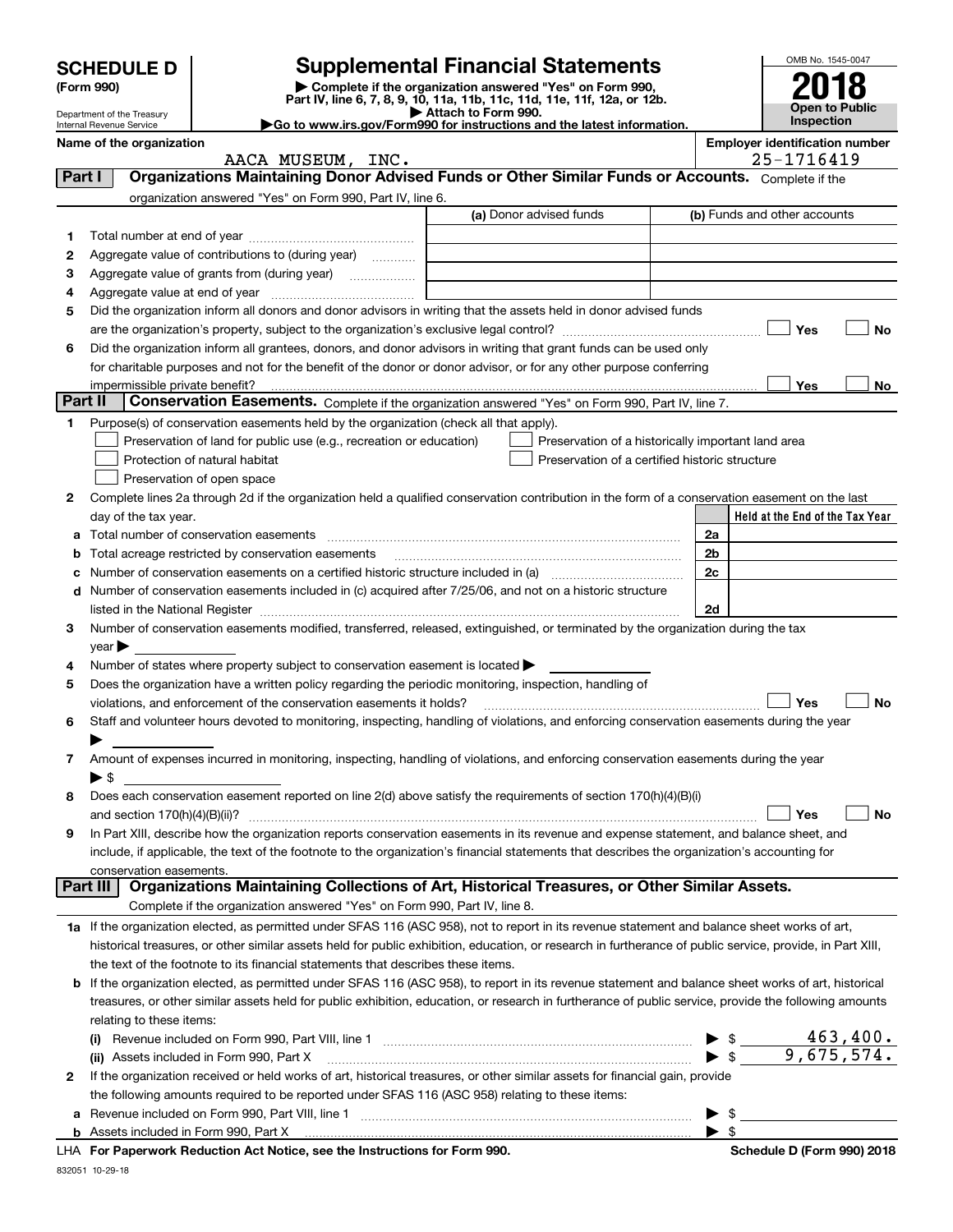|                | Schedule D (Form 990) 2018                                                                                                                                                                                                     | AACA MUSEUM, INC.  |                |                           |            |                      | $25 - 1716419$ Page 2      |                          |            |                          |
|----------------|--------------------------------------------------------------------------------------------------------------------------------------------------------------------------------------------------------------------------------|--------------------|----------------|---------------------------|------------|----------------------|----------------------------|--------------------------|------------|--------------------------|
| Part III       | Organizations Maintaining Collections of Art, Historical Treasures, or Other Similar Assets (continued)                                                                                                                        |                    |                |                           |            |                      |                            |                          |            |                          |
| з              | Using the organization's acquisition, accession, and other records, check any of the following that are a significant use of its collection items                                                                              |                    |                |                           |            |                      |                            |                          |            |                          |
|                | (check all that apply):                                                                                                                                                                                                        |                    |                |                           |            |                      |                            |                          |            |                          |
| a              | $\overline{X}$ Public exhibition                                                                                                                                                                                               |                    |                | Loan or exchange programs |            |                      |                            |                          |            |                          |
| b              | Scholarly research                                                                                                                                                                                                             | e                  |                |                           |            |                      |                            |                          |            |                          |
| c              | $\boxed{\textbf{X}}$ Preservation for future generations                                                                                                                                                                       |                    |                |                           |            |                      |                            |                          |            |                          |
|                | Provide a description of the organization's collections and explain how they further the organization's exempt purpose in Part XIII.                                                                                           |                    |                |                           |            |                      |                            |                          |            |                          |
| 5              | During the year, did the organization solicit or receive donations of art, historical treasures, or other similar assets                                                                                                       |                    |                |                           |            |                      |                            |                          |            |                          |
|                | to be sold to raise funds rather than to be maintained as part of the organization's collection?                                                                                                                               |                    |                |                           |            |                      |                            | Yes                      |            | $\overline{\text{X}}$ No |
| <b>Part IV</b> | Escrow and Custodial Arrangements. Complete if the organization answered "Yes" on Form 990, Part IV, line 9, or<br>reported an amount on Form 990, Part X, line 21.                                                            |                    |                |                           |            |                      |                            |                          |            |                          |
|                | 1a Is the organization an agent, trustee, custodian or other intermediary for contributions or other assets not included                                                                                                       |                    |                |                           |            |                      |                            |                          |            |                          |
|                | on Form 990, Part X? [11] matter contracts and contracts and contracts are contracted as a function of the set of the set of the set of the set of the set of the set of the set of the set of the set of the set of the set o |                    |                |                           |            |                      |                            | Yes                      |            | <b>No</b>                |
|                | b If "Yes," explain the arrangement in Part XIII and complete the following table:                                                                                                                                             |                    |                |                           |            |                      |                            |                          |            |                          |
|                |                                                                                                                                                                                                                                |                    |                |                           |            |                      |                            |                          | Amount     |                          |
|                | c Beginning balance                                                                                                                                                                                                            |                    |                |                           |            | 1c                   |                            |                          |            |                          |
|                |                                                                                                                                                                                                                                |                    |                |                           |            | 1d                   |                            |                          |            |                          |
|                | Distributions during the year manufactured and continuum and contained and the parameter of the set of the set of the set of the set of the set of the set of the set of the set of the set of the set of the set of the set o |                    |                |                           |            | 1e                   |                            |                          |            |                          |
|                |                                                                                                                                                                                                                                |                    |                |                           |            | 1f                   |                            |                          |            |                          |
|                | 2a Did the organization include an amount on Form 990, Part X, line 21, for escrow or custodial account liability?                                                                                                             |                    |                |                           |            |                      |                            | Yes                      |            | No                       |
|                | <b>b</b> If "Yes," explain the arrangement in Part XIII. Check here if the explanation has been provided on Part XIII                                                                                                          |                    |                |                           |            |                      |                            |                          |            |                          |
| <b>Part V</b>  | Endowment Funds. Complete if the organization answered "Yes" on Form 990, Part IV, line 10.                                                                                                                                    |                    |                |                           |            |                      |                            |                          |            |                          |
|                |                                                                                                                                                                                                                                | (a) Current year   | (b) Prior year | (c) Two years back        |            | (d) Three years back |                            | (e) Four years back      |            |                          |
| 1a             | Beginning of year balance                                                                                                                                                                                                      | 1,609,264.         | 1,518,780.     | 1,415,875.                |            |                      | 1,397,961.                 |                          | 1,318,949. |                          |
| b              |                                                                                                                                                                                                                                | 8,800.             | 1,225.         |                           | 11,545.    |                      | 6,935.                     |                          |            | 7,583.                   |
|                | Net investment earnings, gains, and losses                                                                                                                                                                                     | $-89,071.$         | 89.259.        |                           | 91,360.    |                      | 10,979.                    |                          |            | 71,429.                  |
|                |                                                                                                                                                                                                                                |                    |                |                           |            |                      |                            |                          |            |                          |
|                | e Other expenditures for facilities                                                                                                                                                                                            |                    |                |                           |            |                      |                            |                          |            |                          |
|                | and programs                                                                                                                                                                                                                   | 51,000.            |                |                           |            |                      |                            |                          |            |                          |
|                | f Administrative expenses                                                                                                                                                                                                      |                    |                |                           |            |                      |                            |                          |            |                          |
|                | End of year balance                                                                                                                                                                                                            | 1,477,993.         | 1,609,264.     |                           | 1,518,780. |                      | 1,415,875.                 |                          | 1,397,961. |                          |
| 2              | Provide the estimated percentage of the current year end balance (line 1g, column (a)) held as:                                                                                                                                |                    |                |                           |            |                      |                            |                          |            |                          |
| а              | Board designated or quasi-endowment >                                                                                                                                                                                          | 61.38              | %              |                           |            |                      |                            |                          |            |                          |
| b              | Permanent endowment $\triangleright$ 35.28                                                                                                                                                                                     | $\%$<br>3.34       |                |                           |            |                      |                            |                          |            |                          |
|                | <b>c</b> Temporarily restricted endowment $\blacktriangleright$                                                                                                                                                                | %                  |                |                           |            |                      |                            |                          |            |                          |
|                | The percentages on lines 2a, 2b, and 2c should equal 100%.<br>3a Are there endowment funds not in the possession of the organization that are held and administered for the organization                                       |                    |                |                           |            |                      |                            |                          |            |                          |
|                |                                                                                                                                                                                                                                |                    |                |                           |            |                      |                            |                          | Yes        | No                       |
|                | by:<br>(i)                                                                                                                                                                                                                     |                    |                |                           |            |                      |                            | 3a(i)                    |            | х                        |
|                | related organizations<br>(ii)                                                                                                                                                                                                  |                    |                |                           |            |                      |                            | 3a(ii)                   |            | х                        |
|                | b If "Yes" on line 3a(ii), are the related organizations listed as required on Schedule R? [[[[[[[[[[[[[[[[[[                                                                                                                  |                    |                |                           |            |                      |                            | 3b                       |            |                          |
|                | Describe in Part XIII the intended uses of the organization's endowment funds.                                                                                                                                                 |                    |                |                           |            |                      |                            |                          |            |                          |
|                | Land, Buildings, and Equipment.<br><b>Part VI</b>                                                                                                                                                                              |                    |                |                           |            |                      |                            |                          |            |                          |
|                | Complete if the organization answered "Yes" on Form 990, Part IV, line 11a. See Form 990, Part X, line 10.                                                                                                                     |                    |                |                           |            |                      |                            |                          |            |                          |
|                | Description of property                                                                                                                                                                                                        | (a) Cost or other  |                | (b) Cost or other         |            | (c) Accumulated      |                            | (d) Book value           |            |                          |
|                |                                                                                                                                                                                                                                | basis (investment) |                | basis (other)             |            | depreciation         |                            |                          |            |                          |
|                |                                                                                                                                                                                                                                |                    |                | 1,055,324.                |            |                      |                            | 1,055,324.               |            |                          |
|                |                                                                                                                                                                                                                                |                    |                | 7,107,801.                |            | 2,772,927.           |                            | $\overline{4,334,874}$ . |            |                          |
|                |                                                                                                                                                                                                                                |                    |                |                           |            |                      |                            |                          |            |                          |
|                |                                                                                                                                                                                                                                |                    |                | 393, 258.                 |            | 382, 352.            |                            |                          | 10,906.    |                          |
|                | e Other.                                                                                                                                                                                                                       |                    |                | 159,692.                  |            | 86,508.              |                            |                          | 73,184.    |                          |
|                | Total. Add lines 1a through 1e. (Column (d) must equal Form 990. Part X, column (B), line 10c.)                                                                                                                                |                    |                |                           |            |                      |                            | 5,474,288.               |            |                          |
|                |                                                                                                                                                                                                                                |                    |                |                           |            |                      | Cahadule D (Faum 000) 0040 |                          |            |                          |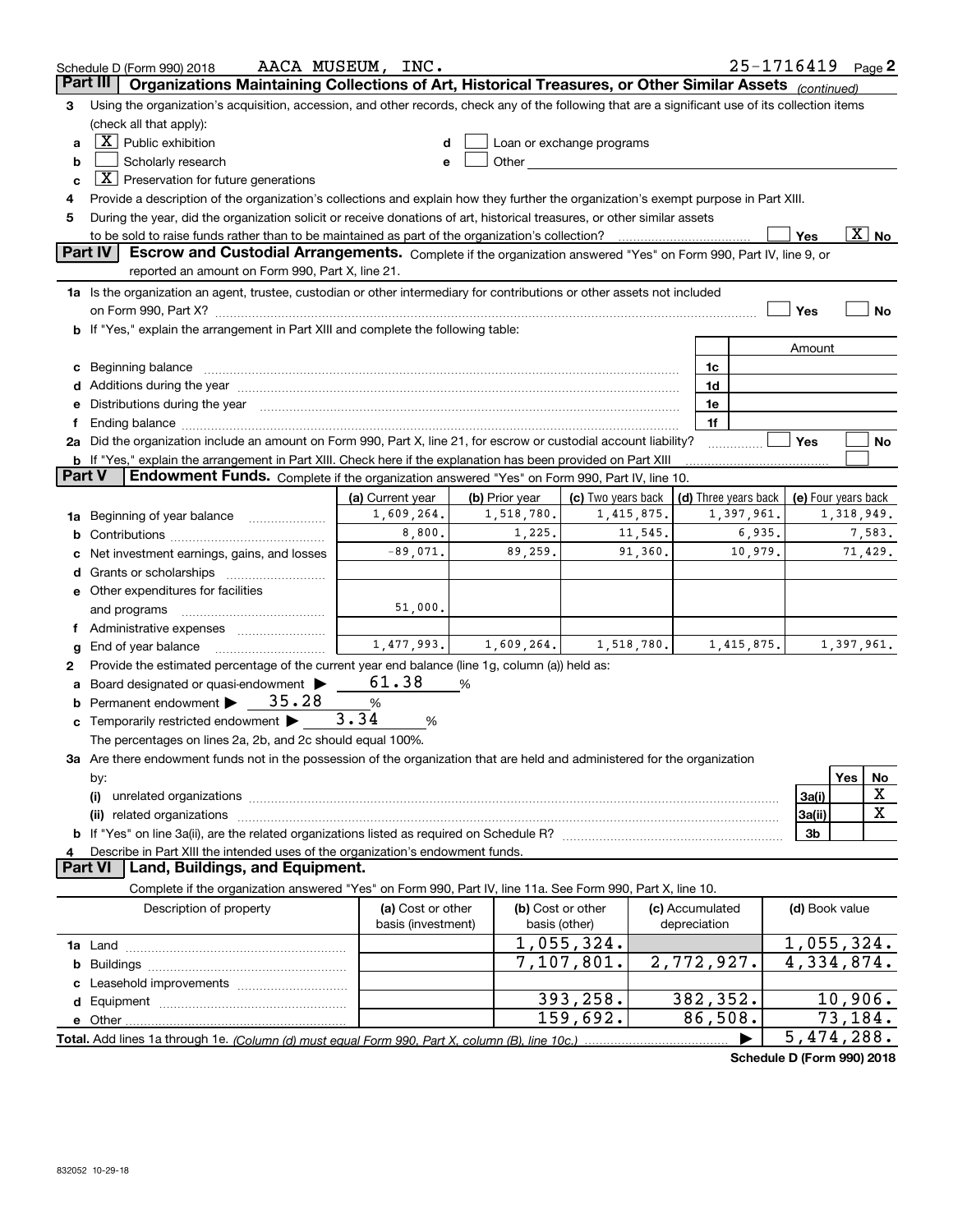| AACA MUSEUM, INC.<br>Schedule D (Form 990) 2018                                                                   |                 |                |                                                           | 25-1716419<br>Page $3$ |
|-------------------------------------------------------------------------------------------------------------------|-----------------|----------------|-----------------------------------------------------------|------------------------|
| <b>Part VII</b> Investments - Other Securities.                                                                   |                 |                |                                                           |                        |
| Complete if the organization answered "Yes" on Form 990, Part IV, line 11b. See Form 990, Part X, line 12.        |                 |                |                                                           |                        |
| (a) Description of security or category (including name of security)                                              | (b) Book value  |                | (c) Method of valuation: Cost or end-of-year market value |                        |
| (1) Financial derivatives                                                                                         |                 |                |                                                           |                        |
| (2) Closely-held equity interests                                                                                 |                 |                |                                                           |                        |
| (3) Other                                                                                                         |                 |                |                                                           |                        |
| (A)                                                                                                               |                 |                |                                                           |                        |
| (B)                                                                                                               |                 |                |                                                           |                        |
| (C)                                                                                                               |                 |                |                                                           |                        |
| (D)                                                                                                               |                 |                |                                                           |                        |
|                                                                                                                   |                 |                |                                                           |                        |
| (E)                                                                                                               |                 |                |                                                           |                        |
| (F)                                                                                                               |                 |                |                                                           |                        |
| (G)                                                                                                               |                 |                |                                                           |                        |
| (H)                                                                                                               |                 |                |                                                           |                        |
| Total. (Col. (b) must equal Form 990, Part X, col. (B) line 12.)                                                  |                 |                |                                                           |                        |
| Part VIII Investments - Program Related.                                                                          |                 |                |                                                           |                        |
| Complete if the organization answered "Yes" on Form 990, Part IV, line 11c. See Form 990, Part X, line 13.        |                 |                |                                                           |                        |
| (a) Description of investment                                                                                     | (b) Book value  |                | (c) Method of valuation: Cost or end-of-year market value |                        |
| (1)                                                                                                               |                 |                |                                                           |                        |
| (2)                                                                                                               |                 |                |                                                           |                        |
| (3)                                                                                                               |                 |                |                                                           |                        |
| (4)                                                                                                               |                 |                |                                                           |                        |
| (5)                                                                                                               |                 |                |                                                           |                        |
| (6)                                                                                                               |                 |                |                                                           |                        |
| (7)                                                                                                               |                 |                |                                                           |                        |
| (8)                                                                                                               |                 |                |                                                           |                        |
| (9)                                                                                                               |                 |                |                                                           |                        |
| Total. (Col. (b) must equal Form 990, Part X, col. (B) line 13.)                                                  |                 |                |                                                           |                        |
| Part IX<br><b>Other Assets.</b>                                                                                   |                 |                |                                                           |                        |
| Complete if the organization answered "Yes" on Form 990, Part IV, line 11d. See Form 990, Part X, line 15.        |                 |                |                                                           |                        |
|                                                                                                                   | (a) Description |                |                                                           | (b) Book value         |
| ANTIQUE AUTOMOBILE COLLECTION<br>(1)                                                                              |                 |                |                                                           | 6,700,737.             |
| FILMS AND VIDEOS<br>(2)                                                                                           |                 |                |                                                           | 6,943.                 |
| (3) AUTO MASCOTS                                                                                                  |                 |                |                                                           | 250, 563.              |
| OTHER DONATED PROPERTY<br>(4)                                                                                     |                 |                |                                                           | 2,717,331.             |
| INTEREST RECEIVABLE<br>(5)                                                                                        |                 |                |                                                           | 1,110.                 |
| (6)                                                                                                               |                 |                |                                                           |                        |
| (7)                                                                                                               |                 |                |                                                           |                        |
| (8)                                                                                                               |                 |                |                                                           |                        |
| (9)                                                                                                               |                 |                |                                                           |                        |
|                                                                                                                   |                 |                |                                                           | 9,676,684.             |
| Total. (Column (b) must equal Form 990. Part X, col. (B) line 15.)<br><b>Other Liabilities.</b><br>Part X         |                 |                |                                                           |                        |
| Complete if the organization answered "Yes" on Form 990, Part IV, line 11e or 11f. See Form 990, Part X, line 25. |                 |                |                                                           |                        |
| (a) Description of liability                                                                                      |                 | (b) Book value |                                                           |                        |
| 1.                                                                                                                |                 |                |                                                           |                        |
| (1)<br>Federal income taxes                                                                                       |                 |                |                                                           |                        |
| SECURITY DEPOSITS<br>(2)                                                                                          |                 | 24,538.        |                                                           |                        |
| (3)                                                                                                               |                 |                |                                                           |                        |
| (4)                                                                                                               |                 |                |                                                           |                        |
| (5)                                                                                                               |                 |                |                                                           |                        |
| (6)                                                                                                               |                 |                |                                                           |                        |
| (7)                                                                                                               |                 |                |                                                           |                        |
| (8)                                                                                                               |                 |                |                                                           |                        |
| (9)                                                                                                               |                 |                |                                                           |                        |
| Total. (Column (b) must equal Form 990, Part X, col. (B) line 25.)                                                | ▶               | 24,538.        |                                                           |                        |

**2.** Liability for uncertain tax positions. In Part XIII, provide the text of the footnote to the organization's financial statements that reports the organization's liability for uncertain tax positions under FIN 48 (ASC 740). Check here if the text of the footnote has been provided in Part XIII

**Schedule D (Form 990) 2018**

 $\mathcal{L}^{\text{max}}$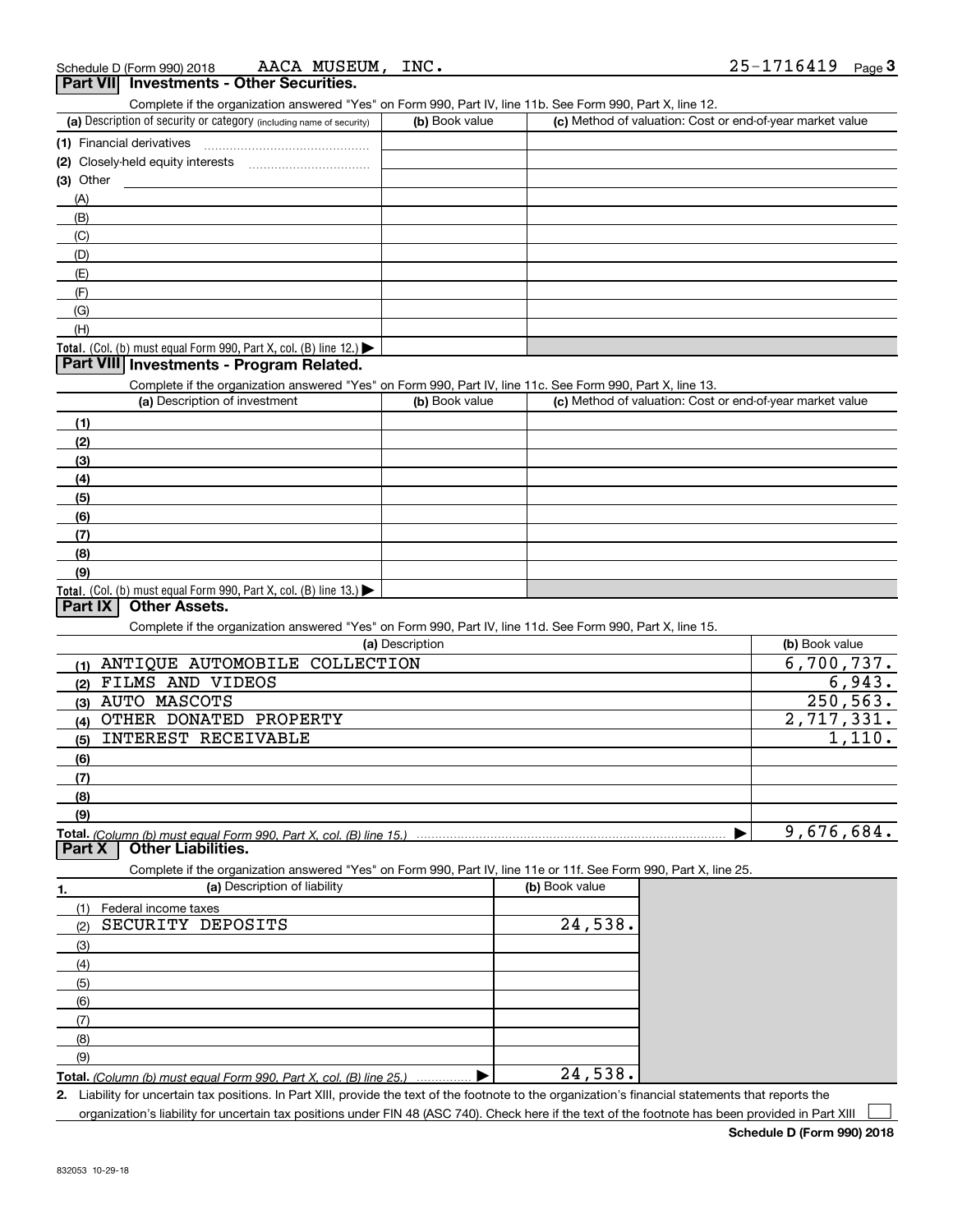| Reconciliation of Revenue per Audited Financial Statements With Revenue per Return.<br><b>Part XI</b><br>Complete if the organization answered "Yes" on Form 990, Part IV, line 12a.<br>1,999,364.<br>$\mathbf{1}$<br>Total revenue, gains, and other support per audited financial statements<br>1<br>Amounts included on line 1 but not on Form 990, Part VIII, line 12:<br>2<br>$-168, 244.$<br>2a<br>Net unrealized gains (losses) on investments [11] matter contracts and the unrealized gains (losses) on investments<br>a<br>2 <sub>b</sub><br>b<br>2 <sub>c</sub><br>c<br>$-17,948.$<br>2d<br>Other (Describe in Part XIII.)<br>d<br>$-186, 192.$<br>Add lines 2a through 2d <b>must be a constructed as the constant of the constant of the constant of the construction</b><br>2e<br>е<br>2,185,556.<br>$\overline{3}$<br>з<br>Amounts included on Form 990, Part VIII, line 12, but not on line 1:<br>4<br>- 4а<br>$-151,788.$<br>4 <sub>b</sub><br>Other (Describe in Part XIII.) <b>Construction Contract Construction</b> Chemistry Chemistry Chemistry Chemistry Chemistry<br>b<br>$-151,788.$<br>Add lines 4a and 4b<br>4c<br>c.<br>2,033,768.<br>5<br>Part XII   Reconciliation of Expenses per Audited Financial Statements With Expenses per Return.<br>Complete if the organization answered "Yes" on Form 990, Part IV, line 12a.<br>2,006,209.<br>1<br>1<br>Amounts included on line 1 but not on Form 990, Part IX, line 25:<br>2<br>2a<br>a<br>2 <sub>b</sub><br>Prior year adjustments <i>www.www.www.www.www.www.www.www.www.</i> ww.<br>b<br>2c<br>Other losses<br>151,788.<br>2d<br>d<br>151,788.<br>2e<br>Add lines 2a through 2d <b>contract and a contract and a contract a</b> contract a contract and a contract a contract a<br>е<br>$\overline{1,854,421.}$<br>$\overline{3}$<br>з<br>Amounts included on Form 990, Part IX, line 25, but not on line 1:<br>4<br>4a<br>a<br>4 <sub>b</sub><br>Other (Describe in Part XIII.)<br>b<br>Add lines 4a and 4b<br>4с<br>c<br>1,854,421<br>5<br>Total expenses. Add lines 3 and 4c. (This must equal Form 990. Part I. line 18.) <b>Conservers</b> 10.1 [11]<br>5<br>Part XIII Supplemental Information. | AACA MUSEUM, INC.<br>Schedule D (Form 990) 2018 |  | 25-1716419 Page 4 |
|---------------------------------------------------------------------------------------------------------------------------------------------------------------------------------------------------------------------------------------------------------------------------------------------------------------------------------------------------------------------------------------------------------------------------------------------------------------------------------------------------------------------------------------------------------------------------------------------------------------------------------------------------------------------------------------------------------------------------------------------------------------------------------------------------------------------------------------------------------------------------------------------------------------------------------------------------------------------------------------------------------------------------------------------------------------------------------------------------------------------------------------------------------------------------------------------------------------------------------------------------------------------------------------------------------------------------------------------------------------------------------------------------------------------------------------------------------------------------------------------------------------------------------------------------------------------------------------------------------------------------------------------------------------------------------------------------------------------------------------------------------------------------------------------------------------------------------------------------------------------------------------------------------------------------------------------------------------------------------------------------------------------------------------------------------------------------------------------------------------------------------------------------------------------------------------|-------------------------------------------------|--|-------------------|
|                                                                                                                                                                                                                                                                                                                                                                                                                                                                                                                                                                                                                                                                                                                                                                                                                                                                                                                                                                                                                                                                                                                                                                                                                                                                                                                                                                                                                                                                                                                                                                                                                                                                                                                                                                                                                                                                                                                                                                                                                                                                                                                                                                                       |                                                 |  |                   |
|                                                                                                                                                                                                                                                                                                                                                                                                                                                                                                                                                                                                                                                                                                                                                                                                                                                                                                                                                                                                                                                                                                                                                                                                                                                                                                                                                                                                                                                                                                                                                                                                                                                                                                                                                                                                                                                                                                                                                                                                                                                                                                                                                                                       |                                                 |  |                   |
|                                                                                                                                                                                                                                                                                                                                                                                                                                                                                                                                                                                                                                                                                                                                                                                                                                                                                                                                                                                                                                                                                                                                                                                                                                                                                                                                                                                                                                                                                                                                                                                                                                                                                                                                                                                                                                                                                                                                                                                                                                                                                                                                                                                       |                                                 |  |                   |
|                                                                                                                                                                                                                                                                                                                                                                                                                                                                                                                                                                                                                                                                                                                                                                                                                                                                                                                                                                                                                                                                                                                                                                                                                                                                                                                                                                                                                                                                                                                                                                                                                                                                                                                                                                                                                                                                                                                                                                                                                                                                                                                                                                                       |                                                 |  |                   |
|                                                                                                                                                                                                                                                                                                                                                                                                                                                                                                                                                                                                                                                                                                                                                                                                                                                                                                                                                                                                                                                                                                                                                                                                                                                                                                                                                                                                                                                                                                                                                                                                                                                                                                                                                                                                                                                                                                                                                                                                                                                                                                                                                                                       |                                                 |  |                   |
|                                                                                                                                                                                                                                                                                                                                                                                                                                                                                                                                                                                                                                                                                                                                                                                                                                                                                                                                                                                                                                                                                                                                                                                                                                                                                                                                                                                                                                                                                                                                                                                                                                                                                                                                                                                                                                                                                                                                                                                                                                                                                                                                                                                       |                                                 |  |                   |
|                                                                                                                                                                                                                                                                                                                                                                                                                                                                                                                                                                                                                                                                                                                                                                                                                                                                                                                                                                                                                                                                                                                                                                                                                                                                                                                                                                                                                                                                                                                                                                                                                                                                                                                                                                                                                                                                                                                                                                                                                                                                                                                                                                                       |                                                 |  |                   |
|                                                                                                                                                                                                                                                                                                                                                                                                                                                                                                                                                                                                                                                                                                                                                                                                                                                                                                                                                                                                                                                                                                                                                                                                                                                                                                                                                                                                                                                                                                                                                                                                                                                                                                                                                                                                                                                                                                                                                                                                                                                                                                                                                                                       |                                                 |  |                   |
|                                                                                                                                                                                                                                                                                                                                                                                                                                                                                                                                                                                                                                                                                                                                                                                                                                                                                                                                                                                                                                                                                                                                                                                                                                                                                                                                                                                                                                                                                                                                                                                                                                                                                                                                                                                                                                                                                                                                                                                                                                                                                                                                                                                       |                                                 |  |                   |
|                                                                                                                                                                                                                                                                                                                                                                                                                                                                                                                                                                                                                                                                                                                                                                                                                                                                                                                                                                                                                                                                                                                                                                                                                                                                                                                                                                                                                                                                                                                                                                                                                                                                                                                                                                                                                                                                                                                                                                                                                                                                                                                                                                                       |                                                 |  |                   |
|                                                                                                                                                                                                                                                                                                                                                                                                                                                                                                                                                                                                                                                                                                                                                                                                                                                                                                                                                                                                                                                                                                                                                                                                                                                                                                                                                                                                                                                                                                                                                                                                                                                                                                                                                                                                                                                                                                                                                                                                                                                                                                                                                                                       |                                                 |  |                   |
|                                                                                                                                                                                                                                                                                                                                                                                                                                                                                                                                                                                                                                                                                                                                                                                                                                                                                                                                                                                                                                                                                                                                                                                                                                                                                                                                                                                                                                                                                                                                                                                                                                                                                                                                                                                                                                                                                                                                                                                                                                                                                                                                                                                       |                                                 |  |                   |
|                                                                                                                                                                                                                                                                                                                                                                                                                                                                                                                                                                                                                                                                                                                                                                                                                                                                                                                                                                                                                                                                                                                                                                                                                                                                                                                                                                                                                                                                                                                                                                                                                                                                                                                                                                                                                                                                                                                                                                                                                                                                                                                                                                                       |                                                 |  |                   |
|                                                                                                                                                                                                                                                                                                                                                                                                                                                                                                                                                                                                                                                                                                                                                                                                                                                                                                                                                                                                                                                                                                                                                                                                                                                                                                                                                                                                                                                                                                                                                                                                                                                                                                                                                                                                                                                                                                                                                                                                                                                                                                                                                                                       |                                                 |  |                   |
|                                                                                                                                                                                                                                                                                                                                                                                                                                                                                                                                                                                                                                                                                                                                                                                                                                                                                                                                                                                                                                                                                                                                                                                                                                                                                                                                                                                                                                                                                                                                                                                                                                                                                                                                                                                                                                                                                                                                                                                                                                                                                                                                                                                       |                                                 |  |                   |
|                                                                                                                                                                                                                                                                                                                                                                                                                                                                                                                                                                                                                                                                                                                                                                                                                                                                                                                                                                                                                                                                                                                                                                                                                                                                                                                                                                                                                                                                                                                                                                                                                                                                                                                                                                                                                                                                                                                                                                                                                                                                                                                                                                                       |                                                 |  |                   |
|                                                                                                                                                                                                                                                                                                                                                                                                                                                                                                                                                                                                                                                                                                                                                                                                                                                                                                                                                                                                                                                                                                                                                                                                                                                                                                                                                                                                                                                                                                                                                                                                                                                                                                                                                                                                                                                                                                                                                                                                                                                                                                                                                                                       |                                                 |  |                   |
|                                                                                                                                                                                                                                                                                                                                                                                                                                                                                                                                                                                                                                                                                                                                                                                                                                                                                                                                                                                                                                                                                                                                                                                                                                                                                                                                                                                                                                                                                                                                                                                                                                                                                                                                                                                                                                                                                                                                                                                                                                                                                                                                                                                       |                                                 |  |                   |
|                                                                                                                                                                                                                                                                                                                                                                                                                                                                                                                                                                                                                                                                                                                                                                                                                                                                                                                                                                                                                                                                                                                                                                                                                                                                                                                                                                                                                                                                                                                                                                                                                                                                                                                                                                                                                                                                                                                                                                                                                                                                                                                                                                                       |                                                 |  |                   |
|                                                                                                                                                                                                                                                                                                                                                                                                                                                                                                                                                                                                                                                                                                                                                                                                                                                                                                                                                                                                                                                                                                                                                                                                                                                                                                                                                                                                                                                                                                                                                                                                                                                                                                                                                                                                                                                                                                                                                                                                                                                                                                                                                                                       |                                                 |  |                   |
|                                                                                                                                                                                                                                                                                                                                                                                                                                                                                                                                                                                                                                                                                                                                                                                                                                                                                                                                                                                                                                                                                                                                                                                                                                                                                                                                                                                                                                                                                                                                                                                                                                                                                                                                                                                                                                                                                                                                                                                                                                                                                                                                                                                       |                                                 |  |                   |
|                                                                                                                                                                                                                                                                                                                                                                                                                                                                                                                                                                                                                                                                                                                                                                                                                                                                                                                                                                                                                                                                                                                                                                                                                                                                                                                                                                                                                                                                                                                                                                                                                                                                                                                                                                                                                                                                                                                                                                                                                                                                                                                                                                                       |                                                 |  |                   |
|                                                                                                                                                                                                                                                                                                                                                                                                                                                                                                                                                                                                                                                                                                                                                                                                                                                                                                                                                                                                                                                                                                                                                                                                                                                                                                                                                                                                                                                                                                                                                                                                                                                                                                                                                                                                                                                                                                                                                                                                                                                                                                                                                                                       |                                                 |  |                   |
|                                                                                                                                                                                                                                                                                                                                                                                                                                                                                                                                                                                                                                                                                                                                                                                                                                                                                                                                                                                                                                                                                                                                                                                                                                                                                                                                                                                                                                                                                                                                                                                                                                                                                                                                                                                                                                                                                                                                                                                                                                                                                                                                                                                       |                                                 |  |                   |
|                                                                                                                                                                                                                                                                                                                                                                                                                                                                                                                                                                                                                                                                                                                                                                                                                                                                                                                                                                                                                                                                                                                                                                                                                                                                                                                                                                                                                                                                                                                                                                                                                                                                                                                                                                                                                                                                                                                                                                                                                                                                                                                                                                                       |                                                 |  |                   |
|                                                                                                                                                                                                                                                                                                                                                                                                                                                                                                                                                                                                                                                                                                                                                                                                                                                                                                                                                                                                                                                                                                                                                                                                                                                                                                                                                                                                                                                                                                                                                                                                                                                                                                                                                                                                                                                                                                                                                                                                                                                                                                                                                                                       |                                                 |  |                   |
|                                                                                                                                                                                                                                                                                                                                                                                                                                                                                                                                                                                                                                                                                                                                                                                                                                                                                                                                                                                                                                                                                                                                                                                                                                                                                                                                                                                                                                                                                                                                                                                                                                                                                                                                                                                                                                                                                                                                                                                                                                                                                                                                                                                       |                                                 |  |                   |
|                                                                                                                                                                                                                                                                                                                                                                                                                                                                                                                                                                                                                                                                                                                                                                                                                                                                                                                                                                                                                                                                                                                                                                                                                                                                                                                                                                                                                                                                                                                                                                                                                                                                                                                                                                                                                                                                                                                                                                                                                                                                                                                                                                                       |                                                 |  |                   |
|                                                                                                                                                                                                                                                                                                                                                                                                                                                                                                                                                                                                                                                                                                                                                                                                                                                                                                                                                                                                                                                                                                                                                                                                                                                                                                                                                                                                                                                                                                                                                                                                                                                                                                                                                                                                                                                                                                                                                                                                                                                                                                                                                                                       |                                                 |  |                   |
|                                                                                                                                                                                                                                                                                                                                                                                                                                                                                                                                                                                                                                                                                                                                                                                                                                                                                                                                                                                                                                                                                                                                                                                                                                                                                                                                                                                                                                                                                                                                                                                                                                                                                                                                                                                                                                                                                                                                                                                                                                                                                                                                                                                       |                                                 |  |                   |
|                                                                                                                                                                                                                                                                                                                                                                                                                                                                                                                                                                                                                                                                                                                                                                                                                                                                                                                                                                                                                                                                                                                                                                                                                                                                                                                                                                                                                                                                                                                                                                                                                                                                                                                                                                                                                                                                                                                                                                                                                                                                                                                                                                                       |                                                 |  |                   |

Provide the descriptions required for Part II, lines 3, 5, and 9; Part III, lines 1a and 4; Part IV, lines 1b and 2b; Part V, line 4; Part X, line 2; Part XI, lines 2d and 4b; and Part XII, lines 2d and 4b. Also complete this part to provide any additional information.

### PART III, LINE 4:

### THE CAR COLLECTION IS THE BASIS UPON WHICH THE ORGANIZATION'S EXEMPT

### PURPOSE IS ESTABLISHED.

PART V, LINE 4:

TO SUPPORT THE LONG TERM FINANCIAL HEALTH OF THE MUSEUM.

### PART XI, LINE 2D - OTHER ADJUSTMENTS:

### CHANGE IN VALUE OF CHARITABLE UNITRUST FOR A SERVICE RELATIONS AND LOST AND LOST AND LOST AND LOST AND LOST AN

## PART XI, LINE 4B - OTHER ADJUSTMENTS:

### GAMING EXPENSES  $-41,252.$

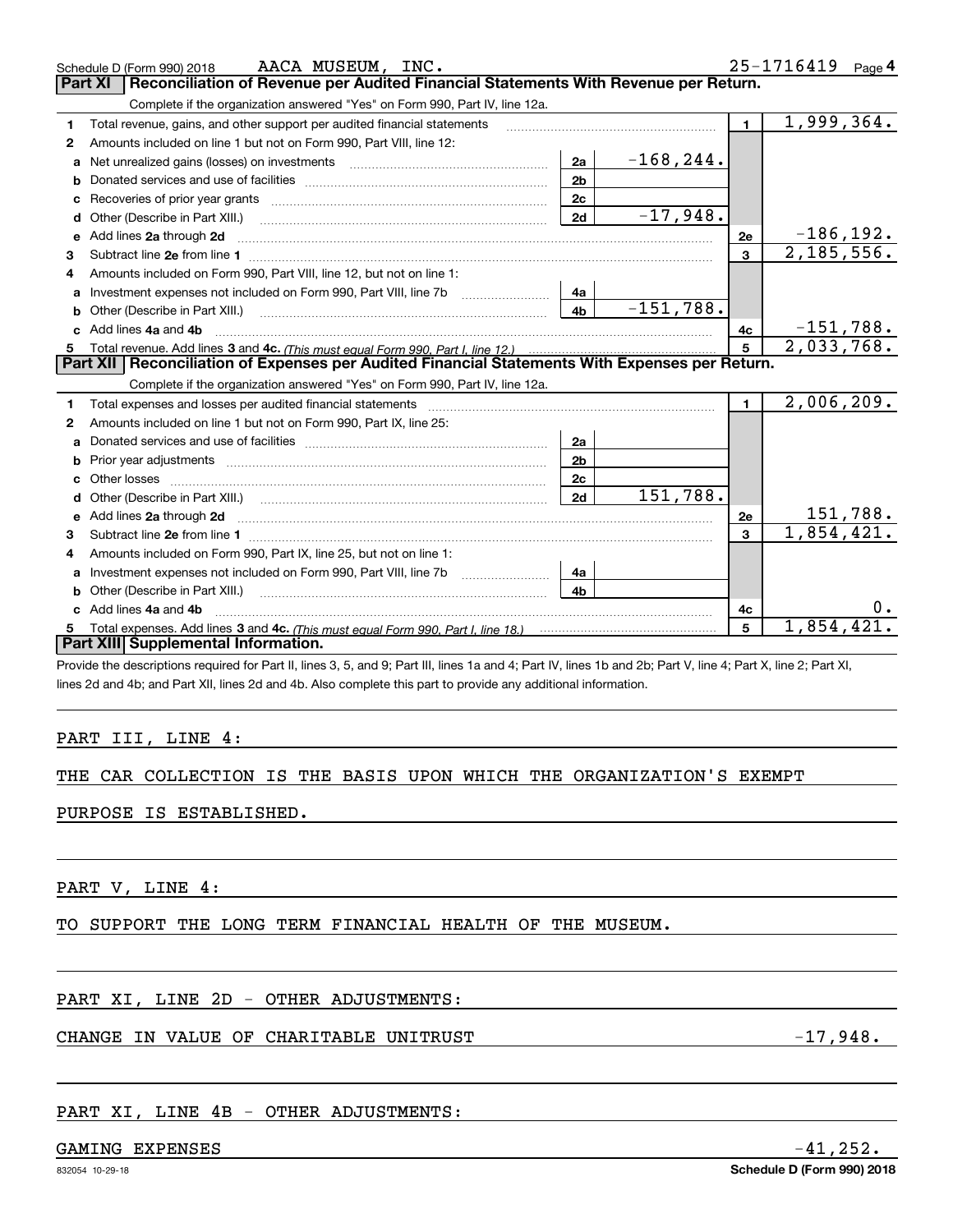| AACA MUSEUM, INC.<br>Schedule D (Form 990) 2018       | <u>25-1716419</u> Page 5 |
|-------------------------------------------------------|--------------------------|
| <b>Part XIII Supplemental Information</b> (continued) |                          |
| RENTAL EXPENSES                                       | $-13,474.$               |
| FUNDRAISING EXPENSES                                  | $-97,062.$               |
| TOTAL TO SCHEDULE D, PART XI, LINE 4B                 | $-151,788.$              |
| PART XII, LINE 2D - OTHER ADJUSTMENTS:                |                          |
| GAMING EXPENSES                                       | 41, 252.                 |
| RENTAL EXPENSES                                       | 13,474.                  |
| FUNDRAISING EXPENSES                                  | 97,062.                  |
| TOTAL TO SCHEDULE D, PART XII, LINE 2D                | 151,788.                 |
|                                                       |                          |
|                                                       |                          |
|                                                       |                          |
|                                                       |                          |
|                                                       |                          |
|                                                       |                          |
|                                                       |                          |
|                                                       |                          |
|                                                       |                          |
|                                                       |                          |
|                                                       |                          |
|                                                       |                          |
|                                                       |                          |
|                                                       |                          |
|                                                       |                          |
|                                                       |                          |
|                                                       |                          |
|                                                       |                          |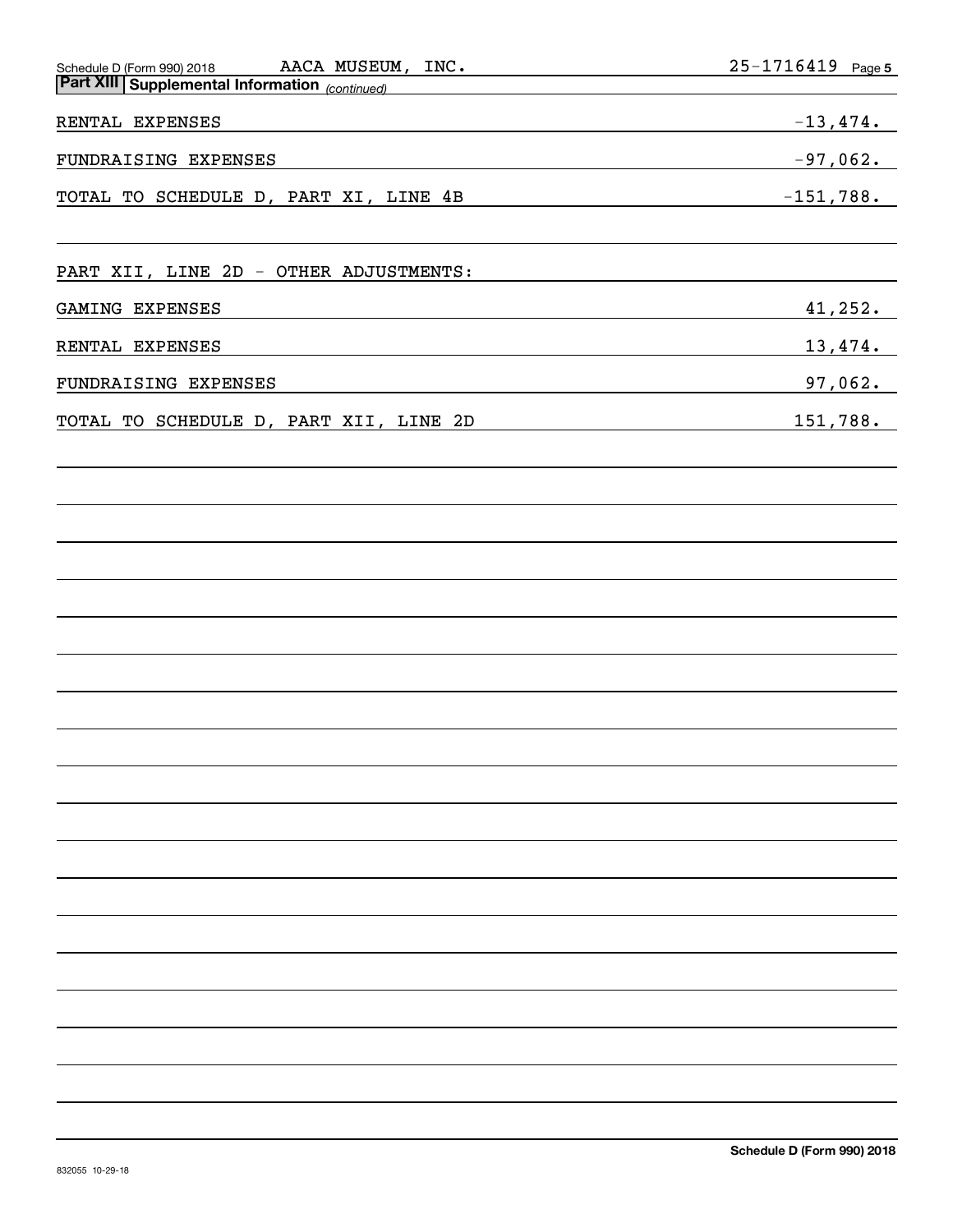| <b>SCHEDULE G</b>                                    |                                                                                                                                                                     | <b>Supplemental Information Regarding Fundraising or Gaming Activities</b>                                                                                                                                                                                  |                                 |                                         |                                                                            |  |                                   | OMB No. 1545-0047                       |
|------------------------------------------------------|---------------------------------------------------------------------------------------------------------------------------------------------------------------------|-------------------------------------------------------------------------------------------------------------------------------------------------------------------------------------------------------------------------------------------------------------|---------------------------------|-----------------------------------------|----------------------------------------------------------------------------|--|-----------------------------------|-----------------------------------------|
| (Form 990 or 990-EZ)                                 | Complete if the organization answered "Yes" on Form 990, Part IV, line 17, 18, or 19, or if the<br>organization entered more than \$15,000 on Form 990-EZ, line 6a. |                                                                                                                                                                                                                                                             |                                 |                                         |                                                                            |  |                                   | 2018                                    |
| Department of the Treasury                           |                                                                                                                                                                     | Attach to Form 990 or Form 990-EZ.                                                                                                                                                                                                                          |                                 |                                         |                                                                            |  |                                   | <b>Open to Public</b><br>Inspection     |
| Internal Revenue Service<br>Name of the organization |                                                                                                                                                                     | Go to www.irs.gov/Form990 for instructions and the latest information.                                                                                                                                                                                      |                                 |                                         |                                                                            |  |                                   | <b>Employer identification number</b>   |
|                                                      |                                                                                                                                                                     | AACA MUSEUM, INC.                                                                                                                                                                                                                                           |                                 |                                         |                                                                            |  | 25-1716419                        |                                         |
| Part I                                               |                                                                                                                                                                     | Fundraising Activities. Complete if the organization answered "Yes" on Form 990, Part IV, line 17. Form 990-EZ filers are not                                                                                                                               |                                 |                                         |                                                                            |  |                                   |                                         |
|                                                      | required to complete this part.                                                                                                                                     |                                                                                                                                                                                                                                                             |                                 |                                         |                                                                            |  |                                   |                                         |
|                                                      |                                                                                                                                                                     | 1 Indicate whether the organization raised funds through any of the following activities. Check all that apply.                                                                                                                                             |                                 |                                         |                                                                            |  |                                   |                                         |
| Mail solicitations<br>a<br>b                         | Internet and email solicitations                                                                                                                                    | е<br>f                                                                                                                                                                                                                                                      |                                 |                                         | Solicitation of non-government grants<br>Solicitation of government grants |  |                                   |                                         |
| Phone solicitations<br>c                             |                                                                                                                                                                     | Special fundraising events<br>g                                                                                                                                                                                                                             |                                 |                                         |                                                                            |  |                                   |                                         |
| In-person solicitations<br>d                         |                                                                                                                                                                     |                                                                                                                                                                                                                                                             |                                 |                                         |                                                                            |  |                                   |                                         |
|                                                      |                                                                                                                                                                     | 2 a Did the organization have a written or oral agreement with any individual (including officers, directors, trustees, or                                                                                                                                  |                                 |                                         |                                                                            |  |                                   |                                         |
|                                                      |                                                                                                                                                                     | key employees listed in Form 990, Part VII) or entity in connection with professional fundraising services?<br><b>b</b> If "Yes," list the 10 highest paid individuals or entities (fundraisers) pursuant to agreements under which the fundraiser is to be |                                 |                                         |                                                                            |  |                                   | Yes<br>No                               |
| compensated at least \$5,000 by the organization.    |                                                                                                                                                                     |                                                                                                                                                                                                                                                             |                                 |                                         |                                                                            |  |                                   |                                         |
|                                                      |                                                                                                                                                                     |                                                                                                                                                                                                                                                             |                                 |                                         |                                                                            |  | (v) Amount paid                   |                                         |
| (i) Name and address of individual                   |                                                                                                                                                                     | (ii) Activity                                                                                                                                                                                                                                               |                                 | (iii) Did<br>fundraiser<br>have custody | (iv) Gross receipts                                                        |  | to (or retained by)<br>fundraiser | (vi) Amount paid<br>to (or retained by) |
| or entity (fundraiser)                               |                                                                                                                                                                     |                                                                                                                                                                                                                                                             | or control of<br>contributions? |                                         | from activity                                                              |  | listed in col. (i)                | organization                            |
|                                                      |                                                                                                                                                                     |                                                                                                                                                                                                                                                             | Yes                             | No                                      |                                                                            |  |                                   |                                         |
|                                                      |                                                                                                                                                                     |                                                                                                                                                                                                                                                             |                                 |                                         |                                                                            |  |                                   |                                         |
|                                                      |                                                                                                                                                                     |                                                                                                                                                                                                                                                             |                                 |                                         |                                                                            |  |                                   |                                         |
|                                                      |                                                                                                                                                                     |                                                                                                                                                                                                                                                             |                                 |                                         |                                                                            |  |                                   |                                         |
|                                                      |                                                                                                                                                                     |                                                                                                                                                                                                                                                             |                                 |                                         |                                                                            |  |                                   |                                         |
|                                                      |                                                                                                                                                                     |                                                                                                                                                                                                                                                             |                                 |                                         |                                                                            |  |                                   |                                         |
|                                                      |                                                                                                                                                                     |                                                                                                                                                                                                                                                             |                                 |                                         |                                                                            |  |                                   |                                         |
|                                                      |                                                                                                                                                                     |                                                                                                                                                                                                                                                             |                                 |                                         |                                                                            |  |                                   |                                         |
|                                                      |                                                                                                                                                                     |                                                                                                                                                                                                                                                             |                                 |                                         |                                                                            |  |                                   |                                         |
|                                                      |                                                                                                                                                                     |                                                                                                                                                                                                                                                             |                                 |                                         |                                                                            |  |                                   |                                         |
|                                                      |                                                                                                                                                                     |                                                                                                                                                                                                                                                             |                                 |                                         |                                                                            |  |                                   |                                         |
|                                                      |                                                                                                                                                                     |                                                                                                                                                                                                                                                             |                                 |                                         |                                                                            |  |                                   |                                         |
|                                                      |                                                                                                                                                                     |                                                                                                                                                                                                                                                             |                                 |                                         |                                                                            |  |                                   |                                         |
|                                                      |                                                                                                                                                                     |                                                                                                                                                                                                                                                             |                                 |                                         |                                                                            |  |                                   |                                         |
|                                                      |                                                                                                                                                                     |                                                                                                                                                                                                                                                             |                                 |                                         |                                                                            |  |                                   |                                         |
|                                                      |                                                                                                                                                                     |                                                                                                                                                                                                                                                             |                                 |                                         |                                                                            |  |                                   |                                         |
|                                                      |                                                                                                                                                                     |                                                                                                                                                                                                                                                             |                                 |                                         |                                                                            |  |                                   |                                         |
| Total                                                |                                                                                                                                                                     |                                                                                                                                                                                                                                                             |                                 |                                         |                                                                            |  |                                   |                                         |
| or licensing.                                        |                                                                                                                                                                     | 3 List all states in which the organization is registered or licensed to solicit contributions or has been notified it is exempt from registration                                                                                                          |                                 |                                         |                                                                            |  |                                   |                                         |
|                                                      |                                                                                                                                                                     |                                                                                                                                                                                                                                                             |                                 |                                         |                                                                            |  |                                   |                                         |
|                                                      |                                                                                                                                                                     |                                                                                                                                                                                                                                                             |                                 |                                         |                                                                            |  |                                   |                                         |
|                                                      |                                                                                                                                                                     |                                                                                                                                                                                                                                                             |                                 |                                         |                                                                            |  |                                   |                                         |
|                                                      |                                                                                                                                                                     |                                                                                                                                                                                                                                                             |                                 |                                         |                                                                            |  |                                   |                                         |
|                                                      |                                                                                                                                                                     |                                                                                                                                                                                                                                                             |                                 |                                         |                                                                            |  |                                   |                                         |

LHA For Paperwork Reduction Act Notice, see the Instructions for Form 990 or 990-EZ. Schedule G (Form 990 or 990-EZ) 2018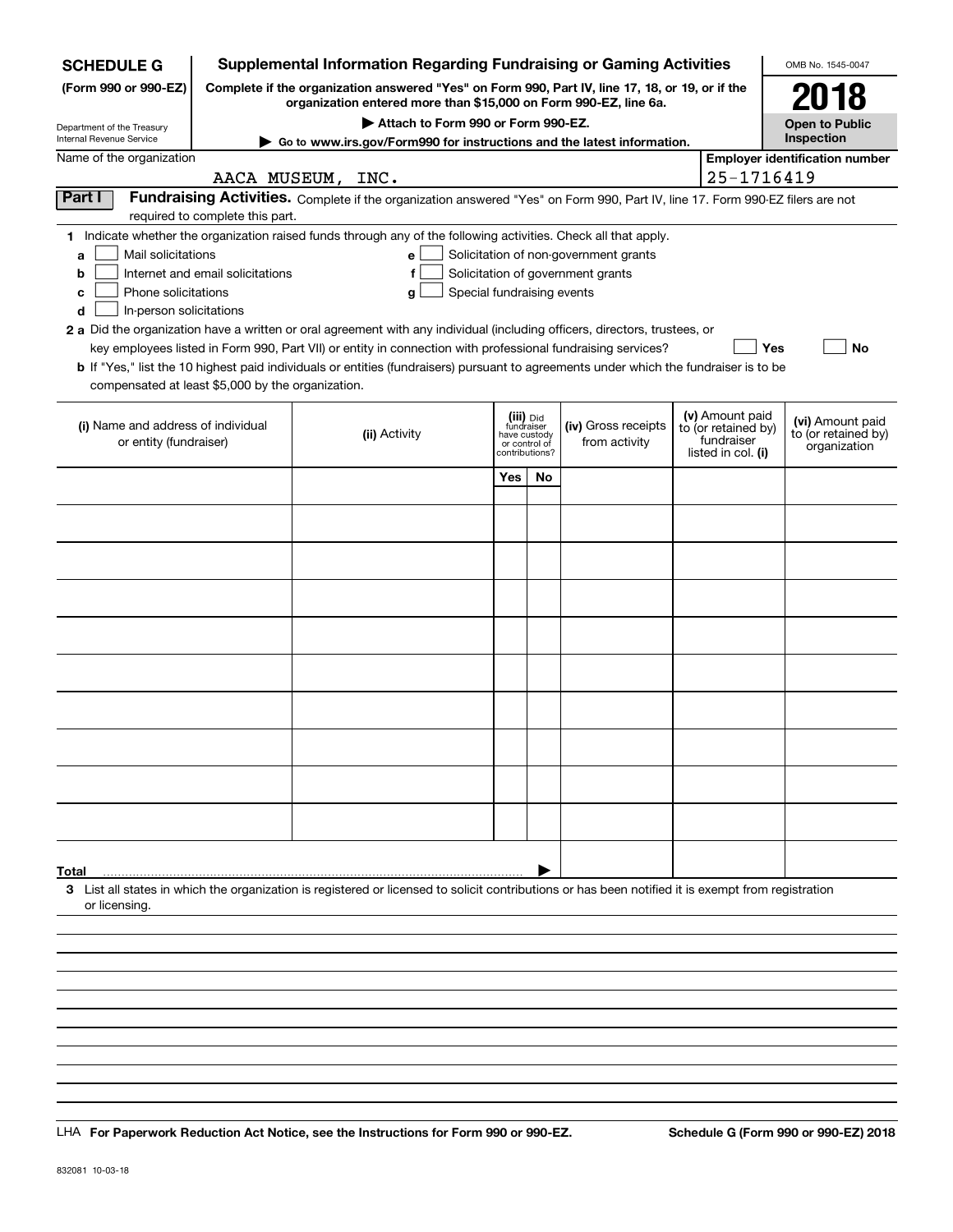#### Schedule G (Form 990 or 990-EZ) 2018  $\rm{AACA\_MUSEUM}$  ,  $\rm{INC.}$   $\rm{25-1716419}$   $\rm{Page}$

**Part II** | Fundraising Events. Complete if the organization answered "Yes" on Form 990, Part IV, line 18, or reported more than \$15,000

|                 | of fundraising event contributions and gross income on Form 990-EZ, lines 1 and 6b. List events with gross receipts greater than \$5,000. |                                                                                                          |              |                                                  |                                 |                                                     |  |  |  |  |
|-----------------|-------------------------------------------------------------------------------------------------------------------------------------------|----------------------------------------------------------------------------------------------------------|--------------|--------------------------------------------------|---------------------------------|-----------------------------------------------------|--|--|--|--|
|                 |                                                                                                                                           |                                                                                                          | (a) Event #1 | (b) Event #2                                     | (c) Other events                | (d) Total events                                    |  |  |  |  |
|                 |                                                                                                                                           |                                                                                                          | NIGHT AT THE |                                                  |                                 | (add col. (a) through                               |  |  |  |  |
|                 |                                                                                                                                           |                                                                                                          | MUSEUM       | AUTOS & ALES                                     | 4                               |                                                     |  |  |  |  |
|                 |                                                                                                                                           |                                                                                                          | (event type) | (event type)                                     | (total number)                  | col. (c)                                            |  |  |  |  |
|                 |                                                                                                                                           |                                                                                                          |              |                                                  |                                 |                                                     |  |  |  |  |
| Revenue         |                                                                                                                                           |                                                                                                          | 72,082.      | 32,255.                                          | 40,687.                         | 145,024.                                            |  |  |  |  |
|                 |                                                                                                                                           |                                                                                                          |              |                                                  |                                 |                                                     |  |  |  |  |
|                 |                                                                                                                                           | 2 Less: Contributions                                                                                    | 48,410.      | 10, 200.                                         | 14,095.                         | 72,705.                                             |  |  |  |  |
|                 |                                                                                                                                           |                                                                                                          |              |                                                  |                                 |                                                     |  |  |  |  |
|                 | 3                                                                                                                                         | Gross income (line 1 minus line 2)                                                                       | 23,672.      | 22,055.                                          | 26,592.                         | 72,319.                                             |  |  |  |  |
|                 |                                                                                                                                           |                                                                                                          |              |                                                  |                                 |                                                     |  |  |  |  |
|                 |                                                                                                                                           | 4 Cash prizes                                                                                            |              |                                                  |                                 |                                                     |  |  |  |  |
|                 |                                                                                                                                           |                                                                                                          |              |                                                  |                                 |                                                     |  |  |  |  |
|                 |                                                                                                                                           | 5 Noncash prizes                                                                                         |              |                                                  |                                 |                                                     |  |  |  |  |
|                 |                                                                                                                                           |                                                                                                          |              |                                                  |                                 |                                                     |  |  |  |  |
|                 |                                                                                                                                           |                                                                                                          | 3,803.       |                                                  |                                 | 3,803.                                              |  |  |  |  |
| Direct Expenses |                                                                                                                                           |                                                                                                          |              |                                                  |                                 |                                                     |  |  |  |  |
|                 |                                                                                                                                           |                                                                                                          | 17,531.      | 2,110.                                           | 14,887.                         | 34,528.                                             |  |  |  |  |
|                 |                                                                                                                                           |                                                                                                          |              |                                                  |                                 |                                                     |  |  |  |  |
|                 | 8                                                                                                                                         |                                                                                                          | 313.         | $\frac{2,550}{10,318}$ .                         | $\frac{4,413}{21,511}$          | 7,276.                                              |  |  |  |  |
|                 | 9                                                                                                                                         | Direct expense summary. Add lines 4 through 9 in column (d)                                              | 19,628.      |                                                  |                                 | 51,457.                                             |  |  |  |  |
|                 | 10                                                                                                                                        | 97,064.                                                                                                  |              |                                                  |                                 |                                                     |  |  |  |  |
|                 | Part III                                                                                                                                  | 11 Net income summary. Subtract line 10 from line 3, column (d)                                          |              |                                                  |                                 | $-24,745.$                                          |  |  |  |  |
|                 |                                                                                                                                           | Gaming. Complete if the organization answered "Yes" on Form 990, Part IV, line 19, or reported more than |              |                                                  |                                 |                                                     |  |  |  |  |
|                 |                                                                                                                                           | \$15,000 on Form 990-EZ, line 6a.                                                                        |              |                                                  |                                 |                                                     |  |  |  |  |
|                 |                                                                                                                                           |                                                                                                          | (a) Bingo    | (b) Pull tabs/instant<br>bingo/progressive bingo | (c) Other gaming                | (d) Total gaming (add<br>col. (a) through col. (c)) |  |  |  |  |
| Revenue         |                                                                                                                                           |                                                                                                          |              |                                                  |                                 |                                                     |  |  |  |  |
|                 |                                                                                                                                           |                                                                                                          |              |                                                  |                                 |                                                     |  |  |  |  |
|                 | 1                                                                                                                                         |                                                                                                          |              |                                                  | 77,480.                         | 77,480.                                             |  |  |  |  |
|                 |                                                                                                                                           |                                                                                                          |              |                                                  | 39,000.                         | 39,000.                                             |  |  |  |  |
|                 |                                                                                                                                           |                                                                                                          |              |                                                  |                                 |                                                     |  |  |  |  |
| Expenses        |                                                                                                                                           |                                                                                                          |              |                                                  |                                 |                                                     |  |  |  |  |
|                 |                                                                                                                                           |                                                                                                          |              |                                                  |                                 |                                                     |  |  |  |  |
|                 | 4                                                                                                                                         | Rent/facility costs                                                                                      |              |                                                  |                                 |                                                     |  |  |  |  |
| Direct          |                                                                                                                                           |                                                                                                          |              |                                                  |                                 |                                                     |  |  |  |  |
|                 | 5                                                                                                                                         | Other direct expenses                                                                                    |              |                                                  | 2,252.                          | 2,252.                                              |  |  |  |  |
|                 |                                                                                                                                           |                                                                                                          | Yes<br>$\%$  | Yes<br>%                                         | Yes35.00 %                      |                                                     |  |  |  |  |
|                 |                                                                                                                                           | 6 Volunteer labor                                                                                        | No           | No                                               | $\boxed{\text{X}}$<br><b>No</b> |                                                     |  |  |  |  |
|                 |                                                                                                                                           |                                                                                                          |              |                                                  |                                 |                                                     |  |  |  |  |
|                 | 7                                                                                                                                         | Direct expense summary. Add lines 2 through 5 in column (d)                                              |              |                                                  |                                 | 41,252.                                             |  |  |  |  |
|                 |                                                                                                                                           |                                                                                                          |              |                                                  |                                 |                                                     |  |  |  |  |
|                 | 8                                                                                                                                         |                                                                                                          |              |                                                  |                                 | 36,228.                                             |  |  |  |  |

**9**Enter the state(s) in which the organization conducts gaming activities: PA

| a Is the organization licensed to conduct gaming activities in each of these states? | Yes | No |
|--------------------------------------------------------------------------------------|-----|----|
| <b>b</b> If "No," explain:                                                           |     |    |

**10 a Yes No** Were any of the organization's gaming licenses revoked, suspended, or terminated during the tax year? ~~~~~~~~~ X **b** If "Yes," explain: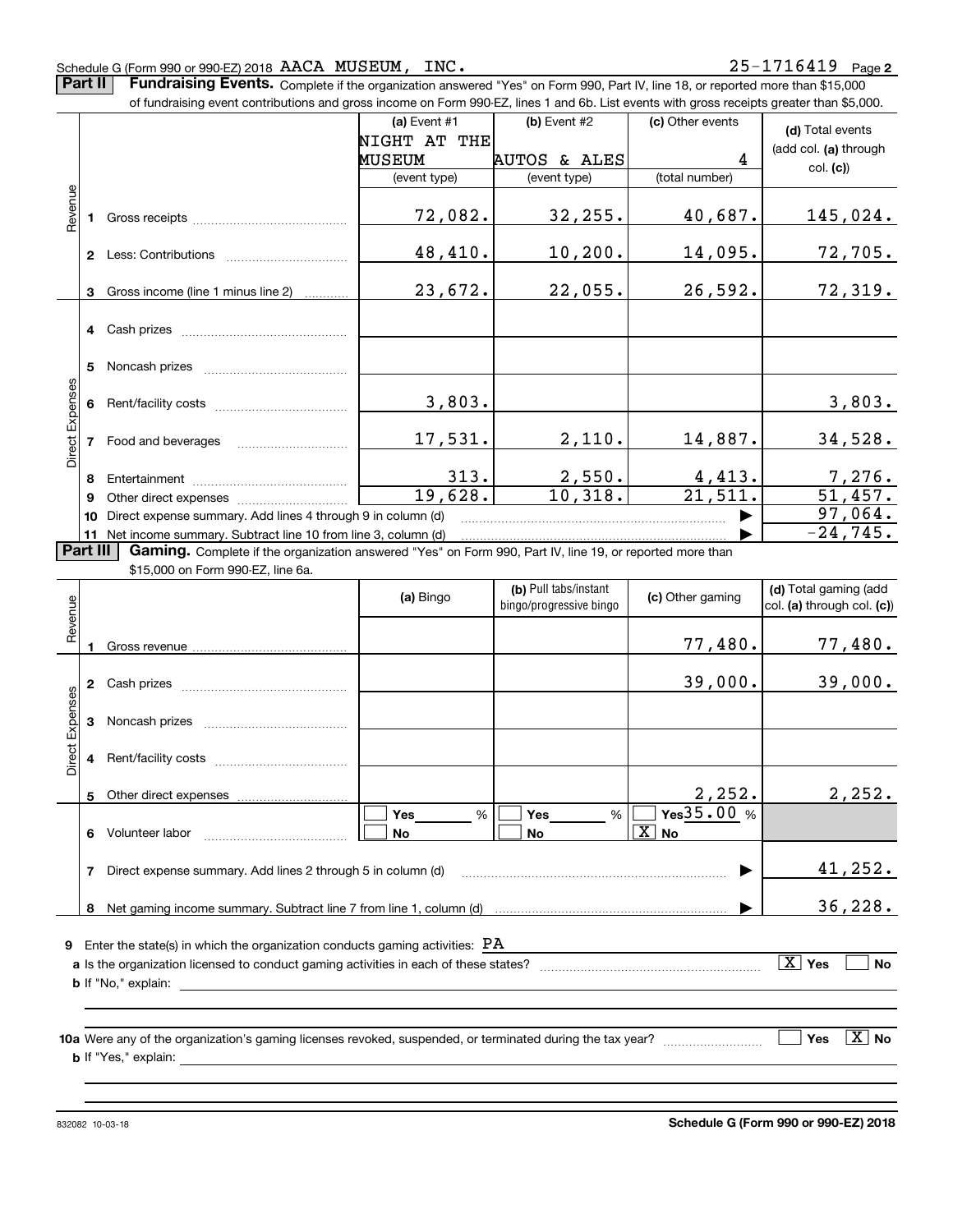| Schedule G (Form 990 or 990-EZ) 2018 AACA MUSEUM, INC.                                                                                                                                                                                    | $25 - 1716419$ Page 3                           |           |
|-------------------------------------------------------------------------------------------------------------------------------------------------------------------------------------------------------------------------------------------|-------------------------------------------------|-----------|
|                                                                                                                                                                                                                                           | $\boxed{\text{X}}$ Yes                          | <b>No</b> |
| 12 Is the organization a grantor, beneficiary or trustee of a trust, or a member of a partnership or other entity formed                                                                                                                  |                                                 |           |
|                                                                                                                                                                                                                                           | $\boxed{\phantom{1}}$ Yes $\boxed{\text{X}}$ No |           |
| 13 Indicate the percentage of gaming activity conducted in:                                                                                                                                                                               |                                                 |           |
|                                                                                                                                                                                                                                           | $13a \mid 65.00$ %                              |           |
| <b>b</b> An outside facility <b>contained a contained a contained a contained a contained a contained a contained a contained a contact a contact a contact a contact a contact a contact a contact a contact a contact a contact a c</b> | 13 <sub>b</sub>                                 | 35.00%    |
| 14 Enter the name and address of the person who prepares the organization's gaming/special events books and records:                                                                                                                      |                                                 |           |
| $Name \triangleright$ DENNIS BECK                                                                                                                                                                                                         |                                                 |           |
| Address $\triangleright$ 161 MUSEUM DRIVE - HERSHEY, PA 17033                                                                                                                                                                             |                                                 |           |
|                                                                                                                                                                                                                                           |                                                 |           |
|                                                                                                                                                                                                                                           |                                                 |           |
|                                                                                                                                                                                                                                           |                                                 |           |
| c If "Yes," enter name and address of the third party:                                                                                                                                                                                    |                                                 |           |
|                                                                                                                                                                                                                                           |                                                 |           |
| Name $\blacktriangleright$<br><u> 1989 - Johann Barn, fransk politik amerikansk politik (d. 1989)</u>                                                                                                                                     |                                                 |           |
|                                                                                                                                                                                                                                           |                                                 |           |
| <b>16</b> Gaming manager information:                                                                                                                                                                                                     |                                                 |           |
|                                                                                                                                                                                                                                           |                                                 |           |
| $Name \triangleright$ DENNIS BECK                                                                                                                                                                                                         |                                                 |           |
| Gaming manager compensation $\triangleright$ \$ ________ 1,500.                                                                                                                                                                           |                                                 |           |
| Description of services provided > THE CHIEF FINANCIAL OFFICER PERFORMS DUTIES TO                                                                                                                                                         |                                                 |           |
| FACILITATE THE GAMING ACTIVITY SUCH AS PROCURING PERMITS, VERIFYING                                                                                                                                                                       |                                                 |           |
| THAT TICKET BUYERS HAVE THEIR TICKETS APPROPRIATELY PLACED FOR THE                                                                                                                                                                        |                                                 |           |
| $\boxed{\text{X}}$ Employee<br>Director/officer<br>Independent contractor                                                                                                                                                                 |                                                 |           |
| 17 Mandatory distributions:                                                                                                                                                                                                               |                                                 |           |
| a Is the organization required under state law to make charitable distributions from the gaming proceeds to                                                                                                                               |                                                 |           |
| $\Box$ Yes $\Box$ No<br>retain the state gaming license?                                                                                                                                                                                  |                                                 |           |
| <b>b</b> Enter the amount of distributions required under state law to be distributed to other exempt organizations or spent in the                                                                                                       |                                                 |           |
| organization's own exempt activities during the tax year $\triangleright$ \$                                                                                                                                                              |                                                 |           |
| <b>Part IV</b><br>Supplemental Information. Provide the explanations required by Part I, line 2b, columns (iii) and (v); and Part III, lines 9, 9b, 10b,                                                                                  |                                                 |           |
| 15b, 15c, 16, and 17b, as applicable. Also provide any additional information. See instructions.                                                                                                                                          |                                                 |           |
| SCHEDULE G, PART III, LINE 16, DESCRIPTION OF SERVICES PROVIDED:                                                                                                                                                                          |                                                 |           |
| THE CHIEF FINANCIAL OFFICER PERFORMS DUTIES TO                                                                                                                                                                                            |                                                 |           |
| FACILITATE THE GAMING ACTIVITY SUCH AS PROCURING PERMITS, VERIFYING                                                                                                                                                                       |                                                 |           |
| TICKET BUYERS HAVE THEIR TICKETS APPROPRIATELY PLACED FOR THE<br>THAT                                                                                                                                                                     |                                                 |           |
|                                                                                                                                                                                                                                           |                                                 |           |
| DRAWING, KEEPING TRACK OF TICKET SALES, DISTRIBUTING FUNDS, PROVIDING                                                                                                                                                                     |                                                 |           |
| WINNERS WITH W2GS, AND FILING 1096GS TO THE IRS.                                                                                                                                                                                          |                                                 |           |
|                                                                                                                                                                                                                                           |                                                 |           |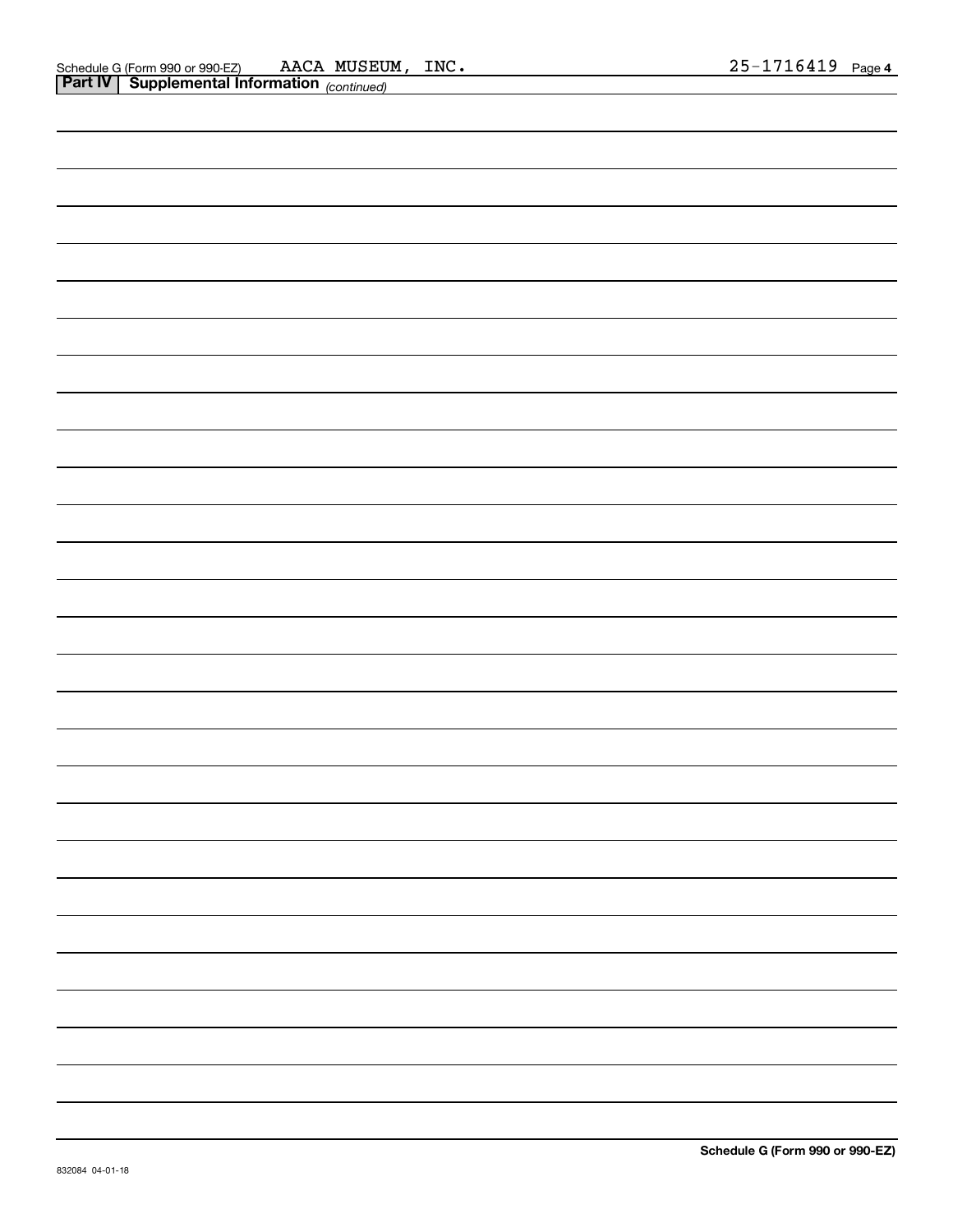### **SCHEDULE M (Form 990)**

# **Noncash Contributions**

OMB No. 1545-0047

| Department of the Treasury      |
|---------------------------------|
| <b>Internal Revenue Service</b> |

**Complete if the organizations answered "Yes" on Form 990, Part IV, lines 29 or 30.** <sup>J</sup>**2018 Attach to Form 990.** J

**Open to Public Inspection**

|  | Go to www.irs.gov/Form990 for instructions and the latest information. |
|--|------------------------------------------------------------------------|
|  |                                                                        |

|        | Name of the organization                                                                                                                                                  |                               |                                      |                                                                                                       | <b>Employer identification number</b>                        |     |    |
|--------|---------------------------------------------------------------------------------------------------------------------------------------------------------------------------|-------------------------------|--------------------------------------|-------------------------------------------------------------------------------------------------------|--------------------------------------------------------------|-----|----|
|        | AACA MUSEUM, INC.                                                                                                                                                         |                               |                                      |                                                                                                       | 25-1716419                                                   |     |    |
| Part I | <b>Types of Property</b>                                                                                                                                                  |                               |                                      |                                                                                                       |                                                              |     |    |
|        |                                                                                                                                                                           | (a)<br>Check if<br>applicable | (b)<br>Number of<br>contributions or | (c)<br>Noncash contribution<br>amounts reported on<br>litems contributed Form 990, Part VIII, line 1g | (d)<br>Method of determining<br>noncash contribution amounts |     |    |
| 1      |                                                                                                                                                                           |                               |                                      |                                                                                                       |                                                              |     |    |
| 2      | Art - Historical treasures                                                                                                                                                |                               |                                      |                                                                                                       |                                                              |     |    |
| з      | Art - Fractional interests                                                                                                                                                |                               |                                      |                                                                                                       |                                                              |     |    |
| 4      | Books and publications                                                                                                                                                    |                               |                                      |                                                                                                       |                                                              |     |    |
| 5      | Clothing and household goods                                                                                                                                              |                               |                                      |                                                                                                       |                                                              |     |    |
| 6      |                                                                                                                                                                           | $\mathbf X$                   | 12                                   | 288,400. APPRAISAL                                                                                    |                                                              |     |    |
| 7      |                                                                                                                                                                           |                               |                                      |                                                                                                       |                                                              |     |    |
| 8      |                                                                                                                                                                           |                               |                                      |                                                                                                       |                                                              |     |    |
| 9      | Securities - Publicly traded                                                                                                                                              | $\mathbf X$                   | 1                                    | 49,570.NYSE                                                                                           |                                                              |     |    |
| 10     | Securities - Closely held stock                                                                                                                                           |                               |                                      |                                                                                                       |                                                              |     |    |
| 11     | Securities - Partnership, LLC, or                                                                                                                                         |                               |                                      |                                                                                                       |                                                              |     |    |
|        | trust interests                                                                                                                                                           |                               |                                      |                                                                                                       |                                                              |     |    |
| 12     |                                                                                                                                                                           |                               |                                      |                                                                                                       |                                                              |     |    |
| 13     | Qualified conservation contribution -                                                                                                                                     |                               |                                      |                                                                                                       |                                                              |     |    |
|        | Historic structures                                                                                                                                                       |                               |                                      |                                                                                                       |                                                              |     |    |
| 14     | Qualified conservation contribution - Other                                                                                                                               |                               |                                      |                                                                                                       |                                                              |     |    |
| 15     | Real estate - Residential                                                                                                                                                 |                               |                                      |                                                                                                       |                                                              |     |    |
| 16     | Real estate - Commercial                                                                                                                                                  |                               |                                      |                                                                                                       |                                                              |     |    |
| 17     |                                                                                                                                                                           |                               |                                      |                                                                                                       |                                                              |     |    |
| 18     |                                                                                                                                                                           | $\mathbf X$                   | $\mathbf 1$                          | 175,000. BOOK VALUE                                                                                   |                                                              |     |    |
| 19     |                                                                                                                                                                           |                               |                                      |                                                                                                       |                                                              |     |    |
| 20     | Drugs and medical supplies                                                                                                                                                |                               |                                      |                                                                                                       |                                                              |     |    |
| 21     |                                                                                                                                                                           |                               |                                      |                                                                                                       |                                                              |     |    |
| 22     |                                                                                                                                                                           |                               |                                      |                                                                                                       |                                                              |     |    |
| 23     |                                                                                                                                                                           |                               |                                      |                                                                                                       |                                                              |     |    |
| 24     |                                                                                                                                                                           |                               |                                      |                                                                                                       |                                                              |     |    |
| 25     | Other $\blacktriangleright$<br>$\left(\begin{array}{ccc}\n\end{array}\right)$                                                                                             |                               |                                      |                                                                                                       |                                                              |     |    |
| 26     | Other $\blacktriangleright$                                                                                                                                               |                               |                                      |                                                                                                       |                                                              |     |    |
| 27     | Other $\blacktriangleright$                                                                                                                                               |                               |                                      |                                                                                                       |                                                              |     |    |
| 28     | Other                                                                                                                                                                     |                               |                                      |                                                                                                       |                                                              |     |    |
| 29     | Number of Forms 8283 received by the organization during the tax year for contributions<br>for which the organization completed Form 8283, Part IV, Donee Acknowledgement |                               |                                      | 29                                                                                                    |                                                              |     |    |
|        |                                                                                                                                                                           |                               |                                      |                                                                                                       |                                                              | Yes | No |
|        | 30a During the year, did the organization receive by contribution any property reported in Part I, lines 1 through 28, that it                                            |                               |                                      |                                                                                                       |                                                              |     |    |
|        | must hold for at least three years from the date of the initial contribution, and which isn't required to be used for                                                     |                               |                                      |                                                                                                       |                                                              |     |    |
|        | exempt purposes for the entire holding period?                                                                                                                            |                               |                                      |                                                                                                       | 30a                                                          |     | х  |
|        | <b>b</b> If "Yes," describe the arrangement in Part II.                                                                                                                   |                               |                                      |                                                                                                       |                                                              |     |    |
| 31     | Does the organization have a gift acceptance policy that requires the review of any nonstandard contributions?                                                            |                               |                                      |                                                                                                       | 31<br>.                                                      | X   |    |
|        | 32a Does the organization hire or use third parties or related organizations to solicit, process, or sell noncash                                                         |                               |                                      |                                                                                                       |                                                              |     |    |
|        | contributions?                                                                                                                                                            |                               |                                      |                                                                                                       | 32a                                                          |     | х  |
|        | <b>b</b> If "Yes," describe in Part II.                                                                                                                                   |                               |                                      |                                                                                                       |                                                              |     |    |
| 33     | If the organization didn't report an amount in column (c) for a type of property for which column (a) is checked,                                                         |                               |                                      |                                                                                                       |                                                              |     |    |
|        | describe in Part II.                                                                                                                                                      |                               |                                      |                                                                                                       |                                                              |     |    |
| LHA    | For Paperwork Reduction Act Notice, see the Instructions for Form 990.                                                                                                    |                               |                                      |                                                                                                       | Schedule M (Form 990) 2018                                   |     |    |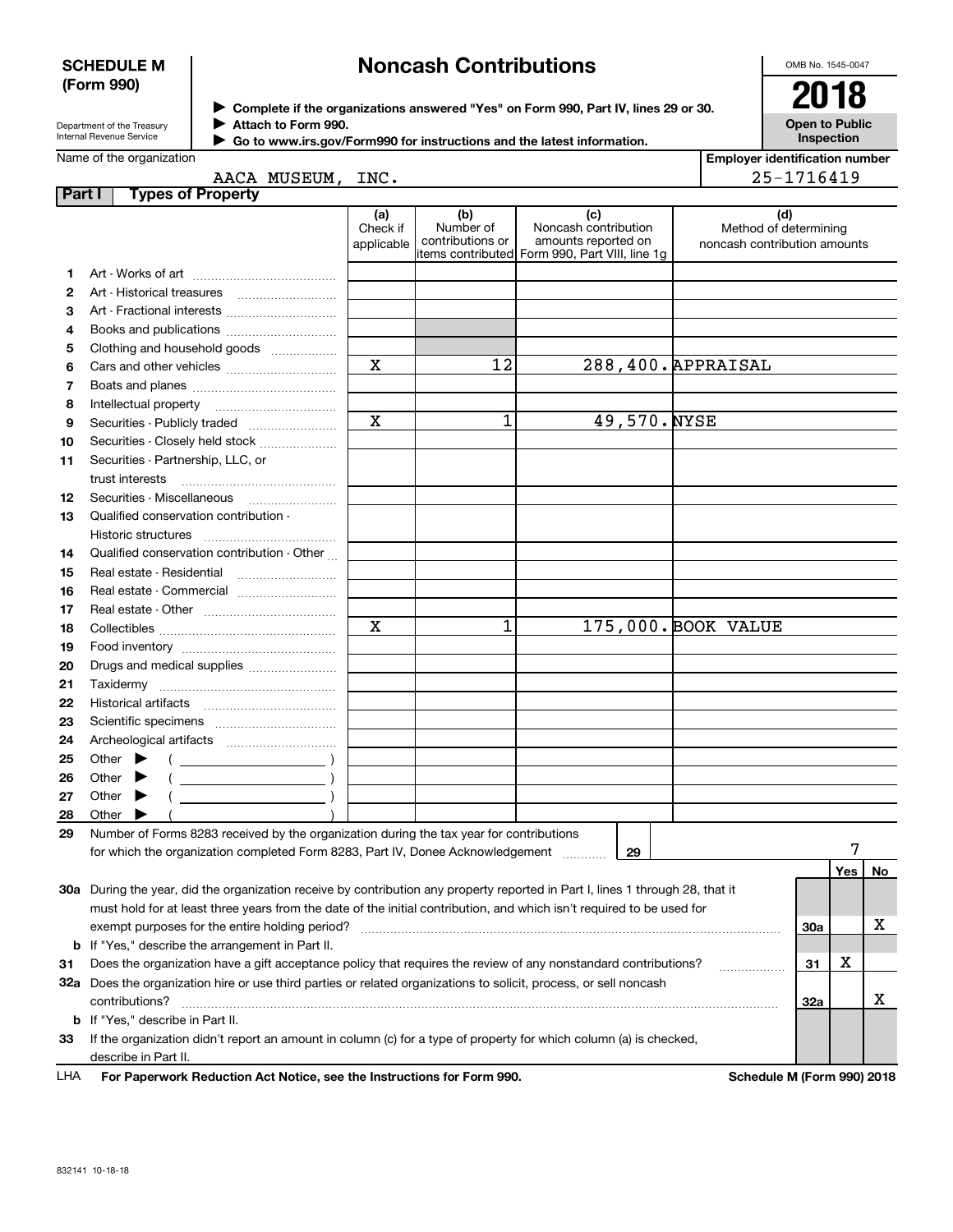### AACA MUSEUM,

Schedule M (Form 990) 2018 AACA MUSEUM, INC.<br>**Part II** Supplemental Information. Provide the information required by Part I. lines 30b. 32b. and 33. and whether the organ Part II | Supplemental Information. Provide the information required by Part I, lines 30b, 32b, and 33, and whether the organization is reporting in Part I, column (b), the number of contributions, the number of items received, or a combination of both. Also complete this part for any additional information.

### SCHEDULE M, PART I, COLUMN (B):

### THE AMOUNT IN PART I, COLUMN B REPRESENTS THE NUMBER OF CONTRIBUTORS.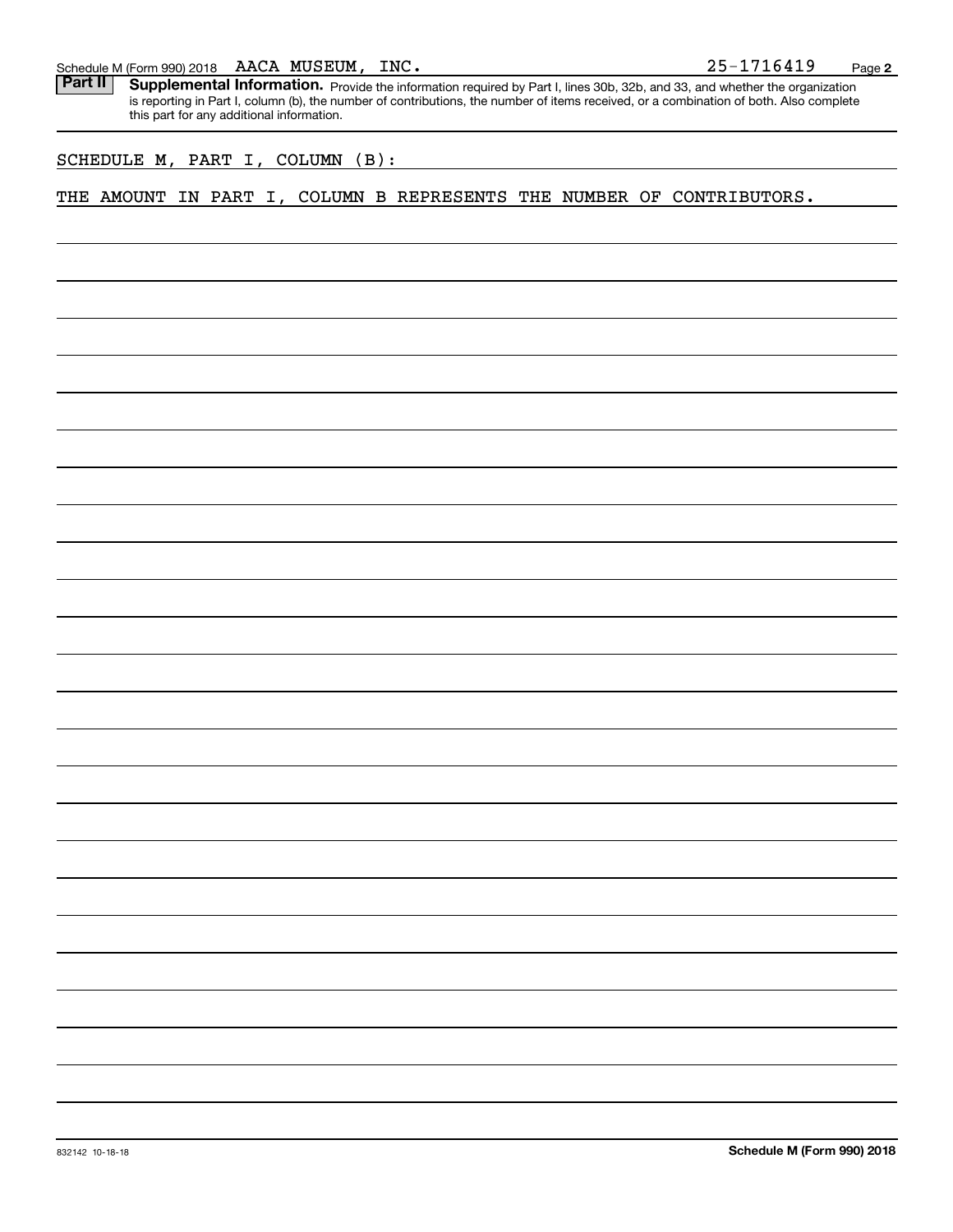**(Form 990 or 990-EZ)**

Department of the Treasury Internal Revenue Service Name of the organization

**Complete to provide information for responses to specific questions on Form 990 or 990-EZ or to provide any additional information. | Attach to Form 990 or 990-EZ. | Go to www.irs.gov/Form990 for the latest information. SCHEDULE O Supplemental Information to Form 990 or 990-EZ**



AACA MUSEUM, INC. 25-1716419

FORM 990, PART III, LINE 1, DESCRIPTION OF ORGANIZATION MISSION:

OUR GOAL IS TO DELIVER A WORLD CLASS AUTOMOTIVE EXPERIENCE THROUGH

INNOVATIVE AND INTERACTIVE EXHIBITS THAT APPEAL TO ALL AGES AND

ILLUSTRATE THE HISTORICAL EVOLUTION AND POTENTIAL FUTURE IMPACTS OF ONE

OF THE MOST CULTURALLY DEFINING INNOVATIONS OF MODERN TIMES.

FORM 990, PART III, LINE 2, NEW PROGRAM SERVICES:

AS OF JANUARY 2018, AACA MUSEUM, INC. MERGED WITH TUCKER AUTOMOBILE

CLUB OF AMERICA, WITH AACA MUSEUM, INC. BEING THE SURVIVING

ORGANIZATION.

FORM 990, PART III, LINE 4A, PROGRAM SERVICE ACCOMPLISHMENTS: FEATURE EXHIBITION THAT TAKES VISITORS ON A CROSS-COUNTRY JOURNEY BEGINNING IN NEW YORK CITY AND ENDING IN CALIFORNIA AT SAN FRANCISCO'S GOLDEN GATE BRIDGE. EACH "DECADE" IS IN A DIFFERENT GEOGRAPHIC AREA AND FEATURES A DISTINCTIVE PAINTED BACKGROUND AND BUILT, THREE-DIMENSIONAL, PERIOD CORRECT SCENE TO SHOWCASE OUR COLLECTION OF DONATED ANTIQUE VEHICLES. SOME EXAMPLES INCLUDE ART DECO MIAMI BEACH IN THE 1930S, A DRIVE-IN MOVIE THEATER FOR THE 1950S AND "ROUTE 66" FOR THE 1960S. THE MUSEUM ALSO HAS A WIDE VARIETY OF ADDITIONAL SEMI-PERMANENT AND CHANGING EXHIBITIONS, INCLUDING A MAJOR, 20 TO 40 VEHICLE THEMED EXHIBITION THAT IS SWITCHED SEASONALLY (SPRING/FALL) TO KEEP CONTENT FRESH FOR OUR VISITORS. ADDITIONALLY, THE MUSEUM HAS A GROWING COLLECTION OF AUTOMOTIVE ART AND GENERAL AUTOMOBILIA, INCLUDING ONE OF THE BEST COLLECTIONS OF HOOD ORNAMENTS (MASCOTS) IN THE NATION, WHICH IS BEAUTIFULLY DISPLAYED IN OUR THIRD FLOOR ROTUNDA.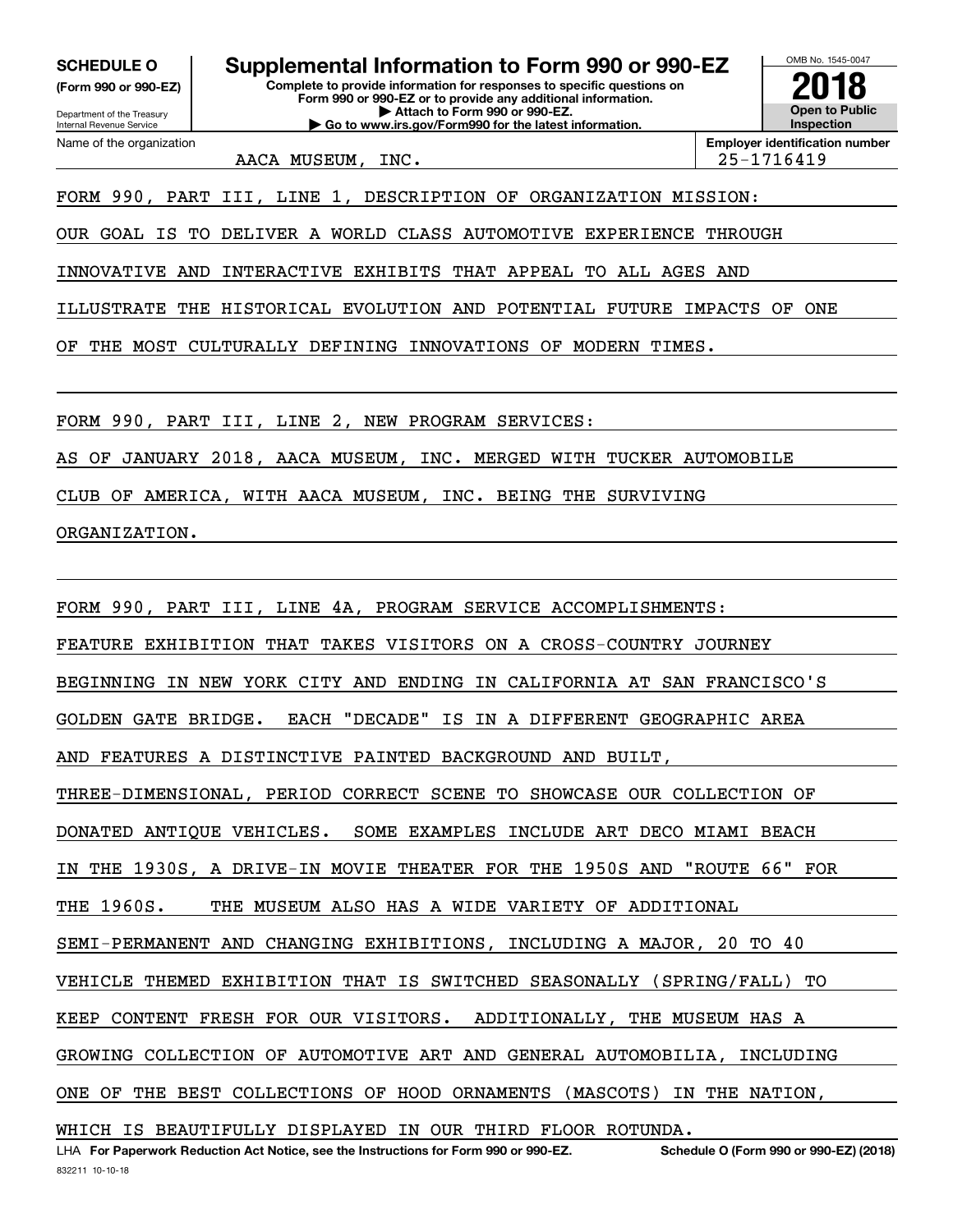| THE CAMMACK GALLERY ON THE MAIN FLOOR WAS RE-PURPOSED IN OCTOBER OF     |
|-------------------------------------------------------------------------|
| 2014 TO HOUSE THE WORLD'S LARGEST COLLECTION OF TUCKER AUTOMOBILES AND  |
| RELATED ARTIFACTS. THIS COLLECTION, AMASSED BY DAVID CAMMACK OF         |
| ALEXANDRIA, VIRGINIA, WAS LEFT TO THE MUSEUM IN HIS ESTATE, SUPPORTED   |
| BY THE CAMMACK FAMILY, WHO ALSO FUNDED THE 5,000 SQUARE FOOT SPACE THAT |
| NOW HOUSES IT. THIS AREA, WHICH PREVIOUSLY SERVED AS OUR CHANGING       |
| EXHIBITION GALLERY, WAS COMPLETELY TRANSFORMED TO ACCEPT THE KEY        |
| COMPONENTS OF THIS WORLD-CLASS COLLECTION THAT DOCUMENTS THE LIFE AND   |
| CAREER OF PRESTON TUCKER AND THE VISIONARY AUTOMOBILE HE PRODUCED, THE  |
| TUCKER '48. THE PERMANENT DISPLAY INCLUDES THREE OF THE 51 TUCKER       |
| AUTOMOBILES BUILT, ONE BEING THE ONLY EXISTING EXAMPLE TO FEATURE AN    |
| AUTOMATIC TRANSMISSION. TUCKER WAS FOCUSED ON BUILDING A TRULY          |
| REVOLUTIONARY AUTOMOBILE, ONE THAT WAS POWERFUL, FAST, WELL-MANNERED,   |
| FUEL EFFICIENT, ATTRACTIVE AND SAFE. HE EXPERIMENTED WITH MULTIPLE      |
| ENGINES AND PROGRESSIVE SUSPENSION AND BRAKE TECHNOLOGIES,              |
| INCORPORATING MANY ADVANCES INTO HIS DESIGN. HIS EFFORTS DOCUMENTED BY  |
| THE NUMEROUS DRAWINGS, BLUEPRINTS, ADVERTISING MATERIALS, FILM CLIPS    |
| AND THREE DIMENSIONAL ARTIFACTS ASSEMBLED AND INTERPRETED FOR PUBLIC    |
| DISPLAY. RECENTLY, THE MUSEUM INCORPORATED THE TUCKER AUTOMOBILE CLUB   |
| OF AMERICA (TACA) INTO ITS CORPORATE STRUCTURE. THE CLUB, WHICH WAS     |
| FOUNDED IN THE 1970S TO DOCUMENT AND RESEARCH THE EXISTING AUTOMOBILES  |
| AND BRING TUCKER OWNERS TOGETHER FOR AN EXCHANGE OF INFORMATION, HAD    |
| ESSENTIALLY COMPLETED ITS ORIGINAL MISSION. THE CLUB TRANSFERRED ITS    |
| ASSETS AND MEMBERS TO THE MUSEUM, AND THEN TERMINATED ITS CORPORATE     |
| EXISTENCE.                                                              |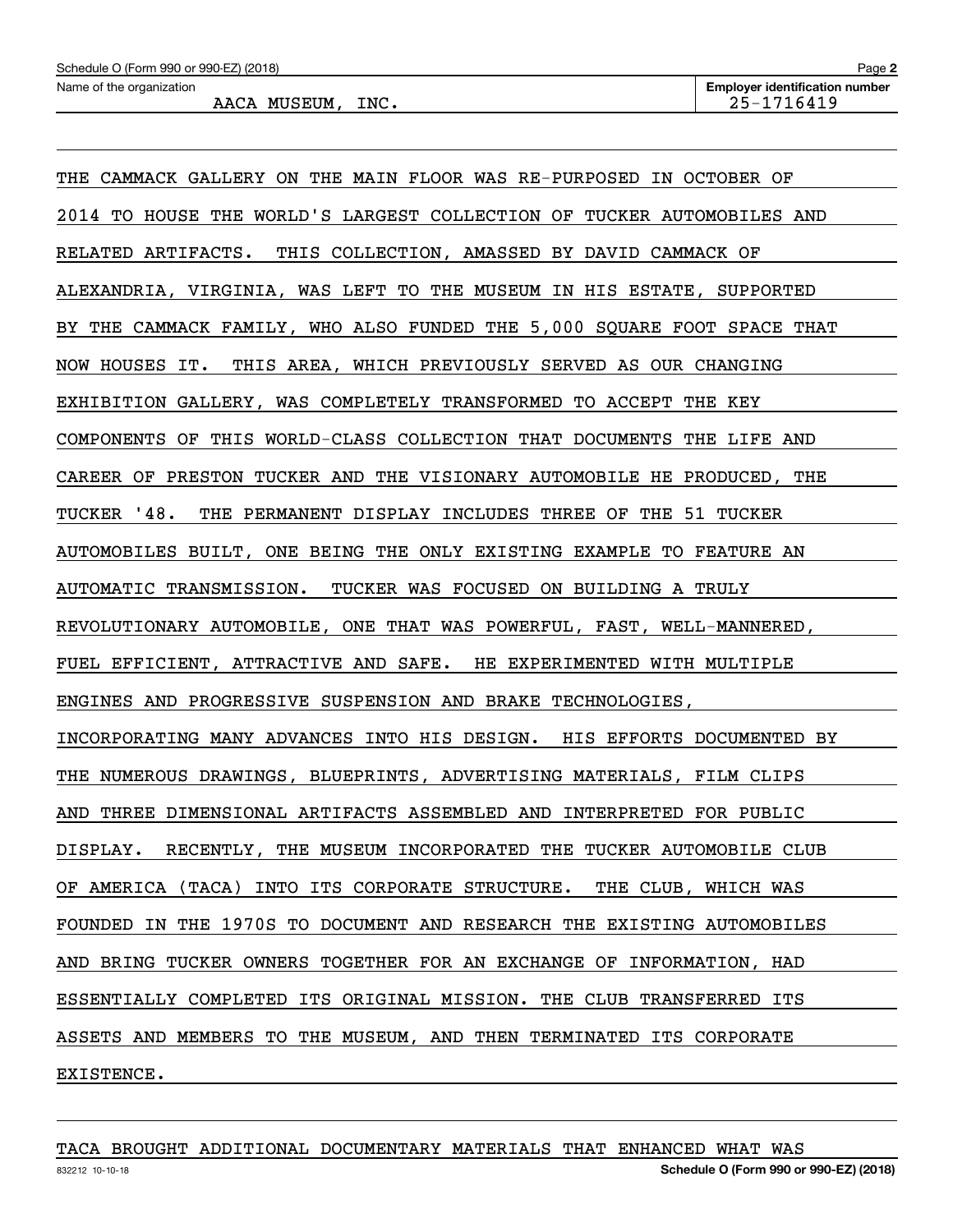| Schedule O (Form 990 or 990-EZ) (2018)                                   | Page 2                                              |
|--------------------------------------------------------------------------|-----------------------------------------------------|
| Name of the organization<br>AACA MUSEUM, INC.                            | <b>Employer identification number</b><br>25-1716419 |
| WORLD'S GREATEST ARCHIVE OF TUCKER INFORMATION.<br>ALREADY THE           | ΙN                                                  |
| ADDITION THEY GAVE US A FIBERGLASS REPRODUCTION TUCKER AUTOMOBILE SHELL  |                                                     |
| THAT WAS MADE FOR THE FRANCIS FORD COPPOLA MOVIE ON TUCKER THAT WAS      |                                                     |
| THE LATE 1980S. THIS NEW "TUCKER" GAVE US A VEHICLE WE<br>PRODUCED<br>IN |                                                     |
| COULD TAKE TO EXTERNAL SHOWS AND EVENTS AND NOW SITS SIDE BY SIDE WITH   |                                                     |
| OUR ORIGINAL FACTORY BUILT TEST CHASSIS AND ACROSS FROM A ROW OF         |                                                     |
| PROTOTYPE TUCKER ENGINES.<br>THE TACA MEMBERSHIP ALSO BRINGS US NEW CAR  |                                                     |
| OWNERS, HISTORIANS AND HOBBYISTS WHO HAVE ENHANCED OUR DATABASE OF       |                                                     |
| INFORMATION ON THE SUBJECT. ALL OF THESE COMPONENTS AND PIECES, NEW      |                                                     |
| AND OLD, COLLECTIVELY GIVE US INTERNATIONAL RECOGNITION AS THE "CENTER   |                                                     |
| OF THE TUCKER UNIVERSE."                                                 |                                                     |

FORM 990, PART III, LINE 4B, PROGRAM SERVICE ACCOMPLISHMENTS: RESEARCH LABELS AND OTHER INTERPRETIVE DEVICES. THE MUSEUM IS ALSO STAFFED BY TRAINED VOLUNTEER GALLERY GUIDES OR DOCENTS WHO ARE THERE TO ENHANCE THE VISITOR'S EXPERIENCE AND PROTECT THE COLLECTIONS. RECENTLY, THE MUSEUM ADDED TWO NEW CHANGING GALLERIES, WHICH WILL BE DISCUSSED BELOW AND PARTNERED WITH SEVERAL COLLECTOR ORGANIZATIONS TO PRODUCE TEMPORARY AND SEMI-PERMANENT DISPLAYS ON SPECIFIC AUTOMOTIVE SUBJECT MATTER. A CURRENT FOCUS IS AN EXTREMELY INFORMATIVE CASE AND WALL EXHIBIT MOUNTED BY THE ROADMAP COLLECTORS ASSOCIATION. THIS DISPLAY ALSO INCLUDES AN AUDIO VISUAL COMPONENT; THE ENTIRE DISPLAY IS UPDATED APPROXIMATELY TWICE PER YEAR.

SOME ADDITIONAL CURRENT EDUCATIONAL FEATURES INCLUDE: 1. WILLIAMS-CLYNE GATEWAY GALLERY. THIS NEWLY CONVERTED SPACE SERVES AS THE PUBLIC ENTRANCE FOR THE MUSEUM. IT WAS REDESIGNED TO RESEMBLE THE INTERIOR OF A CAR DEALERSHIP. WE MAKE IT AVAILABLE TO NATIONAL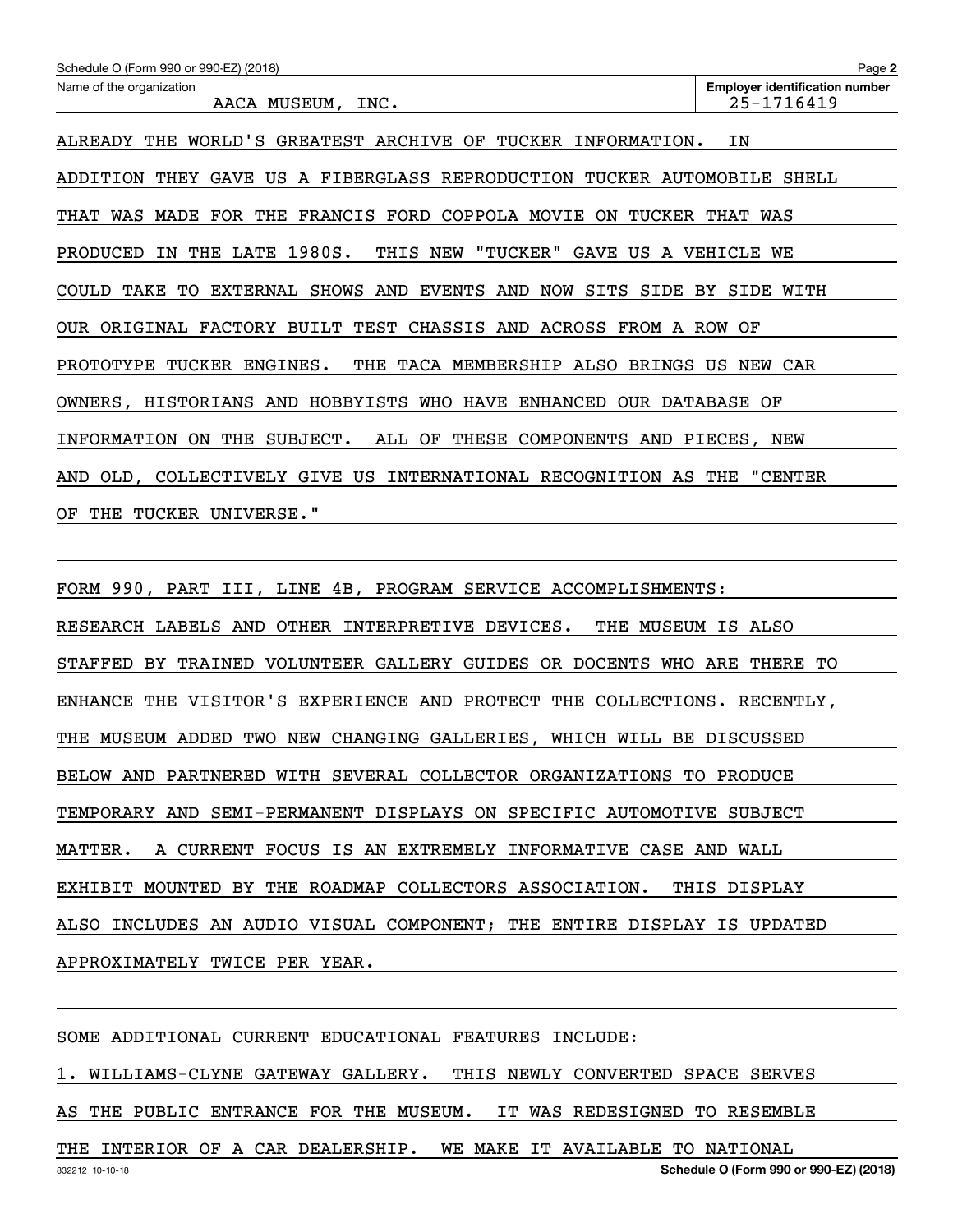| Schedule O (Form 990 or 990-EZ) (2018)                                           | Page 2                                              |
|----------------------------------------------------------------------------------|-----------------------------------------------------|
| Name of the organization<br>AACA MUSEUM, INC.                                    | <b>Employer identification number</b><br>25-1716419 |
| CHARGE FOR A SIX MONTH PERIOD<br>CLUBS<br>FREE OF<br>AUTOMOBILE<br>WHERE         | THEY<br>CAN                                         |
| PROMOTE THEIR ORGANIZATION'S EDUCATIONAL MISSION<br>USE<br>THE<br>SPACE<br>TO    | WHILE                                               |
| SHOWCASING MEMBERS' VEHICLES AND RELEVANT PROMOTIONAL MATERIALS.                 | THE                                                 |
| IS WELL RECEIVED BY OUR VISITORS AND VERY POPULAR WITH CLUBS; IT<br><b>SPACE</b> |                                                     |
| CURRENTLY BOOKED FOR THE NEXT<br>TWO<br>TO<br>THREE<br>ISI<br>YEARS.             |                                                     |
| LOWER LEVEL GALLERY CHILDREN'S' INTERACTIVE AREA.<br>2.                          | THE MUSEUM                                          |
| MAINTAINS A HANDS-ON EDUCATIONAL ACTIVITY AREA WHERE YOUNGER VISITORS            |                                                     |
| PROJECTS THAT WILL TEACH<br><b>MAY ENGAGE</b><br>IN A VARIETY OF<br>THEM ABOUT   |                                                     |
| TRANSPORTATION HISTORY, VEHICLE DESIGN AND<br>RELATED<br>TOPICS.                 | THE MUSEUM                                          |
| AREA ANNUALLY.<br><b>UPDATES</b><br>THIS                                         |                                                     |
|                                                                                  |                                                     |

3. VALENTINE DINER. THE LOWER LEVEL GALLERY HOUSES AN AUTHENTIC AND FULLY RESTORED 1941 VALENTINE DINER THAT WAS ORIGINALLY OPERATED IN WICHITA, KANAS BEFORE BEING TRANSPORTED EAST BY A COLLECTOR WHO DONATED IT TO THE MUSEUM. VOLUNTEERS RESTORED THIS ARTIFACT AND IT IS NOW FILLED WITH ORIGINAL EQUIPMENT AND INTERPRETIVE SIGNS AND HANDS-ON MATERIALS THAT WILL TRANSPORT VISITORS BACK TO THE 1950S.

4. BEHIND THE SCENES VEHICLE STORAGE BUILDING TOUR. RECENTLY, THE MUSEUM INITIATED A BEHIND THE SCENES TOUR THAT TAKES VISITORS ON A GUIDED TOUR THROUGH OUR VEHICLE STORAGE BUILDING. SITTING BEHIND THE MAIN MUSEUM BUILDING, THIS STRUCTURE IS NOT READILY VISIBLE AND UP UNTIL THIS YEAR HAD NOT BEEN OPEN TO THE PUBLIC. WE NOW CONDUCT SEASONAL GUIDED "BEHIND THE SCENES" TOURS OF THIS ANNEX THAT HOUSES APPROXIMATELY 70 TO 80 VEHICLES. A TRAINED GUIDE BRINGS THE AREA TO LIFE, WHILE PROVIDING A BACKGROUND ON THE MUSEUM AND EXPLAINING ITS PLANS FOR THE FUTURE.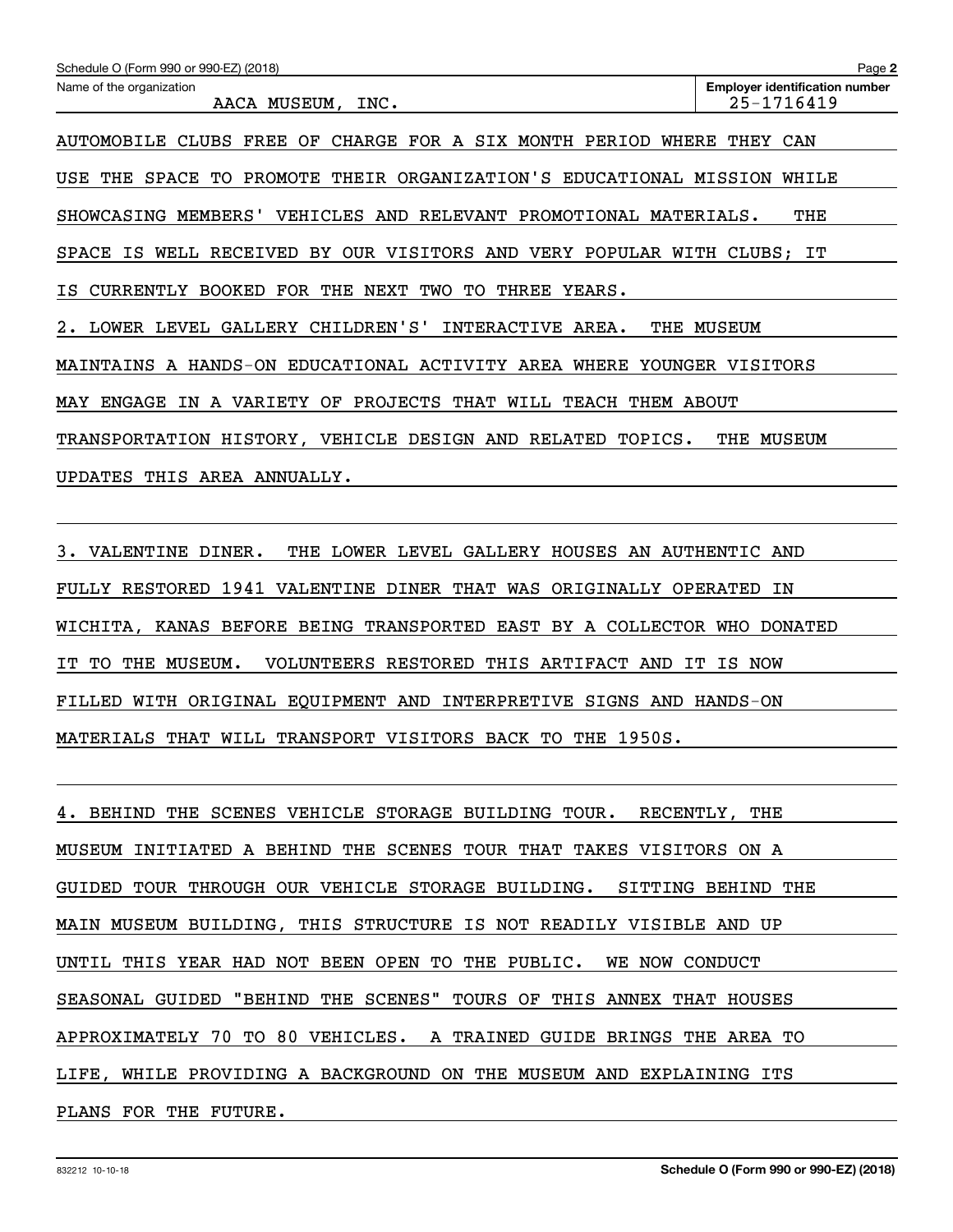| Schedule O (Form 990 or 990-EZ) (2018)                                                                                | Page 2                                              |  |  |
|-----------------------------------------------------------------------------------------------------------------------|-----------------------------------------------------|--|--|
| Name of the organization<br>INC.<br>AACA MUSEUM,                                                                      | <b>Employer identification number</b><br>25-1716419 |  |  |
| 5.<br><b>ELECTRIC</b><br>CHARGING<br>THE<br>EARLY DAYS OF<br>STATIONS.<br>IN.                                         | THE AUTOMOBILE,                                     |  |  |
| COMBUSTION<br>ENGINE COMPETED<br>STEAM<br>AND<br>THE<br>INTERNAL<br>WITH                                              | ELECTRIC<br>POWER                                   |  |  |
| INTERNAL COMBUSTION<br><b>BUYERS</b><br>IN A NEW MARKET.<br>WHILE<br>FOR                                              | WAS THE<br>WINNER,                                  |  |  |
| ELECTRIC POWER HAD<br>AND<br>THEIR<br>SHARE<br>OF<br>EARLY<br>BOTH<br>STEAM                                           | THE<br>SUCCESS.                                     |  |  |
| OTHER FORMS OF<br>HIGHLIGHTS<br>THESE<br>AND<br>PROPULSION<br>MUSEUM                                                  | THROUGHOUT<br>ITS                                   |  |  |
| CURRENT MARKET TRENDS,<br>THREE<br>DISPLAYS.<br>KEEPING<br>WITH<br>SELF<br>ΙN                                         | <b>SERVE</b>                                        |  |  |
| <b>CHARGING</b><br><b>STATIONS</b><br>ARE<br>LOCATED<br>THE<br>THE<br>ELECTRIC<br>VEHICLE<br>AT<br><b>FRONT</b><br>OF |                                                     |  |  |
| BUILDING.<br>ARE<br>FREE<br>ΟF<br><b>CHARGE</b><br>AND<br>AVAILABLE<br><b>FOR</b><br>VISITOR<br>THEY                  | USE<br>AТ<br>ANY                                    |  |  |
| TIME.                                                                                                                 |                                                     |  |  |

6. LEBANON VALLEY COLLEGE PARTNERSHIP. THE AACA MUSEUM CONTINUES TO PARTNER WITH LEBANON VALLEY COLLEGE AND THEIR STUDENT-TEACHERS TO CREATE AN ONGOING SERIES OF SPECIFIC ONLINE LEARNING MODULES FOCUSED ON THE AUTOMOBILE AND HOW IT RELATES TO VARIOUS COURSES. THESE LEARNING MODULES ARE AVAILABLE TO ALL AT NO CHARGE VIA THE MUSEUM'S WEBSITE.

7. TOURS AVAILABLE FOR ALL AGE GROUPS. THE MUSEUM OFFERS A WIDE RANGE OF TOURS FOR GROUPS RANGING FROM PRE-KINDERGARTEN THROUGH SENIORS. SCHOOL AGED TOURS SUPPORT STATE CURRICULUM STANDARDS IN HISTORY, ENGLISH, MATH, ECONOMICS, AND SCIENCE, AND ARE PRESENTED BY TRAINED STAFF AND VOLUNTEERS AND ARE SPECIFIC TO THE AGE LEVEL OF THE GROUP. STUDENTS VISIT THE MUSEUM AND LEARN BY SEEING AND DOING, THE MUSEUM'S SPECIFICALLY TAILORED PROGRAMS MAKE LEARNING FUN AND ACTIVE.

8. TALKS, LECTURES AND DEMONSTRATIONS. AS PART OF ITS ADULT EDUCATION PROGRAM AND GENERAL PUBLIC OUTREACH, THE MUSEUM SPONSORS TALKS WITH THE MUSEUM CURATOR AND DIRECTOR, CAR COLLECTORS, AND OTHER EXPERTS

832212 10-10-18 **Schedule O (Form 990 or 990-EZ) (2018)** THROUGHOUT THE YEAR. FOCUSED WORKSHOPS, RALLIES, AND PROGRAMS AUGMENT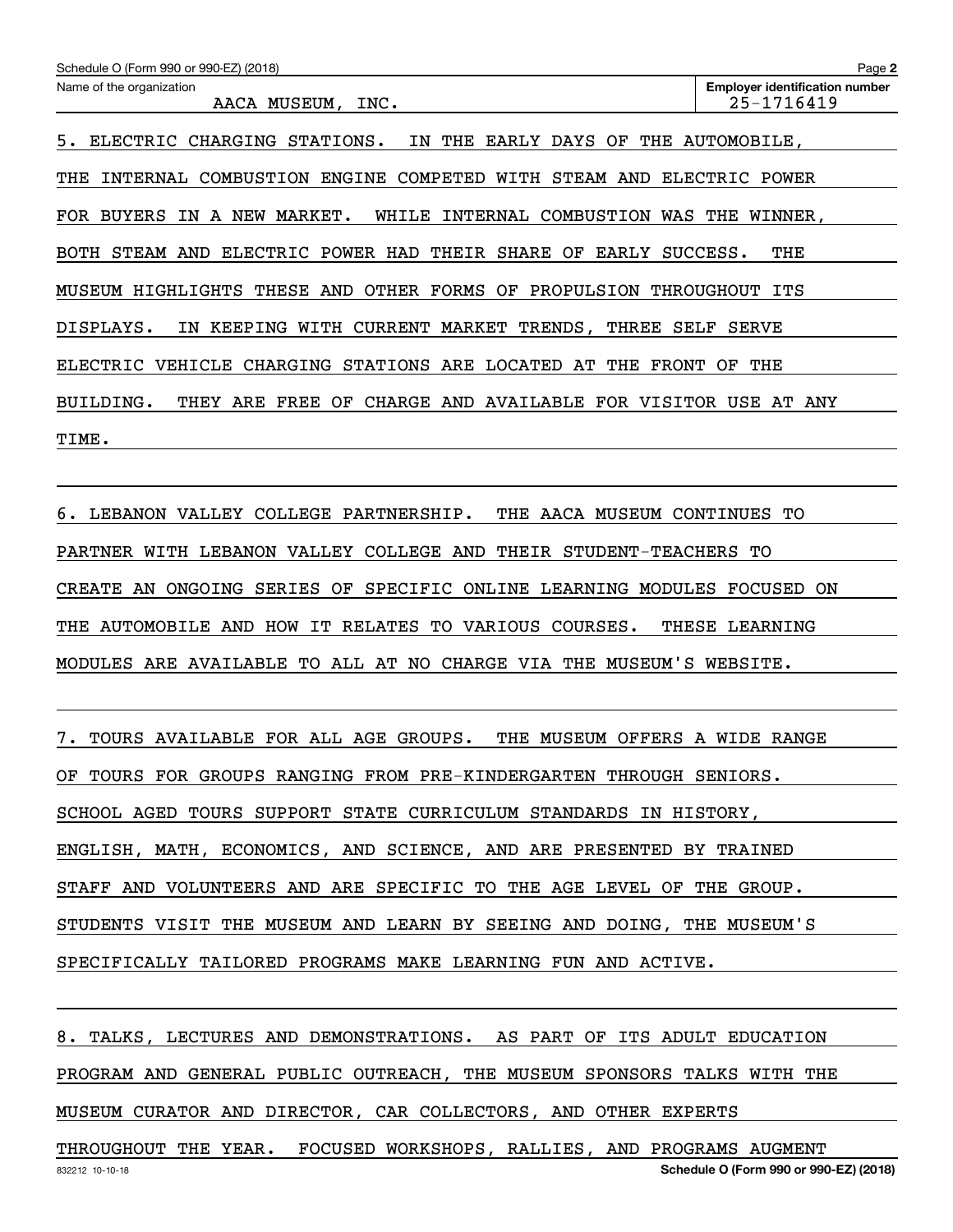| Schedule O (Form 990 or 990-EZ) (2018)                                    | Page 2                                              |
|---------------------------------------------------------------------------|-----------------------------------------------------|
| Name of the organization<br>AACA MUSEUM, INC.                             | <b>Employer identification number</b><br>25-1716419 |
| CHANGING EXHIBITIONS SEASONALLY. PUBLIC PROGRAMS INCLUDE                  | SPECIAL                                             |
| VEHICLE DISPLAYS, MOVIES, MUSIC, GALLERY DEMONSTRATIONS, AND OTHER        |                                                     |
| FORMS OF SPECIAL INTERPRETATION. RECENTLY, THE MUSEUM COMPLETED A         |                                                     |
| THREE PART SERIES OF TALKS BASED ON VARIOUS ASPECTS OF TUCKER, FOCUSING   |                                                     |
| ON THE ACTUAL CAR, THE MAN BEHIND ITS CREATION AND THE LEGACY OF THE      |                                                     |
| THESE TALKS WERE OFFERED AS A MEMBERSHIP INCENTIVE<br>COMPANY HE CREATED. |                                                     |
| AND RESULTED IN NEW TUCKER CLUB MEMBERS FOR THE MUSEUM WITH ALL THREE     |                                                     |
| SELLING OUT IN ADVANCE.                                                   |                                                     |

9. COOPERATIVE PROGRAM WITH THE PENNSYLVANIA COLLEGE OF TECHNOLOGY. THE MUSEUM HAS A LONG STANDING PARTNERSHIP WITH THE PENNSYLVANIA COLLEGE OF TECHNOLOGY IN WILLIAMSPORT, PA. THE COLLEGE HAS ONE OF ONLY A HANDFUL OF TWO YEAR DEGREE PROGRAMS IN AUTOMOTIVE RESTORATION OFFERED NATIONALLY. THE MUSEUM ASSISTED WITH THE DEVELOPMENT OF THE PROGRAM'S INITIAL CURRICULUM MANY YEARS AGO AND HAS SINCE MAINTAINED A BOND WITH THE SCHOOL, FREQUENTLY WORKING ON MUTUALLY BENEFICIAL PROJECTS, SUCH AS HOSTING STUDENTS FOR INTERNSHIPS AND PROVIDING VEHICLES FOR DEMONSTRATIONS AND EDUCATIONAL EVENTS. IN RETURN, THE COLLEGE HAS PROVIDED THE RESTORATION LABOR FOR A SERIES OF DONATED VEHICLES, WHICH HAVE OFFERED VALUABLE EXPERIENCE FOR THE STUDENTS. CURRANTY, THE COLLEGE IS RESTORING A CUSTOM BODIED "STRETCH" CHEVROLET STATION WAGON FROM THE 1960S THAT WAS USED AT THE MILTON HERSHEY SCHOOL IN HERSHEY, PA TO TRANSPORT STUDENTS BACK AND FORTH FROM THEIR DORMS TO THEIR CLASSROOMS AND ALSO AROUND TOWN. THIS PARTNERSHIP BETWEEN ALL THREE NON-PROFIT ORGANIZATIONS WILL END WITH THE RESTORATION OF THIS EXTREMELY UNIQUE VEHICLE.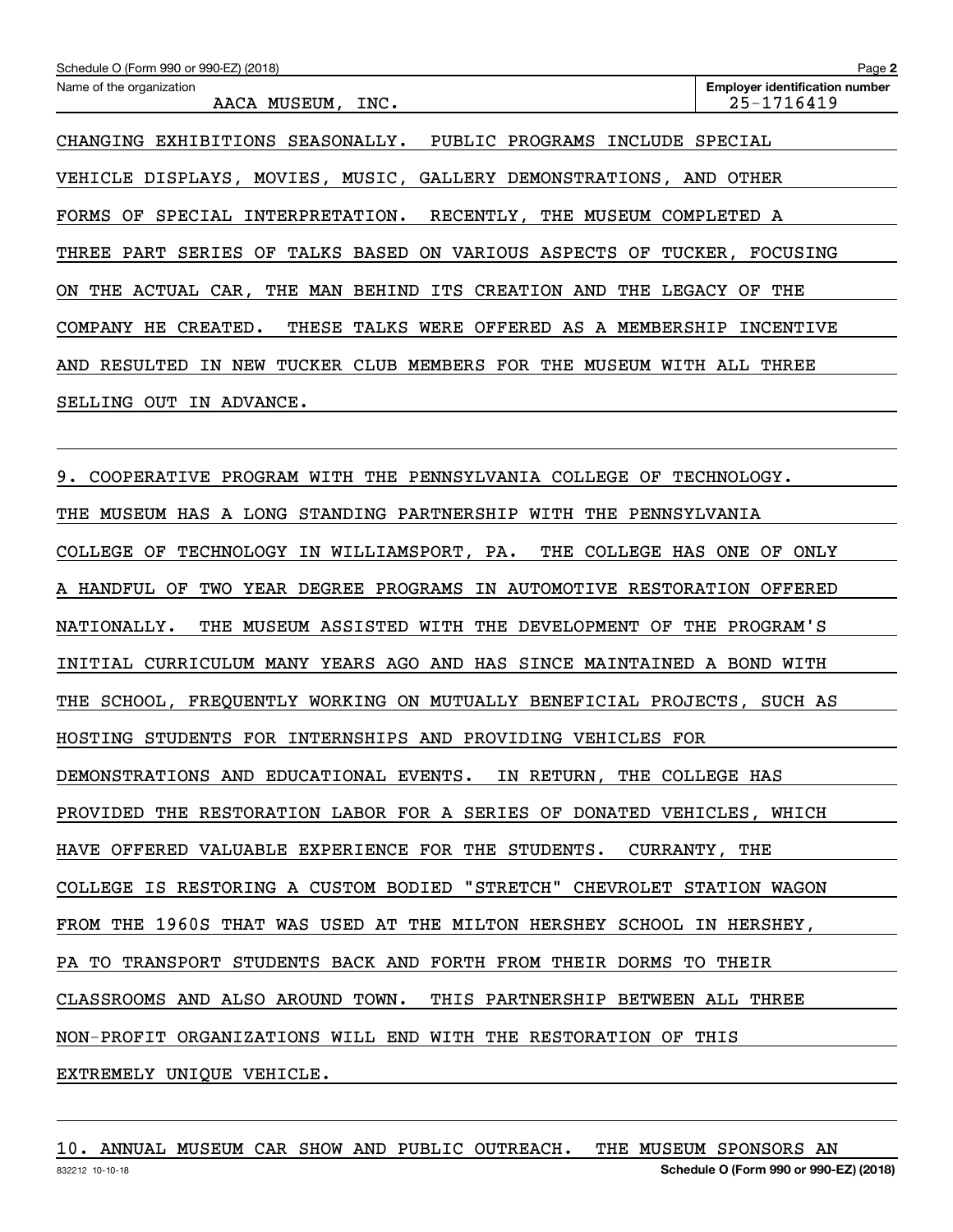| Schedule O (Form 990 or 990-EZ) (2018)                                       | Page 2                                              |  |  |
|------------------------------------------------------------------------------|-----------------------------------------------------|--|--|
| Name of the organization<br>AACA MUSEUM, INC.                                | <b>Employer identification number</b><br>25-1716419 |  |  |
| THE GENERAL PUBLIC.<br>ANTIQUE AUTOMOBILE SHOW EACH YEAR, WHICH IS OPEN TO   |                                                     |  |  |
| THIS EVENT HAS BEEN HELD FOR 25 CONSECUTIVE YEARS.<br>IT TYPICALLY           |                                                     |  |  |
| INCLUDES A WIDE VARIETY OF HANDS ON AND EDUCATIONAL ACTIVITIES FOR BOTH      |                                                     |  |  |
| CHILDREN AND ADULTS.<br>THIS YEAR IT ALSO FEATURES RIDES IN SEVERAL          |                                                     |  |  |
| EACH YEAR THE FOCUS IS A BIT DIFFERENT<br>DIFFERENT ANTIQUE CARS.            | TО                                                  |  |  |
| INSURE A WELL ROUNDED EXPERIENCE FOR OUR VISITORS.                           | MUSEUM STAFF AND                                    |  |  |
| VOLUNTEERS ROUTINELY PARTICIPATE IN COMMUNITY EVENTS WITH COLLECTIONS        |                                                     |  |  |
| VEHICLES AND A GENERAL INFORMATION BOOTH.<br>RECENTLY,<br>THE MUSEUM         |                                                     |  |  |
| ATTENDED NATIONAL NIGHT OUT WITH AN ANTIQUE FIRE TRUCK THAT WAS JUST         |                                                     |  |  |
| THE COLLECTION.<br>DONATED<br>TO                                             |                                                     |  |  |
|                                                                              |                                                     |  |  |
| FORM 990, PART III, LINE 4C, PROGRAM SERVICE ACCOMPLISHMENTS:                |                                                     |  |  |
| WE ALSO NOW HAVE A CORPORATE MEMBERSHIP LEVEL THAT APPEALS<br>BENEFITS.      |                                                     |  |  |
| LOCAL BUSINESSES WHO WANT<br>TO BECOME PART OF<br>TO                         | THE MUSEUM'S FAMILY BUT                             |  |  |
| IN A POSITION TO BECOME A SUSTAINED SPONSOR OF OUR REGULAR<br>ARE NOT<br>YET |                                                     |  |  |
| PROGRAMS OR EVENTS.<br>MEMBERSHIP IS ALSO OFFERED TO VOLUNTEERS WHO HAVE     |                                                     |  |  |
| "ADOPT A CAR"<br>CONTRIBUTED A SPECIFIC NUMBER OF HOURS, AND TO THOSE WHO    |                                                     |  |  |
| FROM THE MUSEUM'S COLLECTION. ADDITIONALLY, ANYONE WHO DONATED A             |                                                     |  |  |
| VEHICLE RECEIVES A BASE LIFETIME MEMBERSHIP/ADMISSION TO THE MUSEUM.         |                                                     |  |  |
| THE MUSEUM CURRENTLY HAS APPROXIMATELY XXX MEMBERS ACROSS ALL OF ITS         |                                                     |  |  |

MEMBERSHIP LEVELS.

FORM 990, PART VI, SECTION B, LINE 11B:

THE 990 IS INITIALLY REVIEWED BY THE CHIEF OPERATING OFFICER. ONCE THE

CHIEF FINANCIAL OFFICER SIGNS OFF, THE FORM 990 IS SENT TO THE

ORGANIZATION'S BOARD OF DIRECTORS FOR REVIEW AND APPROVAL PRIOR TO FILING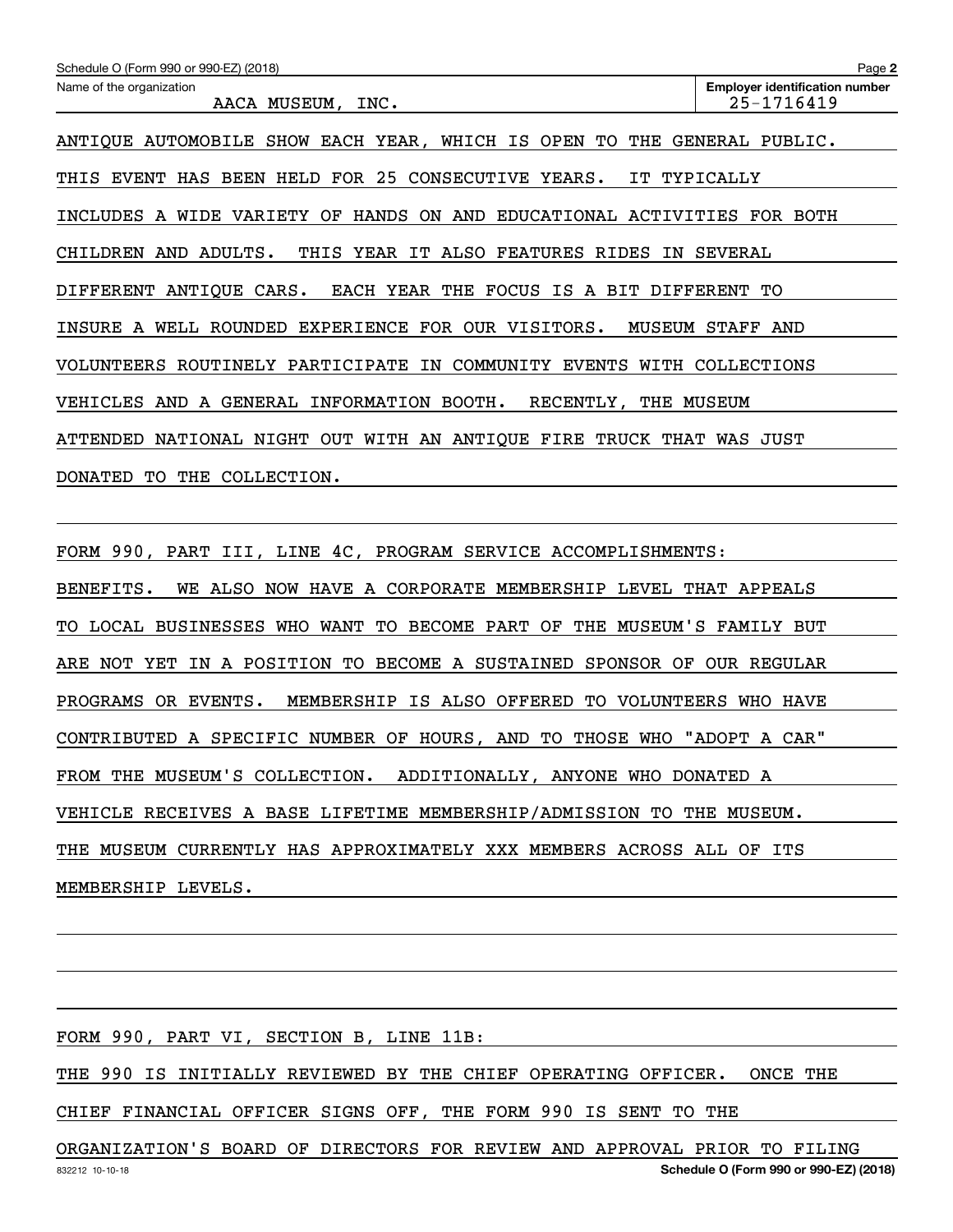AACA MUSEUM, INC. 25-1716419

WITH THE IRS.

FORM 990, PART VI, SECTION B, LINE 12C:

THE ORGANIZATION HAS A WRITTEN "CONFLICT OF INTEREST" DISCLOSURE THAT IS

REVIEWED AND SIGNED ANNUALLY BY THE BOARD OF DIRECTORS AND OFFICERS.

FAMILY AND BUSINESS RELATIONSHIPS ARE EXPRESSLY MENTIONED AS POSSIBLE

SOURCES OF CONFLICTS. SHOULD A CONFLICT ARISE, THE INTERESTED PERSON MAY

PRESENT INFORMATION REGARDING THE CONFLICT BUT MAY NOT BE PRESENT DURING

DELIBERATIONS AND DECISIONS.

FORM 990, PART VI, SECTION B, LINE 15A:

THE EXECUTIVE DIRECTOR'S STARTING COMPENSATION IS DETERMINED BY A SEARCH COMMITTEE OF THE AACA MUSEUM'S BOARD OF DIRECTORS AND BASED ON AN EQUITABLE ANALYSIS OF COMPARABLE POSITIONS IN THE JOB SALARY MARKET, INTERNAL SALARIES, THE INDIVIDUAL'S SALARY HISTORY, AND THE AACA MUSEUM'S BUDGET. THE RECOMMENDATION OF THE SEARCH COMMITTEE IS APPROVED BY THE EXECUTIVE COMMITTEE AND THE BOARD OF DIRECTORS. SUBSEQUENT INCREASES ARE BASED ON PERFORMANCE APPRAISALS, THE RECOMMENDATION OF THE BOARD PRESIDENT AND APPROVAL BY THE BOARD.

FORM 990, PART VI, SECTION C, LINE 19:

THE ORGANIZATION'S DOCUMENTS AND POLICIES ARE MADE AVAILABLE TO THE PUBLIC UPON REQUEST.

FORM 990, PART XI, LINE 9, CHANGES IN NET ASSETS:

CHANGE IN VALUE OF CHARITABLE UNITRUST FOR A SERVICE THANGE IN VALUE OF CHARITABLE UNITRUST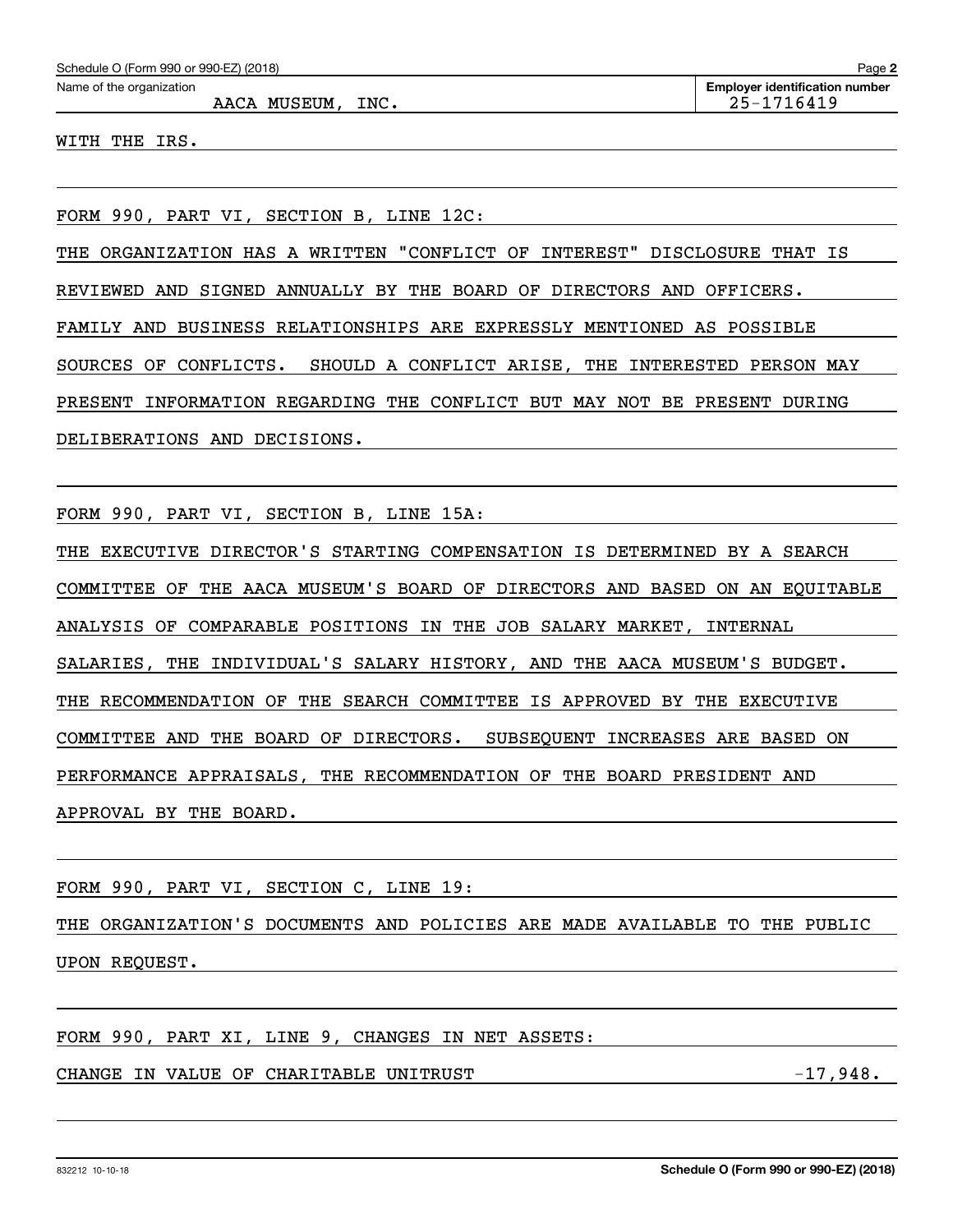# **TAX RETURN FILING INSTRUCTIONS**

FORM 990-T

### **FOR THE YEAR ENDING**

DECEMBER 31, 2018

### **PREPARED FOR:**

AACA MUSEUM, INC. 161 MUSEUM DRIVE HERSHEY, PA 17033

### **PREPARED BY:**

BAKER TILLY VIRCHOW KRAUSE, LLP 1570 FRUITVILLE PIKE SUITE 400 LANCASTER, PA 17601

### **AMOUNT DUE OR REFUND:**

OVERPAYMENT OF \$326. THE ENTIRE OVERPAYMENT HAS BEEN APPLIED TO THE ESTIMATED TAX PAYMENTS.

### **MAKE CHECK PAYABLE TO:**

NO AMOUNT IS DUE.

### **MAIL TAX RETURN AND CHECK (IF APPLICABLE) TO:**

DEPARTMENT OF THE TREASURY INTERNAL REVENUE SERVICE CENTER OGDEN, UT 84201-0027

### **RETURN MUST BE MAILED ON OR BEFORE:**

NOVEMBER 15, 2019

### **SPECIAL INSTRUCTIONS:**

THE RETURN SHOULD BE SIGNED AND DATED.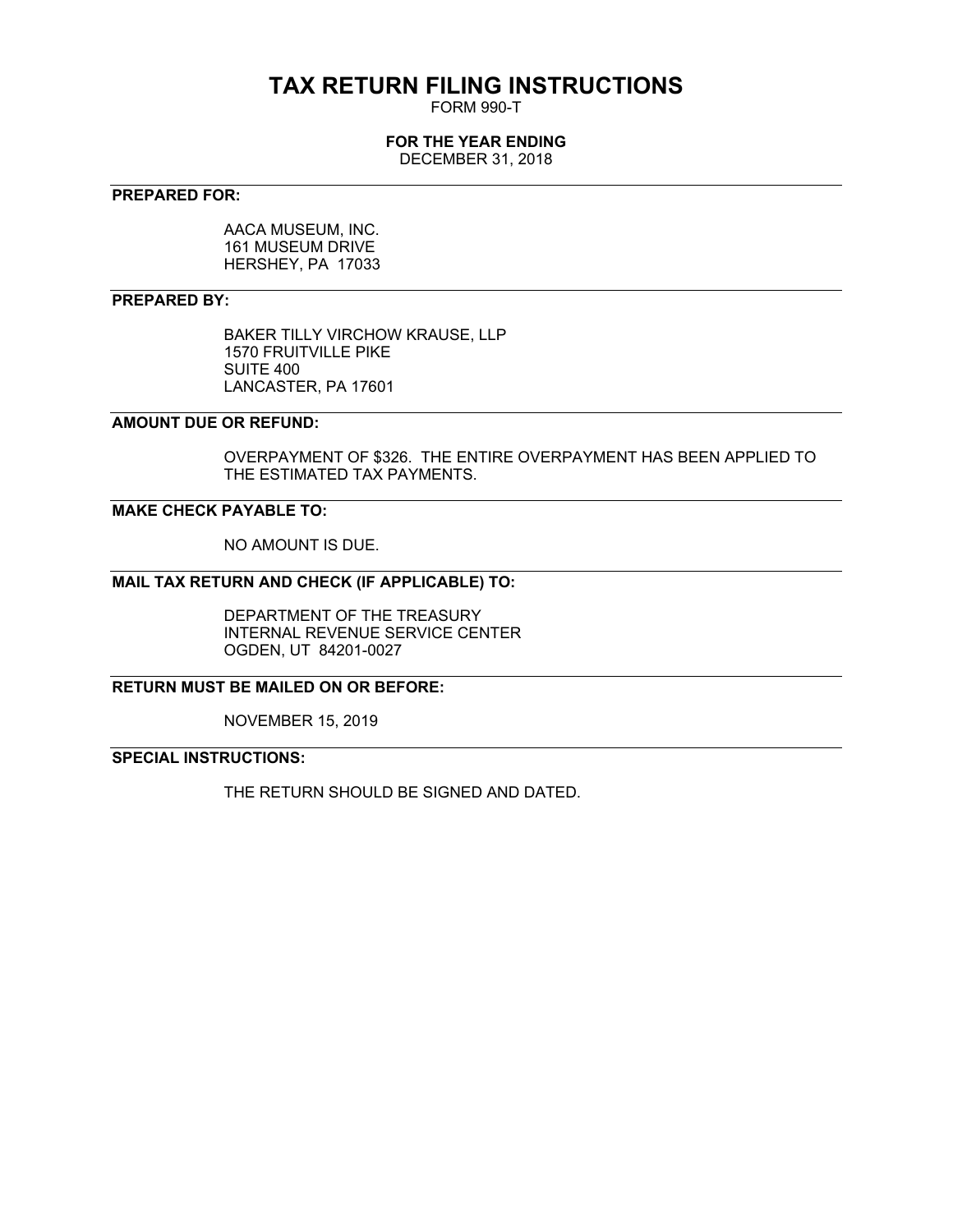|                                                                                                    | EXTENDED TO NOVEMBER 15, 2019                                                                                                                                                                                                        |                 |                                                                   |  |  |  |  |  |
|----------------------------------------------------------------------------------------------------|--------------------------------------------------------------------------------------------------------------------------------------------------------------------------------------------------------------------------------------|-----------------|-------------------------------------------------------------------|--|--|--|--|--|
| Form $990 - T$                                                                                     | <b>Exempt Organization Business Income Tax Return</b><br>(and proxy tax under section 6033(e))                                                                                                                                       |                 | OMB No. 1545-0687                                                 |  |  |  |  |  |
|                                                                                                    |                                                                                                                                                                                                                                      |                 | 2018                                                              |  |  |  |  |  |
|                                                                                                    | For calendar year 2018 or other tax year beginning<br>and ending,                                                                                                                                                                    |                 |                                                                   |  |  |  |  |  |
| Department of the Treasury<br>Internal Revenue Service                                             | Go to www.irs.gov/Form990T for instructions and the latest information.<br>bo not enter SSN numbers on this form as it may be made public if your organization is a $501(c)(3)$ .                                                    |                 | Open to Public Inspection for<br>501(c)(3) Organizations Only     |  |  |  |  |  |
| Check box if                                                                                       | Name of organization ( $\Box$ Check box if name changed and see instructions.)                                                                                                                                                       |                 | <b>D</b> Employer identification number<br>(Employees' trust, see |  |  |  |  |  |
| address changed                                                                                    |                                                                                                                                                                                                                                      |                 | instructions.)                                                    |  |  |  |  |  |
| <b>B</b> Exempt under section                                                                      | AACA MUSEUM, INC.<br>Print                                                                                                                                                                                                           |                 | 25-1716419                                                        |  |  |  |  |  |
| $\boxed{\mathbf{X}}$ 501(c)(3                                                                      | 0r<br>Number, street, and room or suite no. If a P.O. box, see instructions.                                                                                                                                                         |                 | E Unrelated business activity code<br>(See instructions.)         |  |  |  |  |  |
| 408(e)                                                                                             | Type<br>220(e)<br>161 MUSEUM DRIVE                                                                                                                                                                                                   |                 |                                                                   |  |  |  |  |  |
| 530(a) <br>408A<br>529(a)                                                                          | City or town, state or province, country, and ZIP or foreign postal code<br>453220<br>HERSHEY, PA 17033                                                                                                                              |                 |                                                                   |  |  |  |  |  |
| $\frac{1}{2}$ Book value of all assets                                                             | F Group exemption number (See instructions.)<br>▶                                                                                                                                                                                    |                 |                                                                   |  |  |  |  |  |
|                                                                                                    | at end of year<br>$17,411,485.$ G Check organization type $\sqrt{X}$ 501(c) corporation<br>$501(c)$ trust<br>$401(a)$ trust                                                                                                          |                 | Other trust                                                       |  |  |  |  |  |
|                                                                                                    | 1<br>H Enter the number of the organization's unrelated trades or businesses.<br>Describe the only (or first) unrelated                                                                                                              |                 |                                                                   |  |  |  |  |  |
|                                                                                                    | trade or business here > GIFT SHOP SALES<br>. If only one, complete Parts I-V. If more than one,                                                                                                                                     |                 |                                                                   |  |  |  |  |  |
|                                                                                                    | describe the first in the blank space at the end of the previous sentence, complete Parts I and II, complete a Schedule M for each additional trade or                                                                               |                 |                                                                   |  |  |  |  |  |
| business, then complete Parts III-V.                                                               |                                                                                                                                                                                                                                      |                 |                                                                   |  |  |  |  |  |
|                                                                                                    | During the tax year, was the corporation a subsidiary in an affiliated group or a parent-subsidiary controlled group?<br>▶                                                                                                           | Yes             | $\boxed{\text{X}}$ No                                             |  |  |  |  |  |
|                                                                                                    | If "Yes," enter the name and identifying number of the parent corporation. $\blacktriangleright$                                                                                                                                     |                 |                                                                   |  |  |  |  |  |
| Part I                                                                                             | J The books are in care of $\blacktriangleright$ DENNIS BECK, DIR., OPERATIONS & FI Telephone number $\blacktriangleright$ 717-566-7100<br><b>Unrelated Trade or Business Income</b><br>(A) Income                                   |                 | (C) Net                                                           |  |  |  |  |  |
|                                                                                                    | (B) Expenses<br>37,480.                                                                                                                                                                                                              |                 |                                                                   |  |  |  |  |  |
| 1a Gross receipts or sales                                                                         | 37,480.                                                                                                                                                                                                                              |                 |                                                                   |  |  |  |  |  |
| Less returns and allowances<br>b                                                                   | c Balance<br>1c<br>18,018.<br>$\overline{2}$                                                                                                                                                                                         |                 |                                                                   |  |  |  |  |  |
| 2<br>Gross profit. Subtract line 2 from line 1c<br>3                                               | 19,462.<br>3                                                                                                                                                                                                                         |                 | 19,462.                                                           |  |  |  |  |  |
|                                                                                                    | 4a                                                                                                                                                                                                                                   |                 |                                                                   |  |  |  |  |  |
| b                                                                                                  | 4b                                                                                                                                                                                                                                   |                 |                                                                   |  |  |  |  |  |
| C                                                                                                  | 4c                                                                                                                                                                                                                                   |                 |                                                                   |  |  |  |  |  |
| 5                                                                                                  | 5<br>Income (loss) from a partnership or an S corporation (attach statement)                                                                                                                                                         |                 |                                                                   |  |  |  |  |  |
| 6<br>Rent income (Schedule C)                                                                      | 6                                                                                                                                                                                                                                    |                 |                                                                   |  |  |  |  |  |
| 7                                                                                                  | $\overline{7}$<br>Unrelated debt-financed income (Schedule E) [11] [2010] [2010] [2010] [2010] [2010] [2010] [2010] [2010] [2010                                                                                                     |                 |                                                                   |  |  |  |  |  |
| 8                                                                                                  | Interest, annuities, royalties, and rents from a controlled organization (Schedule F)<br>8                                                                                                                                           |                 |                                                                   |  |  |  |  |  |
| 9                                                                                                  | 9<br>Investment income of a section $501(c)(7)$ , (9), or (17) organization (Schedule G)                                                                                                                                             |                 |                                                                   |  |  |  |  |  |
| 10                                                                                                 | 10                                                                                                                                                                                                                                   |                 |                                                                   |  |  |  |  |  |
| 11                                                                                                 | 11                                                                                                                                                                                                                                   |                 |                                                                   |  |  |  |  |  |
|                                                                                                    |                                                                                                                                                                                                                                      |                 |                                                                   |  |  |  |  |  |
|                                                                                                    | 19,462.<br>ີ 13                                                                                                                                                                                                                      |                 | 19,462.                                                           |  |  |  |  |  |
| <b>Deductions Not Taken Elsewhere</b> (See instructions for limitations on deductions.)<br>Part II |                                                                                                                                                                                                                                      |                 |                                                                   |  |  |  |  |  |
|                                                                                                    | (Except for contributions, deductions must be directly connected with the unrelated business income.)                                                                                                                                |                 |                                                                   |  |  |  |  |  |
| 14                                                                                                 |                                                                                                                                                                                                                                      | 14              |                                                                   |  |  |  |  |  |
| 15                                                                                                 | Salaries and wages <b>construction and construction</b> was a series of the construction of the construction of the construction of the construction of the construction of the construction of the construction of the constructio  | 15              | 10,649.                                                           |  |  |  |  |  |
| 16                                                                                                 | Repairs and maintenance <i>maintenance</i> and contained and anti-                                                                                                                                                                   | 16              |                                                                   |  |  |  |  |  |
| 17                                                                                                 |                                                                                                                                                                                                                                      | 17              |                                                                   |  |  |  |  |  |
| 18                                                                                                 | Interest (attach schedule) (see instructions) www.communications.communications are interest (attach schedule)                                                                                                                       | 18              | 1,084.                                                            |  |  |  |  |  |
| 19                                                                                                 | Taxes and licenses <b>contract the contract of the contract of the contract of the contract of the contract of the contract of the contract of the contract of the contract of the contract of the contract of the contract of t</b> | 19              |                                                                   |  |  |  |  |  |
| 20                                                                                                 |                                                                                                                                                                                                                                      | 20              |                                                                   |  |  |  |  |  |
| 21<br>22                                                                                           | Less depreciation claimed on Schedule A and elsewhere on return [1] [228] [228]                                                                                                                                                      | 22 <sub>b</sub> |                                                                   |  |  |  |  |  |
| 23                                                                                                 |                                                                                                                                                                                                                                      | 23              |                                                                   |  |  |  |  |  |
| 24                                                                                                 |                                                                                                                                                                                                                                      | 24              |                                                                   |  |  |  |  |  |
| 25                                                                                                 | Employee benefit programs in the continuum contract of the contract of the contract of the contract of the contract of the contract of the contract of the contract of the contract of the contract of the contract of the con       | 25              | 1,138.                                                            |  |  |  |  |  |
| 26                                                                                                 |                                                                                                                                                                                                                                      | 26              |                                                                   |  |  |  |  |  |
| 27                                                                                                 |                                                                                                                                                                                                                                      | 27              |                                                                   |  |  |  |  |  |
| 28                                                                                                 | Other deductions (attach schedule) material material material material state STATEMENT 1                                                                                                                                             | 28              | 4,761.                                                            |  |  |  |  |  |
| 29                                                                                                 | Total deductions. Add lines 14 through 28 [11] manufactures and the contract of the contract of the contract of the contract of the contract of the contract of the contract of the contract of the contract of the contract o       | 29              | 17,632.                                                           |  |  |  |  |  |
| 30                                                                                                 | Unrelated business taxable income before net operating loss deduction. Subtract line 29 from line 13                                                                                                                                 | 30              | 1,830.                                                            |  |  |  |  |  |
| 31                                                                                                 | Deduction for net operating loss arising in tax years beginning on or after January 1, 2018 (see instructions)                                                                                                                       | 31              |                                                                   |  |  |  |  |  |
| 32                                                                                                 | Unrelated business taxable income. Subtract line 31 from line 30 manufactured contains and contained business taxable income. Subtract line 31 from line 30 manufactured contains and the United States of the United States a       | 32              | 1,830.                                                            |  |  |  |  |  |
|                                                                                                    |                                                                                                                                                                                                                                      |                 |                                                                   |  |  |  |  |  |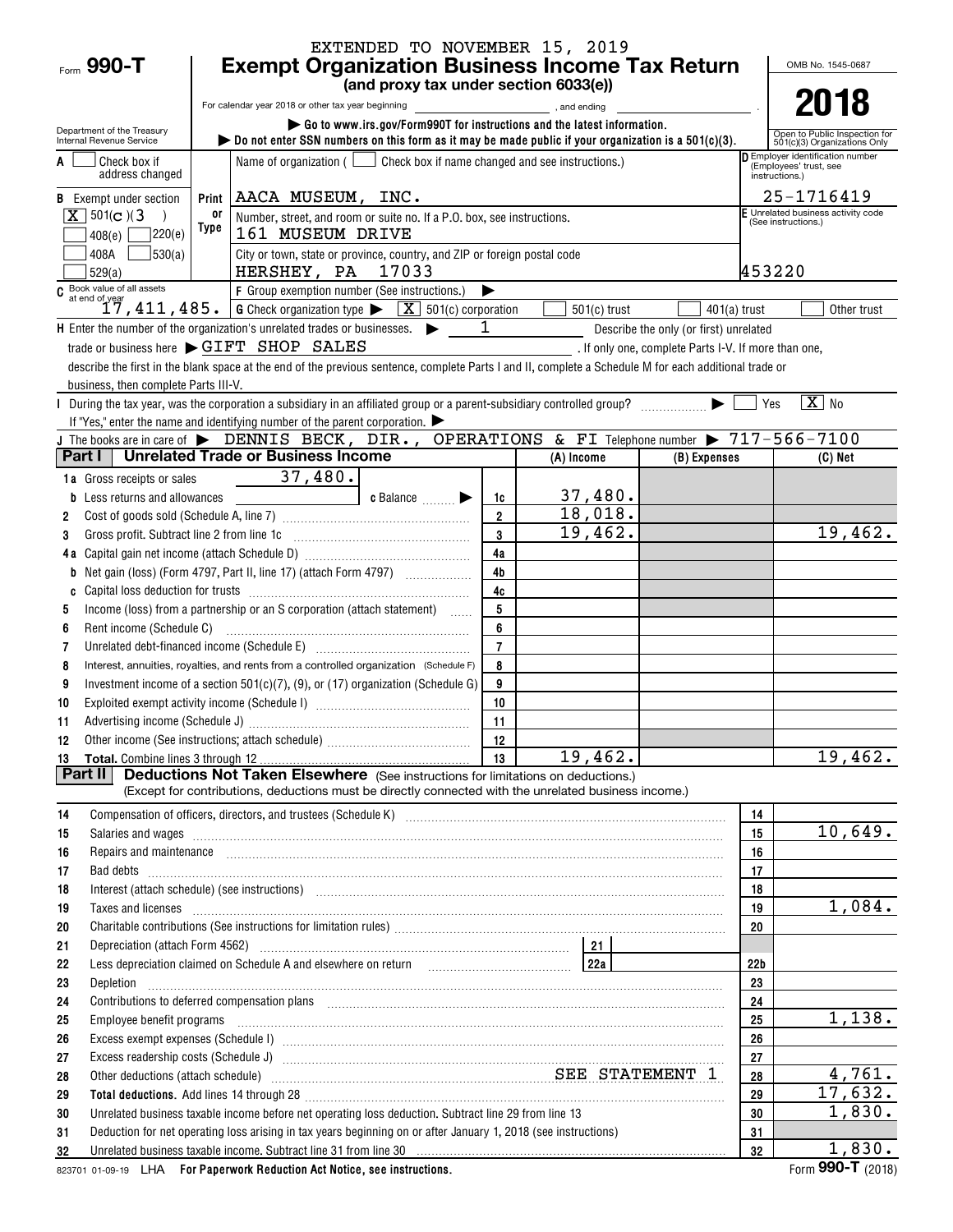| Form 990-T (2018) |                            | AACA MUSEUM, INC.                                                                                                                                                                                                                                | 25-1716419                              | Page 2                               |
|-------------------|----------------------------|--------------------------------------------------------------------------------------------------------------------------------------------------------------------------------------------------------------------------------------------------|-----------------------------------------|--------------------------------------|
| Part III          |                            | <b>Total Unrelated Business Taxable Income</b>                                                                                                                                                                                                   |                                         |                                      |
| 33                |                            | Total of unrelated business taxable income computed from all unrelated trades or businesses (see instructions)                                                                                                                                   | 33                                      | 1,830.                               |
| 34                |                            | Amounts paid for disallowed fringes                                                                                                                                                                                                              | 34                                      |                                      |
| 35                |                            |                                                                                                                                                                                                                                                  | 35                                      |                                      |
| 36                |                            | Total of unrelated business taxable income before specific deduction. Subtract line 35 from the sum of                                                                                                                                           |                                         |                                      |
|                   |                            | lines 33 and 34                                                                                                                                                                                                                                  | 36                                      | 1,830.                               |
| 37                |                            |                                                                                                                                                                                                                                                  | 37                                      | 1,000.                               |
| 38                |                            | Unrelated business taxable income. Subtract line 37 from line 36. If line 37 is greater than line 36,                                                                                                                                            |                                         |                                      |
|                   |                            | enter the smaller of zero or line 36                                                                                                                                                                                                             | 38                                      | 830.                                 |
|                   |                            | Part IV   Tax Computation                                                                                                                                                                                                                        |                                         |                                      |
| 39                |                            |                                                                                                                                                                                                                                                  | 39                                      | 174.                                 |
| 40                |                            | Trusts Taxable at Trust Rates. See instructions for tax computation. Income tax on the amount on line 38 from:                                                                                                                                   |                                         |                                      |
|                   |                            |                                                                                                                                                                                                                                                  | 40                                      |                                      |
| 41                |                            | Proxy tax. See instructions information and contact the set of the set of the set of the set of the set of the set of the set of the set of the set of the set of the set of the set of the set of the set of the set of the s                   | 41                                      |                                      |
| 42                |                            | Alternative minimum tax (trusts only) manufactured and all the control of the state of the state of the state of the state of the state of the state of the state of the state of the state of the state of the state of the s                   | 42                                      |                                      |
| 43                |                            |                                                                                                                                                                                                                                                  | 43                                      |                                      |
| 44                |                            |                                                                                                                                                                                                                                                  | 44                                      | 174.                                 |
| Part V            |                            | <b>Tax and Payments</b>                                                                                                                                                                                                                          |                                         |                                      |
|                   |                            | 45a Foreign tax credit (corporations attach Form 1118; trusts attach Form 1116) [<br>45a                                                                                                                                                         |                                         |                                      |
| b                 |                            | Other credits (see instructions)<br>45 <sub>b</sub>                                                                                                                                                                                              |                                         |                                      |
| C                 |                            | General business credit. Attach Form 3800<br>45с                                                                                                                                                                                                 |                                         |                                      |
| d                 |                            | 45d                                                                                                                                                                                                                                              |                                         |                                      |
| e                 |                            |                                                                                                                                                                                                                                                  | 45e                                     |                                      |
| 46                |                            |                                                                                                                                                                                                                                                  | 46                                      | $\overline{174}$ .                   |
| 47                |                            | Other taxes. Check if from: Form 4255 Form 8611 Form 8697 Form 8866<br>Other (attach schedule)                                                                                                                                                   | 47                                      |                                      |
| 48                |                            |                                                                                                                                                                                                                                                  | 48                                      | 174.                                 |
| 49                |                            |                                                                                                                                                                                                                                                  | 49                                      | 0.                                   |
|                   |                            | 500.<br>50a                                                                                                                                                                                                                                      |                                         |                                      |
|                   |                            | 50b                                                                                                                                                                                                                                              |                                         |                                      |
|                   |                            | 50c                                                                                                                                                                                                                                              |                                         |                                      |
|                   |                            | d Foreign organizations: Tax paid or withheld at source (see instructions) [1001111111111111111111111111111111<br><b>50d</b>                                                                                                                     |                                         |                                      |
|                   |                            | <b>50e</b>                                                                                                                                                                                                                                       |                                         |                                      |
|                   |                            | <b>50f</b>                                                                                                                                                                                                                                       |                                         |                                      |
|                   |                            | <b>g</b> Other credits, adjustments, and payments: $\Box$<br>Form 2439                                                                                                                                                                           |                                         |                                      |
|                   |                            | Total $\blacktriangleright$<br>Form 4136<br>Other<br>50 <sub>a</sub>                                                                                                                                                                             |                                         |                                      |
|                   |                            |                                                                                                                                                                                                                                                  | 51                                      | 500.                                 |
| 52                |                            | Estimated tax penalty (see instructions). Check if Form 2220 is attached $\blacktriangleright$                                                                                                                                                   | 52                                      |                                      |
| 53                |                            | Tax due. If line 51 is less than the total of lines 48, 49, and 52, enter amount owed                                                                                                                                                            | 53                                      |                                      |
| 54                |                            | Overpayment. If line 51 is larger than the total of lines 48, 49, and 52, enter amount overpaid                                                                                                                                                  | 54                                      | 326.                                 |
| 55                |                            | 326.<br>Enter the amount of line 54 you want: Credited to 2019 estimated tax $\blacktriangleright$<br>Refunded<br>Statements Regarding Certain Activities and Other Information (see instructions)                                               | 55                                      | 0.                                   |
| <b>Part VI</b>    |                            |                                                                                                                                                                                                                                                  |                                         |                                      |
| 56                |                            | At any time during the 2018 calendar year, did the organization have an interest in or a signature or other authority<br>over a financial account (bank, securities, or other) in a foreign country? If "Yes," the organization may have to file |                                         | No<br>Yes                            |
|                   |                            | FinCEN Form 114, Report of Foreign Bank and Financial Accounts. If "Yes," enter the name of the foreign country                                                                                                                                  |                                         |                                      |
|                   | here $\blacktriangleright$ |                                                                                                                                                                                                                                                  |                                         | х                                    |
|                   |                            | During the tax year, did the organization receive a distribution from, or was it the grantor of, or transferor to, a foreign trust?                                                                                                              |                                         | $\mathbf X$                          |
| 57                |                            | If "Yes," see instructions for other forms the organization may have to file.                                                                                                                                                                    |                                         |                                      |
| 58                |                            | Enter the amount of tax-exempt interest received or accrued during the tax year $\triangleright$ \$                                                                                                                                              |                                         |                                      |
|                   |                            | Under penalties of perjury, I declare that I have examined this return, including accompanying schedules and statements, and to the best of my knowledge and belief, it is true,                                                                 |                                         |                                      |
| Sign              |                            | correct, and complete. Declaration of preparer (other than taxpayer) is based on all information of which preparer has any knowledge.                                                                                                            |                                         |                                      |
| <b>Here</b>       |                            | EXECUTIVE DIRECTOR                                                                                                                                                                                                                               | the preparer shown below (see           | May the IRS discuss this return with |
|                   |                            | Signature of officer<br>Title<br>Date                                                                                                                                                                                                            | instructions)? $\boxed{\mathbf{X}}$ Yes | No                                   |
|                   |                            | Print/Type preparer's name<br>Preparer's signature<br>Date<br>Check                                                                                                                                                                              | PTIN<br>if                              |                                      |
|                   |                            | self-employed                                                                                                                                                                                                                                    |                                         |                                      |
| Paid              |                            | KERRI N. BOGDA, CPA                                                                                                                                                                                                                              |                                         | P00760402                            |
| Preparer          |                            | Firm's name > BAKER TILLY VIRCHOW KRAUSE, LLP<br>Firm's EIN                                                                                                                                                                                      |                                         | 39-0859910                           |
| <b>Use Only</b>   |                            | 1570 FRUITVILLE PIKE, SUITE 400                                                                                                                                                                                                                  |                                         |                                      |
|                   |                            | Firm's address > LANCASTER, PA 17601                                                                                                                                                                                                             | Phone no. 717.740.4863                  |                                      |
|                   |                            |                                                                                                                                                                                                                                                  |                                         |                                      |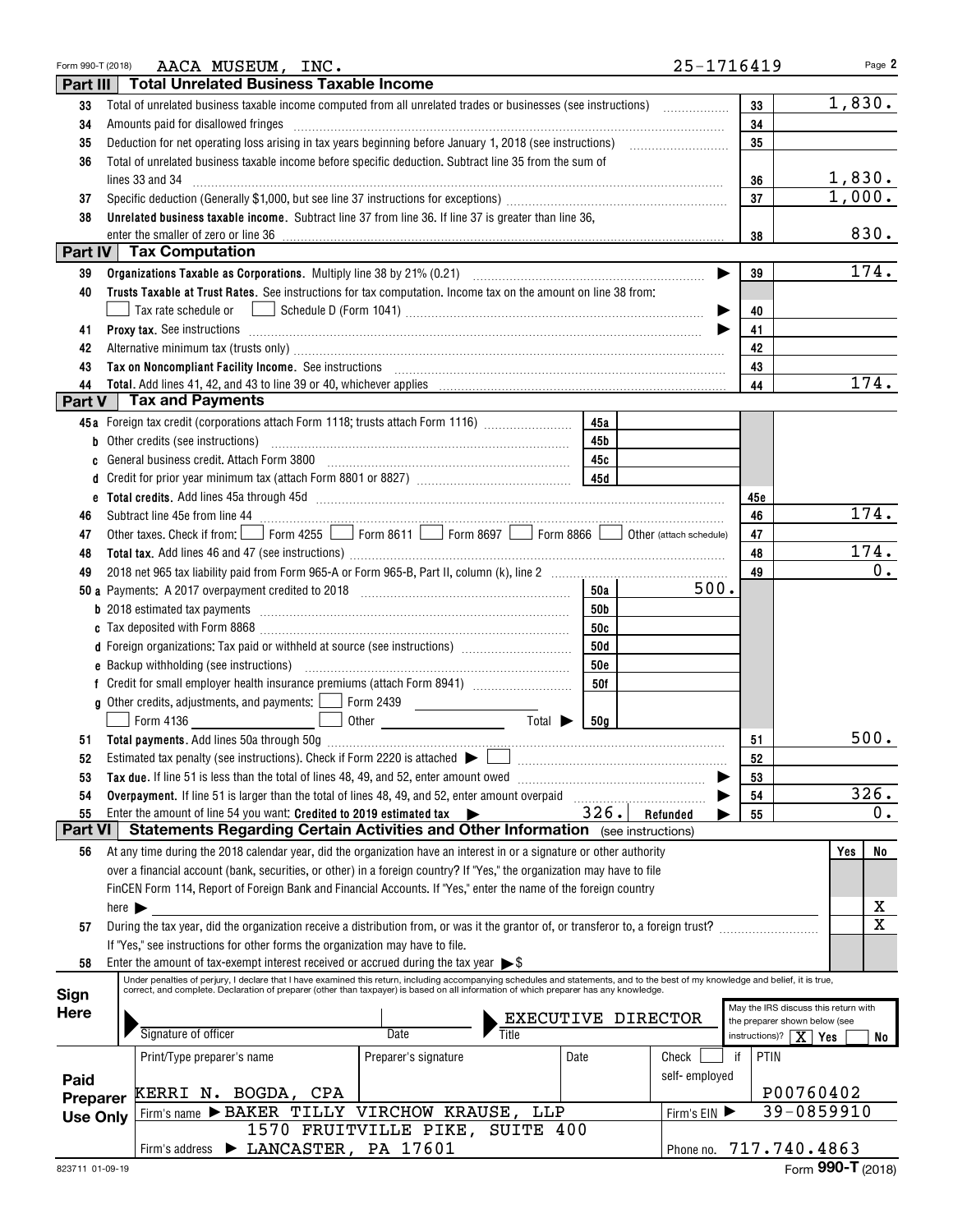| here and on page 1, Part I, line 6, column (A)                                                          |                                                                                               |                                                     | О. | Enter here and on page<br>Part I, line 6, column (B)   |
|---------------------------------------------------------------------------------------------------------|-----------------------------------------------------------------------------------------------|-----------------------------------------------------|----|--------------------------------------------------------|
|                                                                                                         | Schedule E - Unrelated Debt-Financed Income (see instructions)                                |                                                     |    |                                                        |
|                                                                                                         |                                                                                               | 2. Gross income from<br>or allocable to debt-       |    | 3. Deductions directly<br>to debt-fir                  |
| 1. Description of debt-financed property                                                                |                                                                                               | (a) Straight line depreciation<br>(attach schedule) |    |                                                        |
| (1)                                                                                                     |                                                                                               |                                                     |    |                                                        |
| (2)                                                                                                     |                                                                                               |                                                     |    |                                                        |
| (3)                                                                                                     |                                                                                               |                                                     |    |                                                        |
| (4)                                                                                                     |                                                                                               |                                                     |    |                                                        |
| 4. Amount of average acquisition<br>debt on or allocable to debt-financed<br>property (attach schedule) | 5 Average adjusted basis<br>of or allocable to<br>debt-financed property<br>(attach schedule) | 6. Column 4 divided<br>by column 5                  |    | 7. Gross income<br>reportable (column<br>2 x column 6) |
| (1)                                                                                                     |                                                                                               | $\frac{0}{0}$                                       |    |                                                        |
| (2)                                                                                                     |                                                                                               | $\frac{0}{0}$                                       |    |                                                        |
| (3)                                                                                                     |                                                                                               | $\frac{0}{0}$                                       |    |                                                        |
| (4)                                                                                                     |                                                                                               | $\%$                                                |    |                                                        |
| <b>Totals</b><br>Total dividends-received deductions included in column 8                               |                                                                                               |                                                     |    | Part I, line 7, column (A).                            |

| <b>Schedule A - Cost of Goods Sold.</b> Enter method of inventory valuation $\triangleright N/A$ |    |         |   |                                                    |   |  |         |           |
|--------------------------------------------------------------------------------------------------|----|---------|---|----------------------------------------------------|---|--|---------|-----------|
| Inventory at beginning of year                                                                   |    |         | 6 | Inventory at end of year                           | 6 |  |         |           |
| 2 Purchases                                                                                      |    | 18,018. |   | Cost of goods sold. Subtract line 6                |   |  |         |           |
| <b>3</b> Cost of labor                                                                           |    |         |   | from line 5. Enter here and in Part I,             |   |  |         |           |
| 4a Additional section 263A costs                                                                 |    |         |   | line 2                                             |   |  | 18,018. |           |
| (attach schedule)                                                                                | 4а |         | 8 | Do the rules of section 263A (with respect to      |   |  | Yes I   | <b>No</b> |
| <b>b</b> Other costs (attach schedule)                                                           | 4b |         |   | property produced or acquired for resale) apply to |   |  |         |           |
| 5 Total. Add lines 1 through 4b                                                                  |    | 18,018. |   |                                                    |   |  |         |           |
| Schedule C - Rent Income (From Real Property and Personal Property Leased With Real Property)    |    |         |   |                                                    |   |  |         |           |

## (see instructions)

**1.** Description of property

| <b>I</b> . Description of property                                                                                        |    |                                                                                                |                                                                                                                                                     |    |                                                                                  |                                                                                                  |
|---------------------------------------------------------------------------------------------------------------------------|----|------------------------------------------------------------------------------------------------|-----------------------------------------------------------------------------------------------------------------------------------------------------|----|----------------------------------------------------------------------------------|--------------------------------------------------------------------------------------------------|
| (1)                                                                                                                       |    |                                                                                                |                                                                                                                                                     |    |                                                                                  |                                                                                                  |
| (2)                                                                                                                       |    |                                                                                                |                                                                                                                                                     |    |                                                                                  |                                                                                                  |
| (3)                                                                                                                       |    |                                                                                                |                                                                                                                                                     |    |                                                                                  |                                                                                                  |
| (4)                                                                                                                       |    |                                                                                                |                                                                                                                                                     |    |                                                                                  |                                                                                                  |
|                                                                                                                           | 2. | Rent received or accrued                                                                       |                                                                                                                                                     |    |                                                                                  |                                                                                                  |
| (a) From personal property (if the percentage of<br>rent for personal property is more than<br>10% but not more than 50%) |    |                                                                                                | (b) From real and personal property (if the percentage<br>of rent for personal property exceeds 50% or if<br>the rent is based on profit or income) |    |                                                                                  | 3(a) Deductions directly connected with the income in<br>columns 2(a) and 2(b) (attach schedule) |
| (1)                                                                                                                       |    |                                                                                                |                                                                                                                                                     |    |                                                                                  |                                                                                                  |
| (2)                                                                                                                       |    |                                                                                                |                                                                                                                                                     |    |                                                                                  |                                                                                                  |
| (3)                                                                                                                       |    |                                                                                                |                                                                                                                                                     |    |                                                                                  |                                                                                                  |
| (4)                                                                                                                       |    |                                                                                                |                                                                                                                                                     |    |                                                                                  |                                                                                                  |
| Total                                                                                                                     | 0. | Total                                                                                          |                                                                                                                                                     | 0. |                                                                                  |                                                                                                  |
| (c) Total income. Add totals of columns 2(a) and 2(b). Enter<br>here and on page 1, Part I, line 6, column (A)            |    |                                                                                                |                                                                                                                                                     | Ο. | (b) Total deductions.<br>Enter here and on page 1,<br>Part I. line 6. column (B) | 0.                                                                                               |
| <b>Schedule E - Unrelated Debt-Financed Income</b>                                                                        |    |                                                                                                | (see instructions)                                                                                                                                  |    |                                                                                  |                                                                                                  |
|                                                                                                                           |    |                                                                                                | 2. Gross income from                                                                                                                                |    | 3. Deductions directly connected with or allocable<br>to debt-financed property  |                                                                                                  |
| 1. Description of debt-financed property                                                                                  |    |                                                                                                | or allocable to debt-<br>financed property                                                                                                          |    | (a) Straight line depreciation<br>(attach schedule)                              | (b) Other deductions<br>(attach schedule)                                                        |
| (1)                                                                                                                       |    |                                                                                                |                                                                                                                                                     |    |                                                                                  |                                                                                                  |
| (2)                                                                                                                       |    |                                                                                                |                                                                                                                                                     |    |                                                                                  |                                                                                                  |
| (3)                                                                                                                       |    |                                                                                                |                                                                                                                                                     |    |                                                                                  |                                                                                                  |
| (4)                                                                                                                       |    |                                                                                                |                                                                                                                                                     |    |                                                                                  |                                                                                                  |
| 4 Amount of average acquisition<br>debt on or allocable to debt-financed<br>property (attach schedule)                    |    | 5. Average adjusted basis<br>of or allocable to<br>debt-financed property<br>(attach schedule) | 6. Column 4 divided<br>by column 5                                                                                                                  |    | 7. Gross income<br>reportable (column<br>2 x column 6)                           | 8. Allocable deductions<br>(column 6 x total of columns<br>$3(a)$ and $3(b)$ )                   |
| (1)                                                                                                                       |    |                                                                                                | $\frac{0}{0}$                                                                                                                                       |    |                                                                                  |                                                                                                  |
| (2)                                                                                                                       |    |                                                                                                | $\frac{0}{0}$                                                                                                                                       |    |                                                                                  |                                                                                                  |
| (3)                                                                                                                       |    |                                                                                                | $\frac{0}{0}$                                                                                                                                       |    |                                                                                  |                                                                                                  |
| (4)                                                                                                                       |    |                                                                                                | $\frac{0}{0}$                                                                                                                                       |    |                                                                                  |                                                                                                  |
|                                                                                                                           |    |                                                                                                |                                                                                                                                                     |    | Enter here and on page 1,<br>Part I, line 7, column (A).                         | Enter here and on page 1,<br>Part I, line 7, column (B).                                         |
| <b>Totals</b>                                                                                                             |    |                                                                                                |                                                                                                                                                     |    | 0                                                                                | 0.                                                                                               |

**990-T**  Form (2018)

 $\overline{0}$ .

 $\blacktriangleright$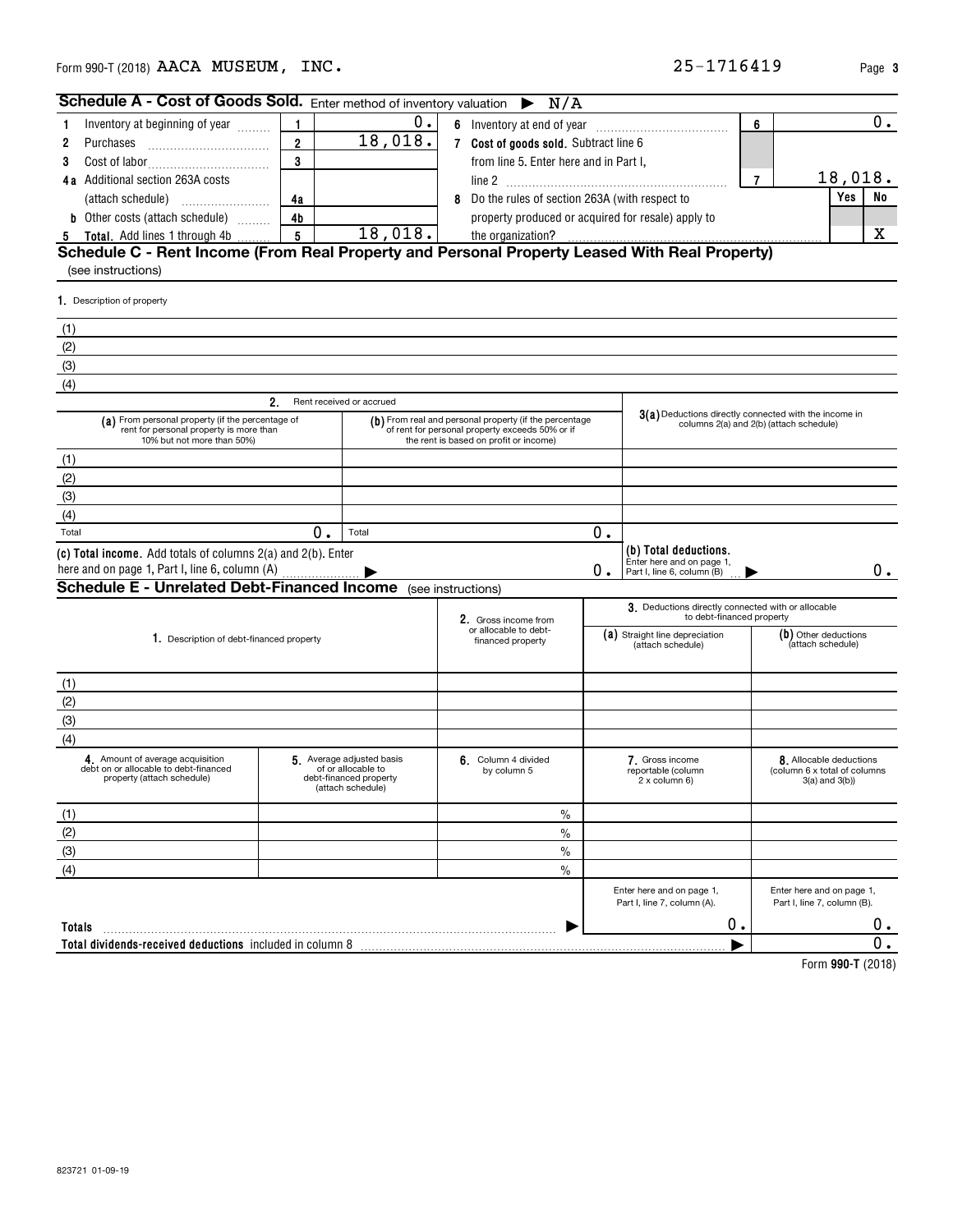| Form 990-T (2018) AACA MUSEUM,                                                       |                                         | INC.                                                               |                                                                                         |                                                                                                                                       |                                                                                                     |                                                                                                                                     |                                                                                                | 25-1716419             |                                                                | Page 4                                                                                       |
|--------------------------------------------------------------------------------------|-----------------------------------------|--------------------------------------------------------------------|-----------------------------------------------------------------------------------------|---------------------------------------------------------------------------------------------------------------------------------------|-----------------------------------------------------------------------------------------------------|-------------------------------------------------------------------------------------------------------------------------------------|------------------------------------------------------------------------------------------------|------------------------|----------------------------------------------------------------|----------------------------------------------------------------------------------------------|
| Schedule F - Interest, Annuities, Royalties, and Rents From Controlled Organizations |                                         |                                                                    |                                                                                         |                                                                                                                                       |                                                                                                     |                                                                                                                                     |                                                                                                |                        | (see instructions)                                             |                                                                                              |
|                                                                                      |                                         |                                                                    |                                                                                         | <b>Exempt Controlled Organizations</b>                                                                                                |                                                                                                     |                                                                                                                                     |                                                                                                |                        |                                                                |                                                                                              |
| 1. Name of controlled organization                                                   | 2. Employer<br>identification<br>number |                                                                    | 3. Net unrelated income<br>(loss) (see instructions)                                    |                                                                                                                                       |                                                                                                     | 5. Part of column 4 that is<br>4. Total of specified<br>payments made<br>included in the controlling<br>organization's gross income |                                                                                                |                        | 6. Deductions directly<br>connected with income<br>in column 5 |                                                                                              |
| (1)                                                                                  |                                         |                                                                    |                                                                                         |                                                                                                                                       |                                                                                                     |                                                                                                                                     |                                                                                                |                        |                                                                |                                                                                              |
| (2)                                                                                  |                                         |                                                                    |                                                                                         |                                                                                                                                       |                                                                                                     |                                                                                                                                     |                                                                                                |                        |                                                                |                                                                                              |
| (3)                                                                                  |                                         |                                                                    |                                                                                         |                                                                                                                                       |                                                                                                     |                                                                                                                                     |                                                                                                |                        |                                                                |                                                                                              |
| (4)                                                                                  |                                         |                                                                    |                                                                                         |                                                                                                                                       |                                                                                                     |                                                                                                                                     |                                                                                                |                        |                                                                |                                                                                              |
| Nonexempt Controlled Organizations                                                   |                                         |                                                                    |                                                                                         |                                                                                                                                       |                                                                                                     |                                                                                                                                     |                                                                                                |                        |                                                                |                                                                                              |
| 7. Taxable Income                                                                    |                                         | 8. Net unrelated income (loss)<br>(see instructions)               |                                                                                         | 9. Total of specified payments<br>made                                                                                                |                                                                                                     | 10. Part of column 9 that is included<br>in the controlling organization's                                                          | gross income                                                                                   |                        |                                                                | 11. Deductions directly connected<br>with income in column 10                                |
| (1)                                                                                  |                                         |                                                                    |                                                                                         |                                                                                                                                       |                                                                                                     |                                                                                                                                     |                                                                                                |                        |                                                                |                                                                                              |
| (2)                                                                                  |                                         |                                                                    |                                                                                         |                                                                                                                                       |                                                                                                     |                                                                                                                                     |                                                                                                |                        |                                                                |                                                                                              |
| (3)                                                                                  |                                         |                                                                    |                                                                                         |                                                                                                                                       |                                                                                                     |                                                                                                                                     |                                                                                                |                        |                                                                |                                                                                              |
| (4)                                                                                  |                                         |                                                                    |                                                                                         |                                                                                                                                       |                                                                                                     |                                                                                                                                     |                                                                                                |                        |                                                                |                                                                                              |
|                                                                                      |                                         |                                                                    |                                                                                         |                                                                                                                                       |                                                                                                     | Add columns 5 and 10.<br>Enter here and on page 1, Part I,                                                                          | line 8, column (A).                                                                            |                        |                                                                | Add columns 6 and 11.<br>Enter here and on page 1, Part I,<br>line 8, column (B).            |
| Totals                                                                               |                                         |                                                                    |                                                                                         |                                                                                                                                       |                                                                                                     |                                                                                                                                     |                                                                                                | о.                     |                                                                | 0.                                                                                           |
| Schedule G - Investment Income of a Section 501(c)(7), (9), or (17) Organization     | (see instructions)                      |                                                                    |                                                                                         |                                                                                                                                       |                                                                                                     |                                                                                                                                     |                                                                                                |                        |                                                                |                                                                                              |
|                                                                                      | 1. Description of income                |                                                                    |                                                                                         | 2. Amount of income                                                                                                                   |                                                                                                     |                                                                                                                                     | 3. Deductions<br>4. Set-asides<br>directly connected<br>(attach schedule)<br>(attach schedule) |                        |                                                                | 5. Total deductions<br>and set-asides<br>(col. 3 plus col. 4)                                |
| (1)                                                                                  |                                         |                                                                    |                                                                                         |                                                                                                                                       |                                                                                                     |                                                                                                                                     |                                                                                                |                        |                                                                |                                                                                              |
| (2)                                                                                  |                                         |                                                                    |                                                                                         |                                                                                                                                       |                                                                                                     |                                                                                                                                     |                                                                                                |                        |                                                                |                                                                                              |
| (3)                                                                                  |                                         |                                                                    |                                                                                         |                                                                                                                                       |                                                                                                     |                                                                                                                                     |                                                                                                |                        |                                                                |                                                                                              |
| (4)                                                                                  |                                         |                                                                    |                                                                                         |                                                                                                                                       |                                                                                                     |                                                                                                                                     |                                                                                                |                        |                                                                |                                                                                              |
|                                                                                      |                                         |                                                                    |                                                                                         | Enter here and on page 1,<br>Part I, line 9, column (A).                                                                              |                                                                                                     |                                                                                                                                     |                                                                                                |                        |                                                                | Enter here and on page 1,<br>Part I, line 9, column (B).                                     |
| Totals                                                                               |                                         |                                                                    |                                                                                         |                                                                                                                                       | О.                                                                                                  |                                                                                                                                     |                                                                                                |                        |                                                                | 0.                                                                                           |
| Schedule I - Exploited Exempt Activity Income, Other Than Advertising Income         | (see instructions)                      |                                                                    |                                                                                         |                                                                                                                                       |                                                                                                     |                                                                                                                                     |                                                                                                |                        |                                                                |                                                                                              |
| 1. Description of<br>exploited activity                                              |                                         | 2. Gross<br>unrelated business<br>income from<br>trade or business | 3. Expenses<br>directly connected<br>with production<br>of unrelated<br>business income | 4. Net income (loss)<br>from unrelated trade or<br>business (column 2<br>minus column 3). If a<br>gain, compute cols. 5<br>through 7. |                                                                                                     | 5. Gross income<br>from activity that<br>is not unrelated<br>business income                                                        |                                                                                                | attributable to        | 6. Expenses<br>column 5                                        | 7. Excess exempt<br>expenses (column<br>6 minus column 5,<br>but not more than<br>column 4). |
| (1)                                                                                  |                                         |                                                                    |                                                                                         |                                                                                                                                       |                                                                                                     |                                                                                                                                     |                                                                                                |                        |                                                                |                                                                                              |
| (2)                                                                                  |                                         |                                                                    |                                                                                         |                                                                                                                                       |                                                                                                     |                                                                                                                                     |                                                                                                |                        |                                                                |                                                                                              |
| (3)                                                                                  |                                         |                                                                    |                                                                                         |                                                                                                                                       |                                                                                                     |                                                                                                                                     |                                                                                                |                        |                                                                |                                                                                              |
| (4)                                                                                  |                                         |                                                                    |                                                                                         |                                                                                                                                       |                                                                                                     |                                                                                                                                     |                                                                                                |                        |                                                                |                                                                                              |
| Totals                                                                               |                                         | Enter here and on<br>page 1, Part I,<br>line 10, col. (A).<br>0.   | Enter here and on<br>page 1, Part I,<br>line 10, col. (B).                              | 0.                                                                                                                                    |                                                                                                     |                                                                                                                                     |                                                                                                |                        |                                                                | Enter here and<br>on page 1,<br>Part II, line 26.<br>0.                                      |
| <b>Schedule J - Advertising Income</b>                                               |                                         |                                                                    | (see instructions)                                                                      |                                                                                                                                       |                                                                                                     |                                                                                                                                     |                                                                                                |                        |                                                                |                                                                                              |
| Part I                                                                               |                                         |                                                                    | Income From Periodicals Reported on a Consolidated Basis                                |                                                                                                                                       |                                                                                                     |                                                                                                                                     |                                                                                                |                        |                                                                |                                                                                              |
|                                                                                      |                                         |                                                                    |                                                                                         |                                                                                                                                       |                                                                                                     |                                                                                                                                     |                                                                                                |                        |                                                                |                                                                                              |
| 1. Name of periodical                                                                |                                         | 2. Gross<br>advertising<br>income                                  | 3. Direct<br>advertising costs                                                          |                                                                                                                                       | 4. Advertising gain<br>or (loss) (col. 2 minus<br>col. 3). If a gain, compute<br>cols. 5 through 7. | 5. Circulation<br>income                                                                                                            |                                                                                                | 6. Readership<br>costs |                                                                | 7. Excess readership<br>costs (column 6 minus<br>column 5, but not more<br>than column 4).   |
| (1)                                                                                  |                                         |                                                                    |                                                                                         |                                                                                                                                       |                                                                                                     |                                                                                                                                     |                                                                                                |                        |                                                                |                                                                                              |
| (2)                                                                                  |                                         |                                                                    |                                                                                         |                                                                                                                                       |                                                                                                     |                                                                                                                                     |                                                                                                |                        |                                                                |                                                                                              |
| (3)                                                                                  |                                         |                                                                    |                                                                                         |                                                                                                                                       |                                                                                                     |                                                                                                                                     |                                                                                                |                        |                                                                |                                                                                              |
| (4)                                                                                  |                                         |                                                                    |                                                                                         |                                                                                                                                       |                                                                                                     |                                                                                                                                     |                                                                                                |                        |                                                                |                                                                                              |

 $\blacktriangleright$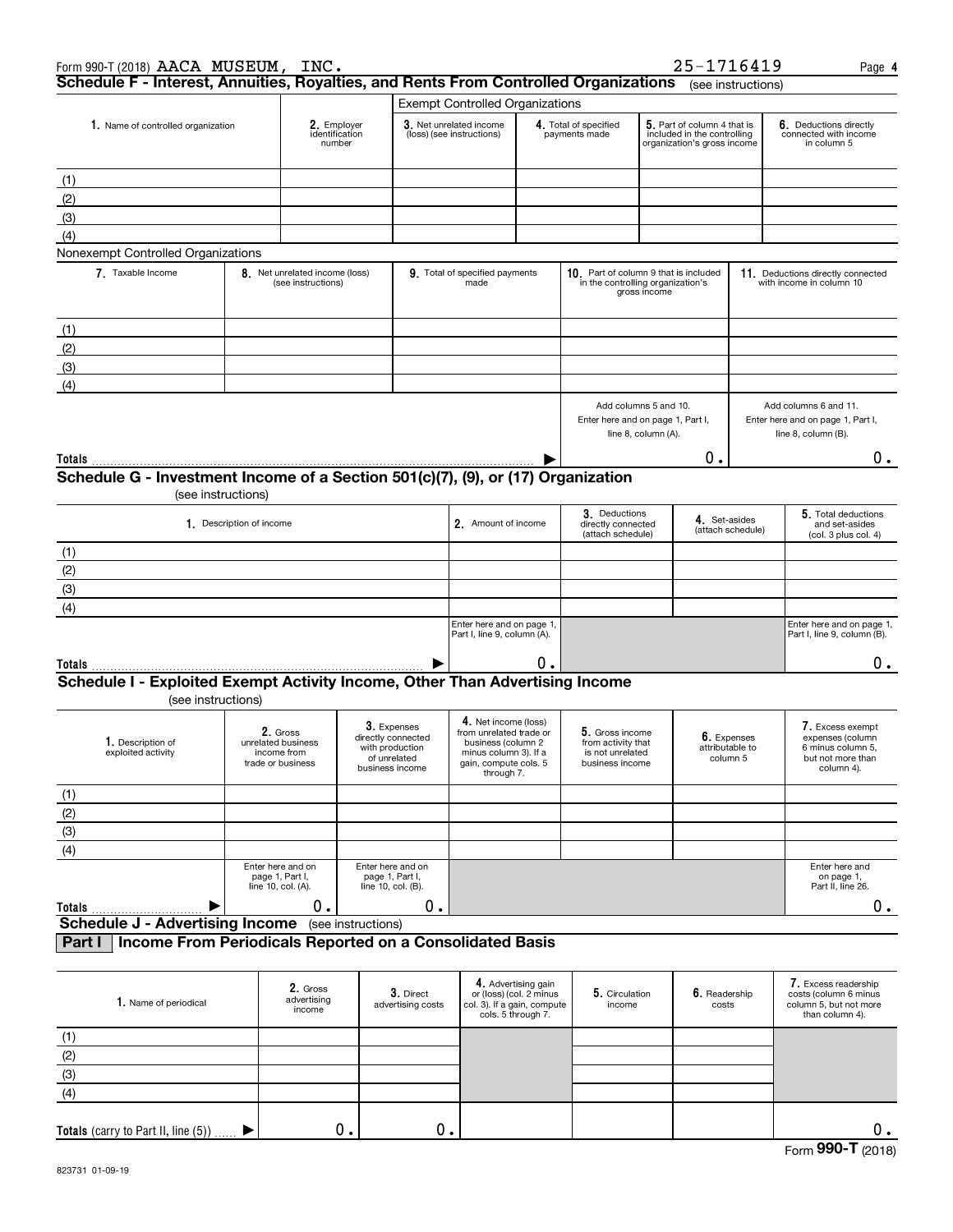#### Form 990-T (2018)  $\bf{AACA\quad MUSEUM, \bf{INC.}$ AACA MUSEUM, INC. 25-1716419

| 25-1716419 |  |  |  |  |  |  |  |  |  |  |
|------------|--|--|--|--|--|--|--|--|--|--|
|------------|--|--|--|--|--|--|--|--|--|--|

**Part II | Income From Periodicals Reported on a Separate Basis** (For each periodical listed in Part II, fill in

columns 2 through 7 on a line-by-line basis.)

| 1. Name of periodical                                          | 2. Gross<br>advertising<br>income                          | 3. Direct<br>advertising costs                             | 4. Advertising gain<br>or (loss) (col. 2 minus<br>col. 3). If a gain, compute<br>cols. 5 through 7. | 5. Circulation<br>income |                                              | 6. Readership<br>costs | 7. Excess readership<br>costs (column 6 minus<br>column 5, but not more<br>than column 4). |
|----------------------------------------------------------------|------------------------------------------------------------|------------------------------------------------------------|-----------------------------------------------------------------------------------------------------|--------------------------|----------------------------------------------|------------------------|--------------------------------------------------------------------------------------------|
| (1)                                                            |                                                            |                                                            |                                                                                                     |                          |                                              |                        |                                                                                            |
| (2)                                                            |                                                            |                                                            |                                                                                                     |                          |                                              |                        |                                                                                            |
| (3)                                                            |                                                            |                                                            |                                                                                                     |                          |                                              |                        |                                                                                            |
| (4)                                                            |                                                            |                                                            |                                                                                                     |                          |                                              |                        |                                                                                            |
| <b>Totals from Part I</b>                                      | 0.                                                         | 0.                                                         |                                                                                                     |                          |                                              |                        | $0$ .                                                                                      |
|                                                                | Enter here and on<br>page 1, Part I,<br>line 11, col. (A). | Enter here and on<br>page 1, Part I,<br>line 11, col. (B). |                                                                                                     |                          |                                              |                        | Enter here and<br>on page 1,<br>Part II, line 27.                                          |
| <b>Totals, Part II (lines 1-5)</b>                             | 0                                                          | 0.                                                         |                                                                                                     |                          |                                              |                        | 0.                                                                                         |
| Schedule K - Compensation of Officers, Directors, and Trustees |                                                            |                                                            |                                                                                                     | (see instructions)       |                                              |                        |                                                                                            |
| 1. Name                                                        |                                                            |                                                            | 2. Title                                                                                            |                          | 3. Percent of<br>time devoted to<br>business |                        | 4. Compensation attributable<br>to unrelated business                                      |
| (1)                                                            |                                                            |                                                            |                                                                                                     |                          | $\frac{0}{0}$                                |                        |                                                                                            |
| (2)                                                            |                                                            |                                                            |                                                                                                     |                          | $\%$                                         |                        |                                                                                            |
| (3)                                                            |                                                            |                                                            |                                                                                                     |                          | $\frac{9}{6}$                                |                        |                                                                                            |
| (4)                                                            |                                                            |                                                            |                                                                                                     |                          | $\%$                                         |                        |                                                                                            |
| Total. Enter here and on page 1, Part II, line 14              |                                                            |                                                            |                                                                                                     |                          |                                              |                        | 0.                                                                                         |

**990-T**  Form (2018)